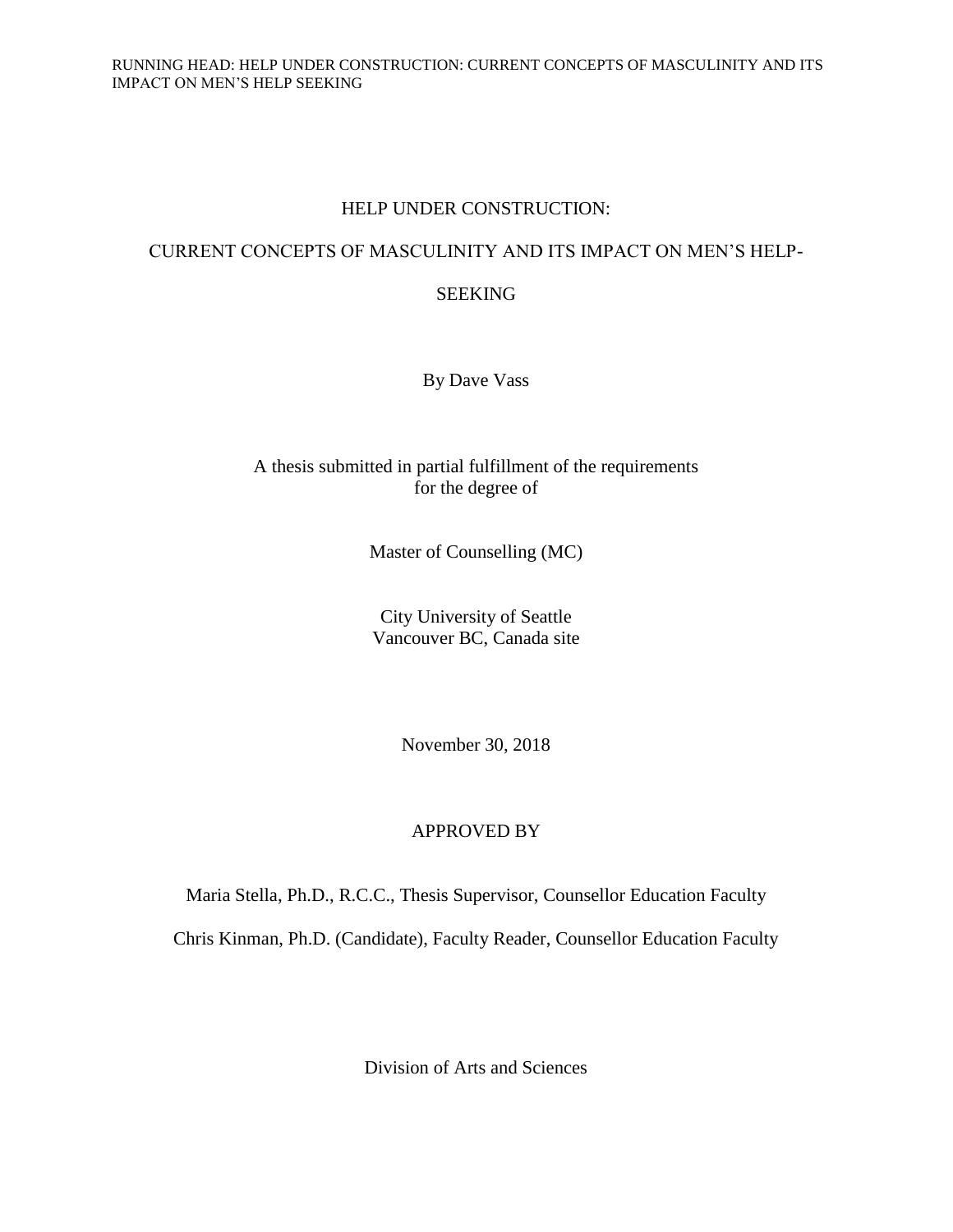#### **Abstract**

This thesis thoroughly explores the dynamic between current conceptions of masculinity and resulting help-seeking practices in men, so as to promote a better understanding of the factors and context influencing men's behaviors when experiencing symptoms of distress. By utilizing a qualitative, social constructionist research approach, room for variability among men and in one man's experience opens the area of inquiry to not only if, but *how* men are seeking help, and at what times is this happening? This seems critical to attend to presently, as men have been deemed to be in a state of crisis with regards to their mental and physical health, with ties to traditional masculine ideals as been the catalyst for oppressive practices presented from discourses inspired by the #MeToo movement and unfair wage compensation for women, yet only a small fraction of those affected have sought formal-help and we need to know why. What was uncovered was that it appears that society is going through a transition period, where men are negotiating the 'old roles' and constructing help-seeking as a masculine act of courage. These men are also choosing alternative and/or indirect means of help-seeking, via online researching and forum groups, peer-group mediation, and adaptive self-help strategies such as selfmonitoring and reframing problems, that have tended to either go unnoticed or dismissed by health-care professionals. This information can prove to be quite useful for counsellors in not only providing more viable support services for this population, but also in addressing our own biases formed as a result of our own socialization experiences, and how this can influence how we relate to males, as well as shape our beliefs around what may be considered as 'valid' helpseeking behaviors. Areas of further research are also explored.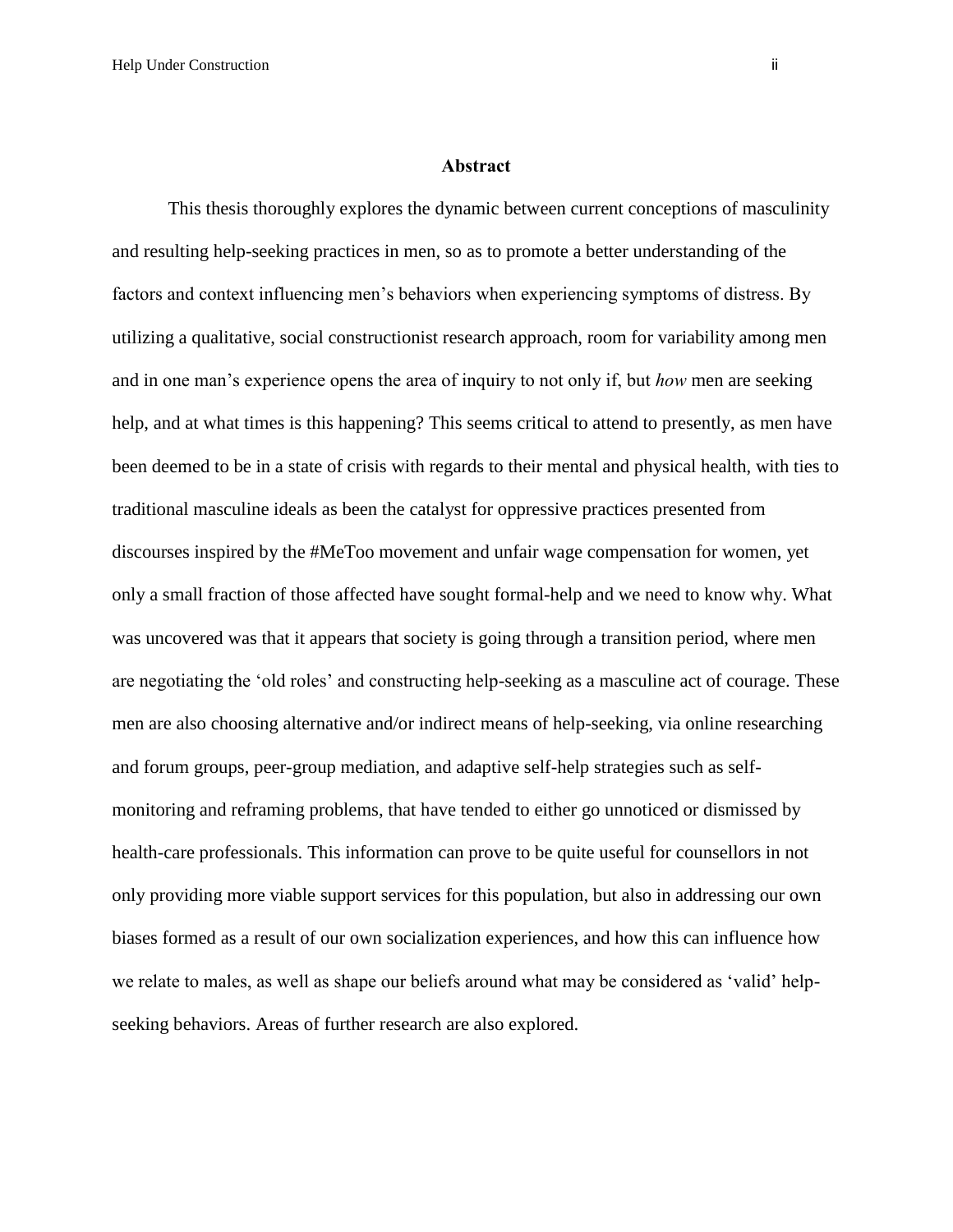#### **Acknowledgements**

To my supervisor, Maria Stella, thank you for your guidance and continued support. Being keenly aware of the sensitive nature of some of the topics included here, your positive feedback and encouragement throughout the writing-process was immensely helpful in reassuring me that it was ok to put myself out there in the contested waters of gender politics. The research undergone was just as much an internal as well as external endeavor, and I am beyond grateful for your presence and ability to hold the space during challenging times.

To my reader, Chris Kinman, thank you for your much needed final touches to the piece. But more importantly, I am grateful for the evolving discussions we would have in your class which sparked my sudden change in thesis topics partway through.

To my family and friends, thank you for your support and understanding throughout my program. Available time to socialize was scarce, which made each moment with you all the more meaningful.

And to my partner, Leah, thank you for all your love, strength, and support. It is a wonder that we managed to start our relationship at the beginning of this program. I can't imagine going through it without you. Thank you for continually showing me what's possible through teamwork and a willingness to be vulnerable.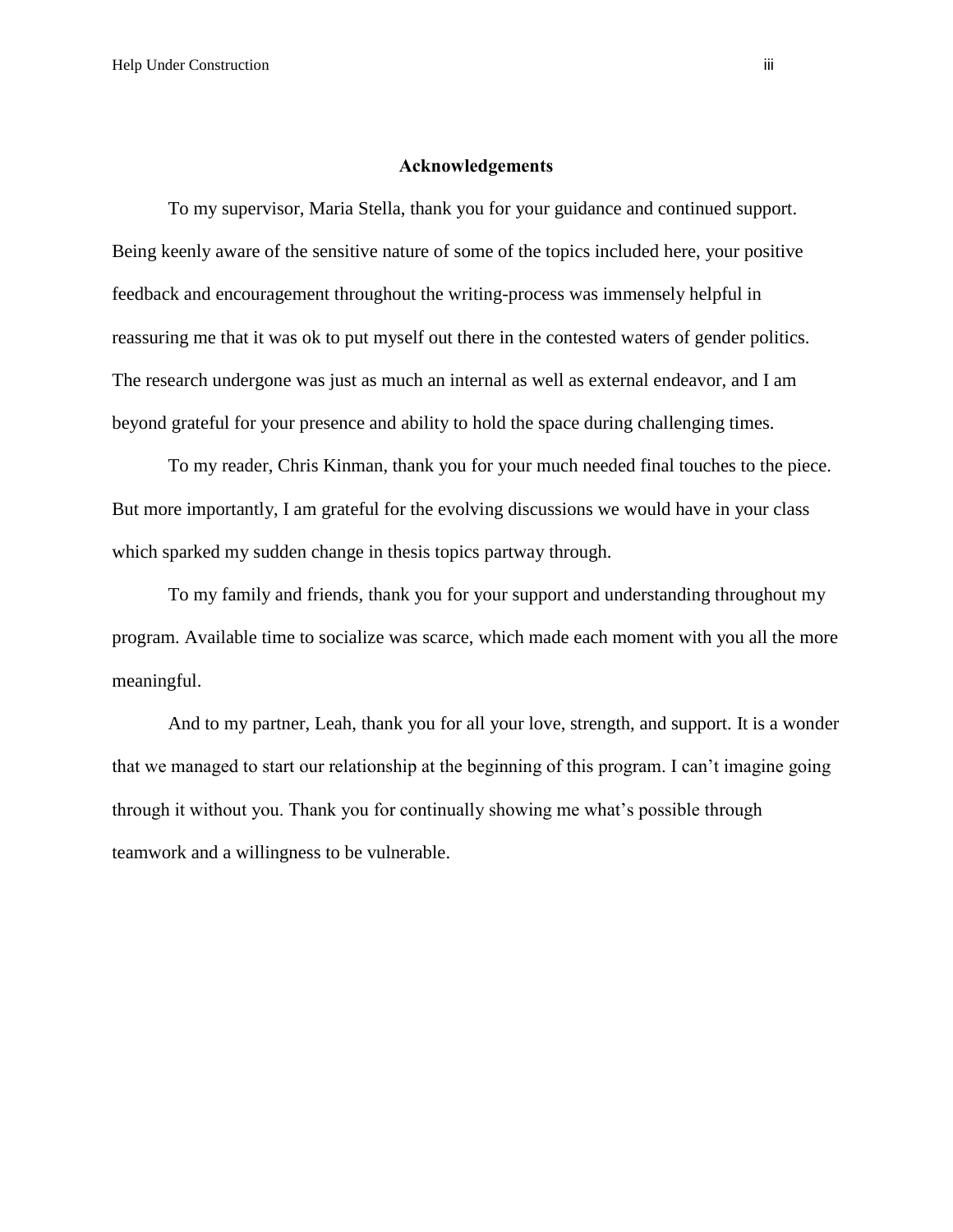# **Dedication**

This thesis is dedicated to my grandmother, 'Gannie'-Lee, who has always encouraged my passion for writing, as well as reminded me of the power of relationships to inspire positive change.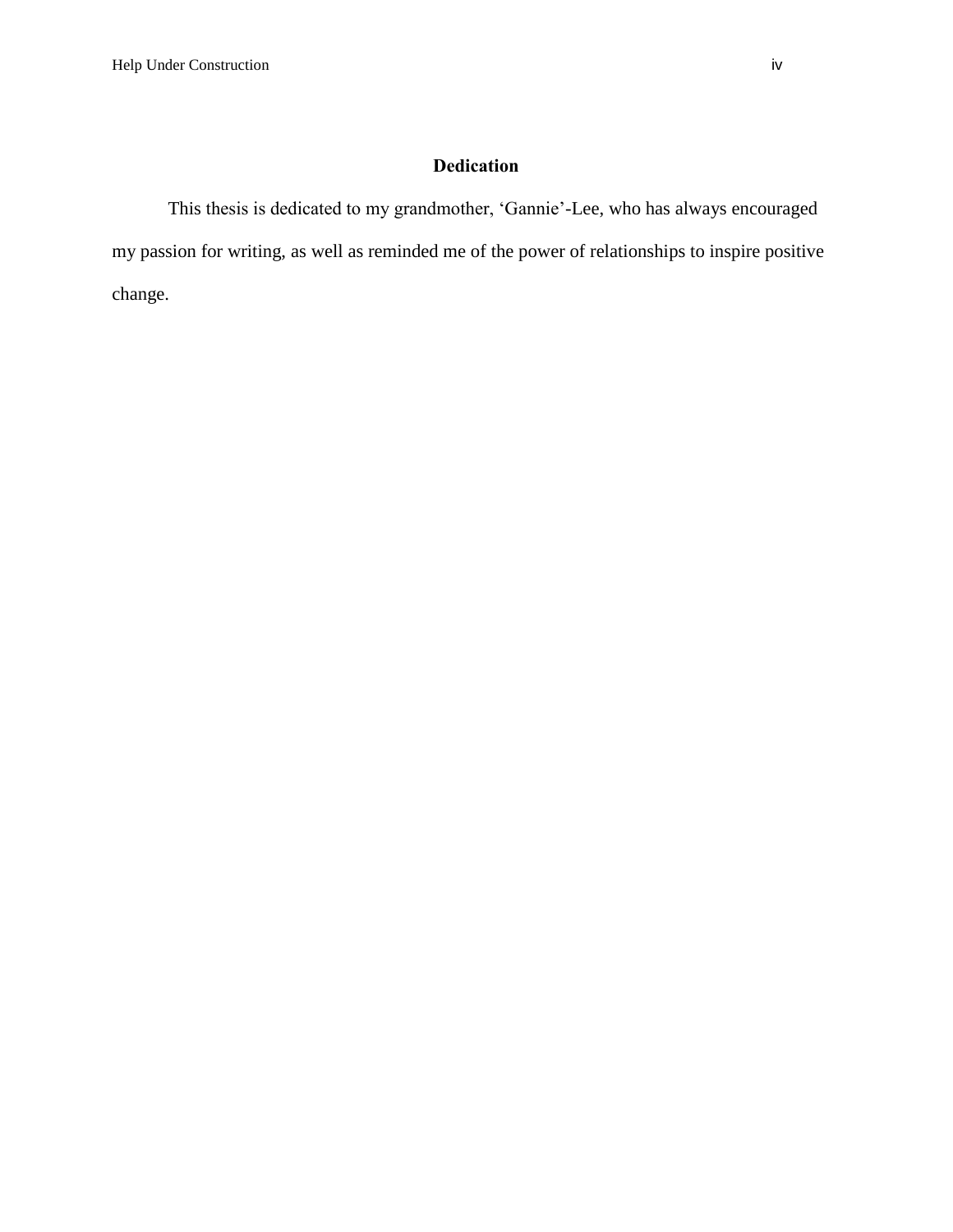# Table of Contents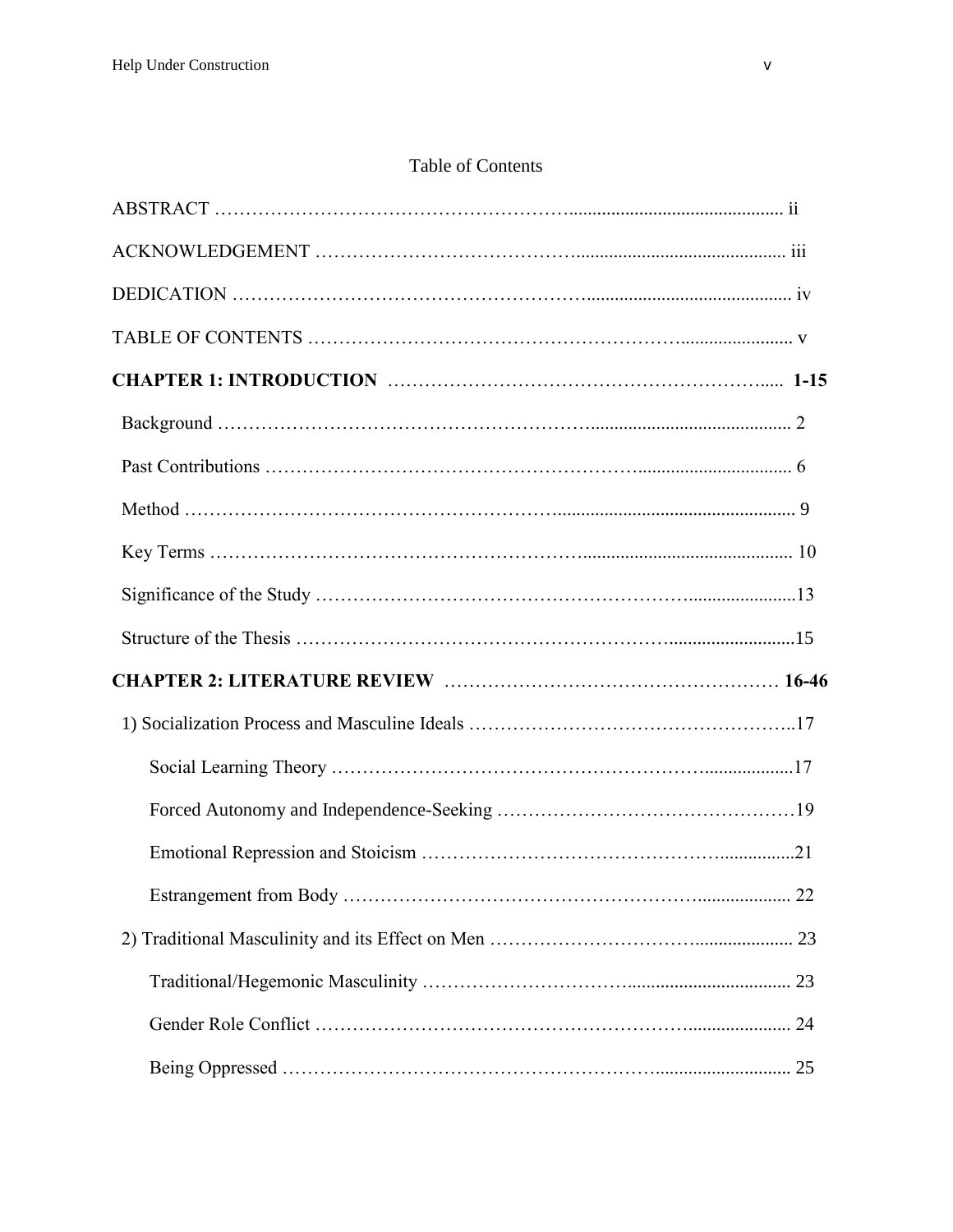| 3) The Construction of Masculinity and Resulting Practices in Help-Seeking 28    |  |
|----------------------------------------------------------------------------------|--|
|                                                                                  |  |
| Presentations of 'Manliness' - 'Manning Up' by Numbing Out/Strong and Silent  29 |  |
|                                                                                  |  |
|                                                                                  |  |
|                                                                                  |  |
| 4) Barrier, Enablers, Important Roles, and Exceptions in Help-Seeking  34        |  |
|                                                                                  |  |
|                                                                                  |  |
|                                                                                  |  |
|                                                                                  |  |
|                                                                                  |  |
|                                                                                  |  |
|                                                                                  |  |
|                                                                                  |  |
|                                                                                  |  |
| Social Constructionist (SC) Approach to Masculinity and Help-Seeking  47         |  |
|                                                                                  |  |
|                                                                                  |  |
|                                                                                  |  |
|                                                                                  |  |
| Principles of Social Constructionism Applied to Research in Psychology  53       |  |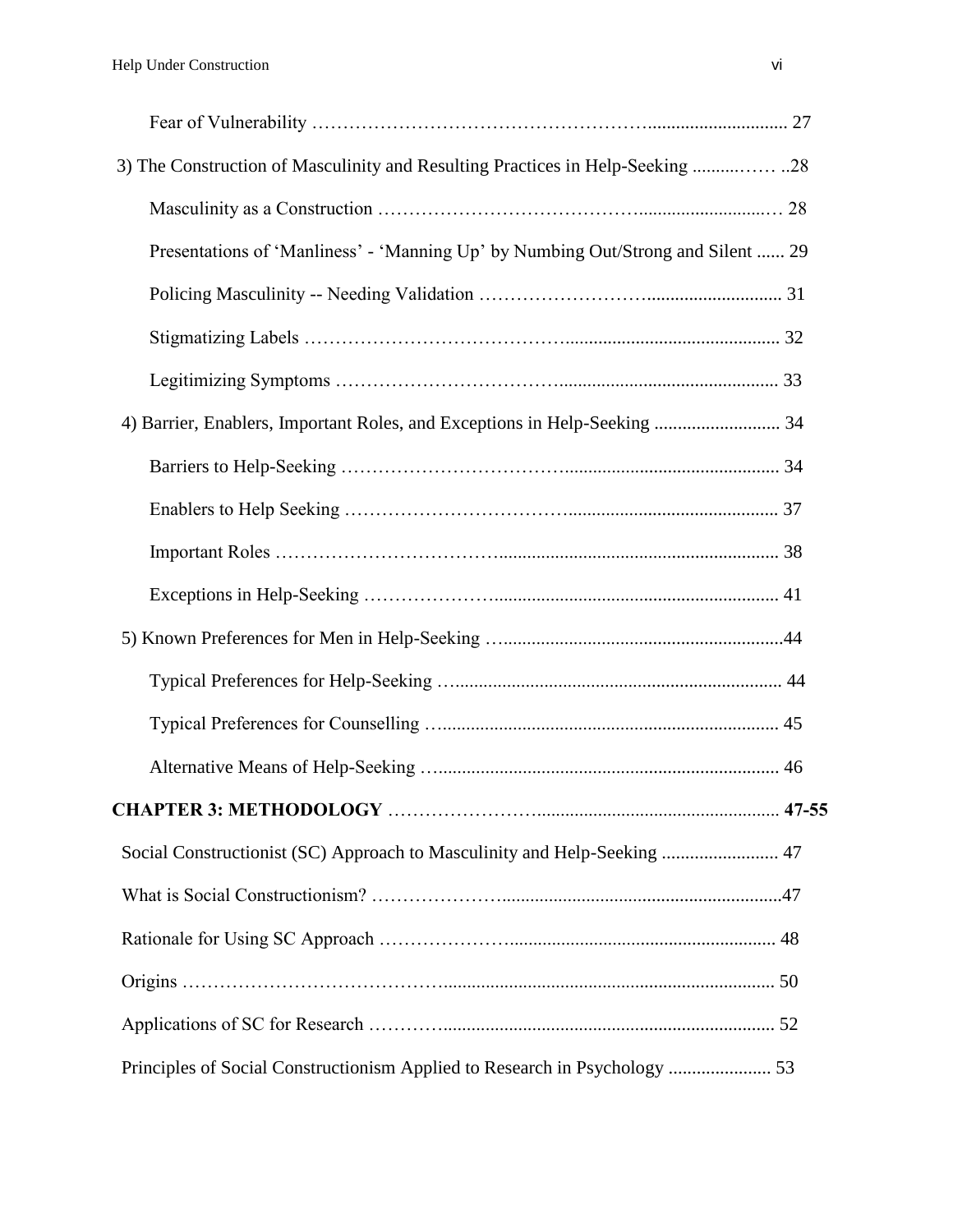| Non-Emotional and Body Estranged (NEBE) to Emotionally Expressive and Body       |    |
|----------------------------------------------------------------------------------|----|
|                                                                                  |    |
| Help Seeking as Singular, Static Process (HSSP) to Help Seeking as Multiple,     |    |
|                                                                                  |    |
| Masculinity as Fixed, Universal Identity (MFU) to Masculinity as Fluid, Multiple |    |
|                                                                                  |    |
|                                                                                  |    |
|                                                                                  |    |
|                                                                                  | 95 |
|                                                                                  |    |
|                                                                                  |    |
|                                                                                  |    |
|                                                                                  |    |
|                                                                                  |    |
|                                                                                  |    |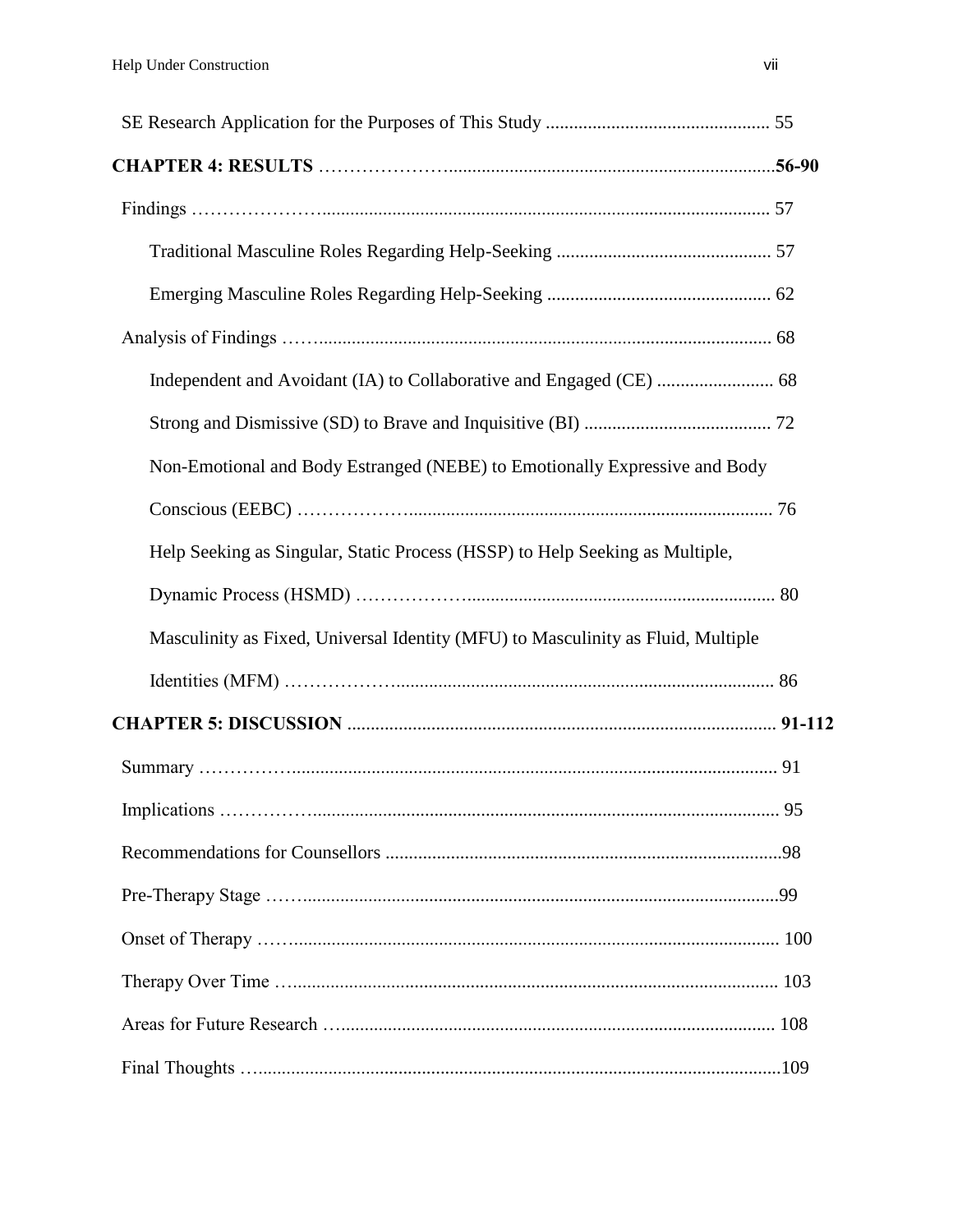| <b>REFERENCES</b> |  |  |  |
|-------------------|--|--|--|
|-------------------|--|--|--|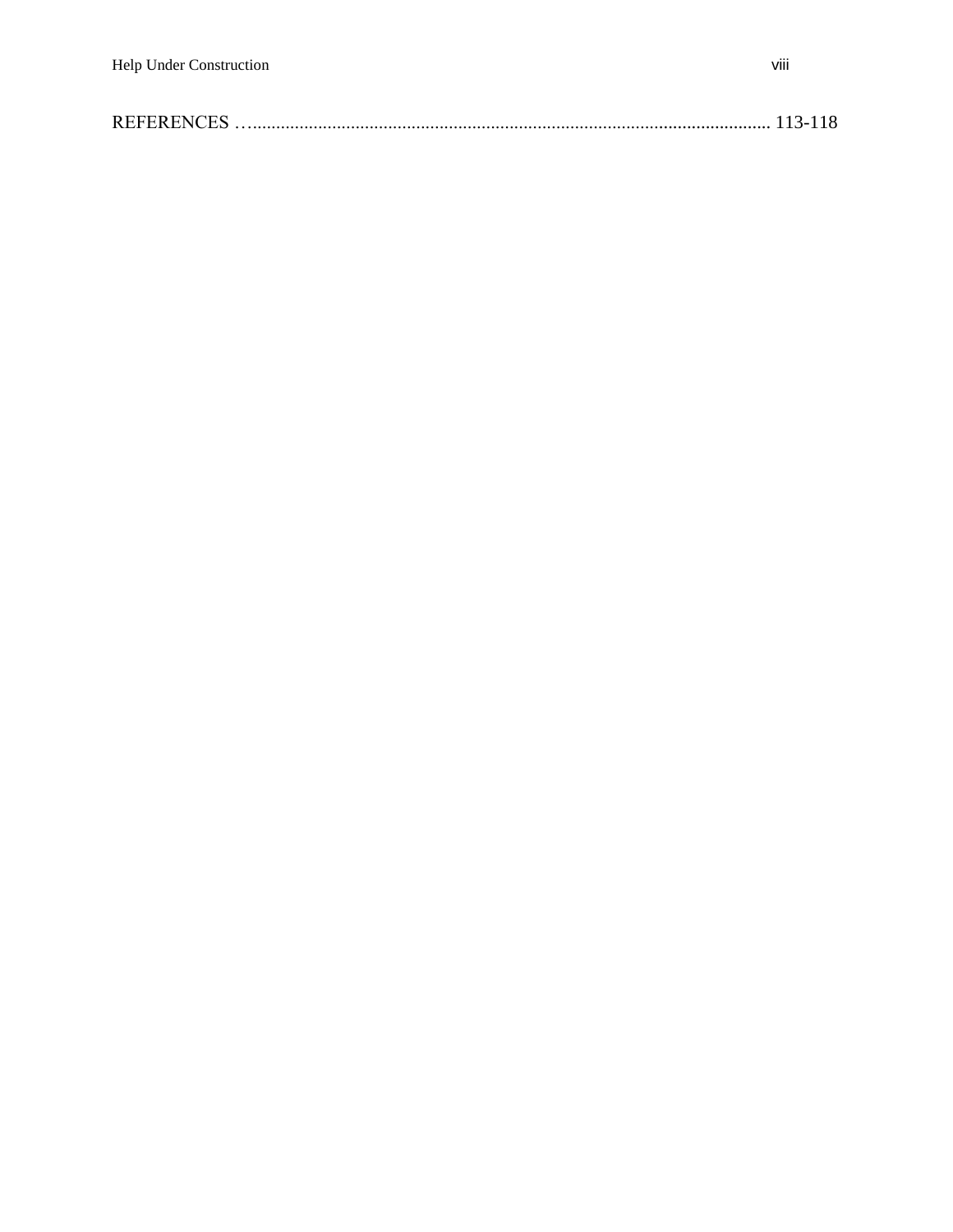Help Under Construction 1

#### **Chapter 1: Introduction**

The purpose of this thesis is to see how male's socialization and gender role formation—via internalized concepts of masculinity—not only effects if and how men go about seeking help, but also how others interpret their help-seeking behaviors. In doing so, I hope to provide relevant information from a range of different sources that will broaden our understanding of the processes involved, leading to better informed clinicians and mental health practitioners, policy makers, and citizens. It is with this understanding that we can better recognize and support males experiencing mental health challenges in ways that are congruent with their modus operandi.

I anticipate that there will be a number of attributes associated with traditional masculinity that deter males from seeking help. Among these would be that: 1) it is not acceptable for males to be vulnerable, espousing stoicism and rationality over emotional expression; 2) men should be independent, competitive, and success-driven; and 3) men shouldn't be preoccupied about their bodies, ignoring health concerns and engaging in risktaking behavior.

I also anticipate that society is going through a transition time where these traditional gender roles are being questioned and negotiated, leading to hybrid forms of help-seeking that may not be recognized by formal health-care providers. My guiding assumption is that there are present gaps in knowledge and/or mixed responses towards when and how men are seeking help, which could be narrowing the visibility and viability of a range of support for men experiencing symptoms of distress.

In this chapter, I will first present the context of the problem: identifying the health crisis that men seem to be facing, as well as factors that may be contributing towards this predicament,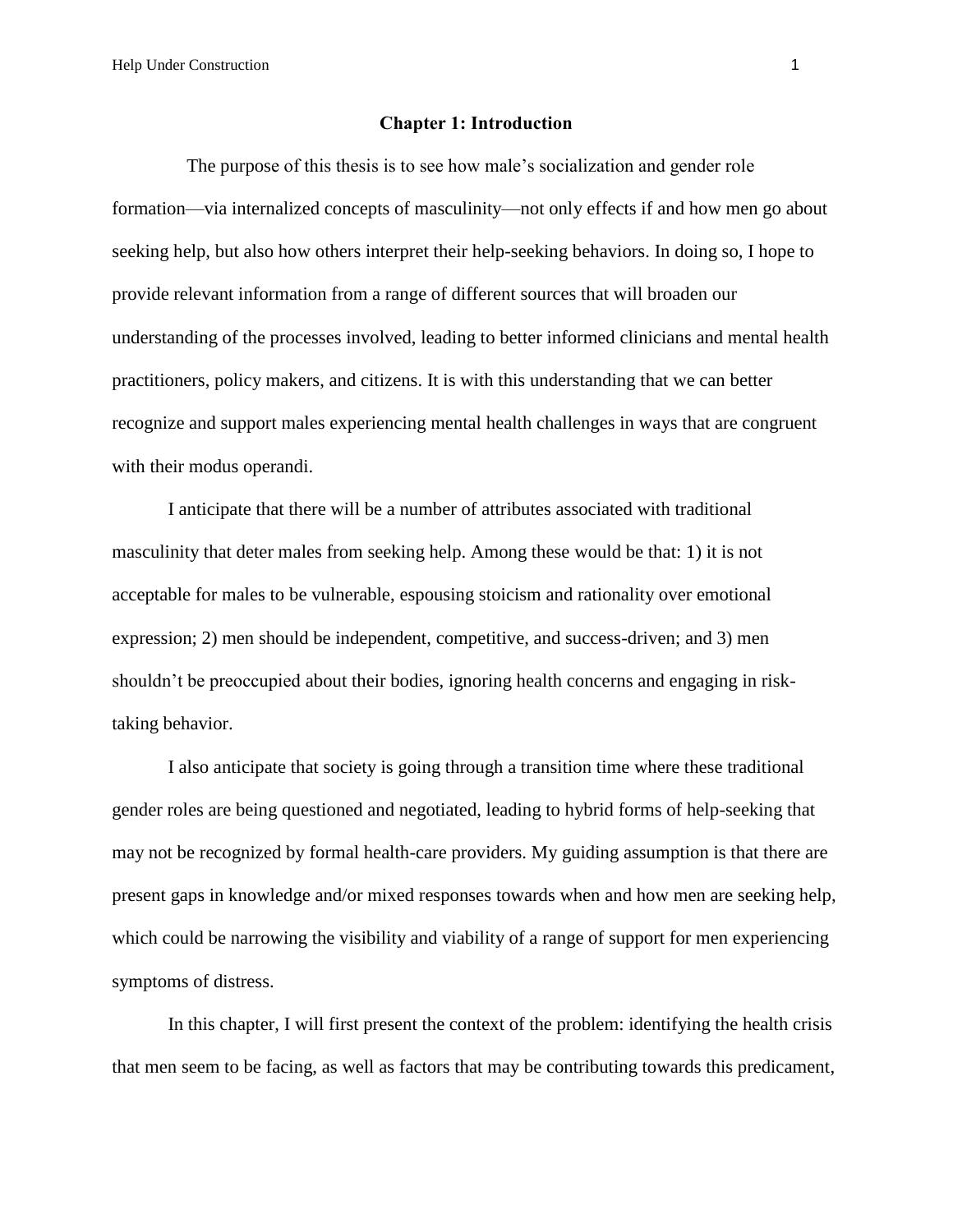signifying the importance of help-seeking behaviors--not only for men experiencing distress but for those indirectly affected. I will follow this up with a description of the methodology used for the purposes of this study. Key terms and phrases will be explained, with the chapter ending with an outline of the structure of the thesis.

#### **Background**

#### **Males in Danger**

Much progress has been made in the medical and mental-health communities, leading to better informed citizens with greater access to resources promoting well-being. Men and women are generally living decades longer than their previous counterparts even just a century ago. Yet what is still not understood is the growing age discrepancy between the genders that has emerged, where US men, on average, are dying nearly 7 years younger than women while also surpassing women in death rates for all 13 leading causes of death--"...left unquestioned, men's shorter life span is presumed to be 'natural' and inevitable. (Courtenay & Keeling, 2000, p.244).

Arguments for this rather sizable difference is the result of men's health behavior, which could more accurately be represented by their propensity towards unhealthy behavior. Among these would be higher rates of violence, unsafe sex, drug-use, smoking and drinking, coupled with less preventive action (Farrimond, 2012). Men have also been found to have a much higher suicide rate than women, which has been linked to a general unwillingness to express or talk about emotions (de Boisem & Hearn, 2017).

Associated with emotion-talk is help seeking, which is viewed as an important health behavior for men because it is one of the least contested sex differences found in the psychological literature, with an explicit connection made by researchers that avoiding help seeking has detrimental health effects for men (Hoy, 2012). With the increased attention on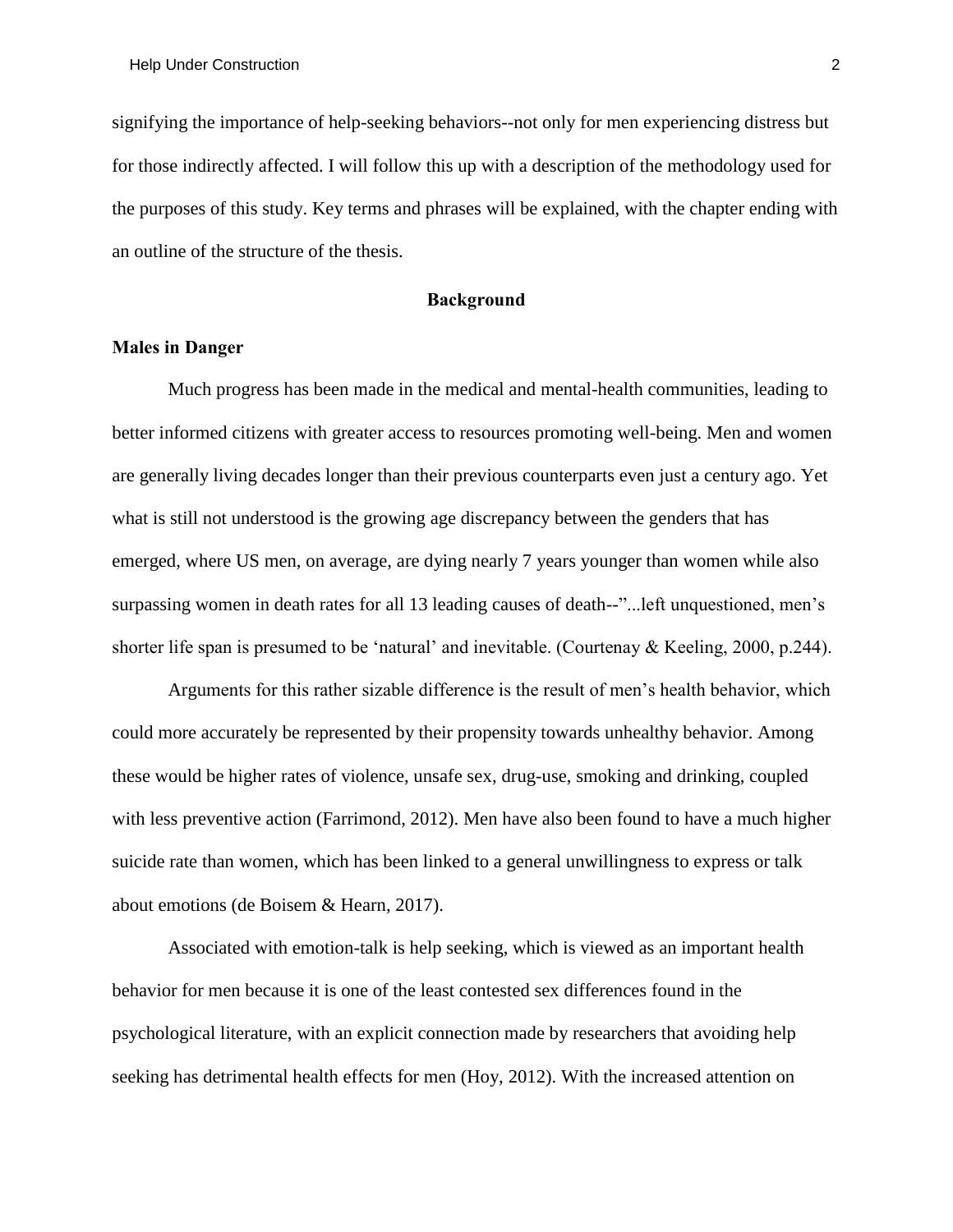men's health in the last few decades as a result of the developments in sociological theories of gender--and masculinities in particular--there has been a rising interest in if and why men are unwilling to seek medical help (O'brien, Hunt, & Hart, 2005).

## **Systemic Dangers**

Harding and Fox (2015) have described men's mental health help-seeking behavior as "problematic, failing, and in some countries in a state of crisis (p.451), with O'brien, Hunt, and Hart (2005) supporting this notion by stating that the "apparent reluctance to consult a doctor has been identified as an important obstacle to improving men's health" (p.503). While Obrien et al's study is coming more from a biomedical disease-prevention model perspective, the underlying common theme and area of concern is that the 'under-usage' of the health-care system is been constructed as clearly a social problem (2005).

Men's current predicament towards behaviors that include limited emotional expression and help-seeking tendencies is ultimately a systemic problem, as medical researchers, psychologists, and other health professionals have all contributed to cultural portrayals of men as strong and healthy while women are depicted as the 'sicker' gender, which has led to the indivisibility of men's poor health status (Courtenay & Keeling, 2000). Indeed, as Courtenay and Keeling (2000) suggest in their study on 'Men, gender, and health: toward an interdisciplinary approach', "problems that endanger men's health conspire to undermine discussion of it." (p.243).

## **Danger to Themselves?**

Contemporary times seems to have brought about a change of ideals related to the perception and role of men in postindustrial Western societies, where the traditional construction of masculinity has become confusing and dysfunctional (Moller-Leimkuhler, 2002). Men who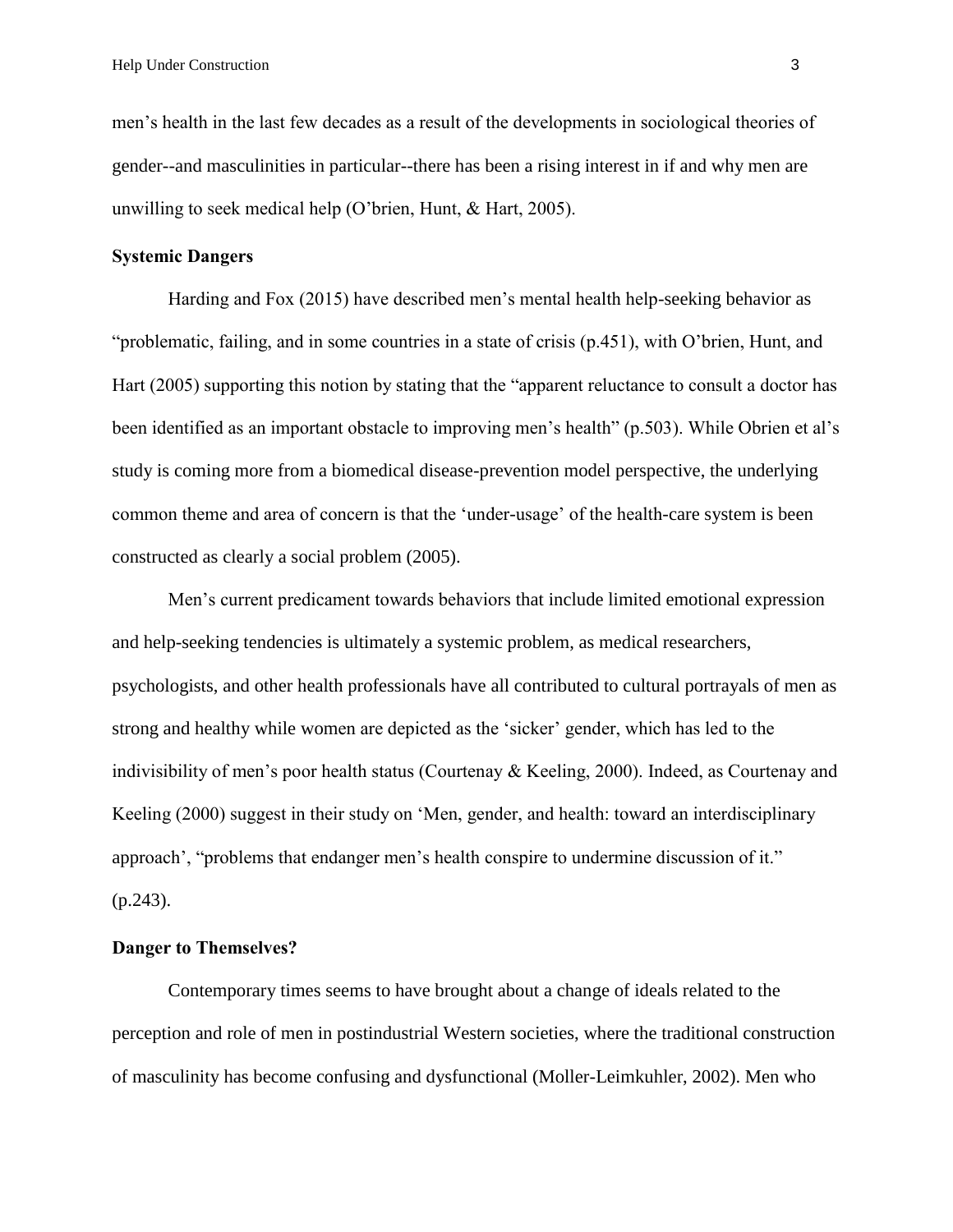#### Help Under Construction 4

align themselves strongly to hegemonic masculine norms find themselves caught teetering in a construction of their own demise as they face a 'double jeopardy', characterized by higher psychological distress and less willingness to seek help. The result of this is that many men suffer in silence. (Berger, Addis, Green, Mackowiak, & Goldberg, 2013).

Even though men are reported to having lower levels of mental health disorders than women, a prevailing rationale for these numbers is an under-diagnoses in men due to a reluctance in seeking assistance as opposed to the absence of the disorder. The denial of illness and preference for 'self-management' approaches in addressing mental and physical distress are what likely cause poor health outcomes for men in the long-run (Harding  $& Fox, 2015$ ).

Men are also considered to be using fewer coping strategies than women, having a tendency to enact unhelpful strategies when attempting to cope with distress and depression (Fogarty et al, 2015). Chuick, Greenfeld, Greenberg, Shepard, Cochran, and Haley (2009) support this in their findings in which participants described a process they called a 'big build', whereby negative emotions such as sadness, emptiness, and anger intensified in men through suppressive means of coping. The suppressive coping methods led to expressions of depression not generally classified in present clinical settings, such as impulsive risk-taking, withdrawal, and escalating substance-abuse (Chuick et al, 2009). Studies on gender bias in diagnosis of depression have determined that when measurement criteria include gender-fair items, depression can be found much more readily in men (Chuick et al, 2009).

Aside from the perceived or real barriers that prevent men from accessing the health care system, men also face additional setbacks in the consulting room that come along with the 'constricting role expectations' or 'psychological difficulties' attributed with their gender (O'brien, Hunt, & Hart, 2005).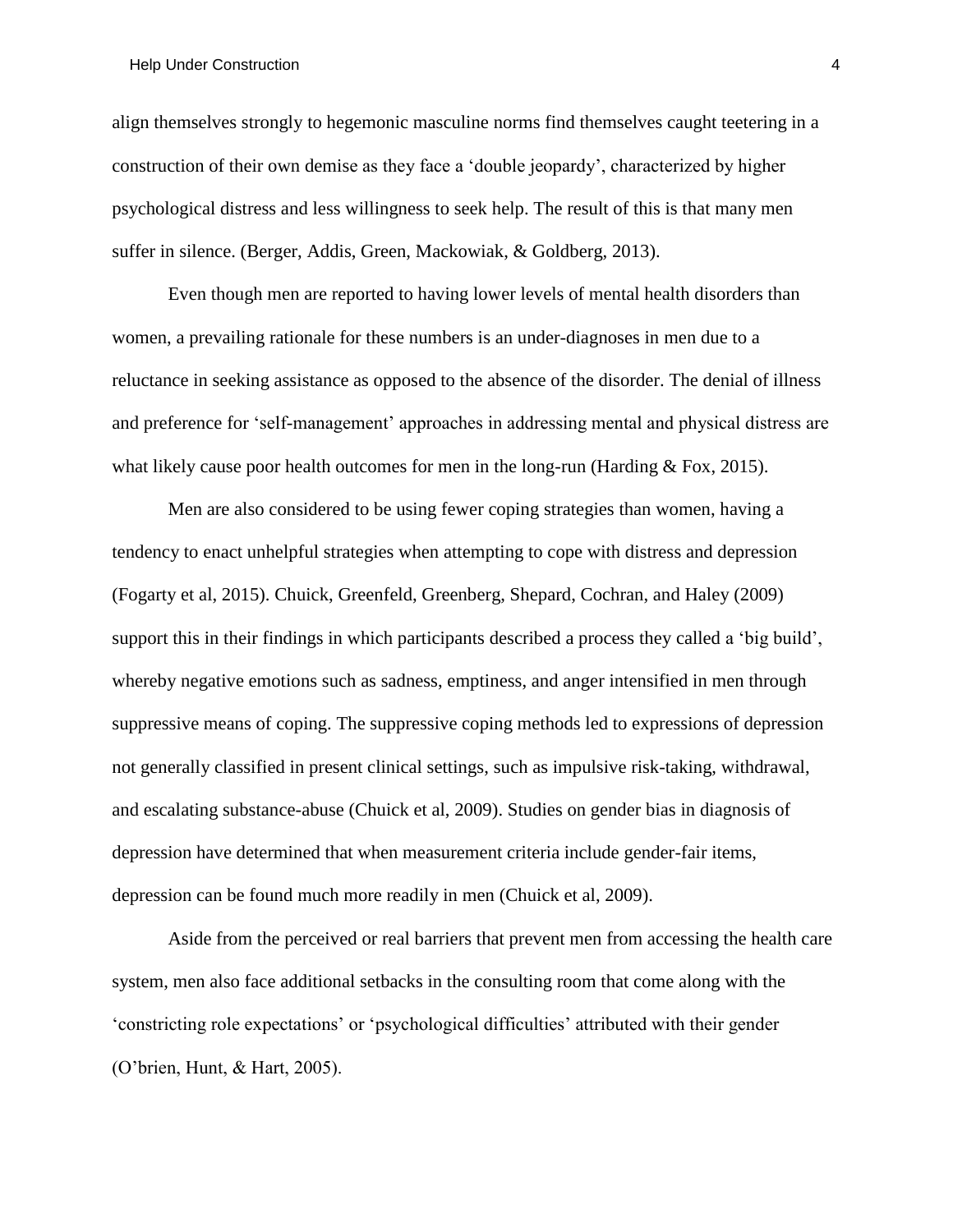### **Collateral Danger**

Commentary that has suggested that men are victims of their own behavior have used this to argue that men are either ignorant about or disinterested in their health (Smith, Braunack-Mayer, Wittert, & Warin, 2008), as well as an unwillingness to take responsibility for their wellbeing (O'brien, Hunt, Hart, 2005).

This concept of selective differed responsibility in men is nothing new. Women have typically been considered as the stewards of health matters for the family, encouraging awareness of health issues, assisting men in interpreting symptoms, and being key agents in persuading men to seek help (O'brien, Hunt, & Hart, 2005). While it is considered normal within the family unit to have both shared and unique roles, as well as working off of each other's strengths, the complete reliance on a partner for personal matters as critical as health can have severe complications for the male's own development, as well as adding stressors on the relationship in an unbalanced caregiver situation. Any children will ultimately be affected as well, as the diminished capacity to recognize and attend to mental health issues for the father will negatively impact all areas of his life.

#### **Potential Dangers in 'Knowing'**

What is perhaps less looked at is how do we, as individuals and a society at large, find ourselves relating to someone who we perceive to be unwilling to take responsibility in matters as important as health when taking into account the assumption that not doing so has a deleterious effect on others?

Another area of address related to this is our collective concepts of masculinity, which has been under significant scrutiny by the media as of late, with references to the dominant form of masculinity as being toxic and dehumanizing. Courtenay and Keeling (2000) attest, however,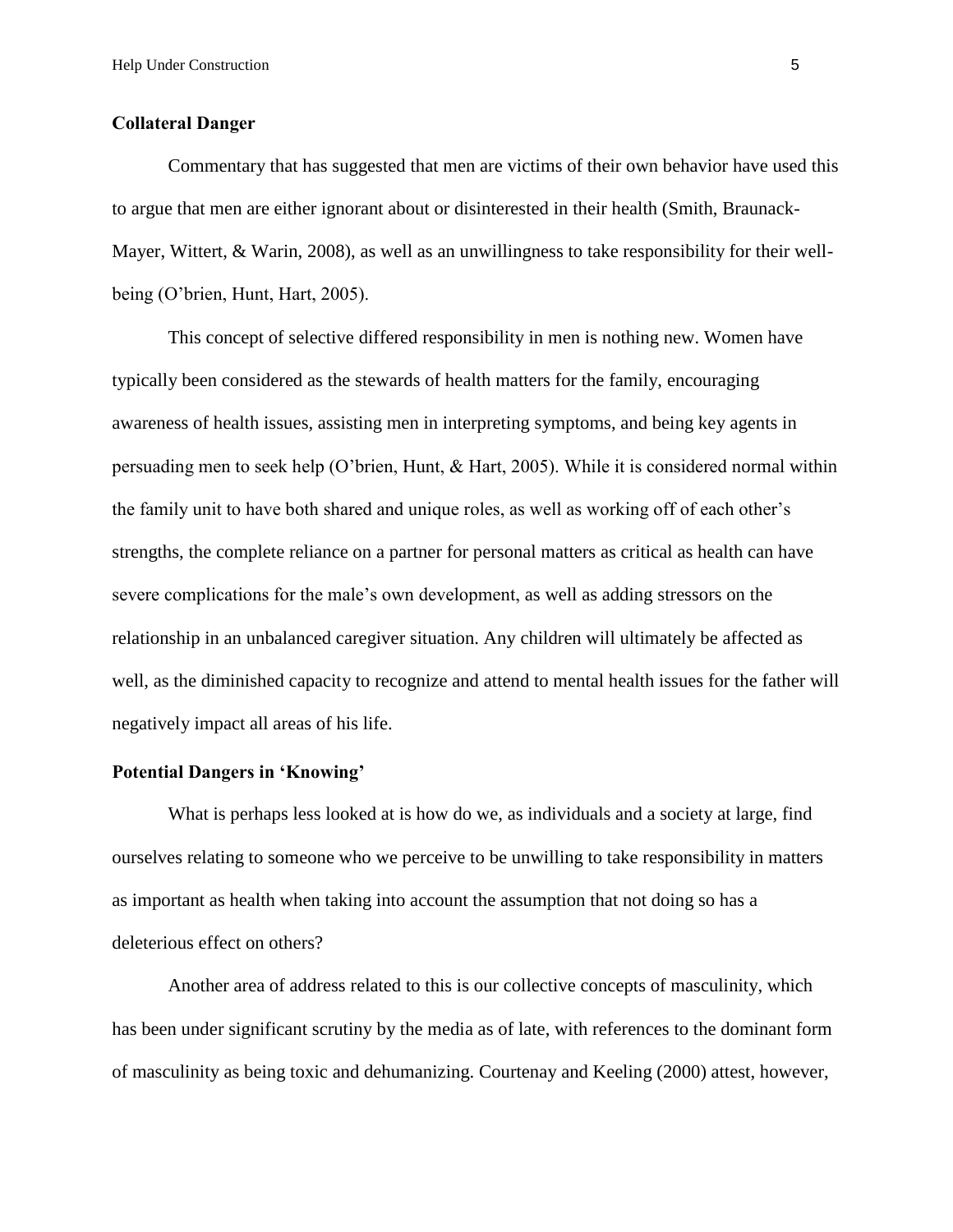that things are not so black-and-white here; in order for there to be a toxic masculinity, there must also be a healthy masculinity. Even though they themselves are not exactly sure as to what 'that' is, they do describe certain aspects of traditional masculinity which are associated with positive health outcomes. Among them would be examples of acting independently and being assertive and decisive, which has been found to be helpful in enabling men to cope with chronic illness and cancer (Courtenay & Keeling, 2000).

Much research has been made in the hopes of uncovering some strategies that will reduce the social pressure men feel to hide vulnerability and avoid seeking help (Courtenay & Keeling, 2000). Wilkins, Payne, Granville and Branney (2008) warn to proceed in this pursuit on gender differences as problematic with caution, as a UK based report regarding gendered access to the health-care system described the evidence base as 'surprisingly poor' (as cited in Farrimond, 2012).

#### **Past Contributions**

It can be helpful now to take a closer look at some of the previous history of work examining the topics of gender formation and health-oriented attitudes in western societies. It is the hope of the author that by having this brief overview of information we may have a better appreciation of the context surrounding current concepts of masculinity and its impact on men's help-seeking behavior.

#### **Women Leading the Way**

Feminist scholars were pioneers in addressing gender and health, to the extent that Courtney and Keeling (2000) suggest that 'gender and health' have now become essentially synonymous with 'women's health'. More recently, pro-feminist commentators and campaigners have indicated a growing understanding of men's emotional lives, with getting men to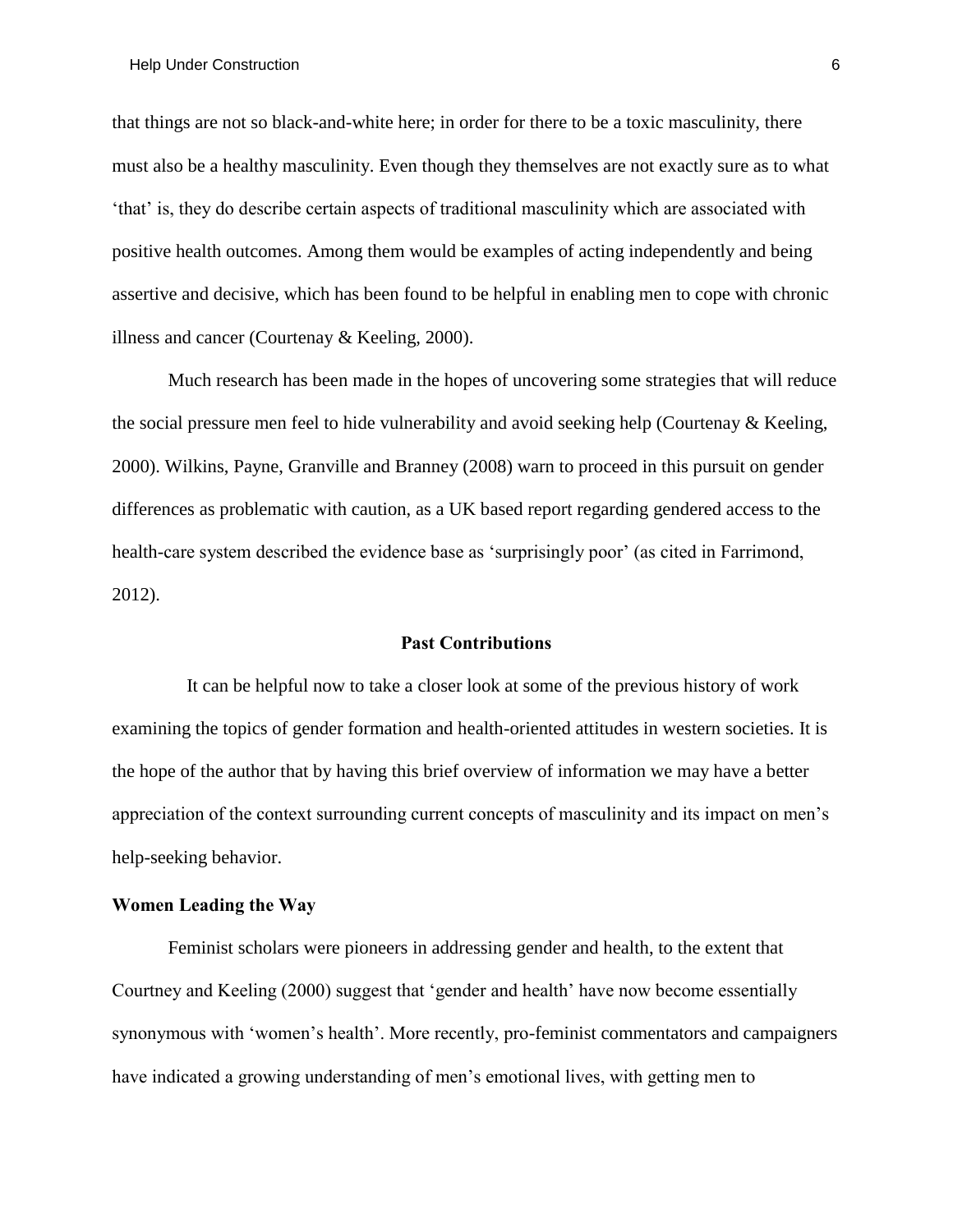understand their own emotions as central to addressing gender inequalities (de Boisem & Hearn, 2017).

A main tenet found in the original Women's Liberation Movement in the 1960s and 1970s was to reveal how the 'personal is political', placing the focus of women's personal lives and relations between men and women as the base of political resistance (de Boisem & Hearn, 2017). Many of the feminists around this time argued how the emotional relations between women and men were shaped and maintained through patriarchal structures. Personal experiences which might be considered 'private' were actually critical productive sites of social struggle which could lead to changing the ways in which we see and experience the world (de Boisem & Hearn, 2017).

## **Women Shaping Men's Experience**

Women are not only considered to be influential in developing the gendered perspective on health, but have also been attributed to being prominent figures by some personality theorists in the development of the male identity and gendered relations via their caregiver relationship with boys.

One of these theories is object relations theory. Conceived by Melanie Klein in the 1930s', object relations theory is an offshoot of Freud's instinct theory which emphasizes early childhood and places more importance on consistent patterns of interpersonal relationships (Feist, Feist, Roberts, 2013). This theory addresses how boys' early construction of self is made as a result of the fathers' early absence through negative associations: ie. as 'not mother' and 'not-feminine' (New, 2001).

Psychodynamic approaches, such as Klein's objects relations theory and Freud's pyschoanalytical theory, can be described as theories which see human functioning as being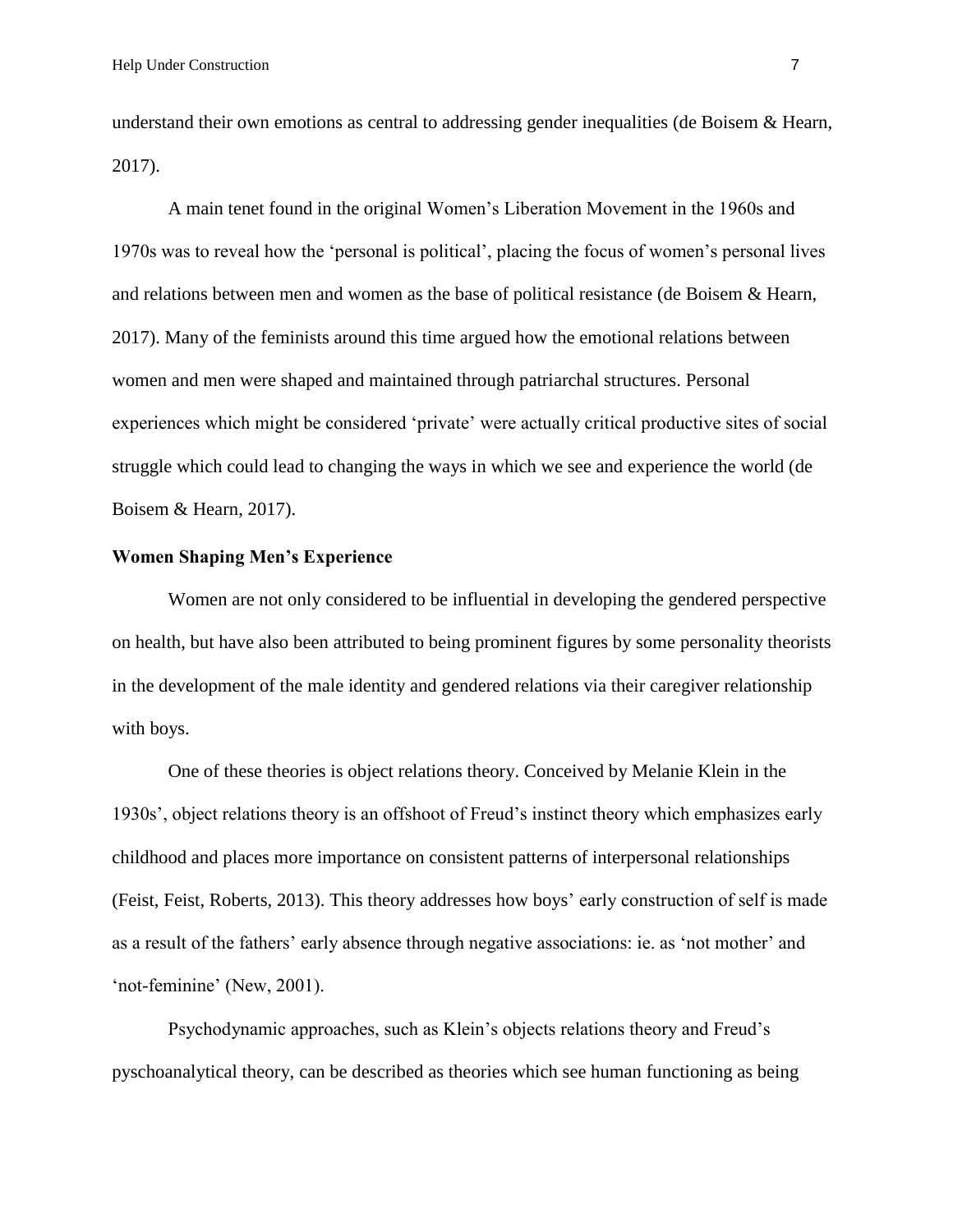comprised of the interaction of drives and forces within the person, particularly unconscious, resulting from early development (Feist, Feist, Roberts, 2013). Psychodynamic approaches to masculinity focus the attention on the early years of men's lives, making claims towards the vast importance of the caregiver's interactions as shaping men's later emotional and interpersonal development (Addis & Cohane, 2005). It is assumed that these early experiences and relationships with the caregiver are critical for males in developing the capacity for relatedness and the ability to reflect on their own and others emotions necessary for adult life (Addis  $\&$ Cohane, 2005).

## **Men as a Product of Our Social Environment**

Another approach taken in addressing men's underreporting of mental health issues and subsequent high suicide rates focuses on the role of socialization in shaping gendered-emotion narratives (de Boisem & Hearn, 2017). Social learning paradigms are likely the most prevalent psychological methods in studying gender. And while there are a variety of different social learning frameworks, they all stem from the notion that gendered behaviors, beliefs, and attitudes are learned from social environments via operant conditioning--ie. "...reinforcement, punishment, modeling, and the acquisition of gendered schemas or belief systems (Addis  $\&$ Cohane, 2005, p.637).

Sociologically informed perspectives attribute some of the 'costs of masculinity' as being directly related to emotions in the sense of men's learned inability to talk about experiences of vulnerability, mortality, pain, grief and loss. It is through these cultural gendered constructs which they ascribe as being central to men's underreporting of depression and other issues concerning mental health (de Boisem & Hearn, 2017).

## **Men as a Co-Creation with Their Social Environment**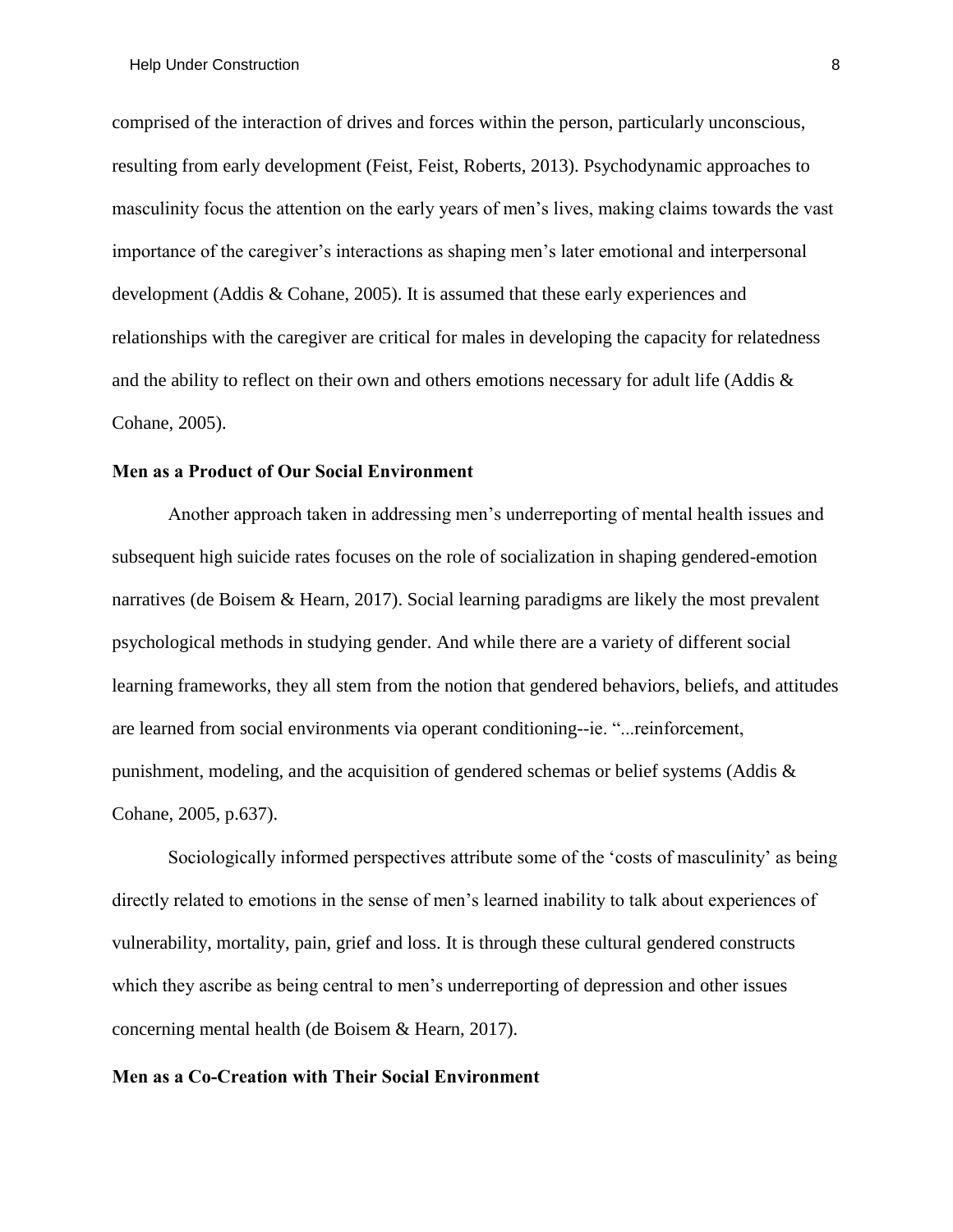What sets sociological 'Second Wave' psychology perspectives apart is the advancement of the idea that, rather than an inherent inability to develop emotions, it is men's inability to understand, express, or communicate them that creates a sense of struggle and ensuing suffering (de Boisem & Hearn, 2017). Therefore we find ourselves becoming witnesses to men's emotional expression as examples of gender performances, where actual emotions evolve and transmute into displays consistent with the ideals of social privilege (de Boisem & Hearn, 2017).

A growing body of literature has focused on the study of barriers to men's use of medical supports when faced with signs and symptoms of illness, including 'why' and 'how' men's help seeking appears to be problematic on a broad level (Wenger, 2011). Research tends to concentrate on the influence of masculinity norms to provide insights into why some men either delay or avoid engaging particular health services (Wenger, 2011). What second wave sociological researchers have gravitated towards is a perceived critical gap which typically discounts attention to a diversity of male experiences (Wenger, 2011). Among them is attention to *how* men navigate help seeking over time, which gets lost with a narrowed conceptualization of help-seeking from certain previous explorations.

#### **Method**

The methodology used in this thesis is a Social Constructionist (SC) approach, which is a conceptual framework that, "...emphasizes the cultural and historical aspects of phenomena widely thought to be exclusively natural." (Conrad & Barker, p. S67). The meanings of the phenomena are not inherent in the phenomena themselves but are created through interaction in a social context (Conrad & Barker, p.S67). Coming from this approach will be helpful in uncovering the dominant discourse of what is considered practices of being 'masculine' and how this might be affecting men's help-seeking behaviors.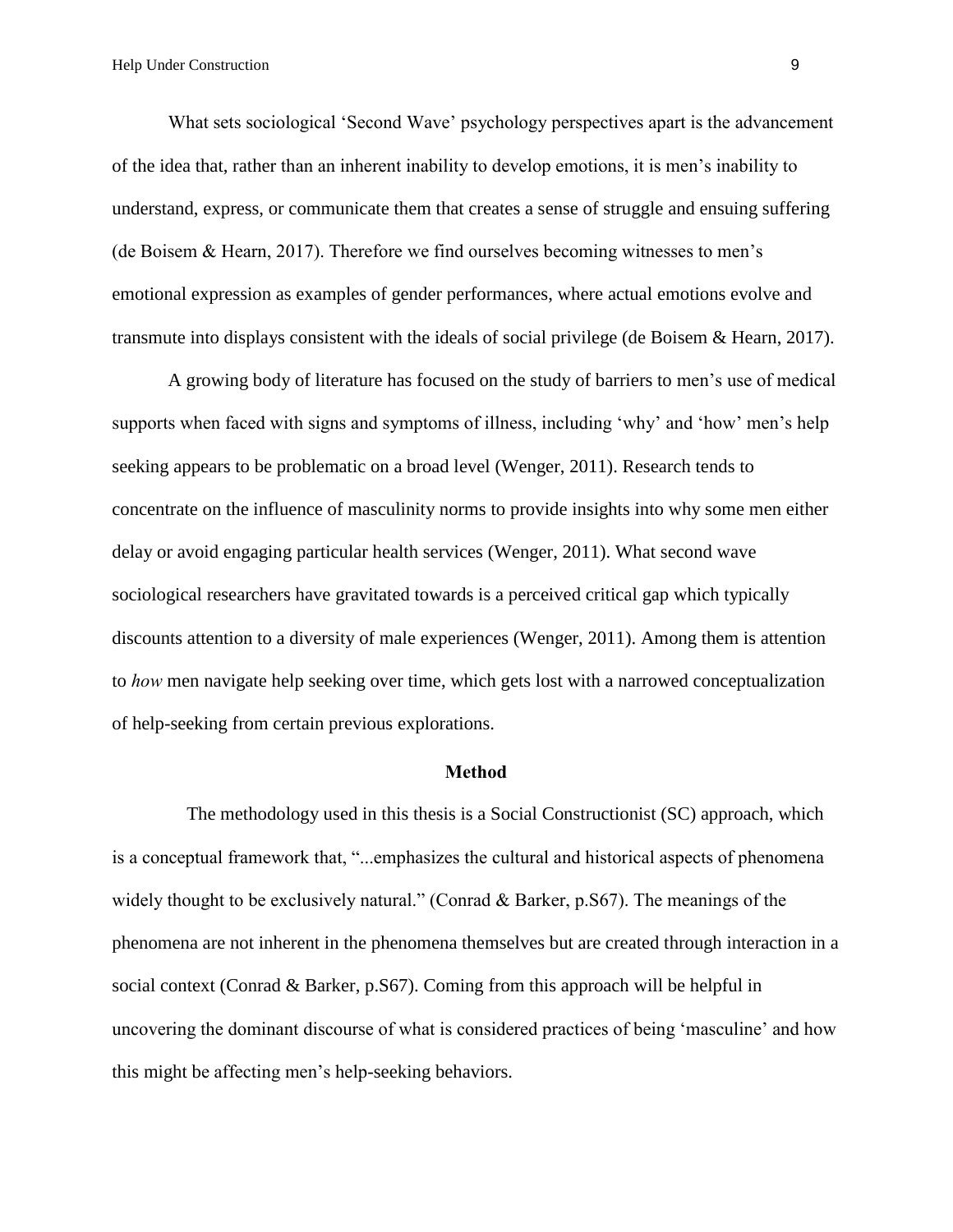SC is used in the field of research through an investigation as a collaborative process between the researchers and participants, with the intentions of constructing new ways of knowledge (Losantos, Montoya, Exeni, Santa Cruz, & Loots, 2016). For the purposes of this paper, I, the researcher, will take a number of statements from relevant academic studies and newspaper articles collected in the literature review to be representative of the participants. From there, analysis of the findings will be made as a way of identifying patterns of help-seeking behavior within the context of masculine roles and ideals. Discussion of the results will ensue.

## **Key Terms**

Before going further, it would be useful to identify some of the key terms related to the topics of this paper to better orient the reader to the material being discussed. These are just a few of the broad concepts involved. Others will be addressed later in the literature review section.

#### *Help-Seeking:*

Despite its growing popularity in the research and intervention focus, help-seeking, as a complex construct, has yet to have a clearly agreed upon definition (Rickwood & Thomas, 2012). In practical terms, the Oxford dictionary has defined it as an "attempt to find (seek) assistance to improve a situation or problem (help)" (as cited in Rickwood & Thomas, 2012, p.174). From a health standpoint, the term originates from the medical sociology literature studying illness behavior, which relates to, "...the way people monitor their bodies, define and interpret their symptoms, take preventive or remedial action, or utilize the health care system" (Rickwood & Thomas, 2012, p.174).

What becomes critical here is that help-seeking can only be enacted by a recognized need. This means that the process can only proceed after an individual defines a situation as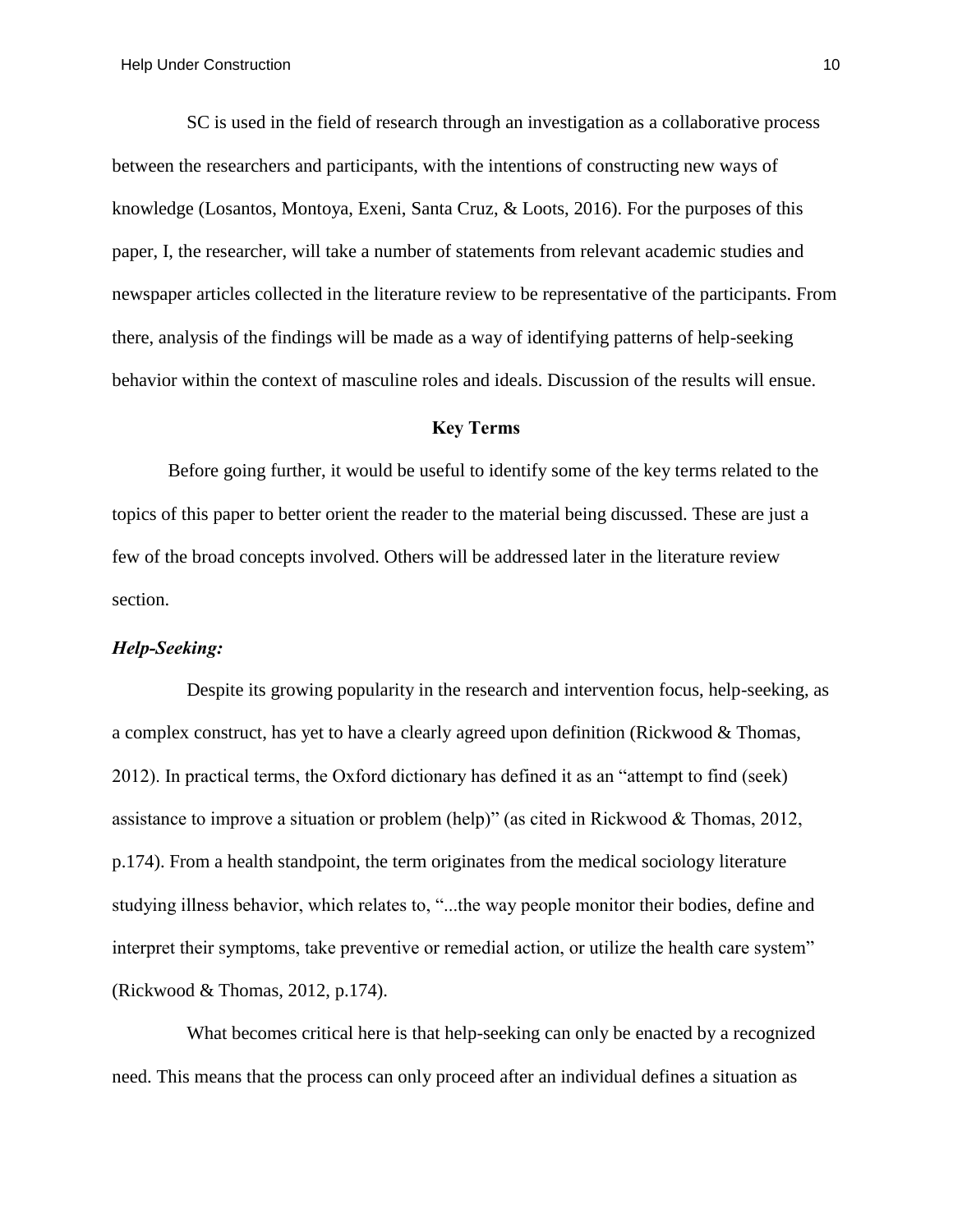problematic and sees intervention as necessary (Wenger, 2011). Help-seeking can also be viewed here as a means of attempting to maximize wellness or to mitigate, or eliminate distress (Saint Arnault, 2009).

People utilize help-seeking in a number of contexts, via the formal route--ie. professional help-seeking, including: psychotherapy, medication, or a mixture of both (ie.psychiatry)--and/or by informal means: seeking support from family or friends (Berger et al, 2013, p.434). Help-seeking can also be conceptualized in two main ways: 1) the rational, or dominant, choice--which primarily explores *who* seeks help, and 2) the dynamic approach- which explores *when* and *how* one seeks help (Wenger, 2011). The latter option can be seen as to create more complexity. As Farrimond (2012) explains, "the question...is not: 'do men visit the doctor?', but 'in what ways do men visit the doctors (or not), for which illnesses and through which pathways?"" (p.210).

#### *Signs of Distress and Symptoms*

Signs of distress, for the purposes of this paper, include both physical and psychological dimensions. Hoy (2012) incorporate the term psychological distress in their study, as it was found to encompass a broad spectrum that captured negative affective states, such as anxiety and depression, while not necessarily implying a disease state. Saint Arnault (2009) suggests that physical sensations or emotions can be labeled 'symptoms' when "... they are interpreted as a sign of an abnormal state, a disturbance, a pathology, or an illness" (p.263). Wenger (2011) points to the contextual significance of these decisions, as he reflects on how one's given, "...situation, presentation, socialization, experience, and knowledge" (p.492) forms the basis of interpretations for signs and symptoms.

#### *Culture*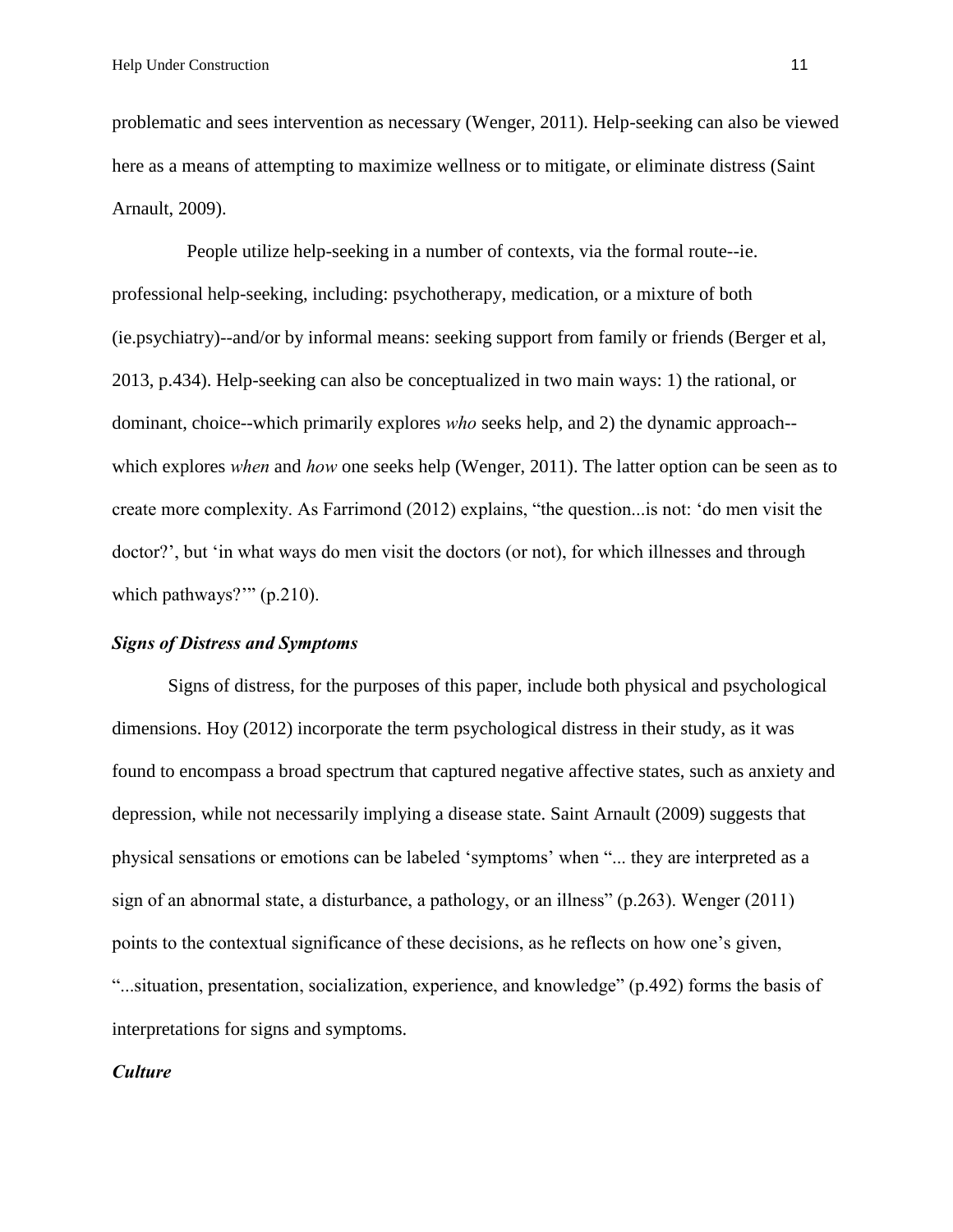Culture is recognized here as a system-level, multidimensional construct that details the social processes of values and beliefs, rules concerning social behavior, and social practice (Saint Arnault, 2009). Saint Arnault (2009) asserts that all aspects of health and illness are shaped by culture, "...including the perception of it, the explanations for it, and the behavioral options to promote health or relieve suffering. (p.260). Along these lines, 'idioms of distress' is the term medical anthropologists have used to describe the culturally specific experience of psychosocial and physical suffering (Saint Arnault, 2009).

Cultural ideology is what qualifies as the beliefs and values held by a people about what is considered as good, right, and normal (Saint Arnault, 2009). This represents itself in the medical and mental-health field as the available symbols, meanings, and values associated with the ideology of a culture concerning what is important, and what behaviors are right and correct (Saint Arnault, 2009).

The political/economic dimension of culture comprises how those in positions of power define proper social conduct, as well as towards the means of regulation for public behavior (Saint Arnault, 2009). The practice dimension of culture is a combination of both power and ideals, which can be found in traditional behaviors, spatial organization, and interpersonal behaviors (Saint Arnault, 2009). Practice is essentially the embodiment of 'tradition', and while people may have access to several cultural models that guide their perception, thinking, emotions, and behavior, unconscious and conscious processes are operating which reinforce and maintain similar coherent cognitive maps within small groups, families, and reference groups (Saint Arnault, 2009).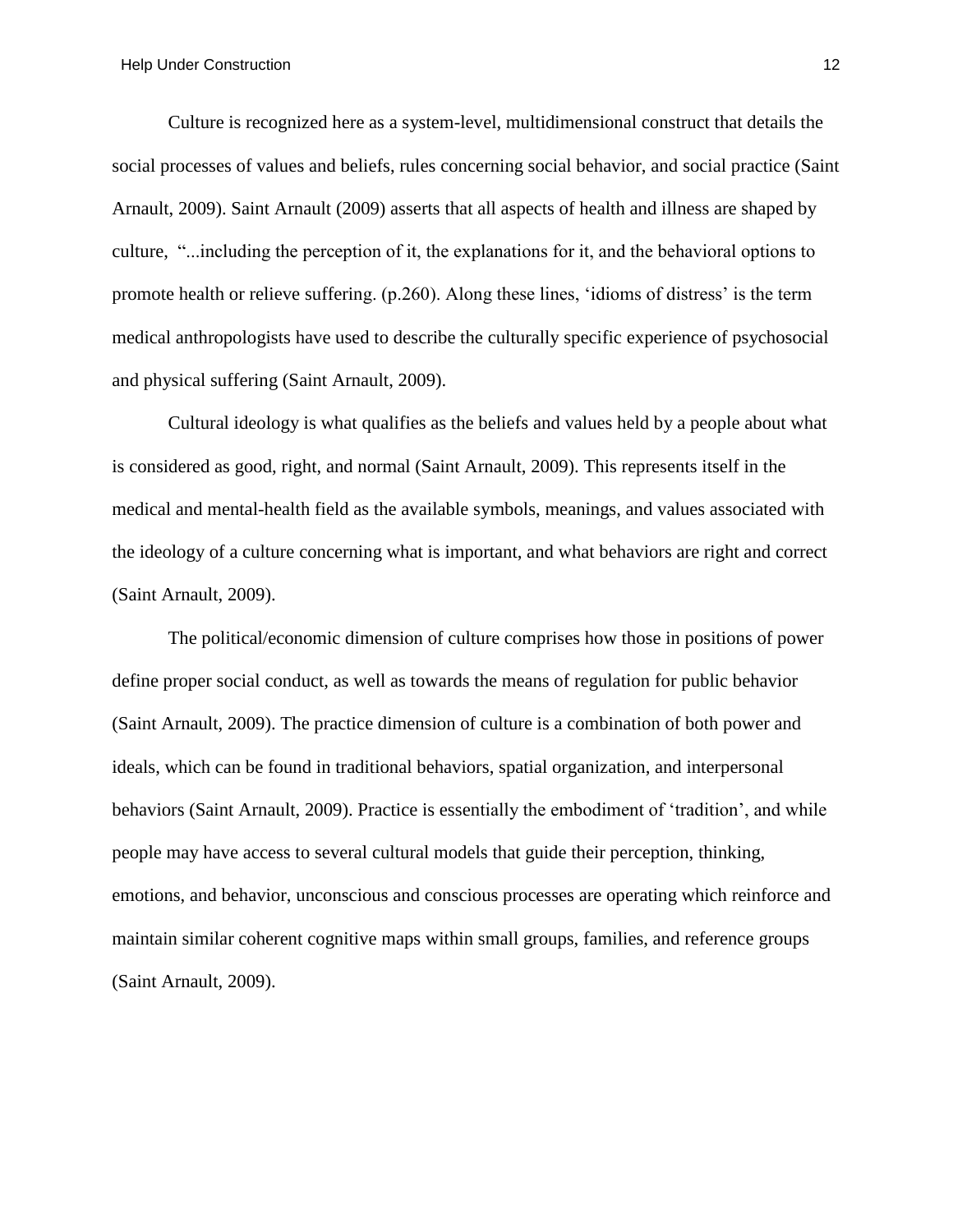Help Under Construction 13

#### **Significance of the Study**

The study of help-seeking is essential, as indicated by Rickwood and Thomas (2012), because the majority of people experiencing mental health problems are not accessing professional services, and we need to know why. Studies have indicated that 26% of adults will have had a mental health disorder in their lifetime, however only a small percentage of that population, ranging from 11-30%, will have gone to seek psychological treatment for their issues in a given year (Vogel et al, 2011). It seems that for some men, seeking help is even associated with a loss of personal identity, being sought out through desperation as a last resort (Fogarty, Proudfoot, Whittle, Player, Christensen, 2015).

Mental health help-seeking has been seen as an important outlet for men in resolving issues that have had an impact on their personal and work-related relationships (Harding & Fox, 2015). Terry Real, an internationally recognized family therapist, speaker, and author, has been ardent in expressing how traditional gender roles are hurting both sexes, but particularly toxic for men, referencing a recent World Health Organization (WHO) statement, "...implicating traditional masculine values as inimical to good health." (Real, Sept/Oct 2017, p.2).

There have been many gender studies situated around work which have recognized the oppression of men as workers, and how their attempts to make work meaningful often entails ideas and practices that are oppressive to women (New, 2001). What sociologists of gender have not given much thought towards is the possibility that men are oppressed on the same level as women with respect to gender relations (New, 2001). Now, this viewpoint could be taken alongside a more recent anti-feminist backlash--who deny that women are being oppressed, seeing women (especially feminists) as the oppressors of men (New, 2001)--but that is not the intention of the author for the purposes of this paper. More so, these inferences are being made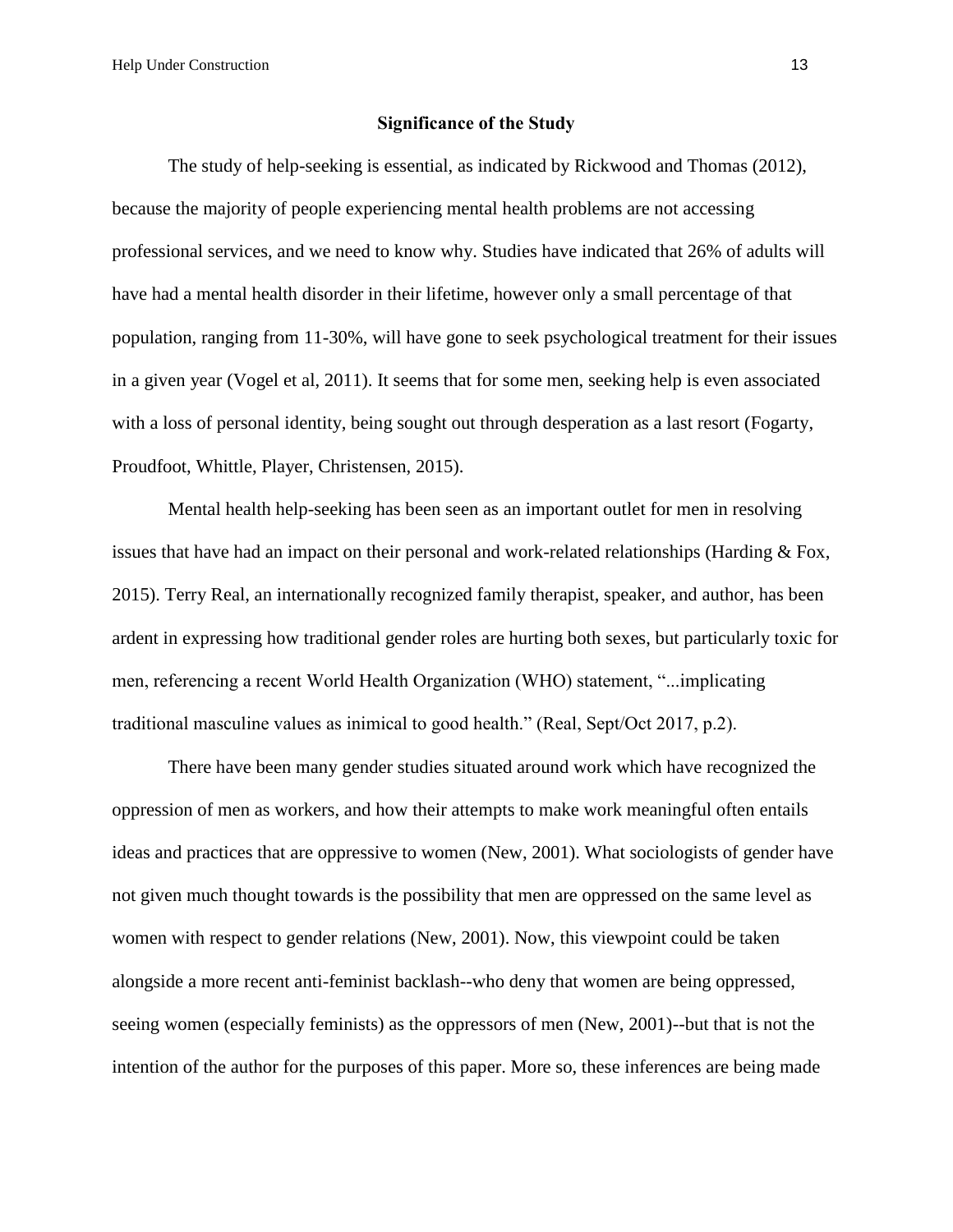consistent with New's (2001) assertion that, "the very practices which construct men's capacity to oppress women and interest in doing so, work by systematically harming men" (p.730).

Men's issues are gaining more visibility in the popular media, with newspaper and magazine articles covering topics such as the the decreasing number of men in the workforce, or the decreasing percentage of males graduating from high school and college (Addis & Cohane, 2005). We can also see the social construction of gender being played at the macro levels of social organization. Competitiveness, physical prowess, and insensitivity to pain are ideals forwarded by advertising and media coverage in professional sports that play off of the construction of particular meanings of masculinity (Addis & Cohane, 2005).

Research around men's ambivalence in seeking help for mental and physical health is nothing new. The first study done on this topic was by Fischer and Turner (1970) over 40 years ago, and yet men's help-seeking behaviors have remained the same (Harding & Fox, 2015). What also seems consistent is the prevalence of practitioners noting the inevitable challenges that come about when working with men, with therapists wondering,

> *"How can I be effective with men when it seems many are reluctant to be in therapy, uncomfortable with the process of disclosure, and quick to avoid emotional exploration?" (Mahalik, Good,* & *Englar-Carlson, 2003, p.123)*

Such being the case, the growing number of men experiencing psychological concerns but not seeking therapy represents a mandate for counselors to better understand the help-seeking process. It is with this increased understanding that more relatable and viable interventions be made that encourage men's help-seeking behavior (Vogel et al, 2011). The media can also be a means of reframing the negative norm of help-seeking by emphasizing mental health promotion (Harding & Fox, 2015).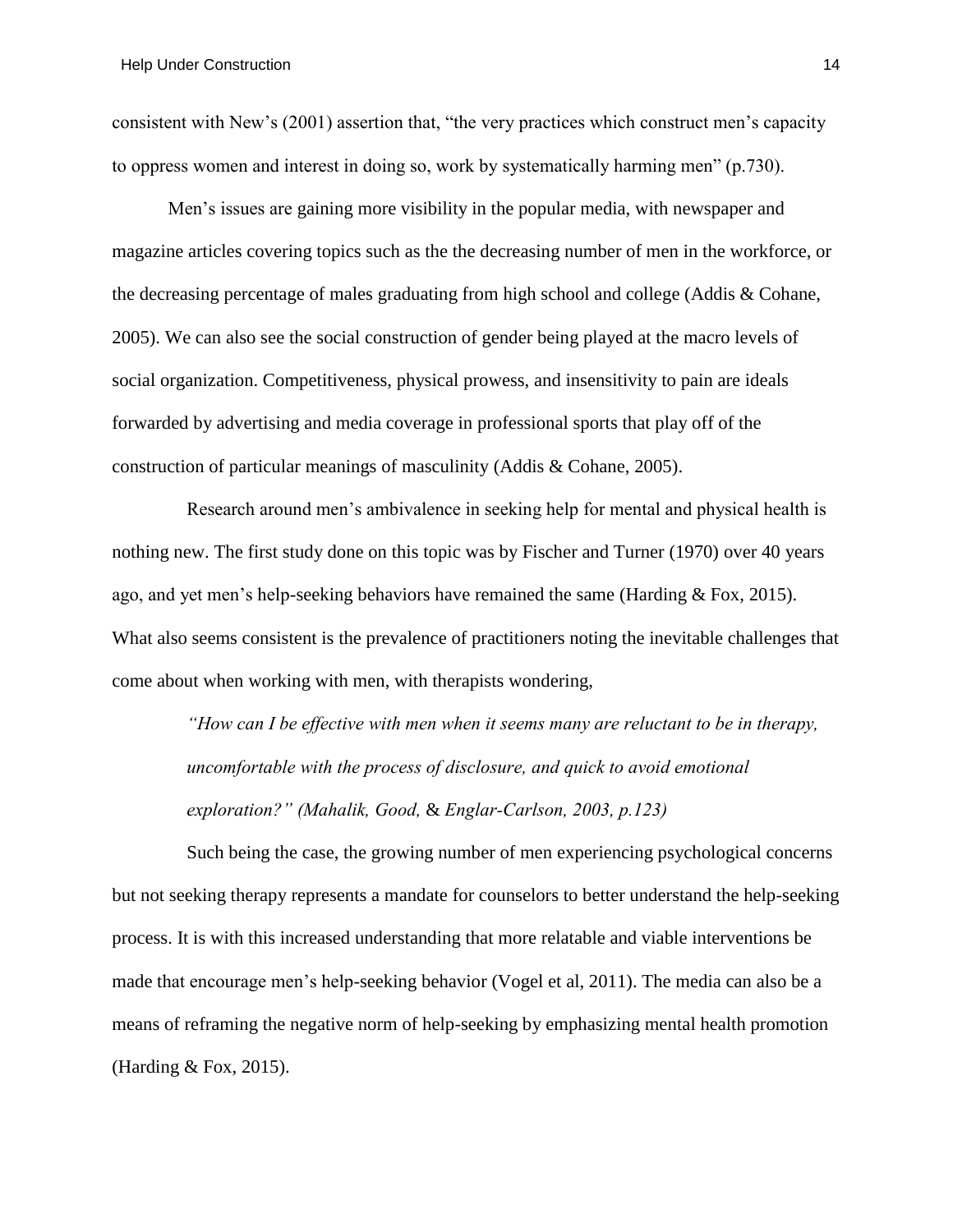Taking on these topics and examining their distinctions from a social constructionist perspective can be enlightening, with Conrad and Barker (2010) attesting that doing so can, "...bring into sharp relief the cultural landscape that ordinarily eludes us (p.S69). As anthropologist Ralph Linton (1936) put it, "The last thing fish would notice is water" (as cited in Conrad & Barker, 2010, p.S69). By providing space for variability among men and within one man's experience, research can resist essentializing assumptions that correlate masculinity with attributions of deficiency (Wenger, 2011).

#### **Structure of the Thesis**

The next chapter of the thesis will be a review of the literature focusing on the processes involved in identity development and gender role formation for men, and how these elements influence help-seeking behavior. I believe that it is critical when addressing a problem to expand the lens to the environment and history surrounding the problem so as to ascertain, from a systemic approach, the multiple factors that could be contributing to this development. This would include attending to male's socialization process and internalized masculine ideals as being a byproduct of their interaction with others; their consequent degrees of identification with the traditional/hegemonic masculinity; and how this may be negatively impacting men in developing characteristics and practices associated with help-seeking. I also felt it was important to explore literature that reveals how men are navigating help-seeking in ways that are congruent with their conditioned value-system. Chapter three will cover the research methodology being used, which is qualitative and based on a social constructionist approach. Chapter four will discuss the results of the research, and Chapter five will offer further reflection and possible resources for counsellors when working with men in the ensuing discussion.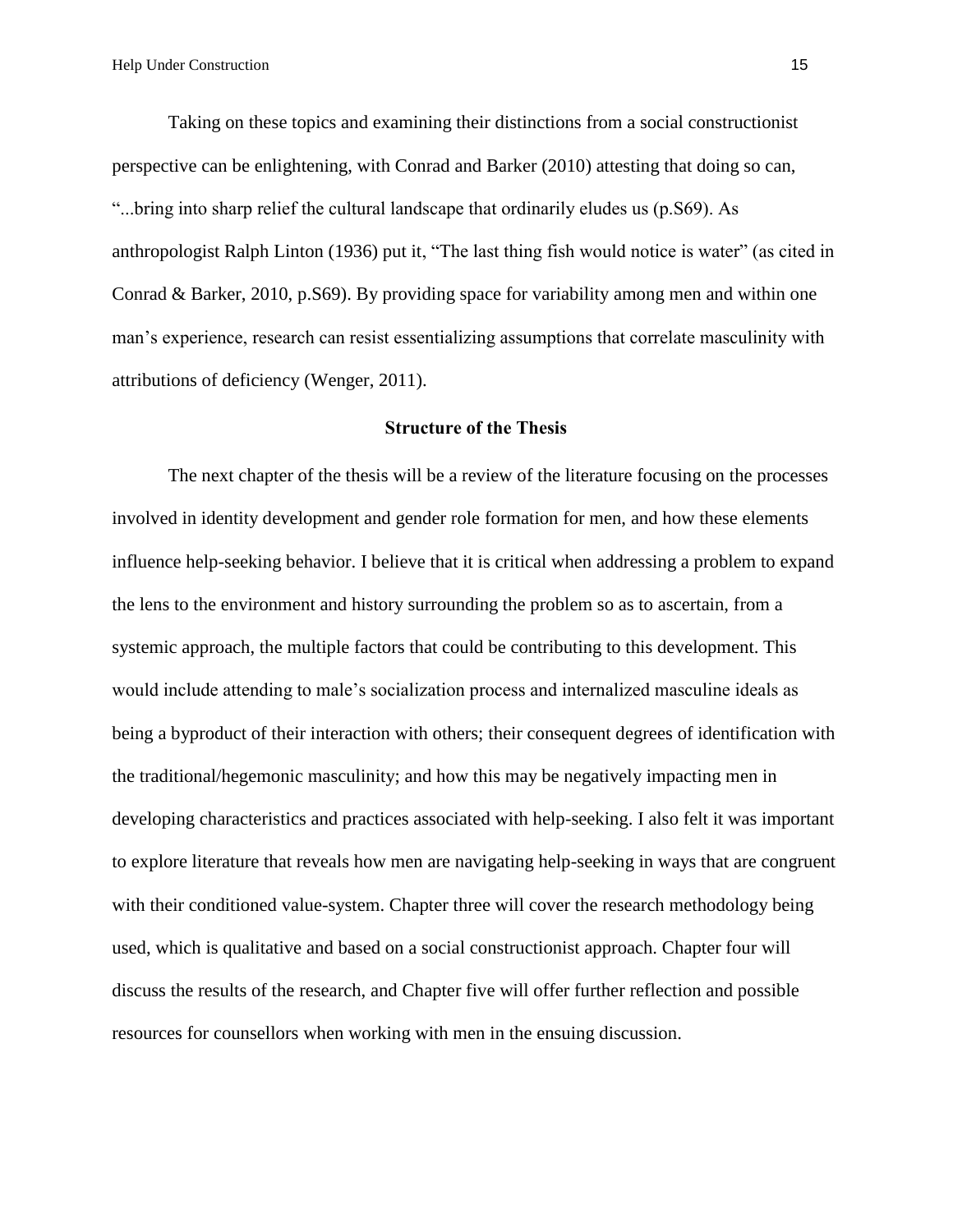#### **Chapter 2: Literature Review**

This section of the thesis entails the necessary researching component of previous studies concerning the topics of this paper. The information provided from this investigation has been grouped together into categories (from #1-5), with subcategories being given to each.

The organization of the material uncovered, for the purposes of this literature review, became one of first gathering a popular theoretical framework for how gender formation is enacted for males, and its corresponding concepts of masculinity that stem from that process. This is categorized as 1) Socialization Process and Masculine Ideals, and includes: social learning theory, forced autonomy and independence-seeking, emotional repression and stoicism, and finally, estrangement from body.

The following inquiry centralized on what constituted as an overarching, or dominant, conception of 'traditional masculinity' and its impact on men's identity and behavior. This is categorized as, 2) Traditional Masculinity and its Effect On Men, and includes: traditional/hegemonic masculinity, gender role conflict, men being oppressed, and fear of vulnerability.

Having gained more knowledge around some of the main concepts of gender-formation and identity, attention gets directed towards how masculinity can be construed as a site for reproduction through interpersonal interaction, as well as the resulting impact this has on males' interpretation of symptoms relating to help-seeking behavior. This is categorized as, 3) The Construction of Masculinity and Resulting Practices in Help-Seeking, and includes: masculinity as a construction, presentations of manliness, needing validation/policing masculinity, stigmatizing labels, and legitimizing symptoms.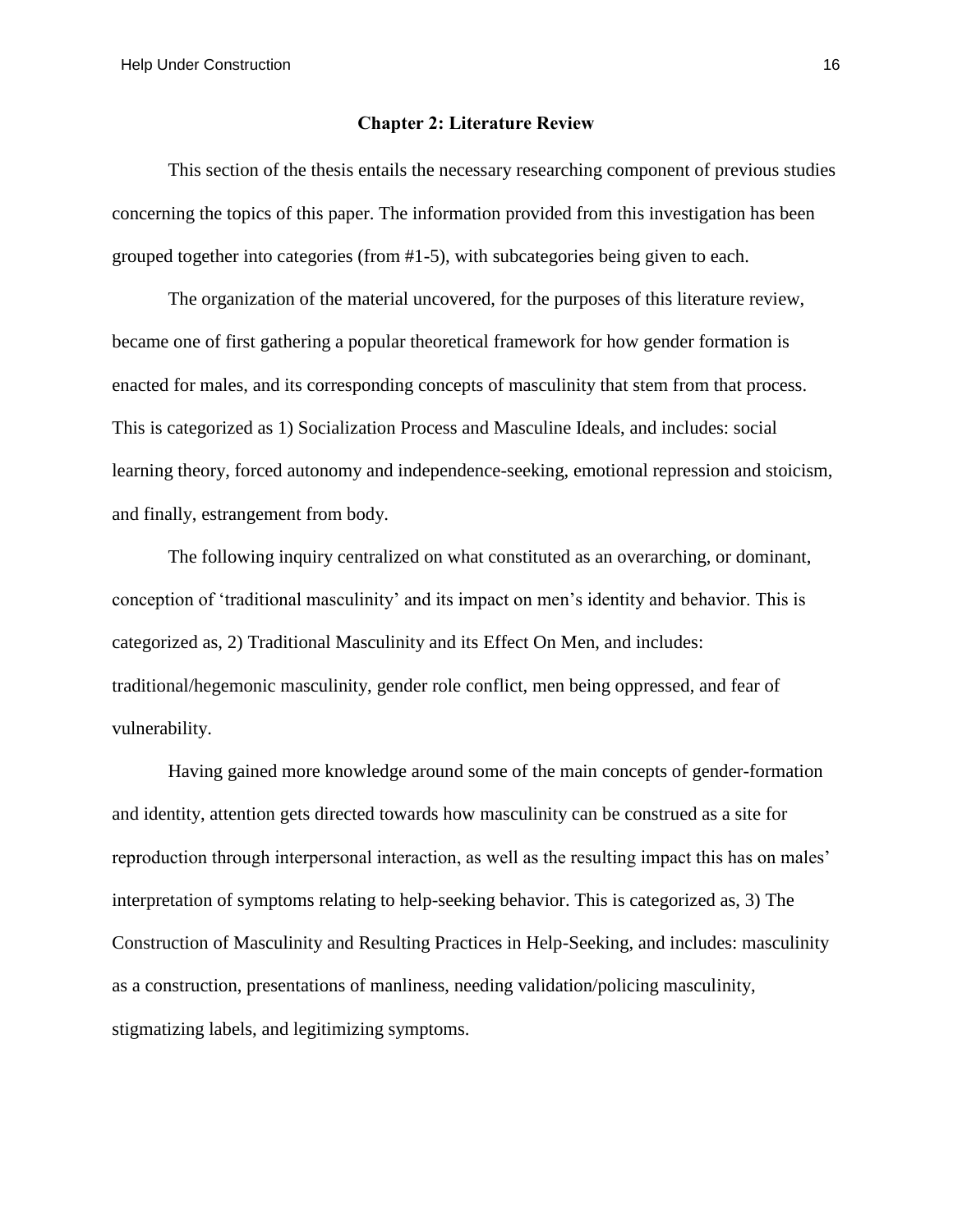Once this information is collected, a more concentrated effort is placed on help-seeking behaviors for males identifying with traditional masculine ideals, such as its barriers, enablers, important roles, and exception-cases. This is categorized as, 4) Barriers, Enablers, Important Roles, and Exceptions in Help-Seeking, and includes: (Barriers) public/self stigma, limited knowledge of counselling, (Enablers) reciprocation, social group normativity, (Important Roles) role of significant others, role of physicians, role of self/self-awareness, (Exceptions) disease, aging/disability, minority background, and ultra-masculine jobs.

The final portion of research constituted bringing to light a number of ways in which men have gravitated towards help-seeking behaviors in the past. This is categorized as, 5) Known Preferences for Men in Help-Seeking, and includes: typical preferences for help-seeking, typical preferences for counselling, and alternative means of help-seeking.

#### **1) Socialization Process and Masculine Ideals**

#### **Social Learning Theory**

In order to comprehend the nature of something, it is helpful to examine the conditions from which its development may have been influenced by. Which is exactly what social learning theory attends to. Shepard (2004) describes the theory as proposing that boys learn through modeling, observing, and imitating behaviors from their peers and their fathers, which becomes later internalized as one of their core sense of self. These representations of prescribed behavior could be what Addis and Cohane (2005) label as roles, which is a sociological construct assigned by social learning approaches that form particular social positions.

Pertinent physical or emotional sensations, as well as related aspects of the social environment, are encouraged in individuals in early infancy as a result of the processes of enculturation (Saint Arnault, 2009). In essence, Saint Arnault (2009) asserts that, "The cultural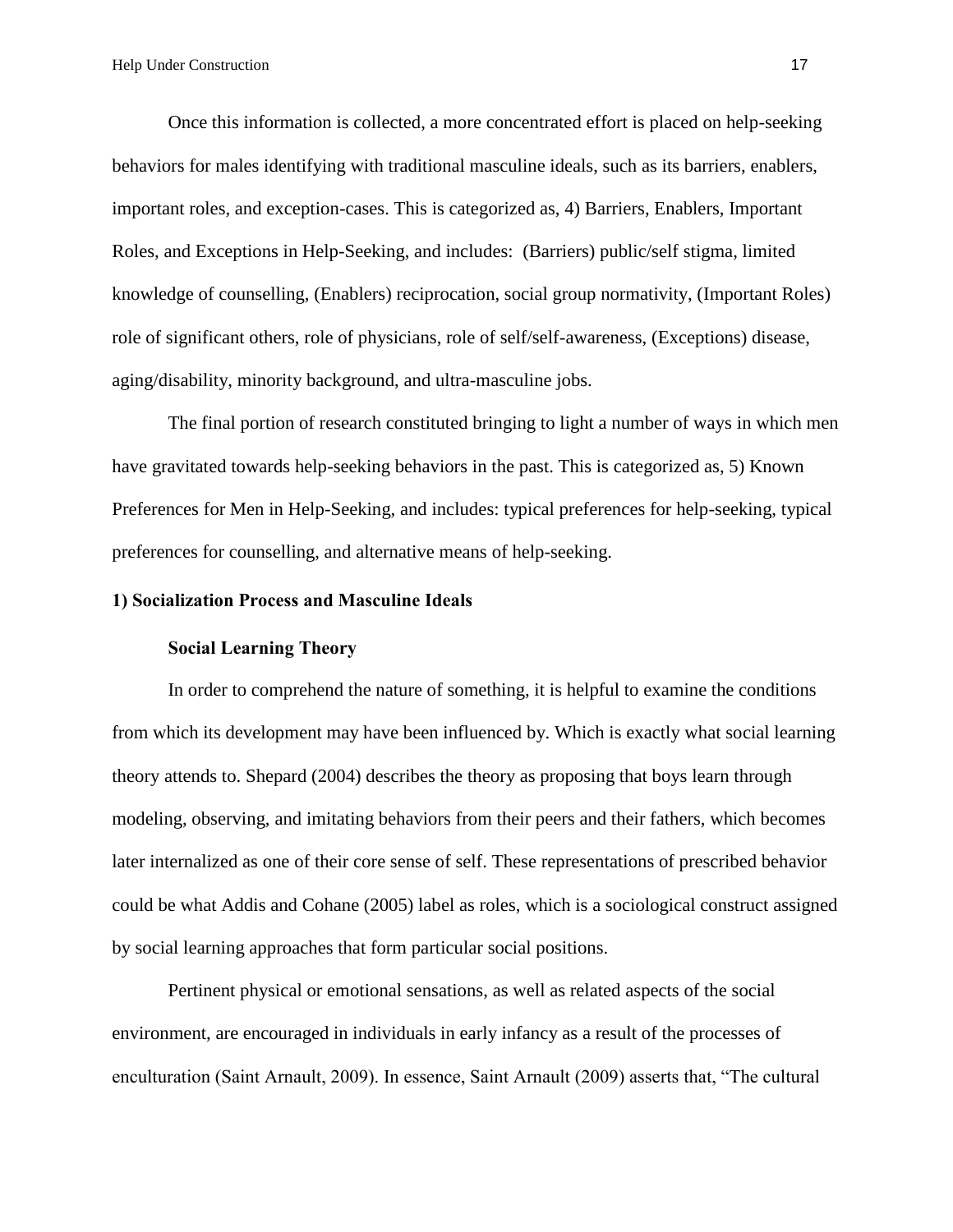model 'tells' the person to attend to certain aspects of his or her experience, what to ignore, what things mean, and what should be done about them (p.263).

A familiar product of this early development conditioning can be characterized by Pollack's 'Boy Code', which included, 1) The Sturdy Oak -- be stoic, don't show weakness; 2) Give'em Hell -- maintain a false sense of extreme daring and bravado, 3) The Big Wheel - achieve status and dominance; and 4) No Sissy Stuff -- don't express tender feelings such as dependence, warmth and empathy (Shepard, 2004). The idea behind this is that boys learn to conform to a male code of behavior through continued reprimand, embarrassment, and humiliation when their behavior errs from masculine role norms (Shepard, 2004).

de Boisem and Hearn (2017) attest that research linking gendered emotional differences to socialization has been important, as it has challenged the weak evidence that assigned the observed emotional differences between men and women as determined by an evolutionary process governed by biology. Cross-national comparative studies demonstrated that gender affects emotional displays, and can differ from country to country, and at different points in time (de Boisem & Hearn, 2017). This is significant, as it, "...suggests that displays of emotionality and unemotionality are conditioned by cultural factors which can be contested (de Boisem, Hearn, 2017, p.782).

An interesting take on the gendered approach to behavior and identity development is the idea of the 'great divide', which esteemed family therapist Olga Silverstein (author of *The Courage to Raise Good Men*) refers to in her concept of 'the halving process'. The idea behind this process is that it is as if we were to amass all the qualities of one whole human being, draw a line down the middle, and then declare that all the traits on the right side of the line are considered masculine, while all those on the left are feminine (Real, Sept/Oct 2007). Suddenly,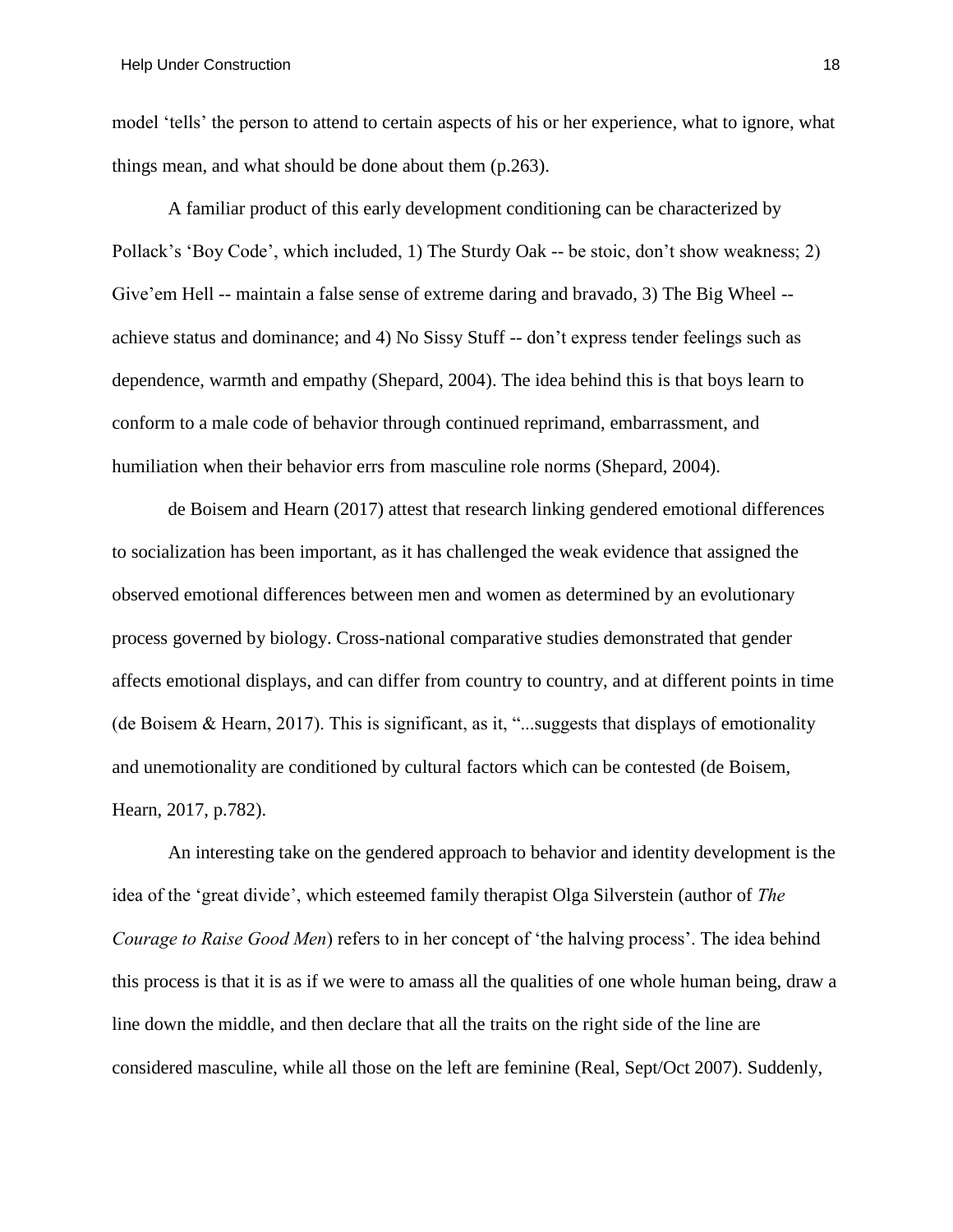everyone is expected to know where each trait belongs to--ie. being logical and competent is found on the right, while being nurturing, dependent, and emotional can be found on the left (Real, Sept/Oct 2017).

The goals from a social learning approach are to find interventions that help boys and men to shield and alleviate the harmful effects accumulated by masculine role socialization.

## **Forced Autonomy and Independence-Seeking**

Masculinity is an ideology that has taken on the status of gender identity. Mejia (2005) describes this process as examples of trauma, where men are being forced to internalize the ideology until they experience it as an intrinsic part of their sense of self.

What could be a contributing factor towards this process is a suggestion made by theorist Nancy Chodrow (1978) that mothers (or the infant's primary caregiver) are being pressured, both by social forces and unconsciously, to push their sons out of a state of relational bonding prematurely (as cited in Shepard, 2004). On some level, these caregivers received the message that it is not good parenting to allow their sons to remain in the same state of emotional attachment and dependency as girls, thereby initiating the journey towards becoming autonomous males (Shepard, 2004). It is this concept of lost closeness for boys that researchers in male development have argued as being felt as a traumatic experience of abandonment (Shepard, 2004).

Independence is concomitantly forwarded, with boys being told that "big boys don't cry" and that he shouldn't be "a mama's boy". If not said directly, these messages get expressed through subtle ways in how boys are treated, and thereby incorporated into how boys come to think of themselves (Mejia, 2005). Boys receive encouragement when successfully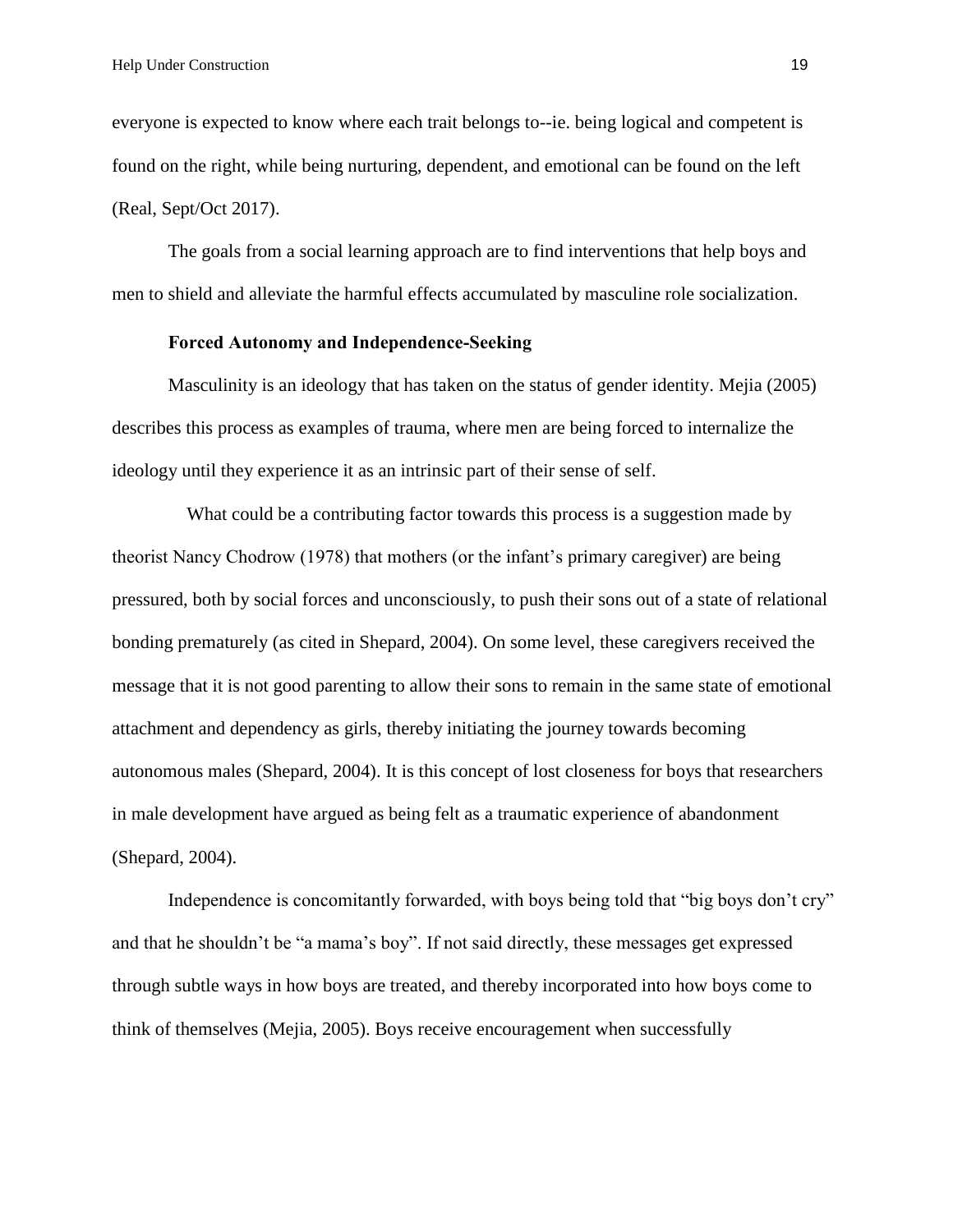demonstrating their independence by hearing statements such as, "What a big boy you are", invoking pride in the child (Shepard, 2004).

Over time, this early conditioning leads boys to become so proficient that they can learn how to disavow their most basic psychological need--to depend on another person for love, support, and nurturance (Shepard, 2004). This becomes problematic when the desire for hyperindependence disrupts men's abilities in seeking assistance from others for fear of 'attaching', which includes partners, health-care professionals, or when severely ill or injured (Mahalik, Good, & Englar-Carlson, 2003). This is especially concerning as research has found that men's conformity to self-reliance norms has been related to greater levels of psychological distress (including greater depression, anxiety, irritability, intrusive thoughts, and social discomfort) (Mahalik et al, 2003).

Another attributed effect of the mother-child separation process is that the boy psychologically deals with the loss by asserting his 'difference'--ie. his maleness--with comparing himself to other boys (Shepard, 2004). As time progresses, these early socialization experiences evolve to become internalized as a generalized fear of femininity. Considering that qualities associated with femininity are a part of being human, boys are taught to fear their own inner experiences (Shepard, 2004). How this presents itself is with the boy developing an internal critical voice which condemns him whenever he feels weak and dependent (Shepard, 2004). de Boisem and Hearn (2017) also contribute towards this by stating that personal experiences of 'emotional distance' with fathers and male siblings can also be seen to directly impact the development of critical, academic work on men and masculinities (de Boisem & Hearn, 2017).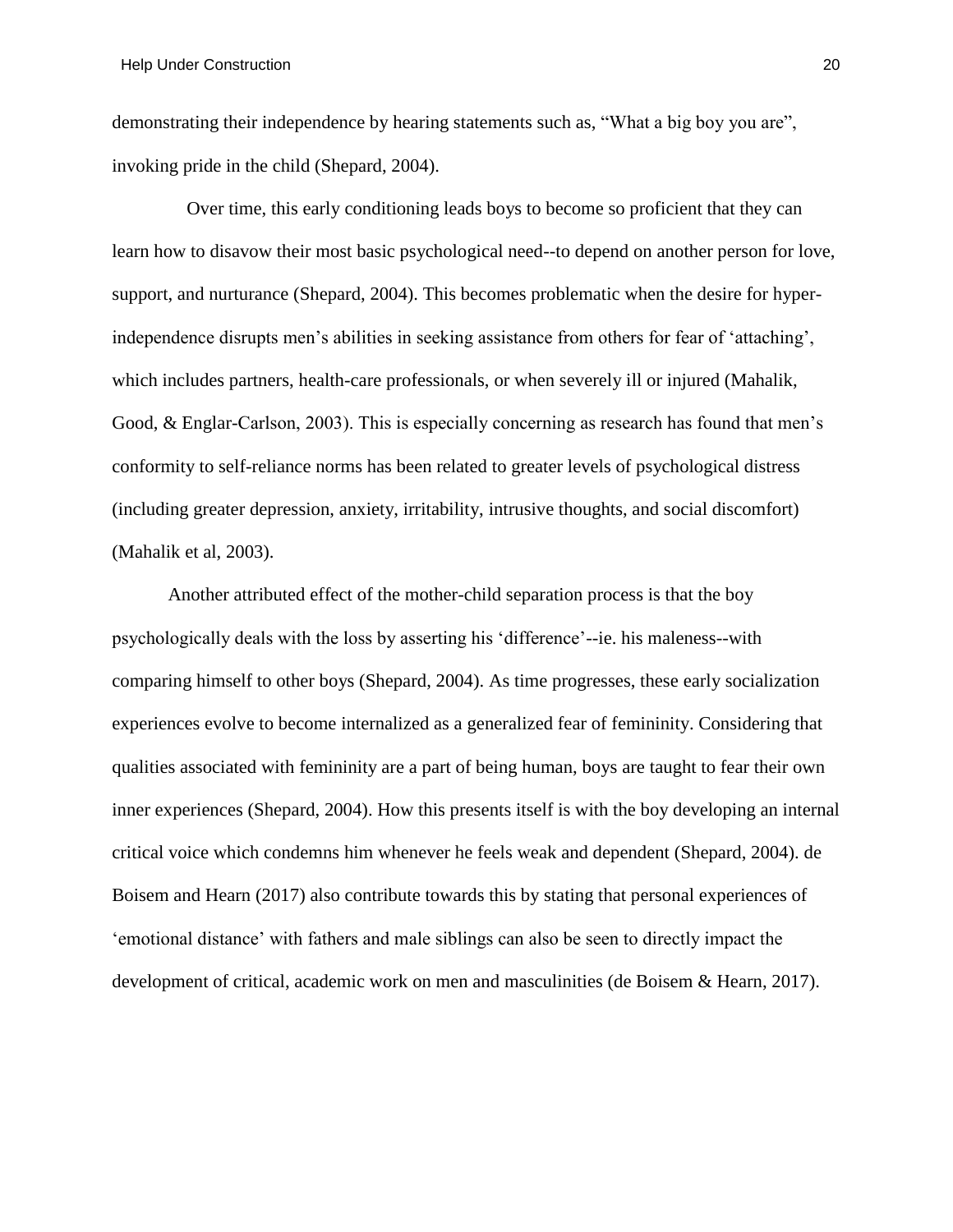#### **Emotional Repression and Stoicism**

Attached to the "boys don't cry" mentality is the idea of emotional repression, where boys learn rather quickly from the explicit and implicit messaging that others will not respond positively to their advances for help (Vogel et al, 2011). What becomes interesting is that earlier research (Pollack, 1998) had found that boys, at birth and several months afterwards, were seen to be in fact actually more emotionally expressive than female babies. Yet by age 5 or 6 years of age, boys become decidedly less likely than girls in expressing hurt or distress to their teachers or parents (as cited in Mejia, 2005). This would support theories that suggest the interrelationship between emotions and the discourses brought about by social structures, intimating the growing need to improve men's emotional competency towards fostering greater gender equality (de Boisem & Hearn, 2017).

Peace (2012) has argued the challenges that come about with a one-pointed focus by suggesting that men simply repress emotions as opposed to exploring the ways in which men interpret and understand them, and how these links connect to social structure (as cited in de Boisem & Hearn, 2017). Among the things to be addressed would be how adherence to 'ideals' of masculinity are impacting men's ability to express emotions because they imply irrationality, dependence, and weakness (de Boisem & Hearn, 2017).

In Western societies, boys are systematically barred in their access to affectionate physical contact, with contact with other boys being considered sexualized or forbidden (New, 2001). They are also discouraged from expression of grief, and to ignore physical and emotional pain (New, 2001). These suppression-inducing practices has led to what Levant (1998) termed as 'alexythymia', which is considered to be a problem whereby people are unable to identify and describe emotions--consequently, this can show up frequently as a result of masculine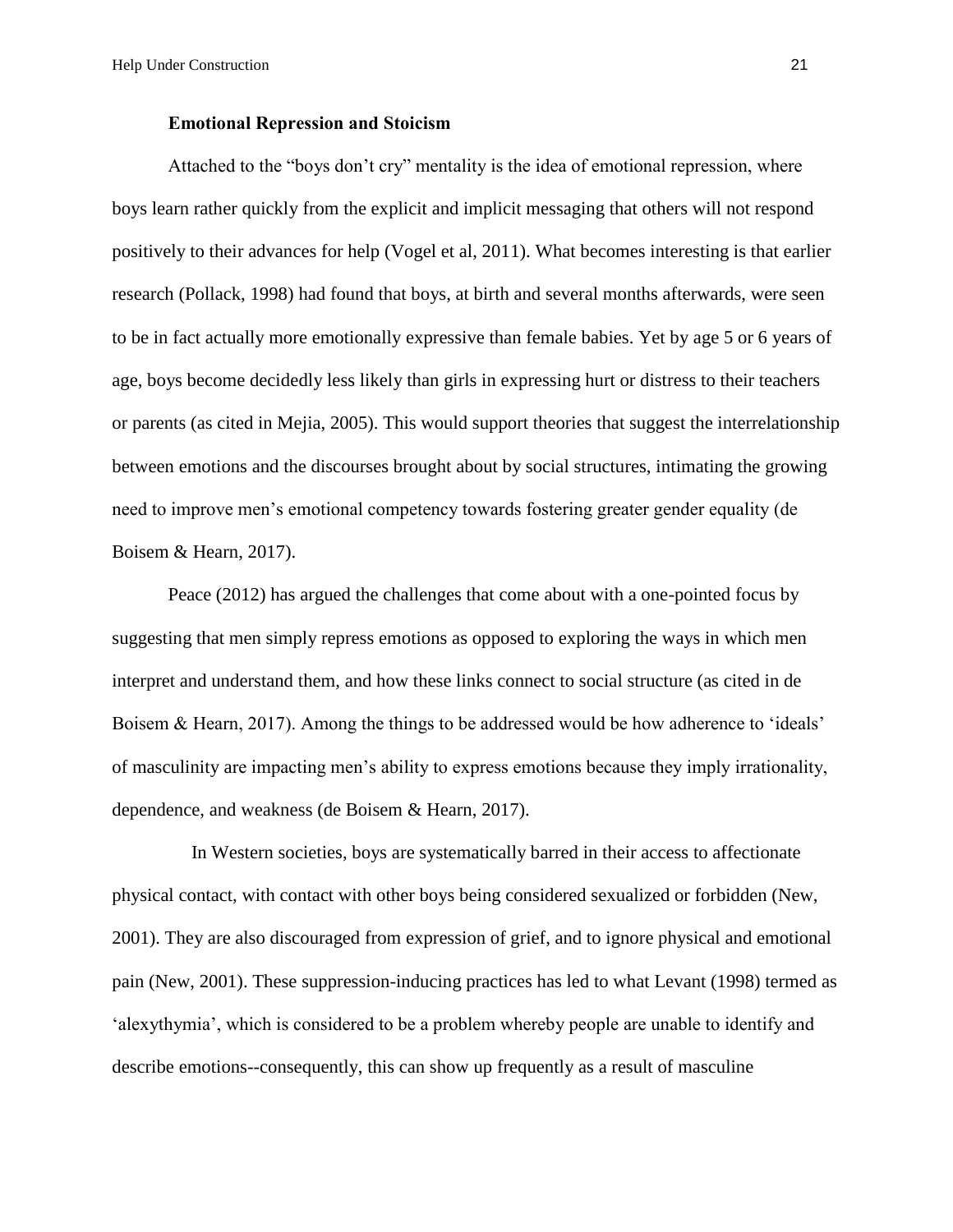socialization (as cited in Mahalik et al, 2003). And while there has not been a consistent sexbased pattern found for alexithymia, connections have been made towards men's restricted emotionality and greater levels of alexithymia, as well as to increased paranoia and psychoticism, higher levels of depression and fears of intimacy, and greater hostile-submissive personality styles (Mahalik et al, 2003).

## **Estrangement from Body**

As Peace (2012) sumizes, emotions are what connects the psyche and subjectivity of the individual to the wider social order; it is through our emotions, created in relation with others, that gives meaning and understanding to our actions (as cited in de Boisem, Hearn, 2017). Given these circumstances around emotional alienation, it seems evident that men need to be better 'attuned' to their bodies in order to effectively express and communicate their 'inner' lives (de Boisem, Hearn, 2017).

O'brien, Hunt, & Hart (2005) had found evidence to support this, with male participants blaming their hesitation to consult a physician being based on a lack of knowledge about the workings of their body. Discussions in the group led to the idea that the scrutiny of one's body was encouraged by a 'feminine' culture, and that as a result women were more adept at recognizing the subtle signs of change in their bodies that ordinarily eluded men (O'brien, Hunt, & Hart, 2005). One of the participants believed that men were in fact actively deterred from taking an interest in their bodies for fear of appearing feminine to his peers, and that the rights of passage into manhood did not require the same amount of vigilance around body awareness compared to women (O'brien et al, 2005).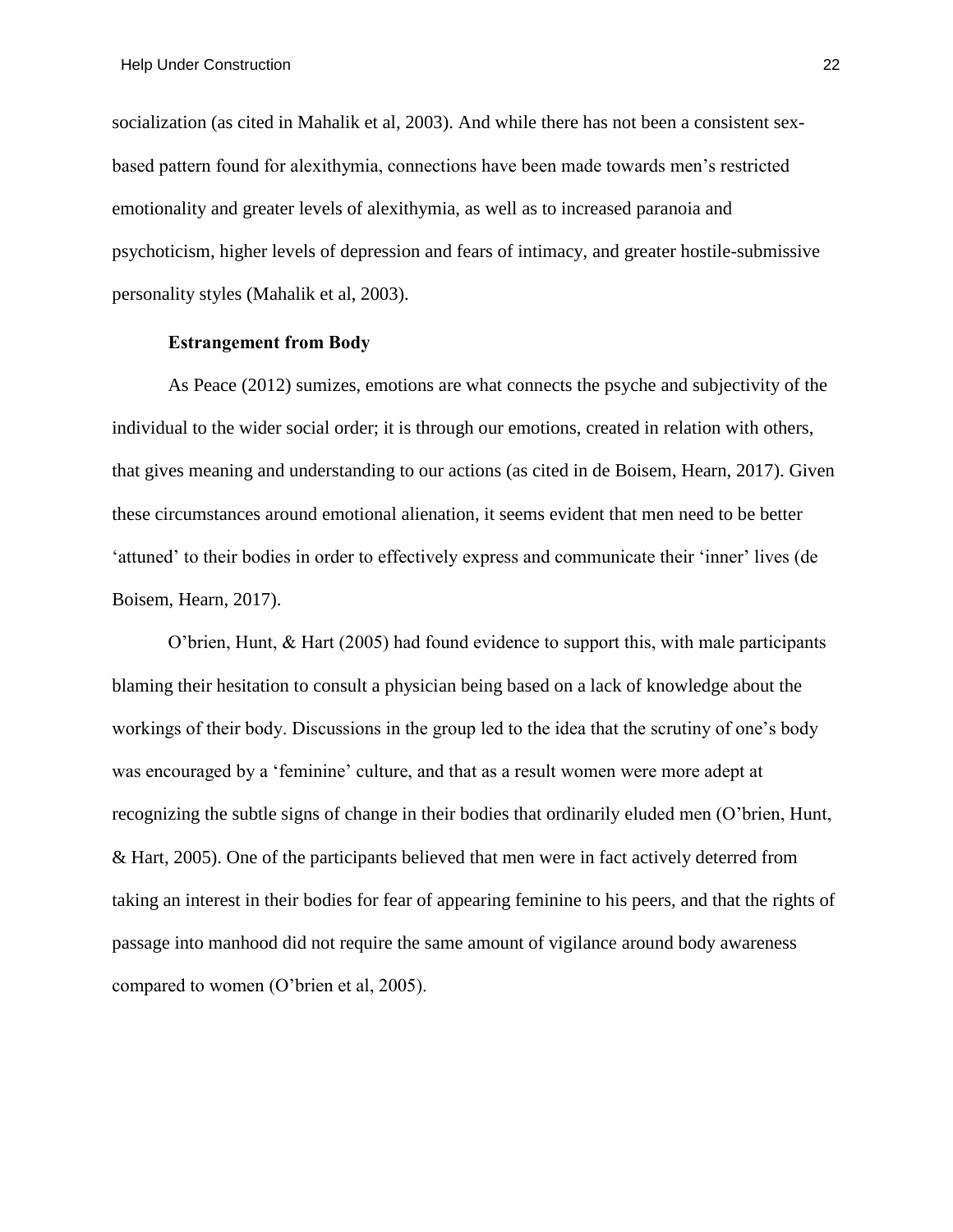#### **2) Traditional Masculinity and its Effect on Men**

### **Traditional/Hegemonic Masculinity**

The concept of gendered power-constructs has been around for awhile now, with renowned psychologist Alfred Adler, in his theory of Individual Psychology, coining the term 'masculine protest' as the, "...will to power or a domination of others." (Feist, Fest, & Roberts, 2013, p.74). Imbued in this characterization was his belief that it was cultural and social practices, *not* anatomy, that influenced many men and women to magnify the importance of being manly (Feist et al, 2013).

Mejia (2005) describes a leading assumption supporting the social definition of masculinity as being that, "...Men are synonymous with masculinity, and masculinity is somehow an intrinsic property of maleness (p.31). 'Hegemonic masculinity' is a term used to define the dominant, or traditional, form of masculinity which is considered acceptable within a patriarchal culture--ie. what it means to be a 'real' man (Farrimond, 2012). And while there may be different conceptions of what is considered 'traditionally masculine', depending on the social and cultural contexts, it is argued that all men living within the United States (and thereby North America) must fall in-line with the dominant culture's notion of masculinity (Vogel et al, 2011).

Within this model, men are supposed to be naturally strong, resistant to disease, visibly unaffected by pain and physical distress, and unconcerned with minor symptoms (Hoy, 2012). Other ideals and practices encoded in this archetype is that men be competitive, aggressive, emotionally contained, self-reliant, and heterosexual, and acting as the material providers for the family (Farrimond, 2012). Those who do not fall under or embody the ideals of hegemonic masculinity, such as those in the 'marginalized' or stigmatized groups (ie. ethnic minorities, working-class, or homosexuals) are discriminated against, including women (Farrimond, 2012).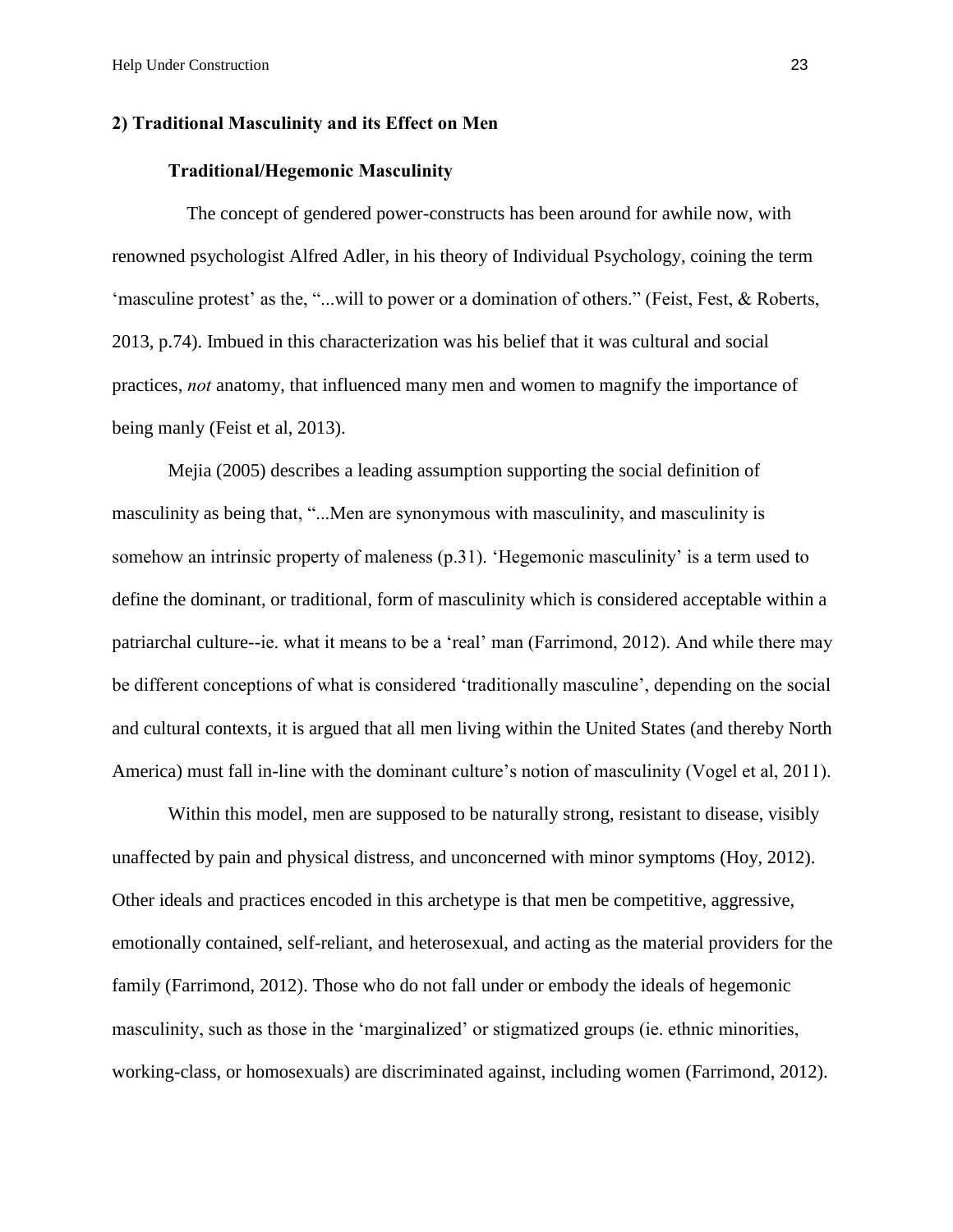Connell (1995) and Seidler (2007) suggest that these white, heterosexual, middle-class, able-bodied men (WHAMs') assert their privileges through adherence to forms of rationality based on a the continued control of emotions, linking this emotional control to a Cartesian separation between mind--which is responsible for 'rational' action-- and body--which is responsible for 'irrational' action (as cited in de Boisem, Hearn, 2017).

Oliffe, Kelly, Bottorff, Johnson and Wong (2017) bring awareness to a subset of masculinities which include both complicit and subordinate manifestations. Complicit masculinity sustains hegemony by reinforcing traditional Western social practices that place men as family providers, stoic and independent, while subordinate forms of masculinity entail practices associated with femininities: ie. domesticity, weakness, and lack of agency (Oliffe et al, 2017).

### **Gender Role Conflict**

There are psychological costs to the socialization process, with O'Neil, Good, & Holmes (1995) developing the concept of gender-role conflict which can come about due to restrictive traditional masculine ideologies and norms (as cited in Addis & Cohane, 2005).

Confusion arises from contradictory messages men receive as early as childhood and later as adults on what qualifies as positive masculine behaviors (Shepard, 2004). On one hand, culture still encourages the traditional definitions of male gender role (ie.being the sole breadwinner, on achievement, on having power over others, stoicism, etc), yet they are also being faced with increasing pressures to commit to relationships, to express vulnerable feelings and desire deeper levels of intimacy, to nurture children, and to prohibit aggressive and violent impulses (Shepard, 2004).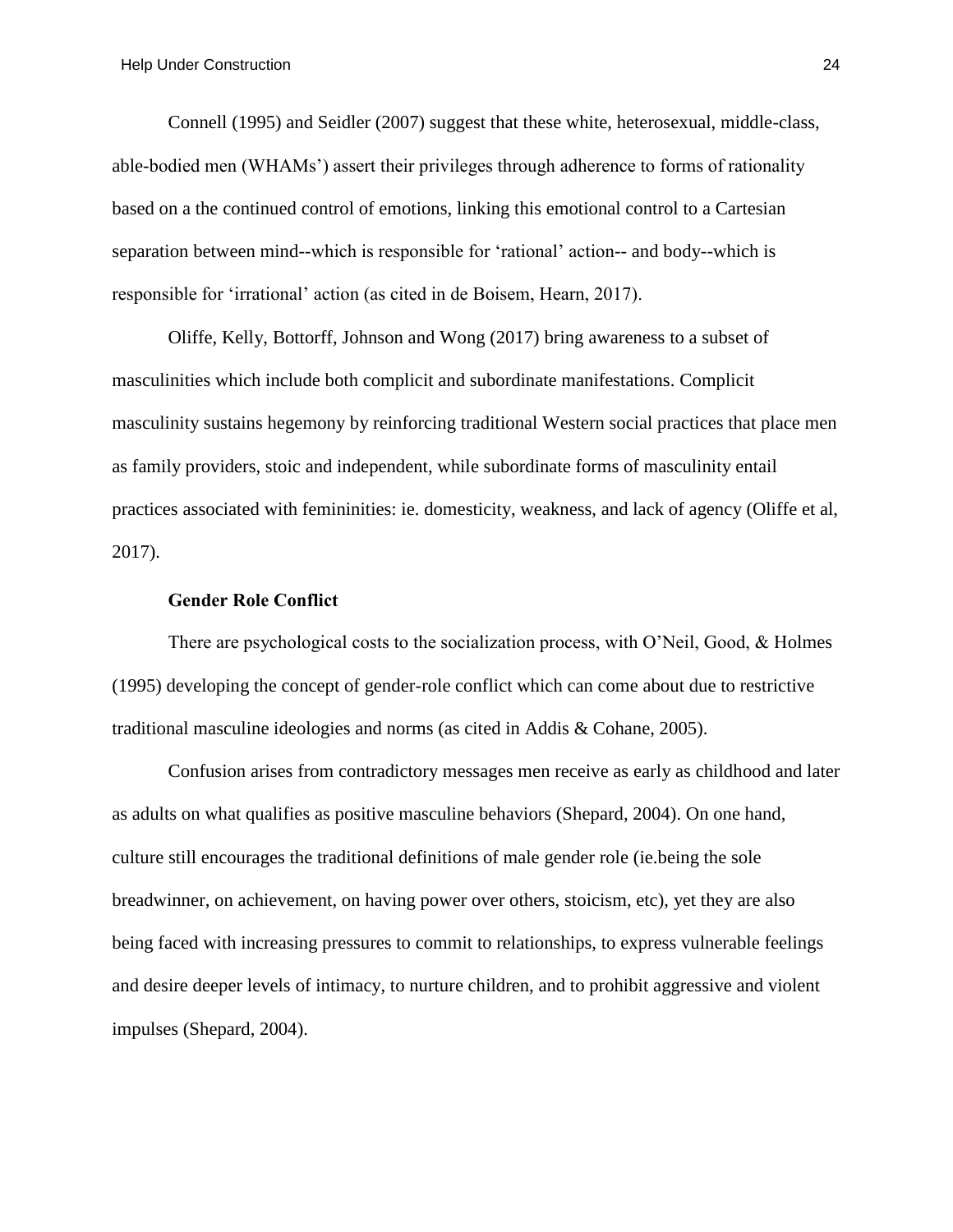This places traditional masculine norms imposed by the dominant western culture in direct conflict with ideologies necessary for help-seeking behavior (Vogel et al, 2011). Mahalik et al (2003) were able to demonstrate, through their Conformity to Masculine Inventory (CMNI), a significant negative relation between high scores on the inventory and attitudes towards psychological help-seeking (as cited in Farrimond, 2012).

How these contradictory messages concerning help-seeking behavior have shown up in men's lives can be found in Smith, Wittert, and Warin's (2007) study, where a participant had suggested that his wife initially attributed his delayed help seeking as stubbornness, but then simultaneously defended his behaviors by declaring that he likes to act independently. New (2001) picks up on a disturbing discrepancy where males are told that their gender requires them to be responsible, while also being told that men are bad and dangerously irresponsible, and somehow this is admirable. Their irresponsible behavior is generally being allowed or colluded with, but may also find themselves being punished, oftentimes severely, depending on the circumstance (New, 2001).

## **Being Oppressed**

Related to punishment is the condition of shame, which is what enables society to traumatically push the agenda of the ideology of masculinity (Mejia, 2005), and oppressing men as a result. This may seem like a bold, or perhaps exaggerated, statement. But if we were to take from New's (2001) concept of 'systematically mistreatment' that, "...implies that as a result of institutionalized social practices, Xs' human needs are not met, they are made to suffer, or their flourishing is not permitted, relative to other groups and to available knowledge and resources" (p.731), then we may be able to make a connection towards male's socialization process as having a dampening effect on men's ability to flourish.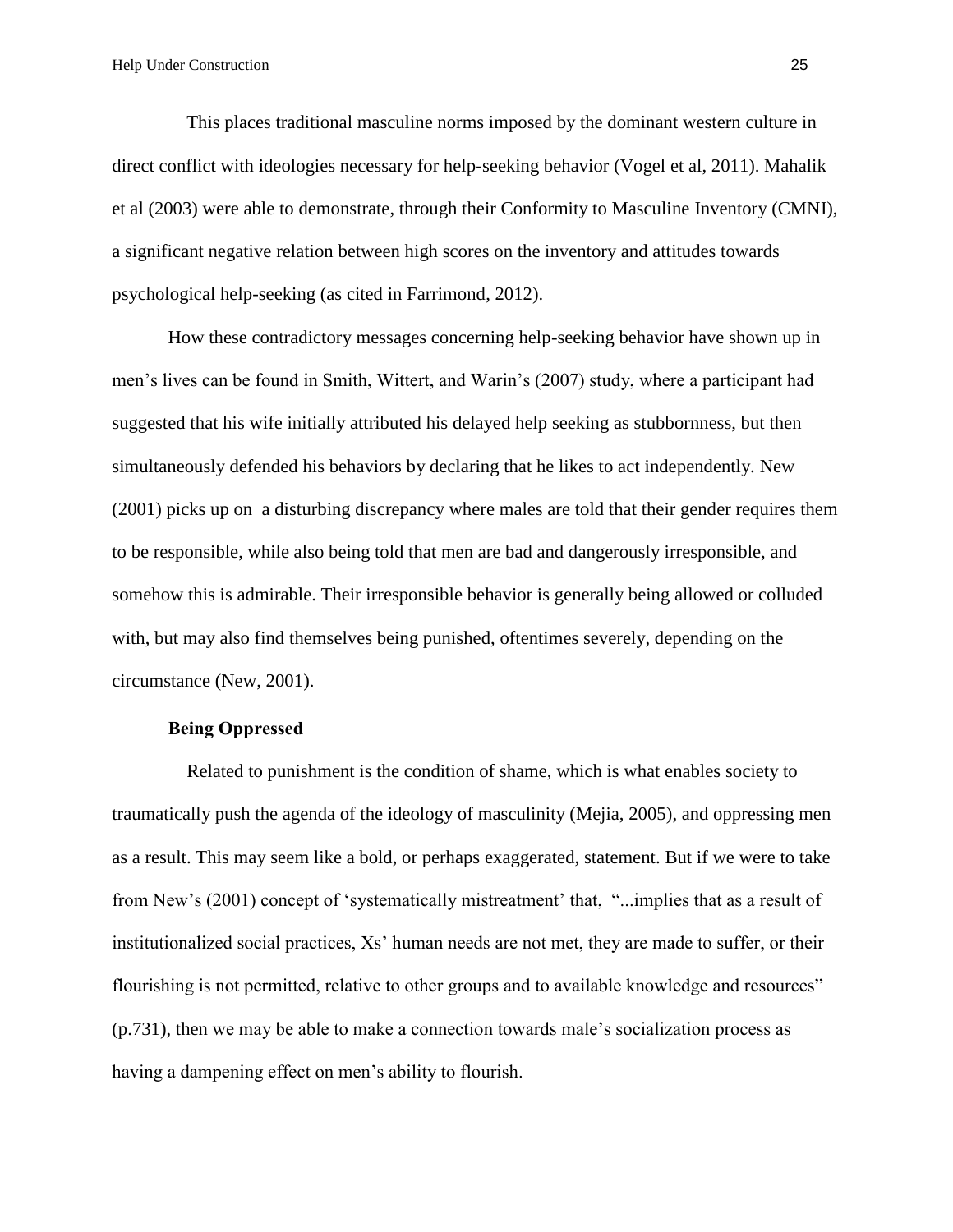This systematic mistreatment that New (2001) describes goes beyond the concept of material inequalities, and includes the deprivation of 'recognition' and other means of inclusion necessary for groups and communities to thrive. Attending to those who doubt or contend the notion of male's experience of oppression, New (2001) makes a comment that could also be applicable in men's case, stating,

*It is wrong to undermine a person with the claim that she does not know what she wants or feels, or that what she wants or feels is inappropriate; and you cannot know what is wanted or felt and cannot discover oppression unless you listen to people (p.730).* 

Mejia (2005) believes that the most traumatizing and dangerous idea burdening boys and men is the 'literal gender straitjacket' which bars boys from expressing feelings or impulses that are conceived to be 'feminine'. This restriction is enacted by the cultural structures of masculinity that harness the development of these potentials in men, frequently leading to defensive emotional strategies, a diminished capacity for empathy, and discomfort with intimacy (New, 2001).

To complicate matters further, boys and men are conditioned to avoid shame at all costs and to wear a mask of coolness, acting as if everything is alright and under control--even if it's not (Mejia, 2005). Developments such as this could be seen as examples of mistreatment, however because this constriction prepares men to stifle their emotions in the workplace, it is more often regarded as an aspect of men's privilege (New, 2001). In the end, long-term shaming only results in powerful emotional injury in the shamed, as well as the potential in cultivating rage and violence as defensive behaviors (Mejia, 2005).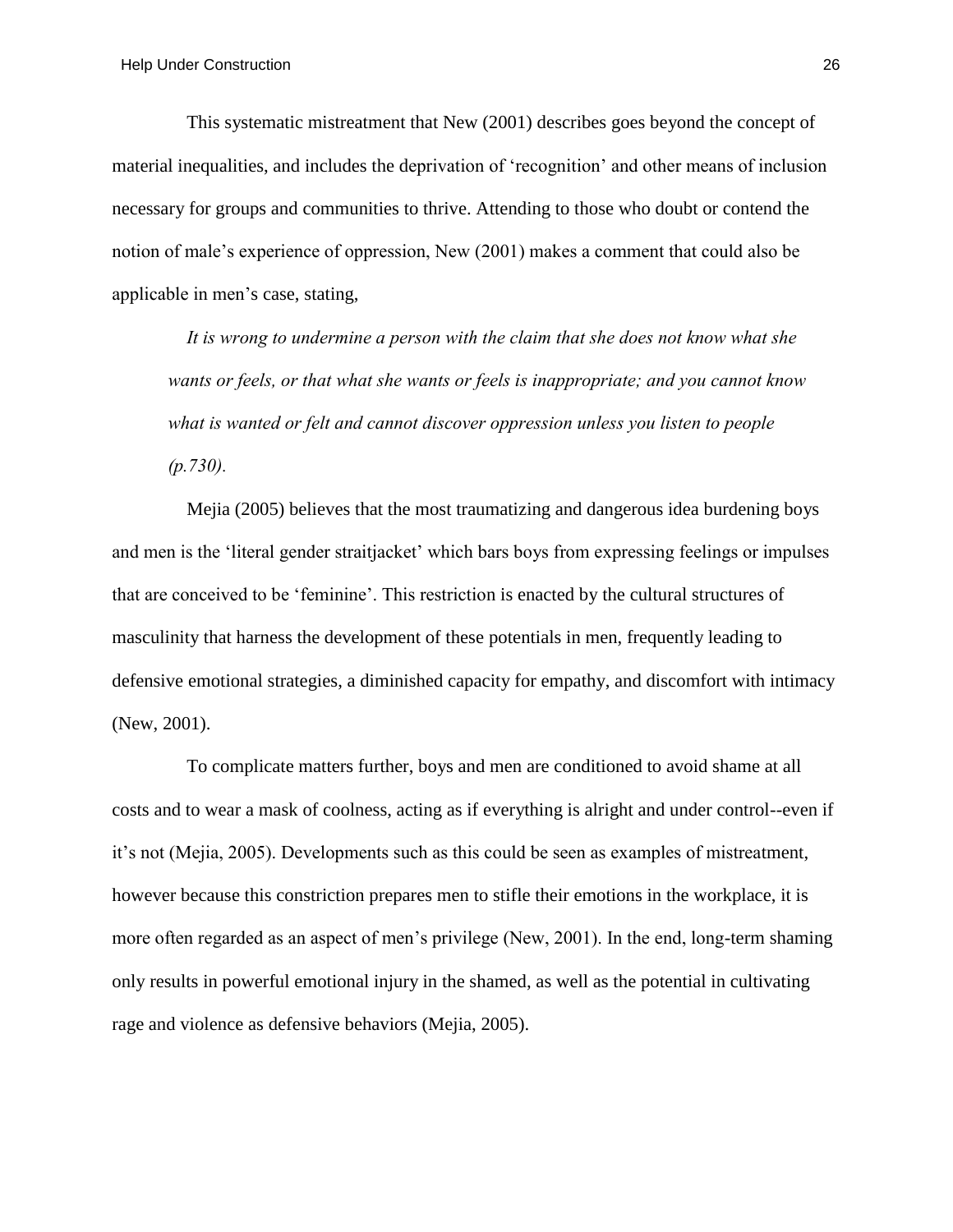#### **Fear of Vulnerability**

Shepard (2004) asserts that men pay a price for lost opportunities of being vulnerable; of saying "I love you" when desiring connection, or giving themselves permission to shed tears when their souls are wounded. Courtenay and Keeling (2000) would agree, suggesting that it is rare for men in most cultures to seek out and claim the identity and territory of the 'at-risk, notso powerful' man which has been revealed by most men's health journals. It seems that men are consistently finding themselves at a cross-roads between yearning for intimate connections with others while being bound by the constricting rules of masculine behavior (Shepard, 2004).

Early boyhood and adolescent socialization experiences regarding appropriate male behavior instill an unconscious belief for boys and men that intimacy is a fundamental liability, and is dangerous (Shepard, 2004). Instances in which boys were cruelly teased if they showed 'weakness' by crying has resulted in viewing help-seeking behaviors as undesirable and to be avoided (Vogel et al, 2011).

These pressures lead boys feeling like they need to disconnect from their vulnerable, connection-needing, tender parts in order to survive; what they are effectively doing is disconnecting from themselves (Shepard, 2004). By reactively asserting their difference, the masculine is held as superior to the feminine--ie. not being a girl, woman, or sissy--generating subsequent judgments around vulnerability as a sign of weakness and source of embarrassment (Real, Sept/Oct 2017).

Boys generally learn to suppress the degree to which they allow themselves to care for and connect with others, leading later in life to sex that is nonrelational and experienced primarily as lust without any intimacy or emotional attachment (Mahalik et al, 2003). Due to their acquired fear of anything feminine or homosexual, as a result of their traditional masculine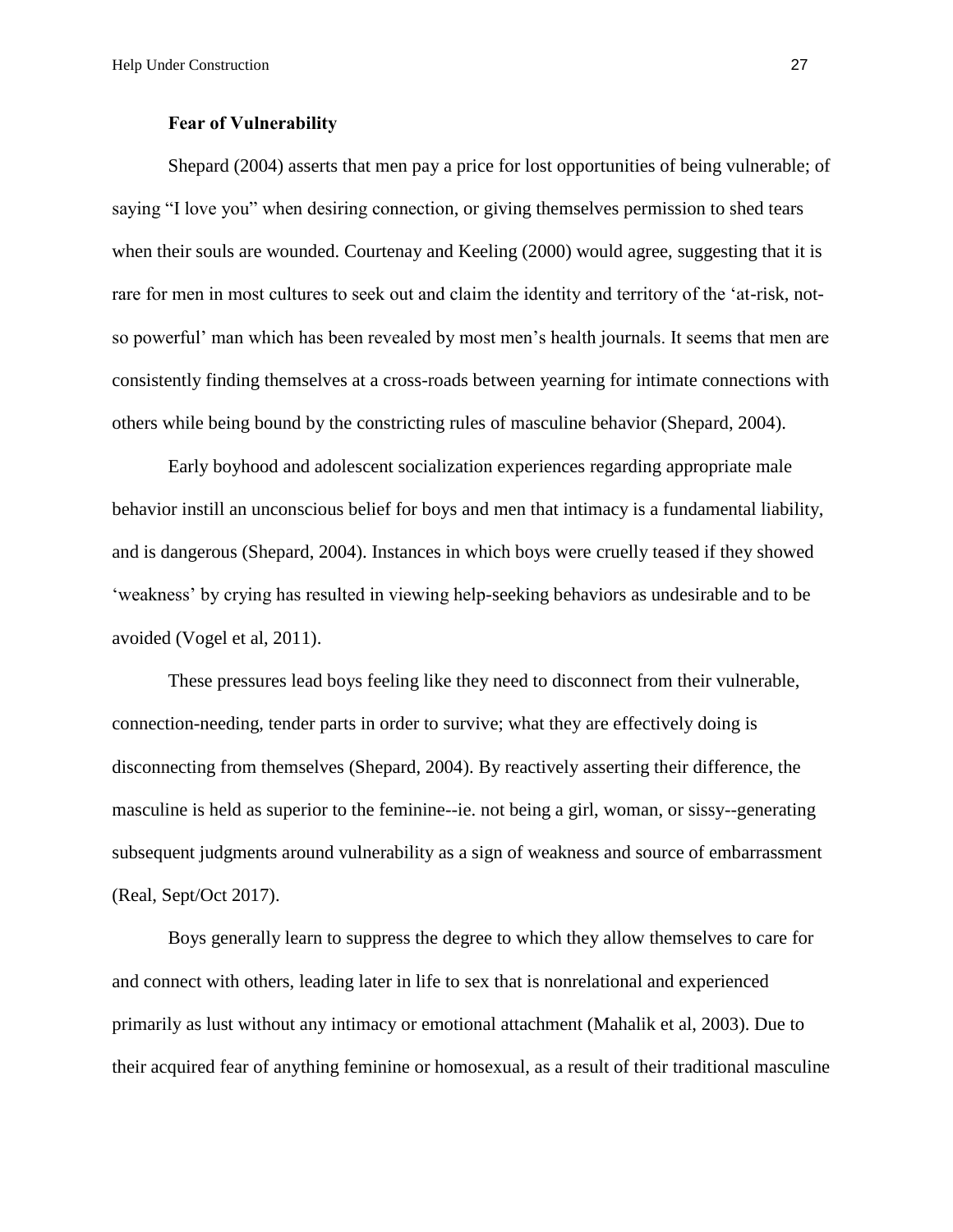conditioning, many men will find any intimate connection with other men as something to be avoided and held with disdain toward others (Mahalik et al, 2003).

3) The Construction of Masculinity and Resulting Practices in Help-Seeking

## **Masculinity as a Construction**

Emergent in recent literature is the questioning of the once uncontested belief of masculinity as being a fixed, universal identity into something that is much less tangible. An example of this can be found in Kimmel's (1994) paper, in which he states:

*Manhood is not the manifestation of an inner essence; it is socially constructed. Manhood does not bubble up to consciousness from our biological makeup; it is created in culture. Manhood means different things at different times to different people. We come to know what it means to be a man in our culture by setting our definitions in opposition to a set of 'others'—racial minorities, sexual minorities, and above all, women (p.120).*

This quote attends to what O'brien et al (2005) describe masculinity as being a constantly changing collection of meanings that men construct--through their relationships with themselves, with each other, and with the world--that is neither static nor timeless, but is historical. Gender through the lens of social constructionist theories is not seen as a trait, but as a process that happens through interactions with the outside world; it is not a thing that one has (ie.gender role), but rather, it is a set of activities one does (Hoy, 2012).

Similar to sex role theory, the masculinities paradigm finds itself with one foot in structure and the other in agency, with the idea that masculinities both construct male selves and are constructed by them (New, 2001). It is through this process that Kimmel and Messner (1998) have suggested, "We may be born males or females, but we become men and women in a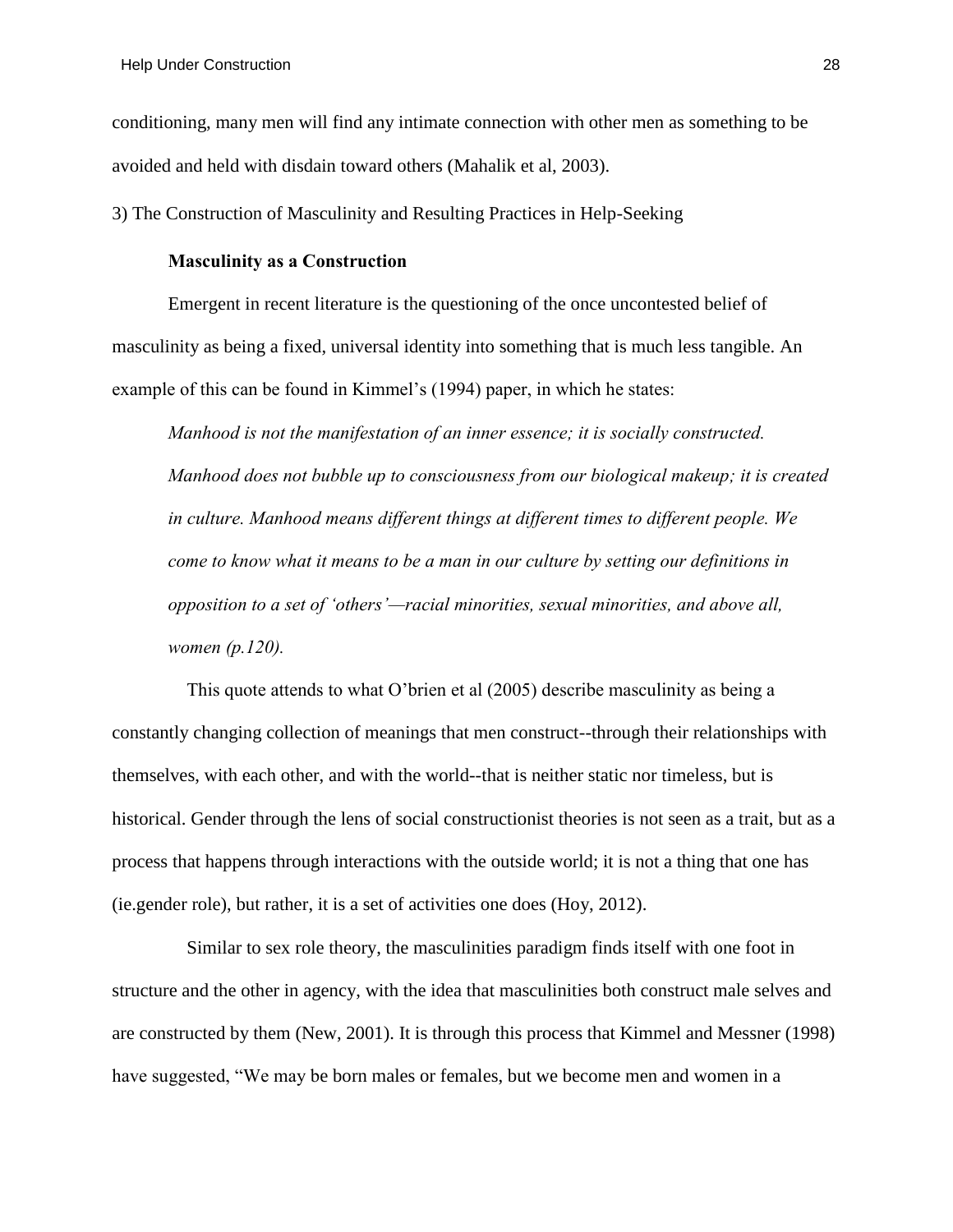cultural context" (p.xvi) (as cited in Addis & Cohane, 2005). As a result of a prescribed code of behaviors and attitudes, boys' and men's psychological functioning changes in the most fundamental ways of being with other people. It is for this reason that researchers insist that 'being male' is connoted by social constructs in our culture and society (Mejia, 2005).

Mejia (2005) describes how shared 'realities' become truths as they are passed down from generation to generation in families, cultures, and societies, giving gender meanings and set gendered behaviors as fitting into a particular historical time frame. Our contemporary understandings of masculinity has evolved in its construction over thousands of generations, capitalizing on minor differences between human males and females. These differences can only be recognized if one places all men as a group and all women as a group (Mejia, 2005). An example of this mass-scale categorization is related to how men have been described as having a higher tendency towards aggressive action, based, in part, on a biological characteristic that males tend to have a larger muscle mass than women (Mejia, 2005).

Regarding masculinity as a construction can be illuminating, as it rejects simplifying notions of gender and masculinity that tend to focus on the dangers of hegemonic masculinity (Hoy, 2012). Instead, a general assumption that Addis & Cohane (2005) recognize in social constructionist frameworks is, "...that there is not a singular masculinity but rather multiple competing masculinities that are continuously being constructed and contested." (p.640).

## **Presentations of 'Manliness' - 'Manning Up' by Numbing Out /Strong and Silent**

Masculinity, as an ideology, has always had its primary function as being to challenge particular aspects of human biology and to suppress them. This is expressed in individuals by training them to ignore their instincts to run in fear or to cry in grief and pain (Mejia, 2005). It is no wonder then that a stereotype has emerged around men and illness where 'men in general' are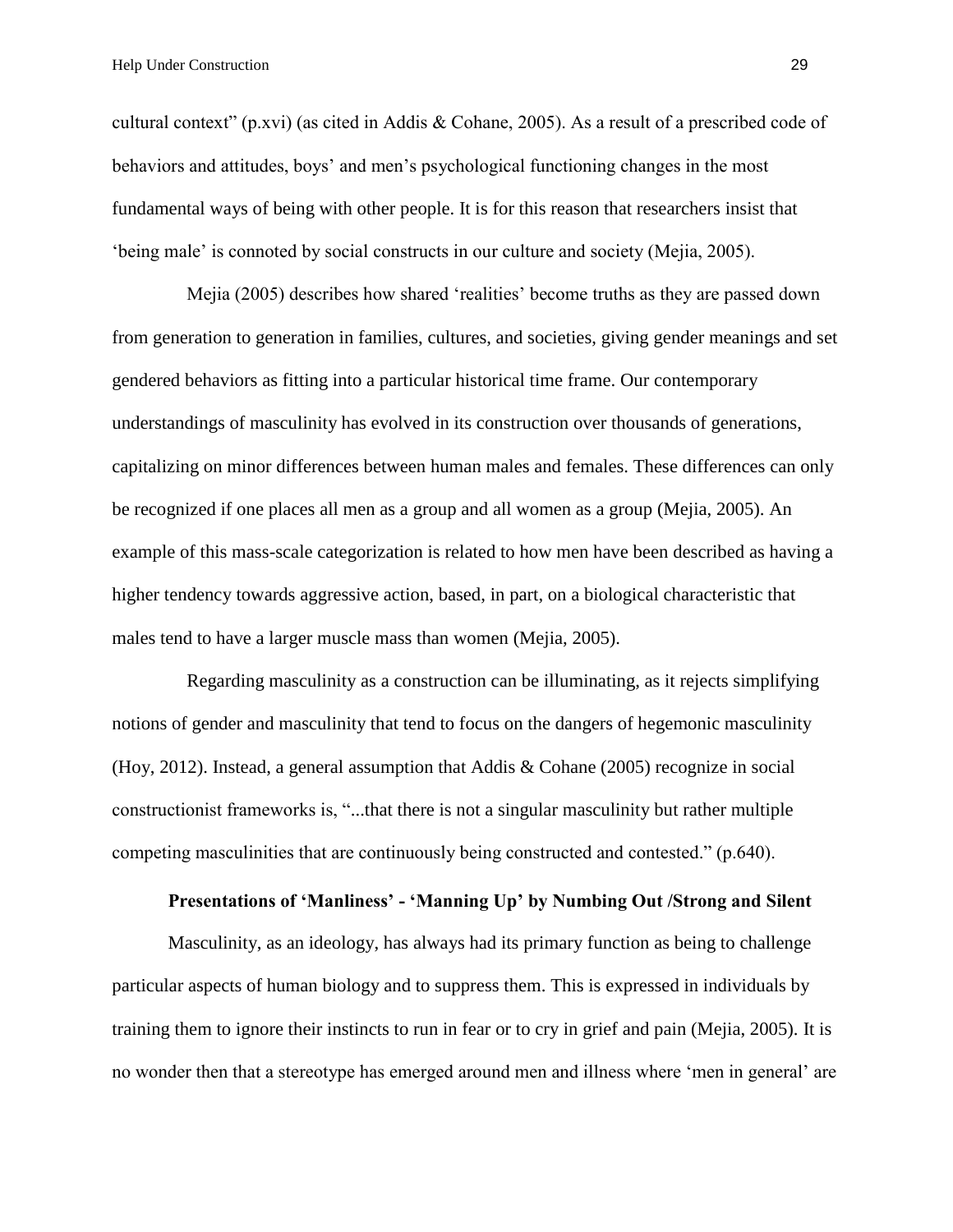not visiting the doctor, with a participant from Farrimond's (2012) study describing this phenomenon as taking on an image of the 'Neanderthal Man' or as a 'hangover from cave-men times'.

Closely tied-in to the strong-and-silent masculine gender role script are the idealized notions around being a 'tough guy' (Mahalik et al, 2003). Courtneay (2000) had made direct connections between denial of weakness and rejecting help as central practices of masculinity and help-seeking behavior, arguing that the 'most powerful men among men' are those who show complete disregard towards their health and safety. Men are essentially constructing their gender through their dismissal of their health care needs. As Courtenay (2000) states, "W*hen a man brags, 'I haven't been to a doctor in years', he is simultaneously describing a health practice and situating himself in a masculine arena" (p.1389).*

These presentations of masculinity situate themselves in unhealthy practices, with their underlying ideological function being that by taking risks and dismissing their health, men are legitimizing themselves as the 'stronger' sex (Courtenay, 2000). While there were some participants in O'brien et al's (2005) study who expressed a willingness to see a doctor under the condition that something was 'really wrong', the majority of participants aligned with avoidant help-seeking behavior and toughening out 'minor' symptoms.

Reasons behind this ambivalent attitude were that they didn't want to waste the doctor's time or to be viewed as making a 'fuss about nothing', holding the perception that paying attention to 'minor' symptoms was a show of weakness (O'brien et al, 2005). This trivialization of symptoms seems most apparent in younger men, where a credo towards pain management is that men 'should be able to push things further' before taking action (O'brien et al, 2005).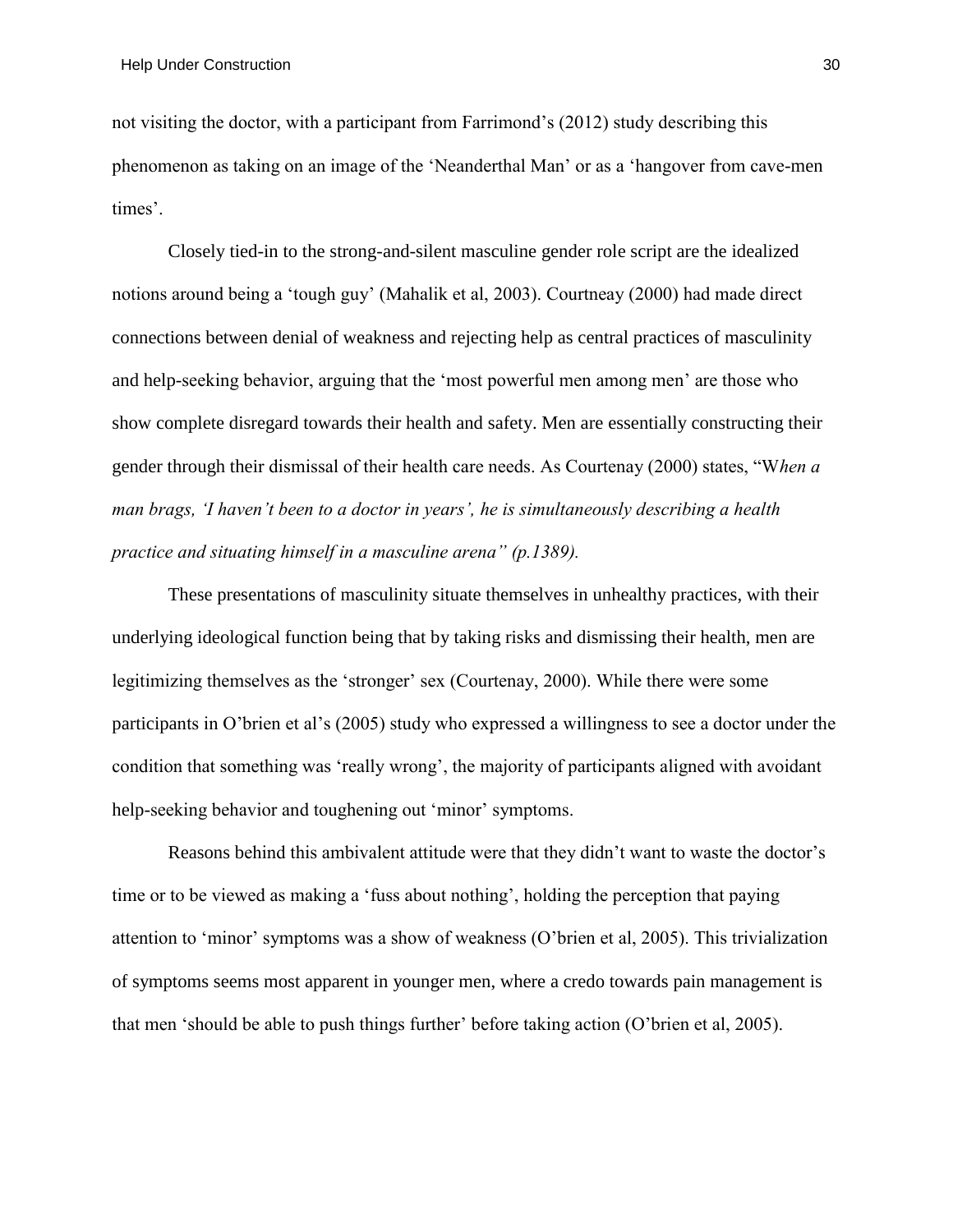This ethos of enduring pain goes beyond the physical, with some men feeling similar pressures to practice masculinity through exhibiting their ability to handle emotional difficulties without complaint (O'brien et al, 2005). This stoicism in the face of possible turmoil could be helpful to consider with regards to addressing conceptions around relationships and commitment. Driscoll (July-Sept 2005) addresses a common belief that women are perceived to be more committed when it comes to relationships, as they will talk to others when a relationship fails and be able to show how upset they are about it, whereas men usually suffer in silence, and go unnoticed.

## **Policing Masculinity -- Needing Validation**

With regards to what is visible or not for men comes down to what Wenger (2011) believes as a nuanced management of acts, depending on the situation, all for the purposes of making their gender accountable to others present. A man might abide by a number of gender norms, challenge them, or by-pass them, but he does so knowing that others are judging his actions on whether they are fitting for a man (Wenger, 2011).

When a man is facing a problem, concerns surface around how other men might be talking about it, fearing being exposed as 'weak', with the underlying notion that these men have the power to define and police his masculinity (O'brien et al, 2005). Mounting anxiety rises around the anticipated judgments of these appointed arbiters, fearing that exposure to one's vulnerable side would result in being made fun of or ostracised by the group (Hoy, 2012).

Because of these pressures, some men may feel that they need something 'concrete' or 'easy to see and to point to' before they pursue consulting a health professional (O'brien et al, 2005), which creates massive complications when it comes to discussing mental and emotional pain. This tends to be where the wife or girlfriend's role as caregiver-initiator steps in, by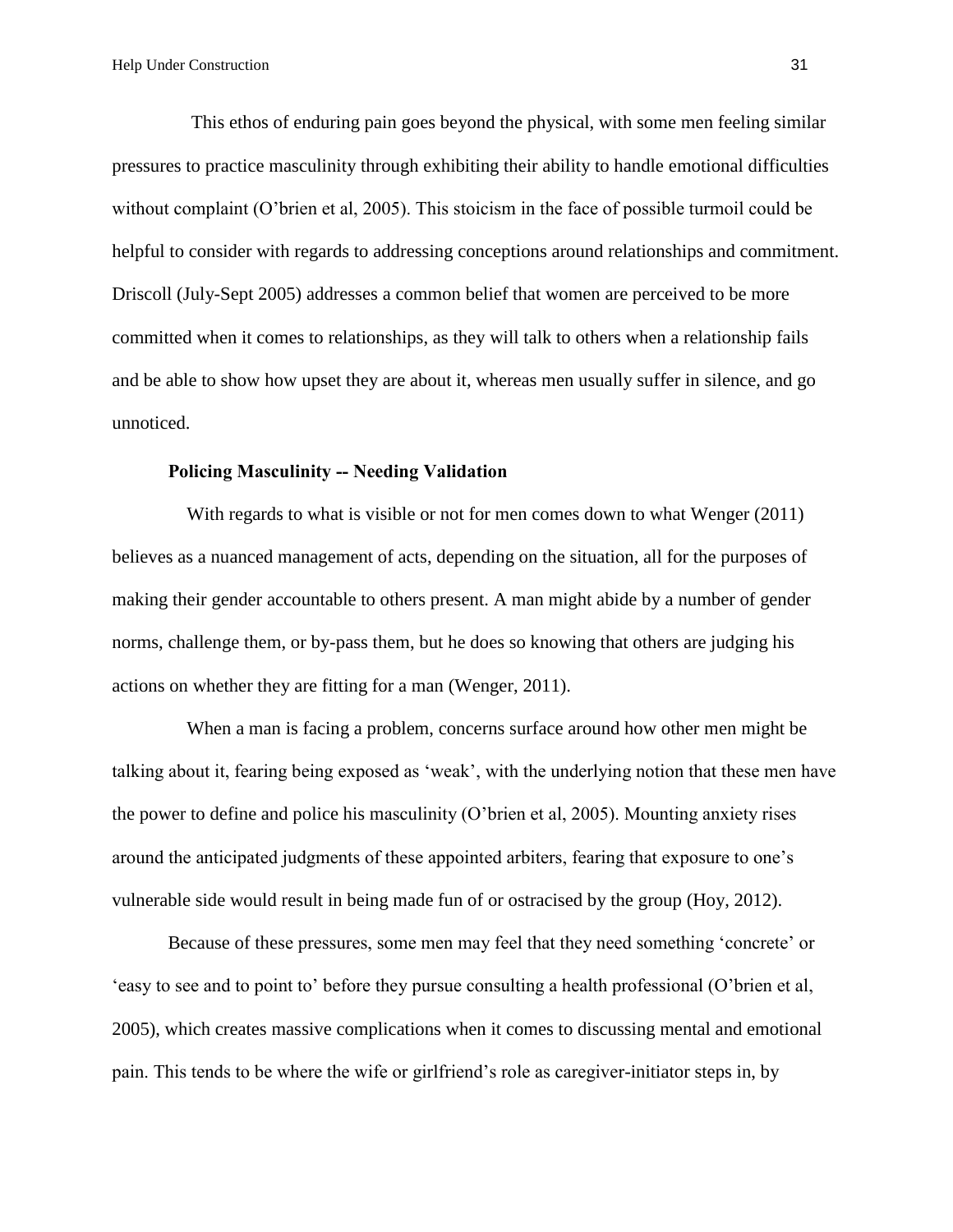suggesting that they go seek professional help for their symptoms. It is as if these men need somebody else to confirm that there is something wrong and that it would be prudent to go see a doctor for (O'brien et al, 2005).

With these preconceived notions of 'normal' male help-seeking behavior, Seymour-Smith and colleagues (2002) have suggested that, "what health care professionals might see as most problematic for male patients is not 'behaving like a typical man' [ie.constructing themselves as reluctant to consult] but behaving 'like a woman'" (p.264).

#### **Stigmatizing Labels**

Men's willingness to seek help may also be influenced by other contextual factors, such as the use of mental health labels (Berger et al, 2013). As Saint Arnault (2009) attends to, as soon as wellness signs or distress symptoms are experienced and labeled, people take into account the meanings of their observation based on what the cultural model 'tells' them the origins of their signs or symptoms. People also reflect on the implications of what this means about them as a person, based on the values of the culture and how this affects their position in the group (Saint Arnault, 2009).

Labels such as 'anxiety' and 'depression' are commonly used by mental health professionals, resulting in the inhibition of some men from seeking help for fear of receiving a stigmatized diagnosis (Berger et al, 2013). Anxiety may be experienced by men as threatening, as it confronts the masculine image of invulnerability and strength (Berger et al, 2013), whereas taking antidepressants can have the negative connotation of failure to uphold one's independence and ability to cope with stress by needing support (O'brien et al, 2005; Addis & Cohane, 2005).

When compared with each other, anxiety was found to have a higher acceptance level, with higher forms of reluctance to self-report symptoms of depression when the symptoms are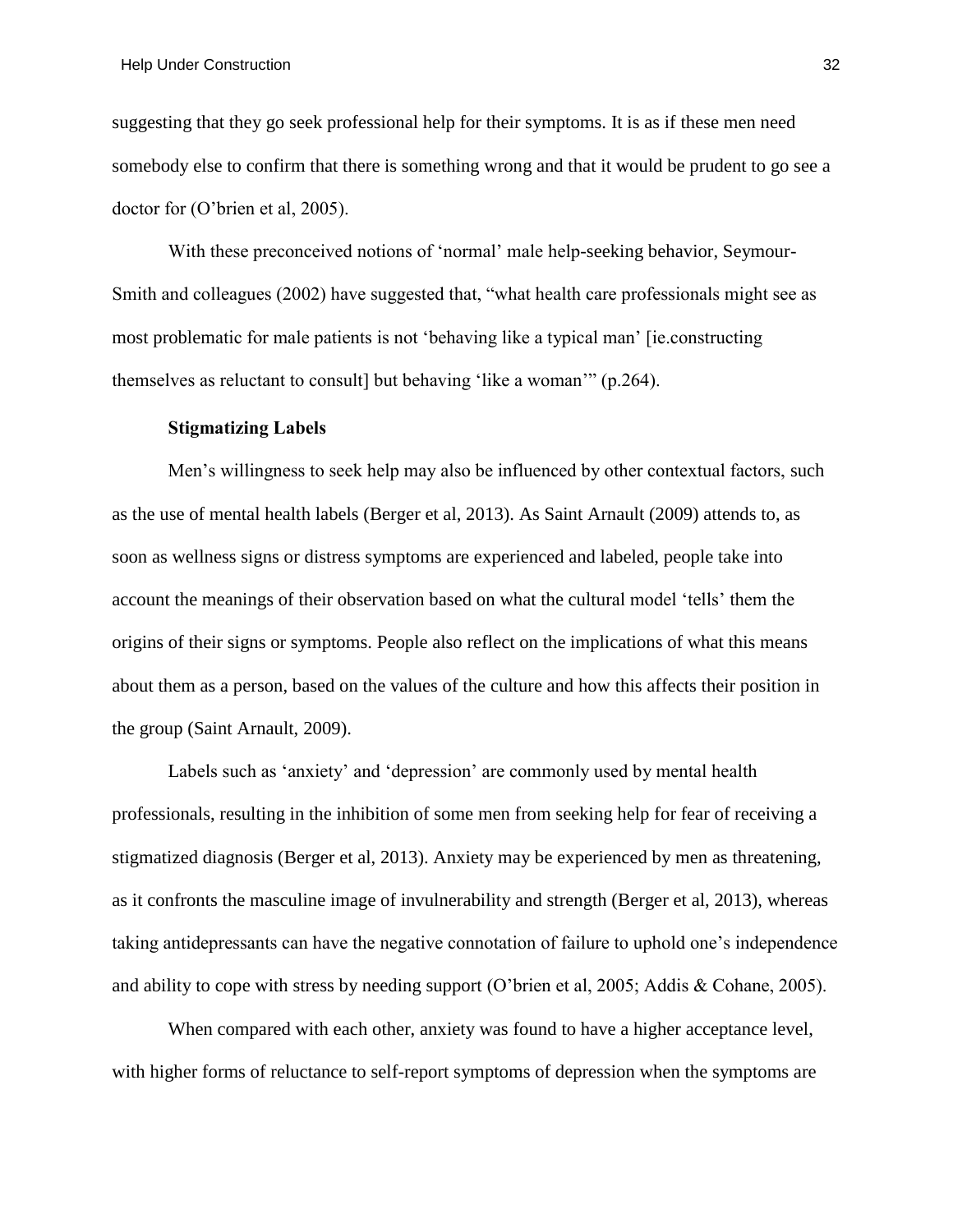credited to causes beyond one's control (ie. biological factors and external life events) (Berger et al, 2013). O'brien et al (2005) believe that the most vulnerable men in their study were those who diminish their suffering by describing it as 'stress' as opposed to taking on the 'unmanly' diagnosis of depression. It seemed that they were very aware of the unwelcome scrutiny bestowed upon their male identities if they were to concede by taking on the title (O'brien et al, 2005). Hoy (2012) also talks about men's fear of being called 'crazy', with heavy feelings of embarrassment that would come from their families and communities if they were to be given the diagnosis of depression.

These amassing concerns has led to cases where men were experiencing serious, longterm challenges with mental health which they strove to conceal, aiding to the relative invisibility of men's mental health problems (O'brien et al, 2005). Chuick et al (2009) mention how these adverse health problems become cyclical, in an escalating pattern, as men continue in attempting to hide their symptoms of depression.

A number of studies found that men view the experiences of distress and depression as 'facts of life', being natural reactions to life's stressors, which can be quite confronting when suddenly being told their experiences are signs of illness (Hoy, 2012). Other men accounted their absenteeism from professional support as a result of not knowing what 'depression' was, being unable to identify their experiences as opposed to coming from a position of resistance (Hoy, 2012).

## **Legitimizing Symptoms**

Men who were more forthcoming in talking about their problems did so by presenting their experiences in more acceptably masculine terms. A frequent occurrence was using 'stress' to refer to their depression, with references to visiting their doctor for 'work related stress'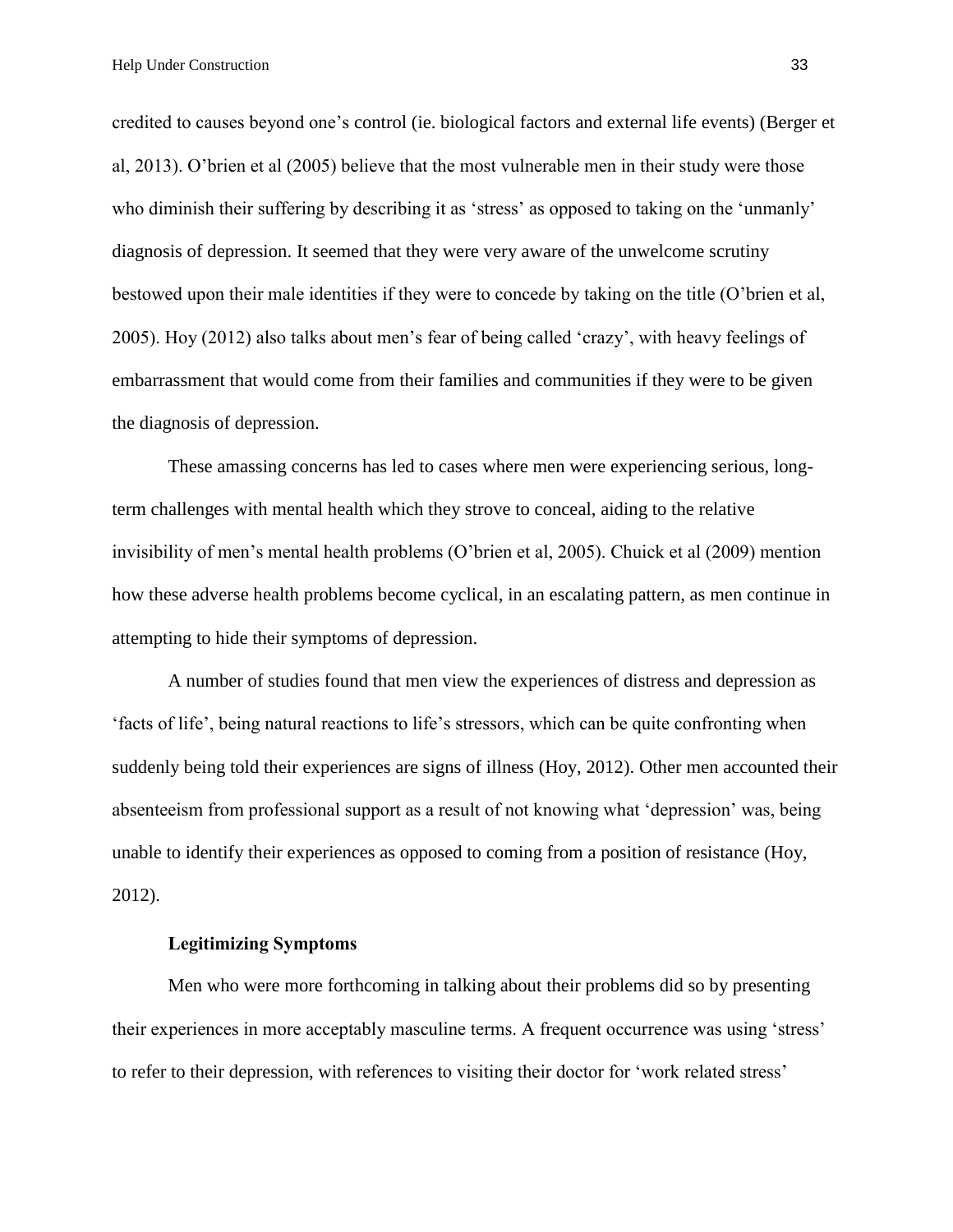(O'brien et al, 2005). Stress has been described as a 'mental/macho thing' that men implicitly subscribe to, yet will not readily admit (O'brien et al, 2005). That being said, some men still regard the inability to cope alone with stress as being a sign of weakness, and therefore a direct challenge to one's masculinity (O'brien et al, 2005).

Another correlation that has been made in previous research is the author's attention towards men's somatic complaints and anger/aggression. It is believed that high numbers of men presenting with somatic complaints may be a reason why their depression is more likely to be overlooked by health professionals (Hoy, 2012). It could be that the gravitation towards these atypical symptoms is an [unconscious] act of resistance towards the traditional symptoms that are considered to be unmanly or noncompatible to their internalized idea of how a man should deal with a depressed mood (Chuick et al, 2009)

#### **4) Barriers, Enablers, Important Roles, and Exceptions in Help-Seeking**

#### **Barriers to Help Seeking**

Attitudes towards help-seeking have been noted to be less positive when men are endorsing 'dominant masculine norms' (Harding & Fox, 2015), and it can be helpful at this time to address a number of the more general factors that may act as barriers to this process. Included in this would be a pervading sense of public/self stigma that is associated around help-seeking behavior (for men in particular), as well as men exhibiting a limited knowledge of counselling in general.

## *Public/Self Stigma*

Something that Vogel et al (2011) have identified in their study as an attitudinal barrier to help seeking for counselling services is stigma. How this initially takes shape is through public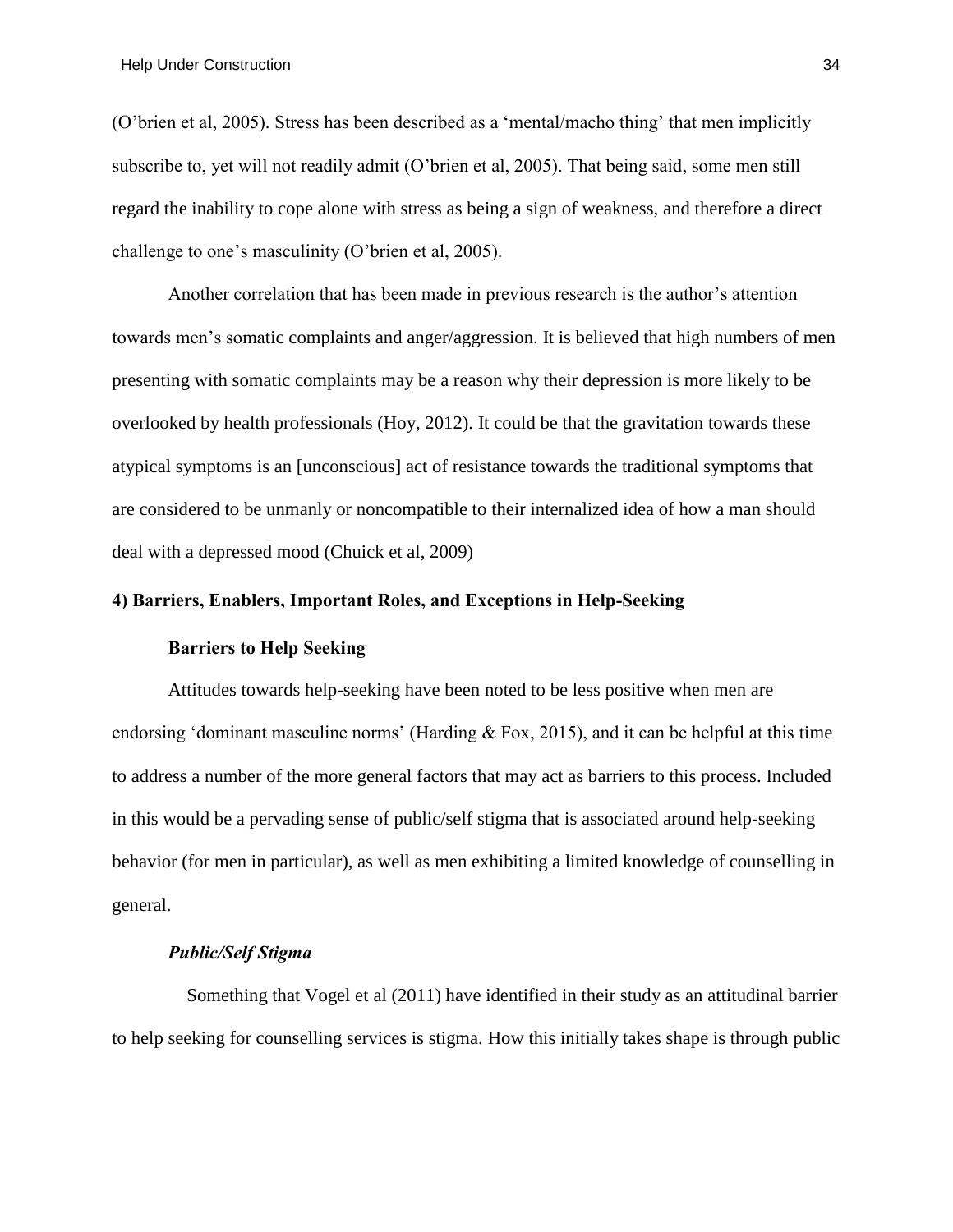stigma, characterized as "the negative views society holds toward those who seek professional help" (p.369), which eventually becomes internalized as self-stigma (Vogel et al, 2011).

This internalization of negative views, engendered by society, leads to the belief that one is 'inferior' or 'weak' for requiring mental health support (Vogel et al, 2011). Vogel et al (2011) assert that self-stigma should be considered a critical predictor of help seeking for men living in American society, as the dominant gender role expectations for men consist of being able to problem-solve on one's own, being independent, and in control of one's emotions. Therefore, therapy may be regarded as a threat to a man's sense of masculinity (Vogel et al, 2011).

What is important to consider is that, due to the social and cultural contexts that base its origins, stigma has varying roles on the help-seeking process across cultural groups. For many, the greatest impact negatively influencing men not to seek outside assistance can be coming from those closest to them as a direct result of in-group beliefs and values that stigmatize the counselling experience (Harding & Fox, 2015).

This seems to be the case especially for minority individuals, with them holding a less positive light on mental health services than European Americans (Vogel et al, 2011). Individuals from cultural groups that promote more collective orientations may also face greater self-stigma, as their values of interdependence, social harmony, and saving face for one's family can serve as increasing pressures and friction around seeking help. The risk of bringing shame becomes magnified to not only themselves but towards the whole family (Vogel et al, 2011), as the experience of mental illness in an individual can imply a lack of a supportive network from his family, as well as an inability to adequately perform social roles, or improper relations with family or ancestors (Saint Arnault, 2009).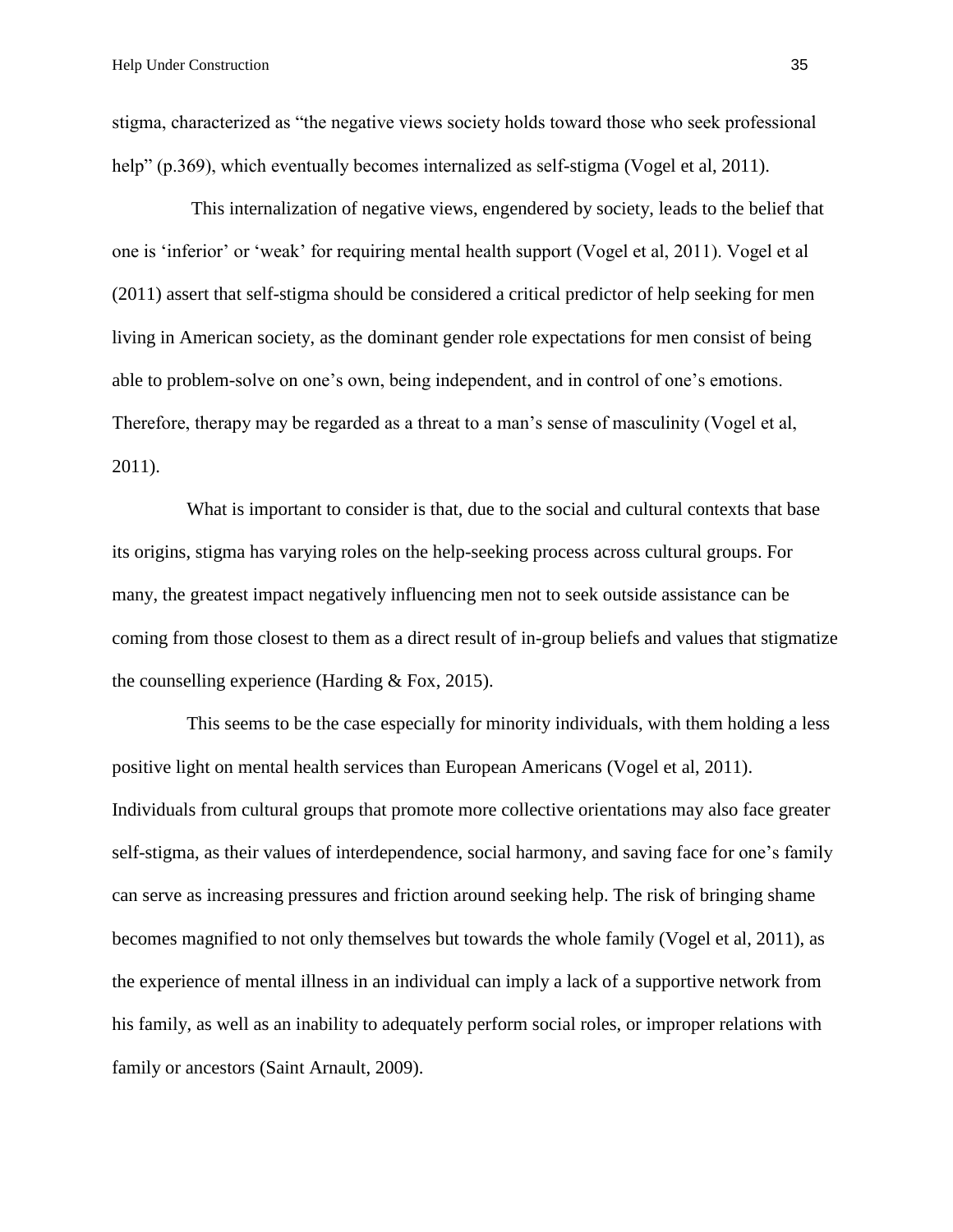Another factor regarding barriers to help seeking is the notion that biological rationales for mental health disorders may increase levels of stigma (Berger et al, 2013). It has been recommended that future research be invested in examining if the stigma model changes depending on the presenting issue(s)--ie. Are men experiencing higher stigma for some emotional issues, such as anxiety or depression, as opposed to other issues, such as career indecision (Vogel et al, 2011). An example of this might be in O'brien et al's (2005) study, where they found participants with heart disease being able to change their perspective on consulting, attributing this development to a common perception that heart disease is considered a 'man's' disease. The authors had wondered if this change would have happened if these men had less 'macho' illnesses, such as depression (O'brien et al, 2005).

## *Limited Knowledge of Counselling*

There seems to be a general gap in understanding for men when it comes to what goes on in the therapy room, acting as a barrier for professional help-seeking. Harding and Fox (2015) found their male participants reluctant to make counselling appointments, believing that their treatment options would include Freudian couches and personality altering drugs. Even when there was some knowledge towards psychological subjects, some men were still concerned about going into 'the unknown' when it came to what a therapy looked like and how therapy would proceed (Harding & Fox, 2015).

This uncertainty around what exactly goes on in sessions and the role of the therapist could contribute as to why many men hold counsellors in such low regard and delaying in seeking assistance (Harding & Fox, 2015).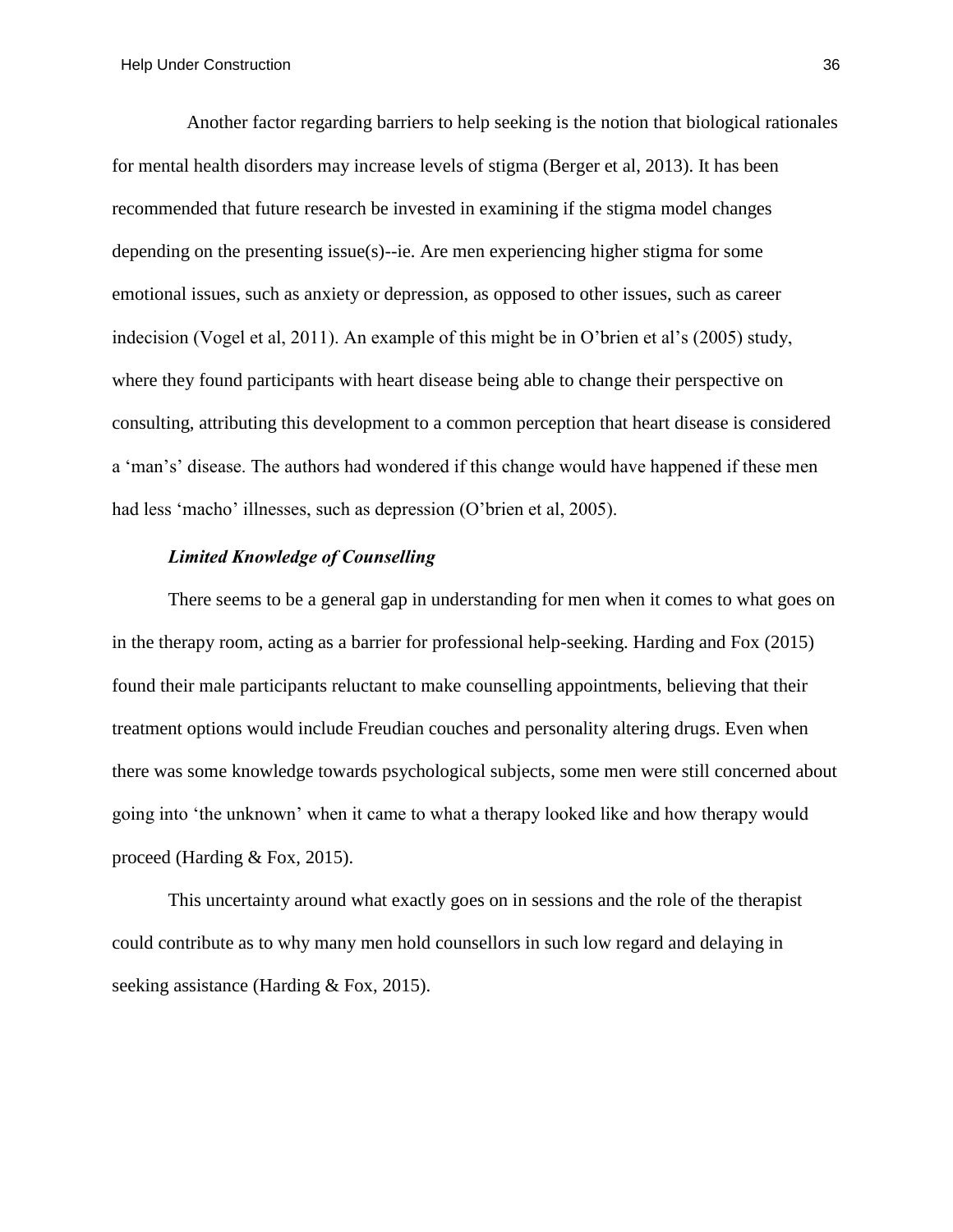#### **Enablers to Help-Seeking**

What is only beginning to receive more attention by scholars in health and gender studies are factors that promote help-seeking behaviors in men. This section will provide a brief outline of some of the general elements identified as enabling factors, including reciprocation and social group normativity.

## *Reciprocation*

Mansfield, Addis, and Mahalik (2003) have reported that a potential enabler for men towards help-seeking is if the men believe they have the opportunity to reciprocate. This stems from the idea that 'paying it forward' and being of assistance to others can essentially repay the debt incurred from their original request.

This could be why men's groups have become so popular, as they offer ample prospects of reciprocation that adhere to societal expectations of masculinity, thereby maintaining one's status as being 'strong and competent' (Harding & Fox, 2015). An example of this would be the Men's Shed movement, which is described as, "providing a sense of belonging, reciprocity, and mateship between men", which lead to a "vital link to health professionals and improved social, physical, and mental outcomes" (Harding & Fox, 2015, p.452).

#### *Social Group Normativity*

The perception of social group normativity is considered to be important for men in determining their mental health help-seeking decisions (Harding  $&$  Fox, 2015). This attitude reveals how interwoven men's health behaviors can be, where a man will act, or not act, depending on their perceptions of other men's behaviors (Harding & Fox, 2015).

Harding & Fox (2015) found that their male participants tended to disclose more of their personal experiences if it was felt to be normalized within their social group. An example of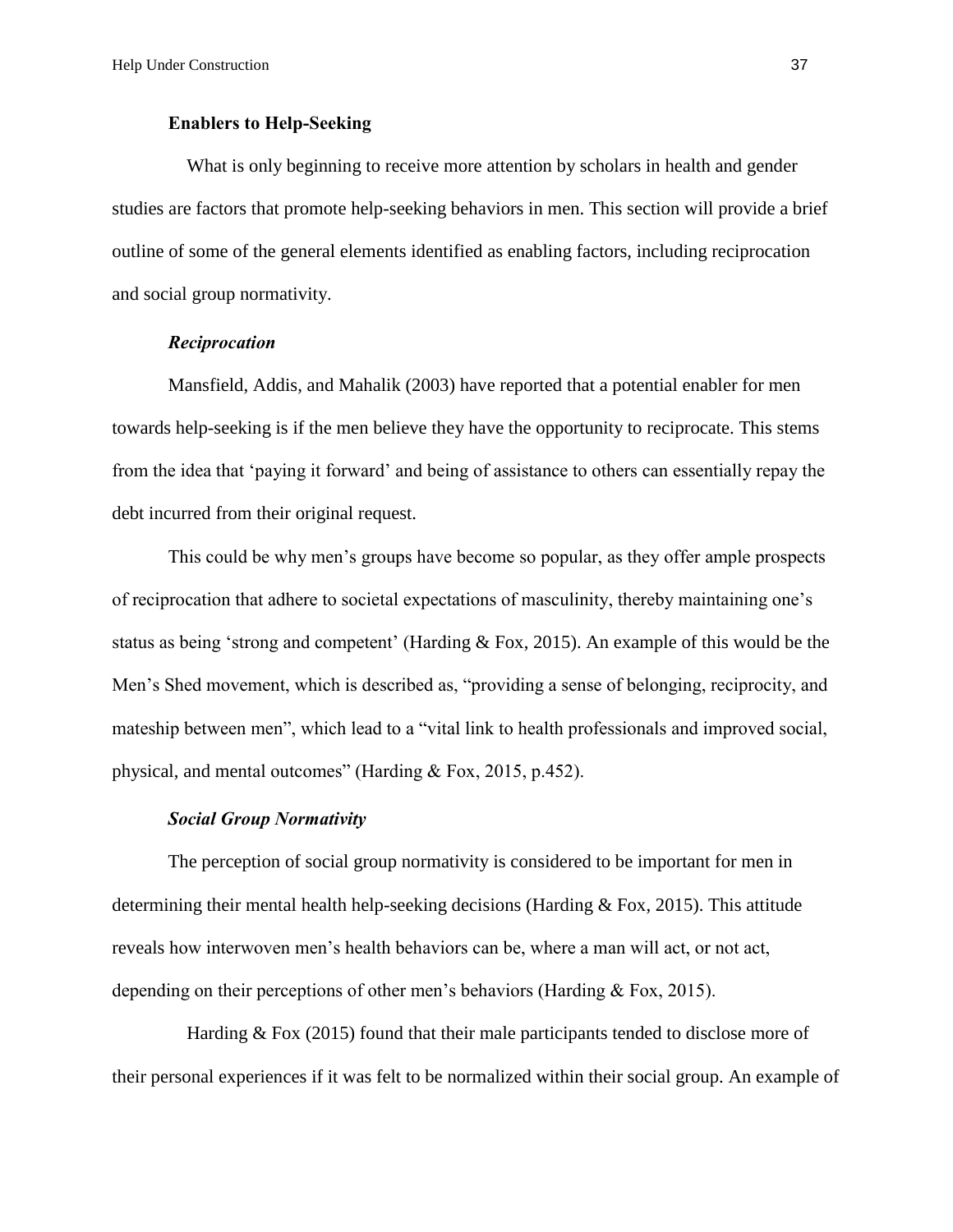this would be if other members of their group had similar mental health issues or counselling experiences. That being said, there still were clear boundaries around what was viewed as acceptable within their peer group (Harding & Fox, 2015).

Men would come away from these group counselling experiences with a better understanding of what they were going through, leaving behind some of the long-held misconceptions surrounding their presenting conditions. Having this new information not only positively affected their personal perspective, but also reduced the stigma and judgments they had on others problems (Harding & Fox, 2015).

## **Important Roles**

A major contextual factor that contributes toward barriers and enablers in men's helpseeking process is who is suggesting they seek treatment (Berger et al, 2013). This includes the roles of significant others, of physicians, as well as self/self awareness. The following section will be a brief summation concerning the influence and factors associated with these roles and its impact on men's help-seeking behavior.

#### *Role of Significant Others*

A widely accepted 'common-knowledge' is the notion of significant others as being highly influential in male's decision-process when it comes to mental health matters (Harding  $\&$ Fox, 2015). Oliffe et al (2017) had identified a number of trends with regards to idealized heterosexual gender relations and health in Western culture, whereby women are considered to be positively influencing health practices of their male partners. This development is believed to occur as a result of these women performing in alignment with their feminine ideals around nurturing and concerns for other's well-being, acting as a compensatory measure for men's masculine general disregard for self-care (Oliffe et al, 2017).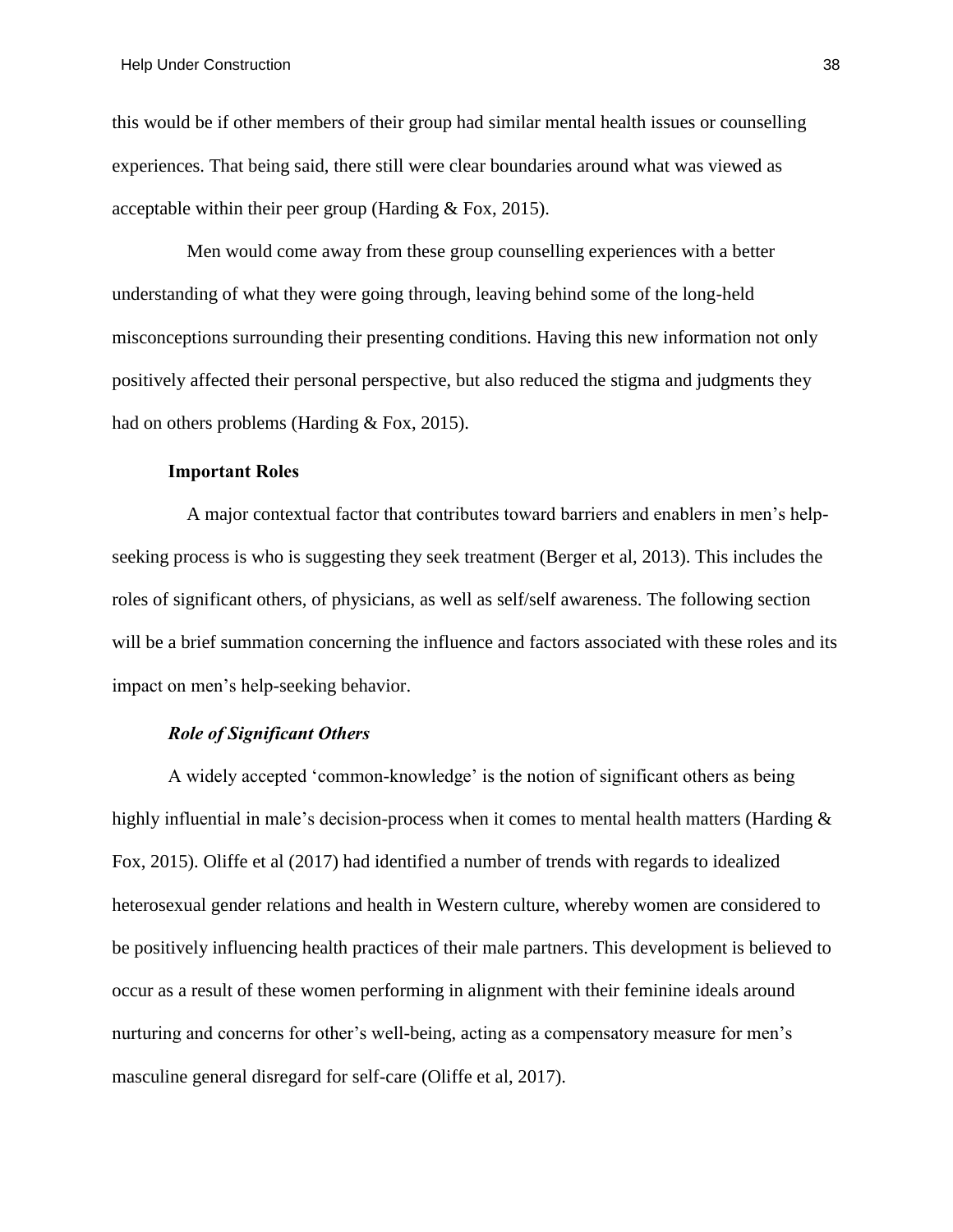It is suggested that these gendered practices could partly account as to why married men typically live longer than single men, as well as the significantly reduced life expectancy widowed men having following the loss of their partner (Oliffe et al, 2017).

Indeed, for many of the participants in Harding and Fox's (2015) study it was the active role of the significant other that was the impetus for the participants in seeking therapy. For two of the men, the fact that their significant other had already attended counselling created a sense of normalization around the help-seeking process, resulting in their decision to also pursue professional services (Harding & Fox, 2015). While all the men in the study originally had stated that going to counselling was not their choice, they later expressed gratitude for the encouragement, as they benefited from going to couples or individual therapy. Overall, the sentiment was one of relief mixed with regret, conceding that perhaps they shouldn't have been waiting as long as they had before finally agreeing to go (Harding  $\&$  Fox, 2015).

As Oliffe et al (2017) attend to, the relationship towards the female partner in heterosexual couples can be so important in men's health matters that often men will idealize or romanticize the connections by stating that their partner is the only 'true confidant' they have. The implications for this being that regardless if they are seeing a therapist, it is their partner they go-to first when experiencing mental and physical distress.

#### *Role of Physicians*

Whatever the impetus to seeking assistance may be, it appears that many men will consult with their physician before going to counselling. Having limited knowledge about access to therapists, cost, or referral requirements, the role of the general practitioner (GP) becomes pivotal for men, taking on the characteristics of gate-keeper when it comes to mental health support (Harding & Fox, 2015).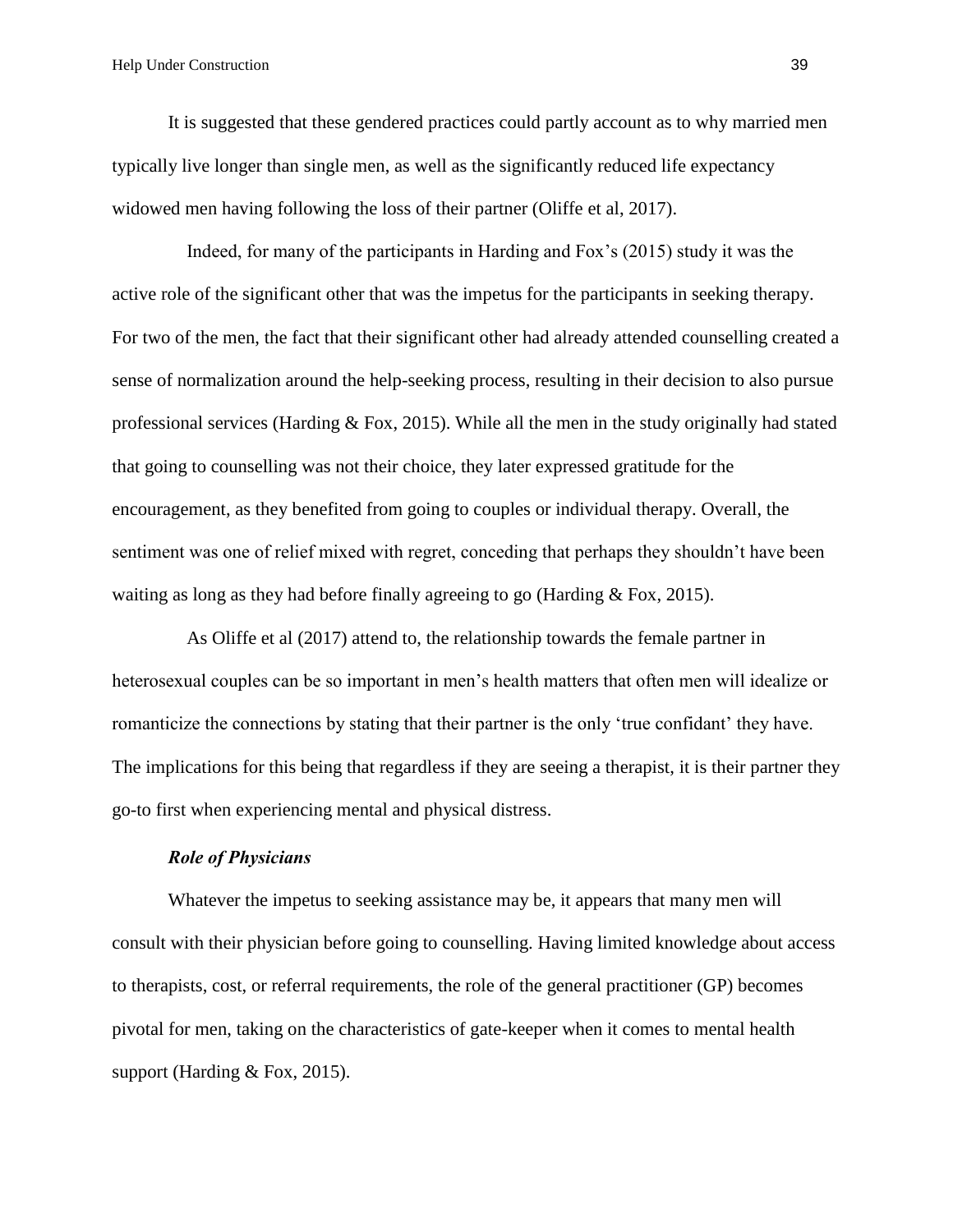Mens' experiences with GP's have been mixed, with some finding comfort and immediate assistance while others found the initial consultation to be discouraging. Those that viewed the visit as helpful felt they benefited from being provided with references to therapies that are available which could propel them forward in a direction for further inquiry (Harding & Fox, 2015). These experiences would qualify as enabling factors for men in help-seeking behavior for mental health.

Wenger (2011) points out how GP's can also reinforce the dominant masculine ideals by placing all men together into one group, affectionately promoting a version of them as being "hapless and helpless" when it comes to addressing health matters. This position of 'knowing' by GP's has led some male patients to be frustrated, as they felt their concerns were being dismissed. Examples of this would be where physicians would prescribe medication to alleviate physical symptoms without additionally exploring the patient's psychological needs which could be contributing to the patient's presenting distress (Harding & Fox, 2015).

Another way in which physicians can act as barriers to the help-seeking process is if there is a strain in the doctor-patient relationship. This can happen when certain areas of distrust and stigmas harboured by the attending physician get projected onto certain subpopulations of men, such as when these men stand outside of the hegemonic mold. This would include single and gay men, or men who are perceived to be 'more feminine', leading to them being either invisible or regarded as trivial users--not unlike that of women (Wenger, 2011).

# *Role of Self/Self-Awareness*

What does not get talked about as much is the role of the self, and self-monitoring, that is an essential component in the help-seeking process for men. Smith, Braumack-Mayer, Wittert, & Warin (2008) define self-monitoring as a health-practice that proceeds help-seeking, indicating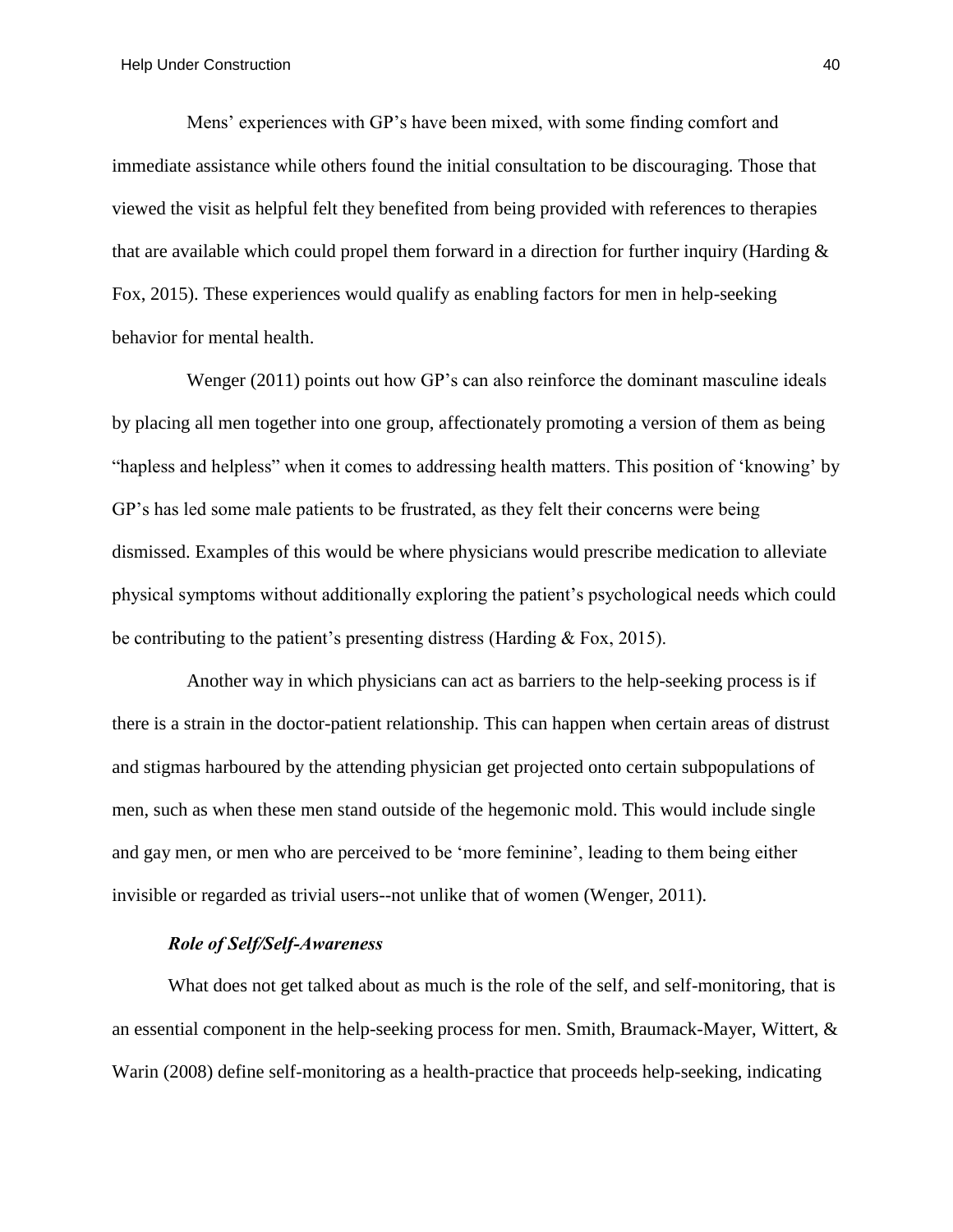the, "...degree of interest in, and reflective thought about, one's health (p.8). Fogarty and coleagues (2015) describe how self-reflective practices can be used by men as adaptive coping strategies that are enacted depending on what one is feeling and what actions are perceived to be necessary. Self-monitoring becomes a preventative strategy for men in ensuring overall health through noticing warning signs, such as feeling down or depressed, and then doing something about it (Fogarty et al, 2015).

#### **Exceptions in Help-Seeking**

A critical area that also needs to be acknowledged in this area of study are the 'exception times', or outlier variables, for help-seeking behavior in men that go outside the dominant discourse of societal norms. O'brien et al (2005) describe a mechanism that instigates these exceptions to men's aversion to consultation as a 'hierarchy of threats' to masculinity. Other men may have never fit under the traditional category, or had experiences which led them to question typical masculine ideologies. Included among these is disease, aging/disability, being of a minority background, and occupying ultra-masculine jobs.

#### *Disease*

Men who had contracted disease, such as prostate cancer, have detailed their ongoing experiences as feelings of isolation and 'otherness'; of being disconnected from other men as well as the man they used to be (O'brien et al, 2005). It could be that these experiences distanced them from the masculine culture that promoted measuring one's behavior against other men (O'brien et al, 2005).

The focus of attention for these men became one of active self-monitoring, presiding over their bodies as a 'watchful waiting' management strategy for their cancer (O'brien et al, 2005). This strategy encouraged them to educate themselves about what to look out for and to be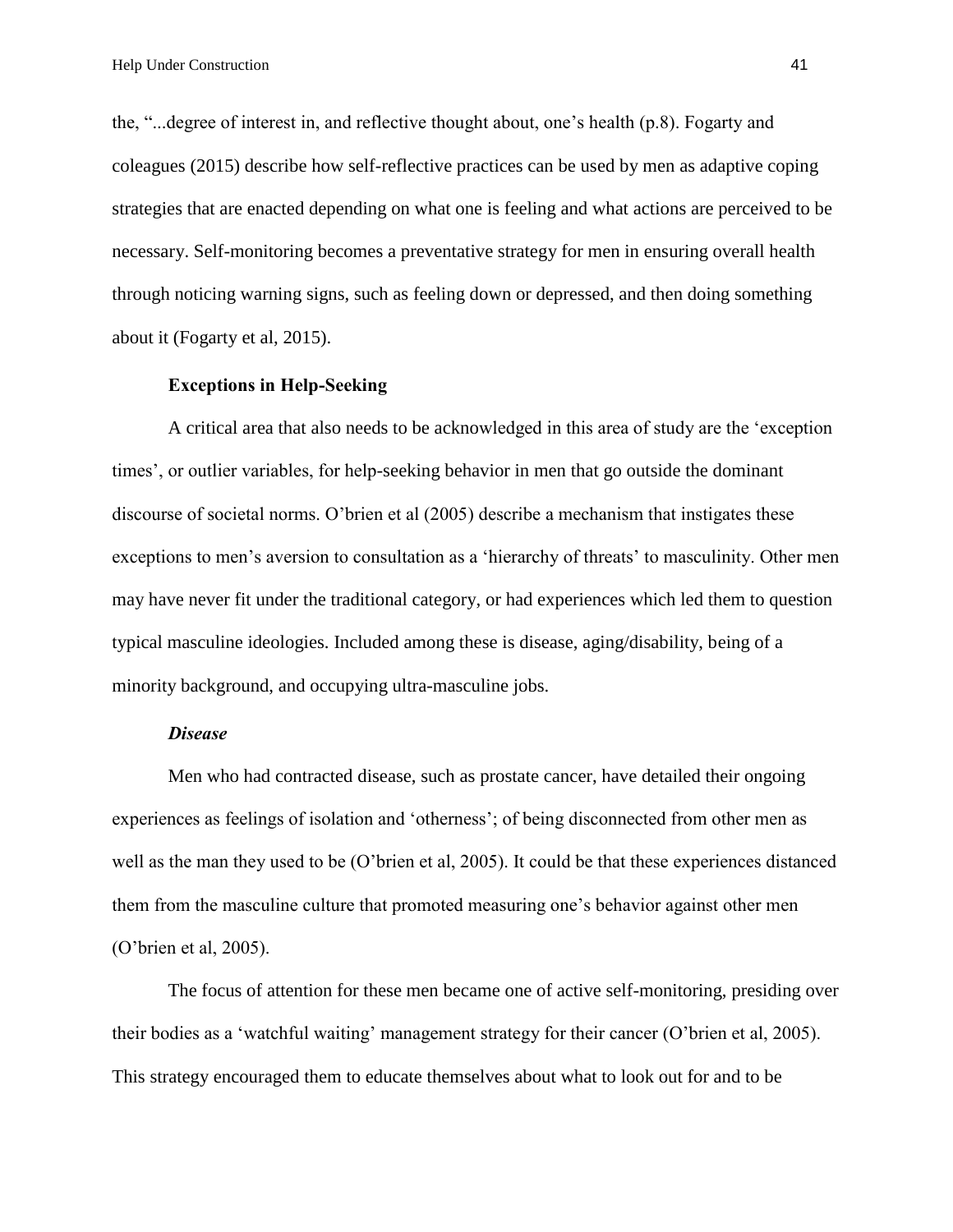vigilant over any noticeable changes (O'brien et al, 2005). While these men recognized that their behaviors may be atypical from stereotypical masculine norms, there was an overall consensus among survivors of life-threatening episodes that the preservation of their future health was more important than preserving their masculinity (O'brien et al, 2005).

Other exception times can be found concerning individuals affected by 'disease' of the mind. Moller and Leimkuhler (2002) discuss a study which reports positive help-seeking behavior in men by finding that men experiencing a psychiatric disorder were more likely to see a mental health specialist than women, who would rather turn to a general physician. Oliffe et al (2017), in their study on heterosexual gender relations and men's depression, found that the idealized masculine and feminine roles had been traded for these couples as a way of adapting to their living situation. The men who were experiencing depression had taken on a more subordinate form of masculinity, due to their diminished abilities to work and uphold the breadwinner responsibilities, providing them varying degrees of freedom to seek help from their partner (Oliffe et al, 2017).

# *Aging/Disability*

Aging is typically associated with the concept of lost independence, with relevant literature focusing on activities of daily living, such as: diet and healthy eating; the capacity to recover from injuries; the capacity to engage in physical activity; and dementia (Smith et al, 2007). Therefore, a definition of successful aging is the capacity to maintain independence, which encompasses a range of achievements that goes beyond simplistic normative assessments of success or failure; the biggest difference being that the reliance on others is not necessarily perceived as 'unsuccessful aging' (Smith et al, 2007).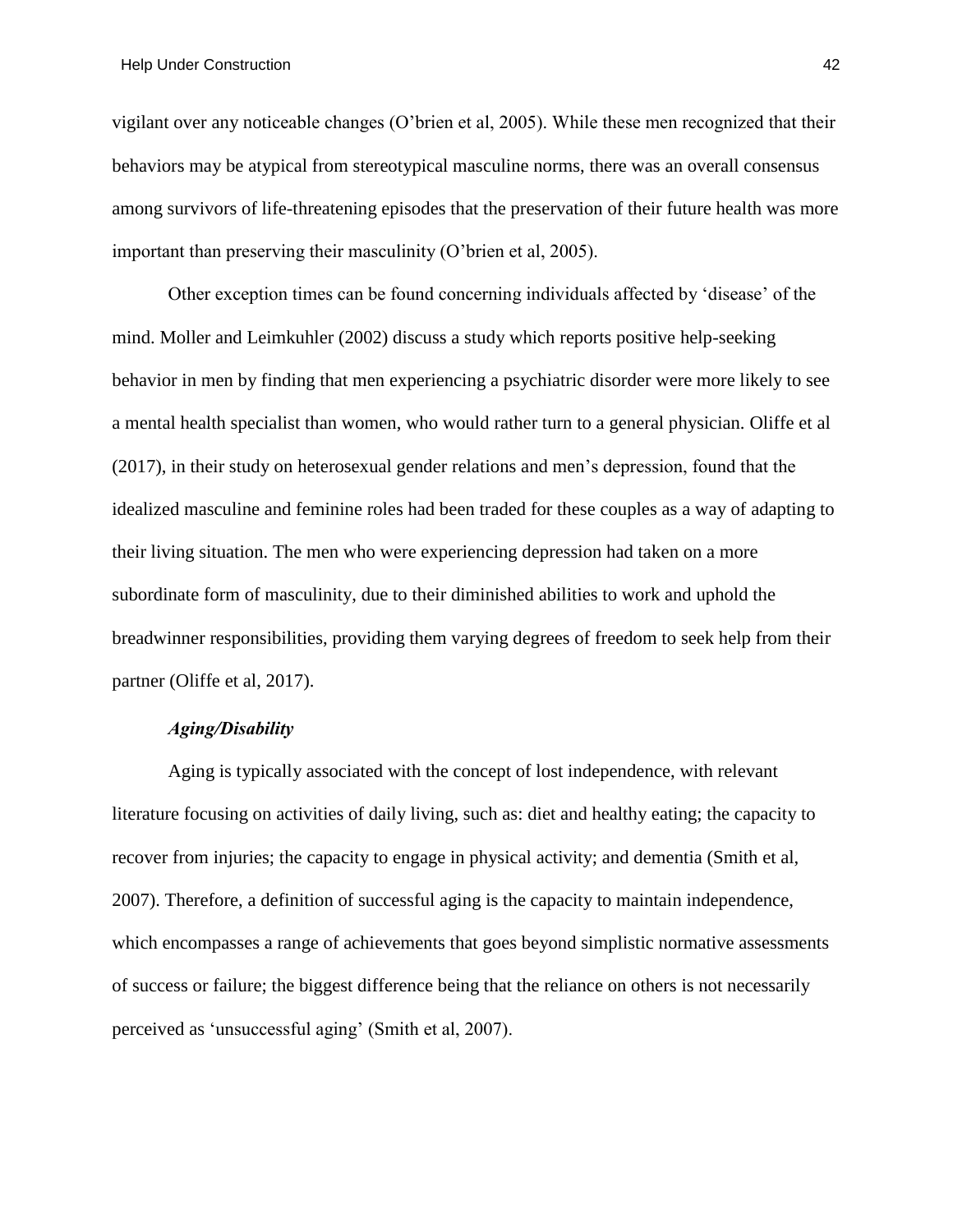This is significant regarding exceptions in help-seeking behavior, as it suggests a population of men who would be willing to consult with a physician or counsellor if they deemed it as a worthwhile pursuit in maintaining their activities of daily living in the long-run. An example of this would be where men are willing to go see a health professional over complications with sexual performance. While the experience of disclosure may be highly sensitive in nature, these men would much rather 'risk' their masculine status by discussing their sexual health problems than putting it in further danger by not being able to have sex (O'brien et al, 2005).

#### *Minority Backgrounds*

Vogel et al (2011) touch upon another exception to help-seeking with their findings that gay men tend to seek out treatment at higher rates than heterosexual men. The authors concluded that this finding could be attributed to evidence that suggested gay men's conformity to masculine norms--such as avoidance of emotional expression to other men--showed a weaker relationship with both their self-stigma and help-seeking attitudes than heterosexual men (Vogel et al, 2011).

Another minority background that seems more amenable to certain aspects of professional help-seeking are African American men. Vogel et al (2011) mention how their communication styles tend to be more expressive compared to other men, which can lend itself to seeing disclosure of sensitive information to another person, such as a counsellor, as more acceptable behavior.

## *Ultra-Masculine Jobs*

A final outlier variable to be addressed here concerning help-seeking behavior revolves around men who position themselves in 'ultra-masculine' jobs, such as fire-fighters and sporting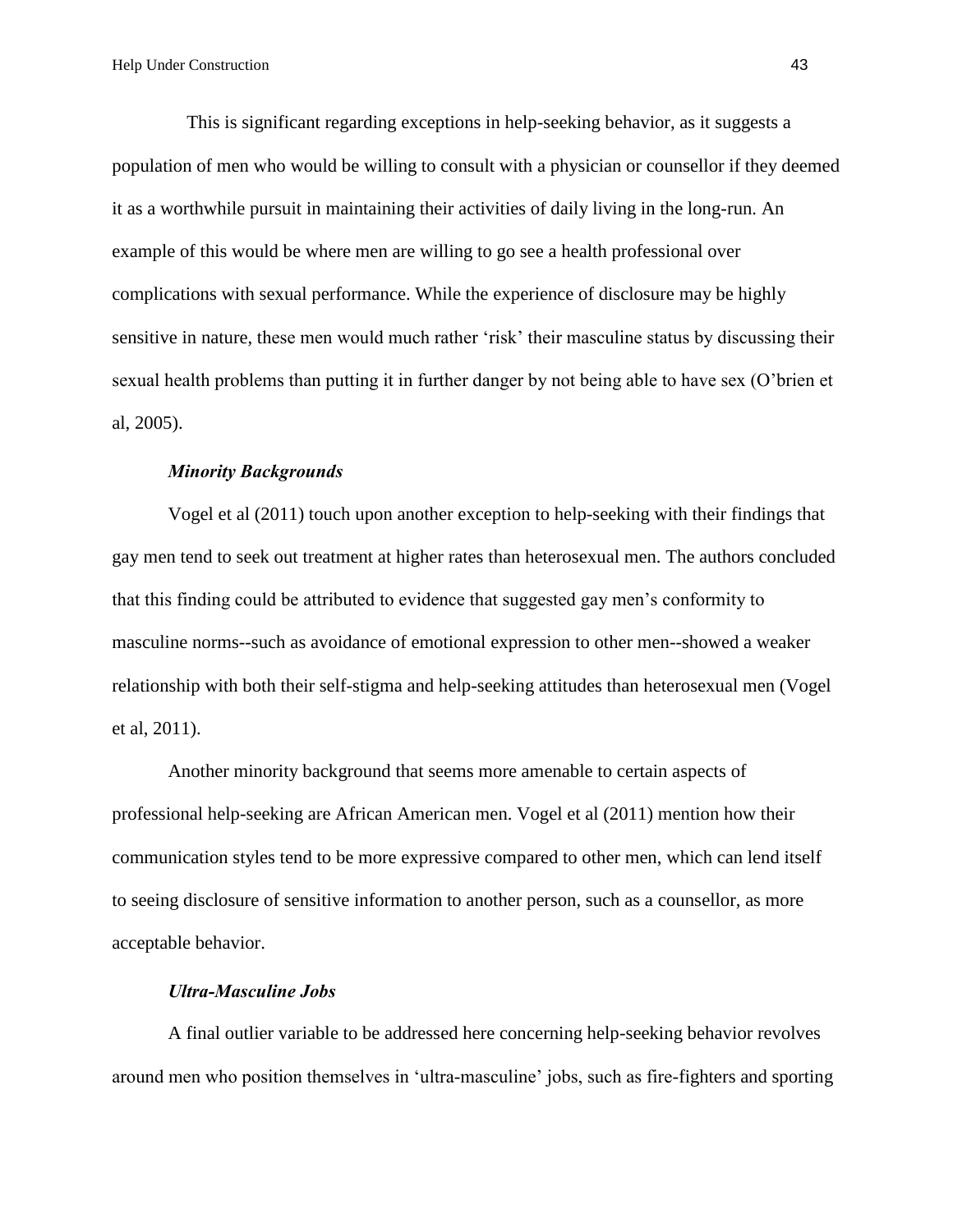athletes. O'brien et al (2005) found that, for firefighters, help-seeking was a way of preserving masculinity, as it safeguarded their place in a stereotypically masculine occupation.

Having high-profile sporting identities openly talk about their battles with mental health was another influential factor for some men's perception of social norms (Harding & Fox, 2015). The consensus among participants of Harding and Fox's (2015) study was that if these elite sportsmen were able to discuss their mental health issues in a public forum, then they could talk about them as well. Considering that western society idolizes the sporting elite as epitomizing masculine ideals, the disclosure of these individuals admitting to anxiety, depression, and dependency assisted in normalizing the help-seeking process for other men.

# **5) Known Preferences for Men in Help-Seeking**

Help-seeking is a very broad concept, and it is important to appraise the various contextual factors that may play a part in men's willingness to seek help (Berger et al, 2013). This section will cover a very brief outline of preferences concerning help-seeking behavior, including: typical preferences for help-seeking, typical preferences for counselling, and alternative means of help-seeking. Much more on this will be covered in Chapter 5 on implications and recommendations of the findings.

## **Typical Preferences for Help-Seeking**

Berger et al (2013) examine a number of outlets in help-seeking for men to determine if there are any means which are preferred over others, and in what order. They based this comparison off of what they deemed to be the major classifications of professional help-seeking, consisting of psychotherapy, medication, or a mixture of both (ie. psychiatry), as well as informal help-seeking, which involves seeking support from family and/or friends (Berger et al, 2013).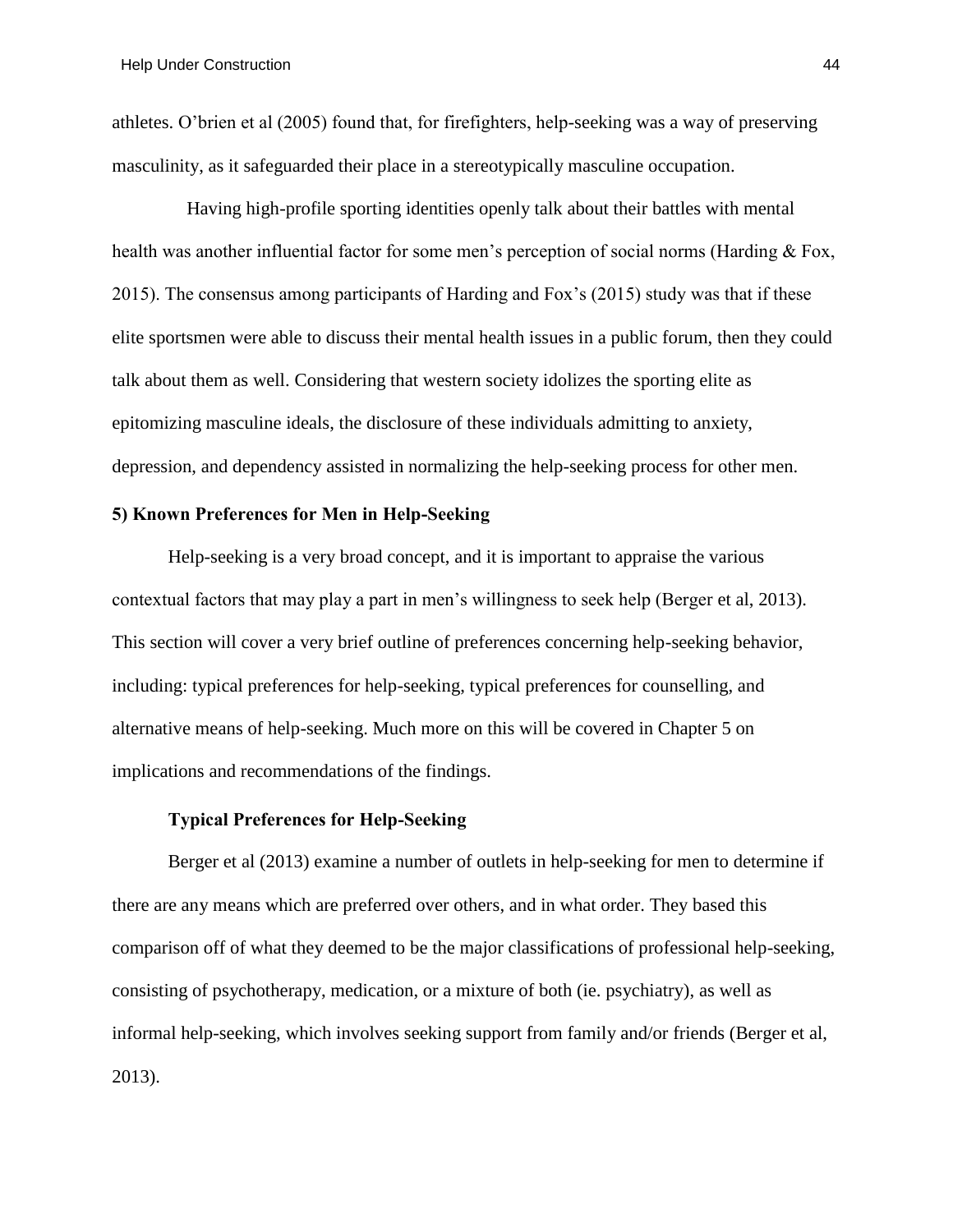What they discovered from feedback from their male participants was that psychotherapy was deemed to have the highest rating of acceptability over medication and other forms of helpseeking, with the friends and family category considered to be in second place (Berger et al, 2013).

The authors believed that men may be responding better to the psychotherapy option because of its emphasis on drawing from one's own independent coping skills, such as developing the ability to change one's thoughts or behaviors, which does not conflict with the traditional masculine norm of self-reliance that men ascribe to (Berger et al, 2013). Medication was found to be the least accepted form of help-seeking, as the category was associated with self-stigma and perceived aberration that comes with being given a mental health diagnosis (Berger et al, 2013).

Overall, men's response to help-seeking was found to be largely ambivalent, with even the most preferred form of help-seeking, counselling, having mixed reactions from ambivalent to weak acceptance (Berger et al, 2013).

## **Typical Preferences for Counselling**

When men do decide to pursue counselling, it seems that the majority of them prefer therapies that are more directive, focusing on cognitions as opposed to emotions (Berger et al, 2013). Men also seem to appreciate communications with their practitioners that are coming from a place of humour, empathy, frankness, competence, and promptness--all qualities tied into an idealized masculinity image (ie. direct and skilled) which give men the opportunity to create some distance from the emotional intensity of the interaction (Wenger, 2011).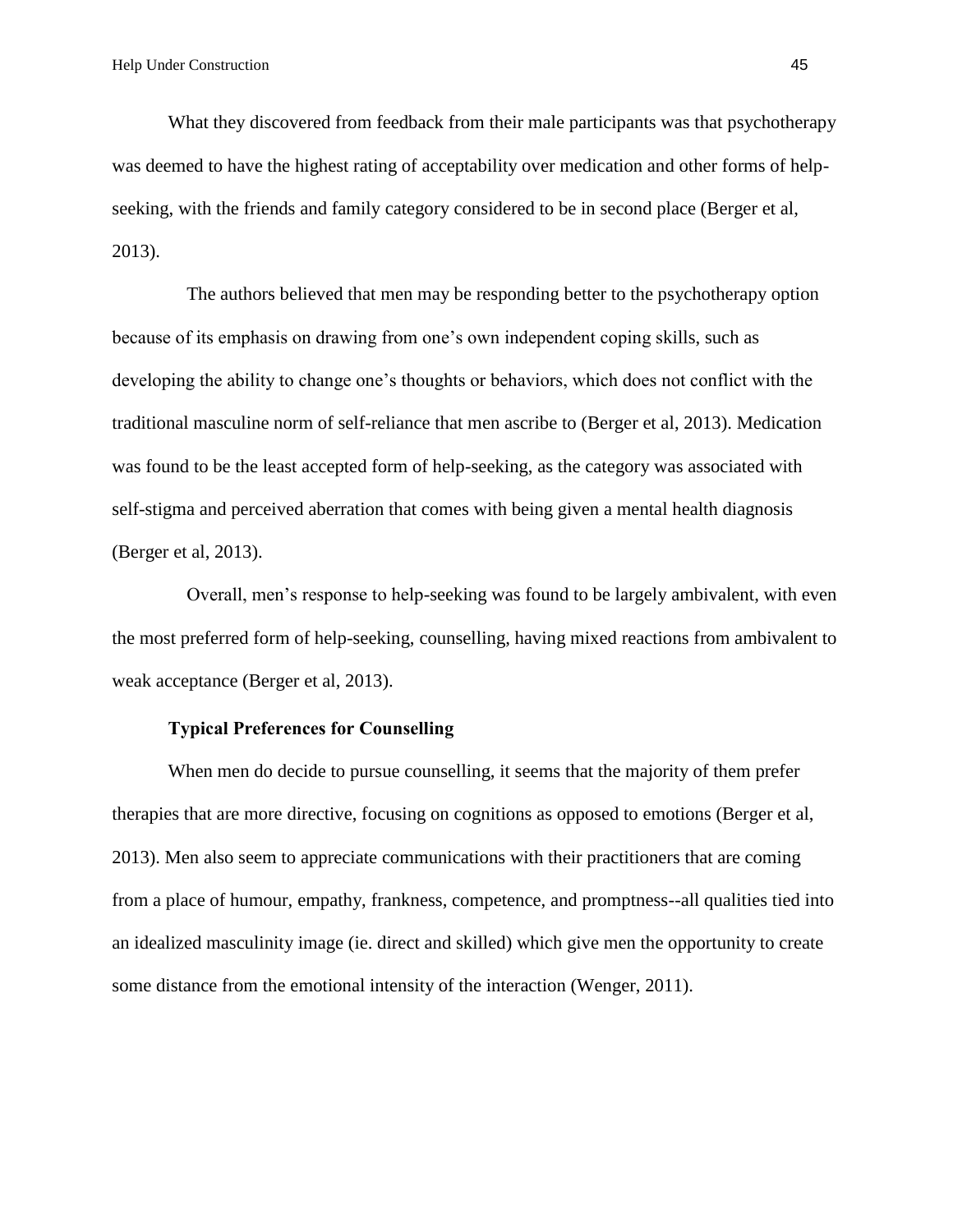#### **Alternative Means of Help Seeking**

While a number of the major identifications of help-seeking have already been noted, it can be helpful to address other, less known methods of help-seeking that men are currently using to address physical and mental distress. Smith et al (2007) explored this avenue in their search to understand how Australian men are self-monitoring their health prior to seeking help. Their goal was to uncover ways in which their participants were seeking and disseminating different types of information, from a range of sources, in order to provide them the means to make an informed decision regarding whether or not they should seek assistance (Smith et al, 2008).

Consistent with this would be Harding and Fox's (2015) findings, which uncovered a growing preference for men to use the internet as an alternative way to understand their symptoms. Especially helpful to some were online forums, where participants felt chatting online with other men with similar conditions had a normalizing effect. Having the possibility to share experiences and treatment knowledge with others attends to the reciprocity factor, while also mitigating feelings of isolation (Harding  $& Fox, 2015$ ). The authors believed that was is attracting these men to internet and online forum options is its qualities of 'anonymity and easy access' of websites for people undergoing mental health distress (Harding & Fox, 2015).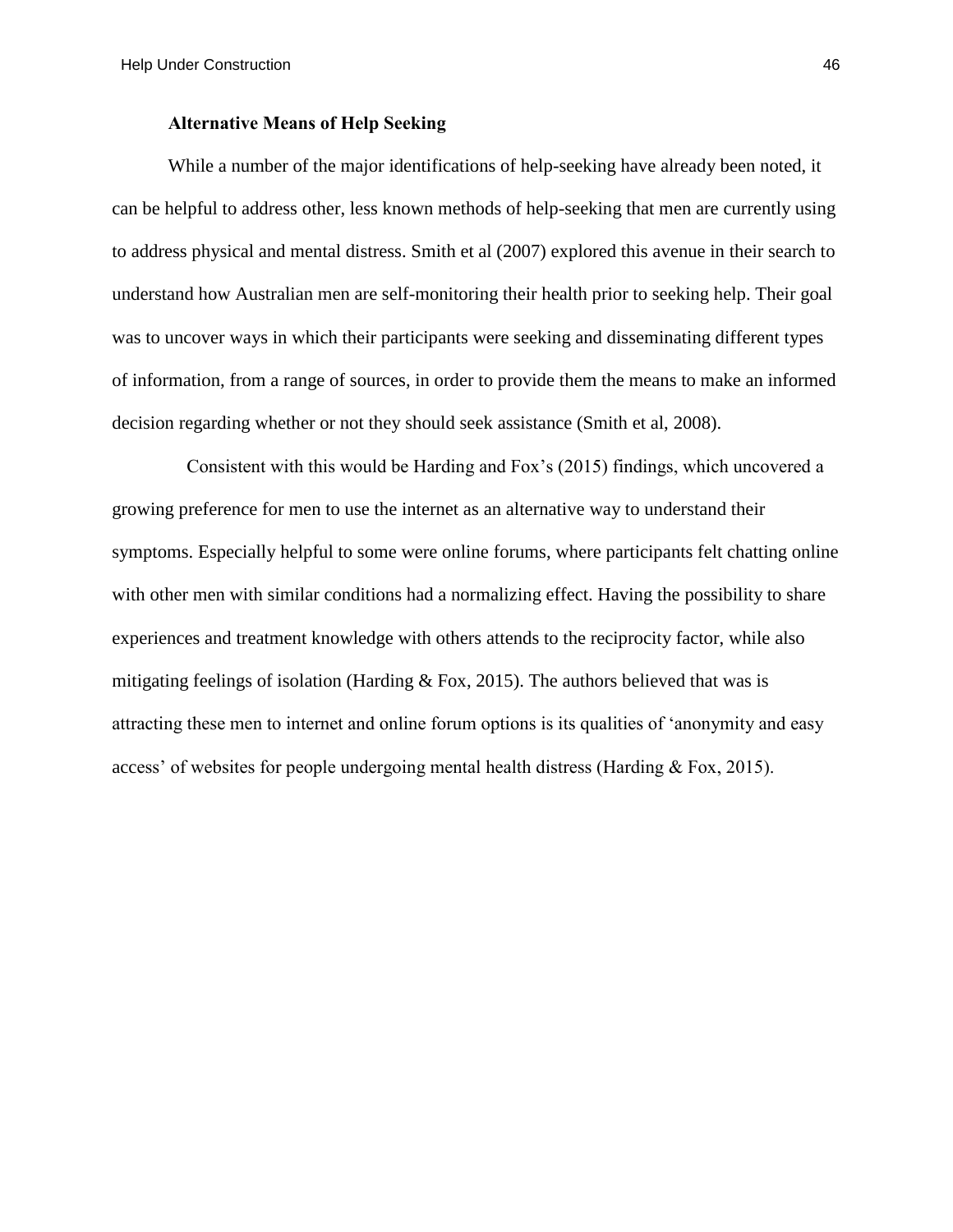Help Under Construction 47

#### **Chapter 3: Methodology**

This section of the paper will provide the structure and philosophical underpinnings of the chosen methodology, so as to inform the reader on the method of analysis and following discussion from the results. The approach taken to address current concepts of masculinity and its impact on men's help seeking is from a Social Constructionist (SC) framework. Included in this chapter will be: the rationale for using a social constructionist approach; providing a more nuanced description of what social constructionism is; its origins; as well as applications of social constructionism in research.

# **Social Constructionist (SC) Approach to Masculinity and Help-Seeking What is Social Constructionism?**

Social constructionism came about as an attempt to understand the nature of reality (Andrews, 2012). Linking itself to the hyperbolic doubt posed by Bacon, SC sets about to question the popular notion that "...observations are an accurate reflection of the world that is being observed." (Andrews, 2012, p.39).

SC thus becomes a conceptual framework that highlights the cultural and historical aspects of phenomena commonly believed to be exclusively natural, whereby the emphasis is placed on how the meanings of phenomena are not inherent in the phenomena themselves, but develop as a result of interaction in a social context (Conrad & Barker, 2010).

SC can be found in both clinical practice and research in psychology. When used in clinical practice, the client's narrative is understood as the outcome of social relationships and the need to be both coherent and intelligible with the expectations and demands of society (Losantos et al, 2016). As Losantos et al (2016) assert, SC "...proposes that psychological reality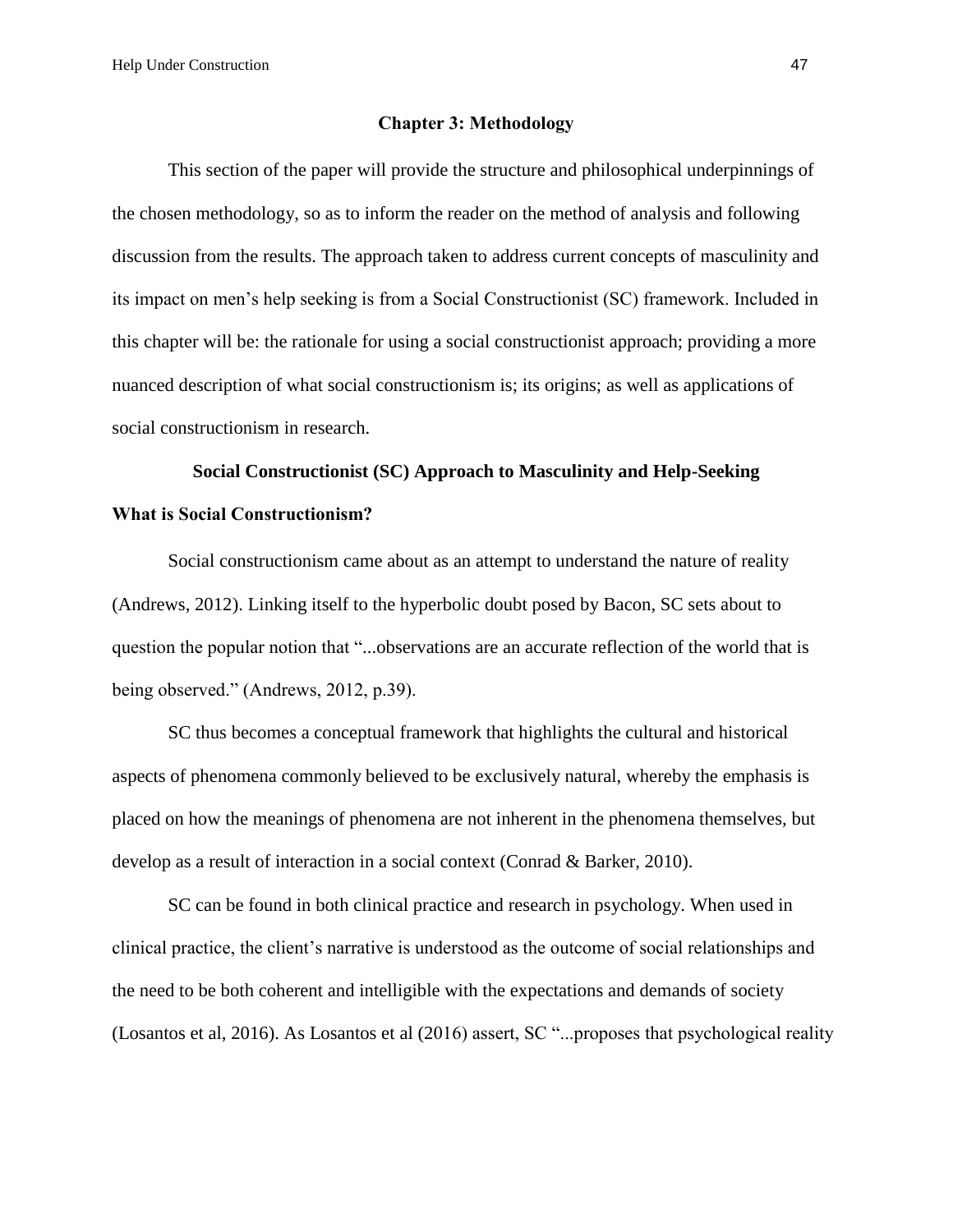is determined by the language and social consensus through which we understand the world" (p.30).

This consensus, or collaboration, was birthed within the clinical practice of psychology as a therapeutic stance which situates the client as an 'expert' on their life; the therapist not only seeks to understand the client's experiences from learning about the client, but is also learning *from* the client (Losantos et al, 2016). This does not mean that the therapist dismisses their acquired knowledge about psychological theories. Rather, the therapist will attend to the client from a position of curiosity, refusing to stay in a place of knowing which restricts modifying assumptions that lead to new knowledge as the relationship progresses (Losantos et al, 2016).

# **Rationale for Using SC Approach**

One of the challenges with the theorization of hegemonic masculinity in men's health is that it is being commonly conceived with having a set of fixed values (ie. self-reliance, aggression, dislike of homosexuality) and practices (ie. avoiding health professionals, risk taking) which emerge through measurement scales that do not take into account historical and cultural flexibility (Farrimond, 2012).

Robertson (2003) would agree to this, believing that the prevailing discourse among men's health research comes down to the idea that, "men don't take health seriously and continue to take more risks with their health than women" (p.111) (as cited in Hoy, 2012). The underlying characterization of this behavior is seen as 'men behaving badly' for being unwilling or unable to seek help due to internalized conceptions of masculinity (Hoy, 2012).

While sex-comparative research has been helpful in directing attention to men's helpseeking, it negates the possibilities of diversity among men, as well as similarities between men and women. It also lacks the ability to explain processes connected to variations--bypassing the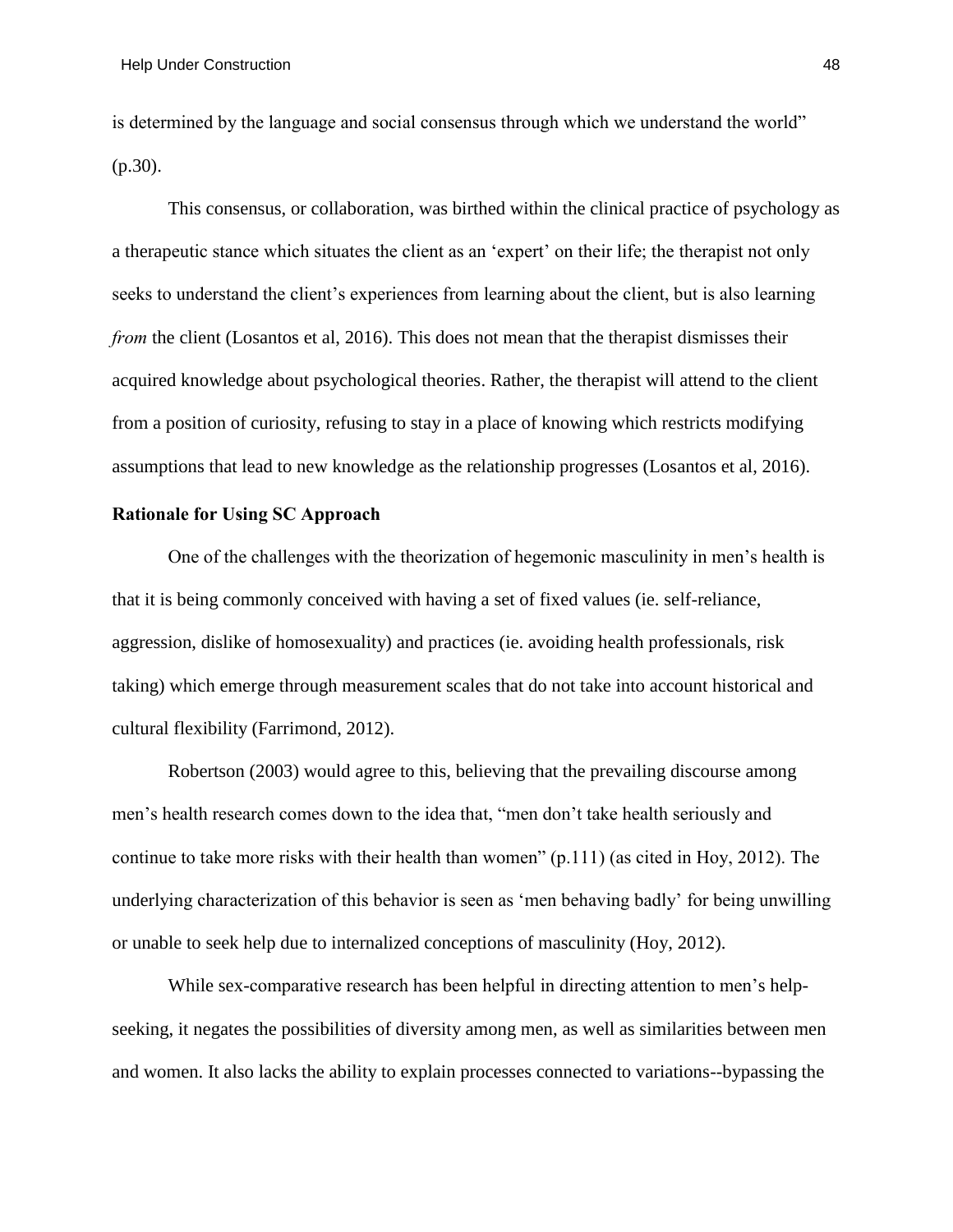influence of context through treating gender as a trait--which can lead to practiced stereotypes about men (Wenger, 2011). It fails to attend to a crucial question: "Why are some men, under some circumstances, able and willing to seek help for some problems but not for others?" (Wenger, 2011, p.489).

While still remaining influential, sex role theory receives criticism for assuming that a culturally dominant ideology is the norm, for viewing gender as passively acquired, and for not giving enough attention to power dynamics between men and women (Wenger, 2011).

Connell (1995) proposes that, instead of trying to define masculinity as an object, we need to become aware of the processes and relationships through which women and men go about managing gendered lives (as cited in O'brien et al, 2005). As Connell (1995) describes:

*"'Masculinity', to the extent to which the term can be defined at all, is simultaneously a place in gender relations, the practices through which men and women engage that place in gender, and the effects of these practices in bodily experience, personality and culture." (p,71) (as cited in O'brien et al, 2005).* 

Social constructionist frameworks have become a preferred approach to studying gender in a number of social sciences aside from psychology. Despite the fact that social constructionist paradigms can be commonly confused with social learning frameworks, Addis and Cohane (2005) assert that there are some critical differences.

While both frameworks lead with the assumption that gender is socially formed as opposed to existing naturally as innate qualities in men and women, social learning approaches focus on the way social environments shape gendered behavior whereas social constructionist perspectives attend to the different ways gender itself is actively being constructed--from a variety of social levels, including the micro-interactional, or dyadic, to the cultural (Addis &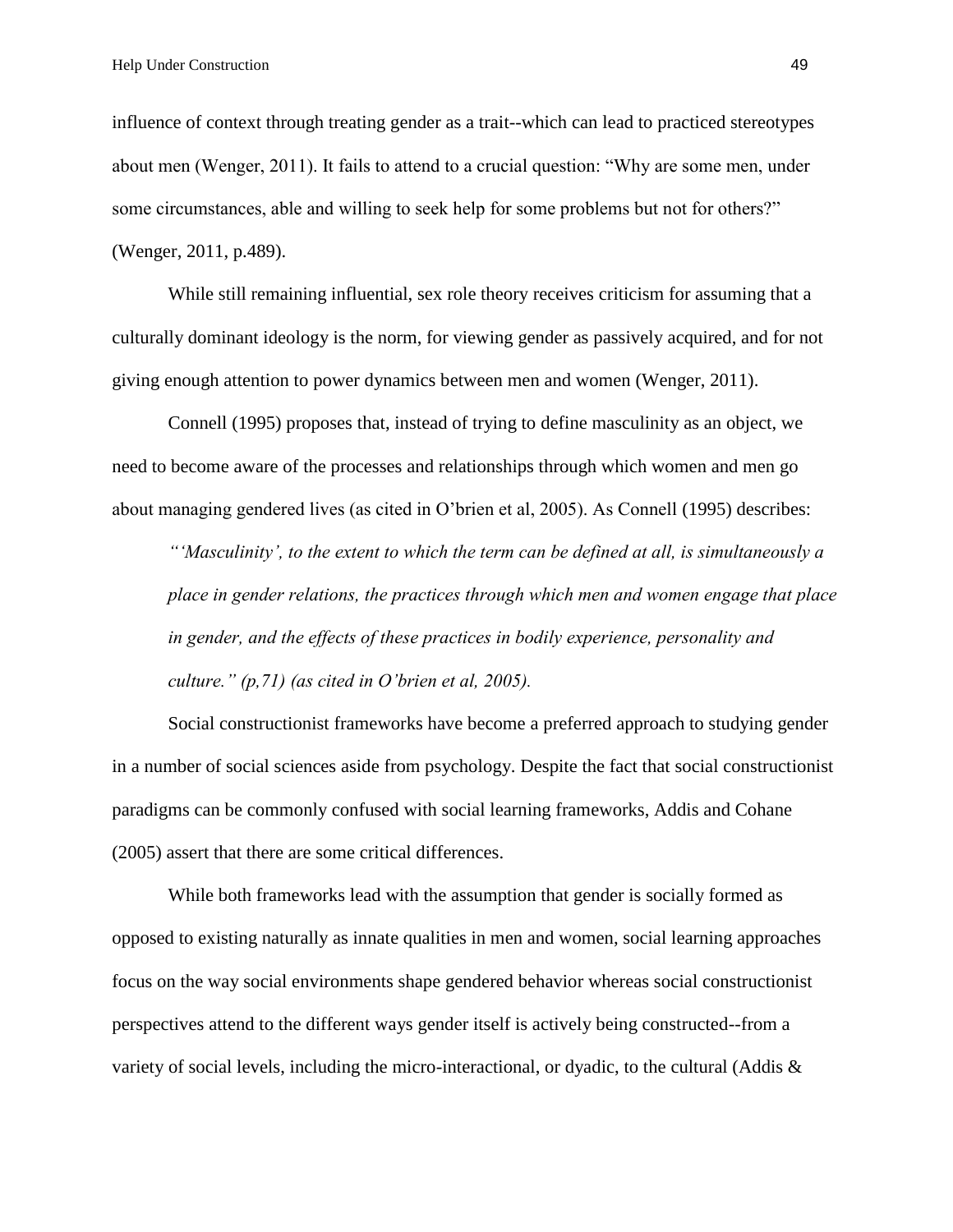Cohane, 2005). What is significant about this is that the emphasis shifts from seeing individuals as respondents to processes of operant conditioning (ie. reinforcement and punishment) to an understanding of individuals as being active agents constructing particular meanings of masculinity in particular social contexts (Addis & Cohane, 2005).

# **Origins**

Social constructionism finds its roots in a number of intellectual traditions, including sociology, social philosophy, and the sociology of knowledge (Cunliffe, 2008).

Linked to the sociology of knowledge is Berger and Luckmann's influential book, the Social Construction of Reality (1966), which is considered to be an acknowledged origin of social constructionism (as cited in Cunliffe, 2008). In it, Berger and Luckmann propose that society exists as having both an objective and a subjective reality, with a social world that is governed by a dialectical process of externalization, objectivation, and internalization--ie. "Society is a human product. Society is an objective reality. Man is a social product" (p.61) (as cited in Cunliffe, 2008).

Their argument is that the social world is constructed by humans, based in ongoing activity and routines (externalization), that is experienced as objective, as it affects our lives on a continuing basis and requires us to have to go out and learn about it (objectivation) (Cunliffe, 2008). We are socialized in the world as we interpret meanings of events and other subjectivities, and as a result we adopt the world and the identities of others as representative of our own place and identity (internalization) (Cunliffe, 2008).

The origin of social constructionism in psychology is attributed to Kenneth Gergen, who wrote a book (1973) that sought to tackle the challenging concept of understanding psychology as a product of the interaction between people and their historical, cultural, and social context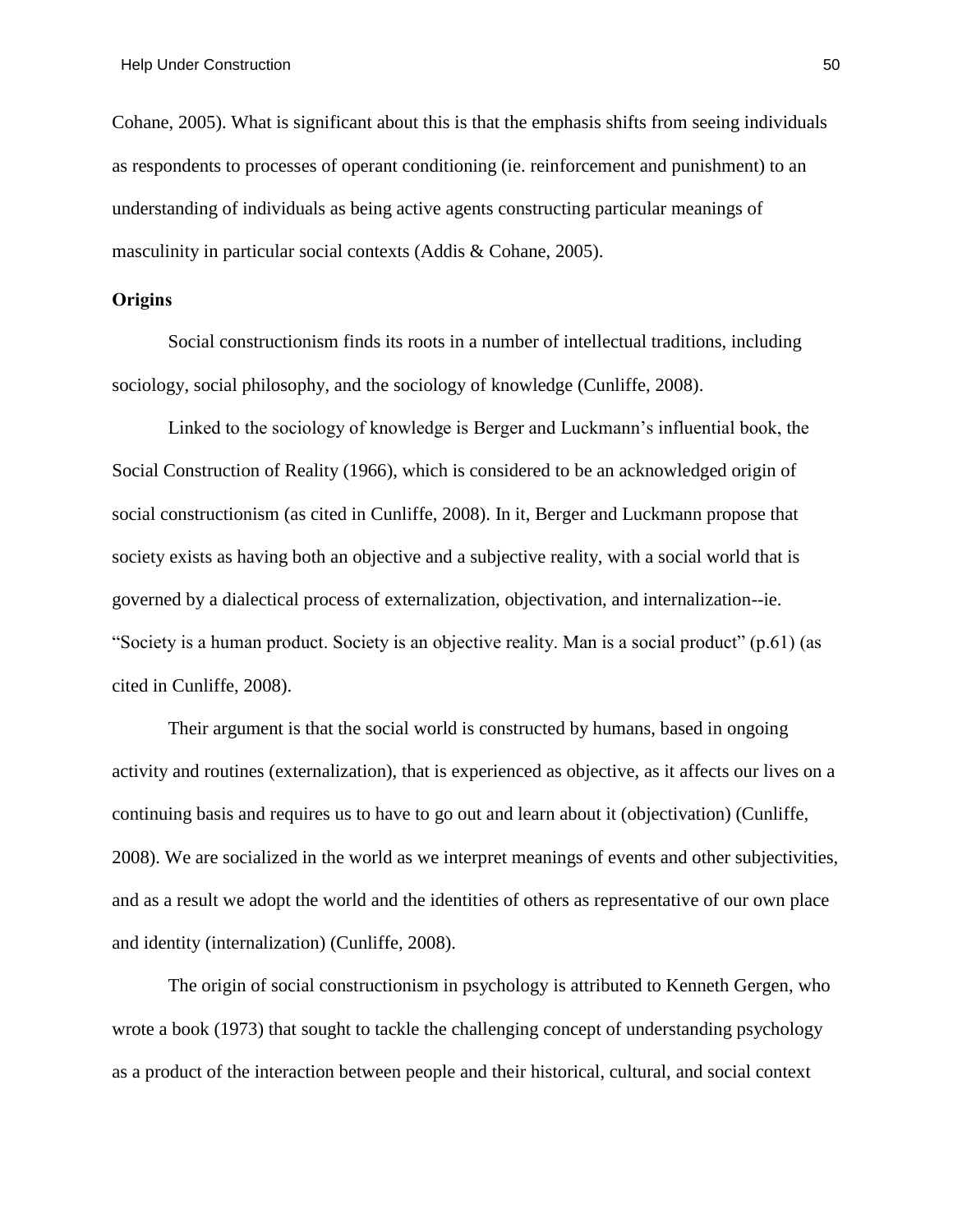within a particular period of time. (as cited in Losantos et al, 2016). His ideas and theories have grown exponentially in depth and complexity since then.

This growth could be attributed by Galdas, Cheater, and Marshall (2005), in their review on the gender comparison literature for mental health help-seeking, as the need for within group studies to explore the differences in men and not just between the genders. Their argument was that men can not be contained to a single homogenous group that should be compared against women (Harding & Fox, 2015).

The notion of masculinities as being multiple, contested, dynamic, and socially located in both time and place is becoming more commonplace (O'brien et al, 2005), with health behaviors being viewed as performances of masculinity (Wenger, 2011). Coming from this social constructionist perspective, masculinities are regarded as flexible; continually being constructed and contested as men 'do gender' in ways that position themselves as masculine (Addis & Cohane, 2005). As Kimmel has observed, "masculinity must be proved, and no sooner proved that it is again questioned and must be proved again" (as cited in O'brien et al, 2005). In this light, gender is interactive and social and can be better understood as a verb rather than a noun (Addis & Cohane, 2005).

Wenger (2011) reflects on the recognition of the health implications of men's efforts to align their acts to the prioritized way of being a man. And with this comes a growing awareness of help seeking behavior as being influenced by shifting constructions of masculinities, as men construct meanings of masculinities with others and in relation to femininity norms (Wenger, 2011).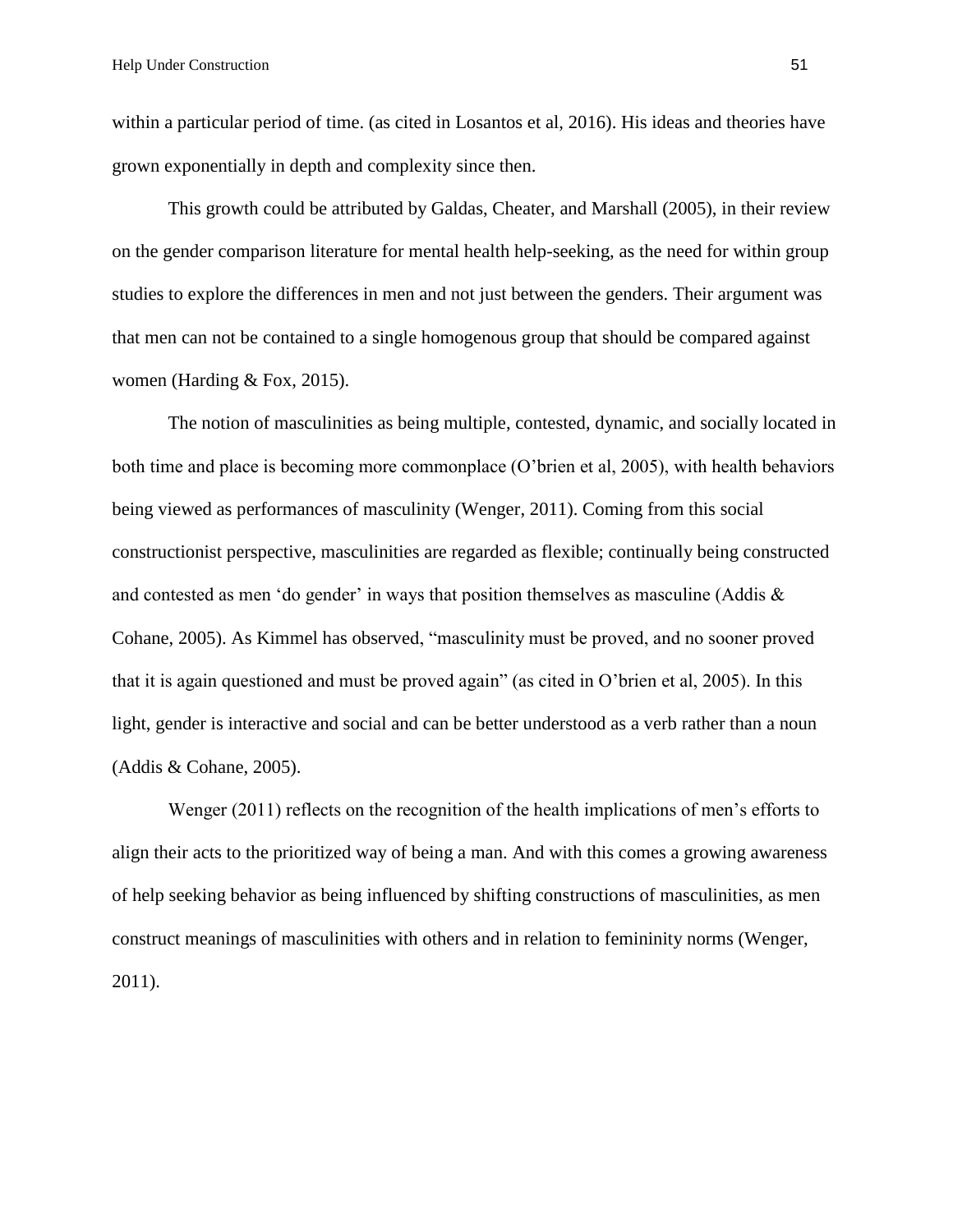## **Applications of SC for Research**

Social constructionism, when applied to the field of research, is regarded as an inquiry, via a collaborative process between researchers and participants, for the purposes of constructing new ways of knowledge (Losantos et el, 2016). Research form a SC framework generally utilizes qualitative methods within a nonpositivist epistemology; the reason being that, due to the belief that social reality is in a constant state of construction and reconstruction, objective measurements become less of a concern (Addis & Cohane, 2005).

Semistructured, in-depth interviews are examples of SC research, which permits exploration of an individual's ideas while providing structured flexibility that promotes engagement between the researcher and the interviewee (Harding & Fox, 2015). Losantos and colleagues (2016) describe the dynamic unfolding of this process, with the actors involved in the research constructing meanings and realities as they go along.

What becomes essential is the necessary transparency concerning the role of the researcher in both the data collection and subsequent analysis (Losantos et al, 2016). The analysis is formed through the relationship between the researcher and the participants as an active part of the data. Therefore, the findings are not presented as independent and objective material, but as a result of the subjective construction (Losantos et al, 2016).

This undertaking is facilitated by the researcher taking on a position of 'not knowing', which suggests an attitude that transforms both how the researcher states the research questions as well as how the data analysis in conducted. It is believed that doing so enriches the understanding of the participant's experience (Losantos et al, 2016).

Addis and Cohane (2005) mention how it is encouraging that current research directions in the psychology of masculinity are steering more attention towards the variability within a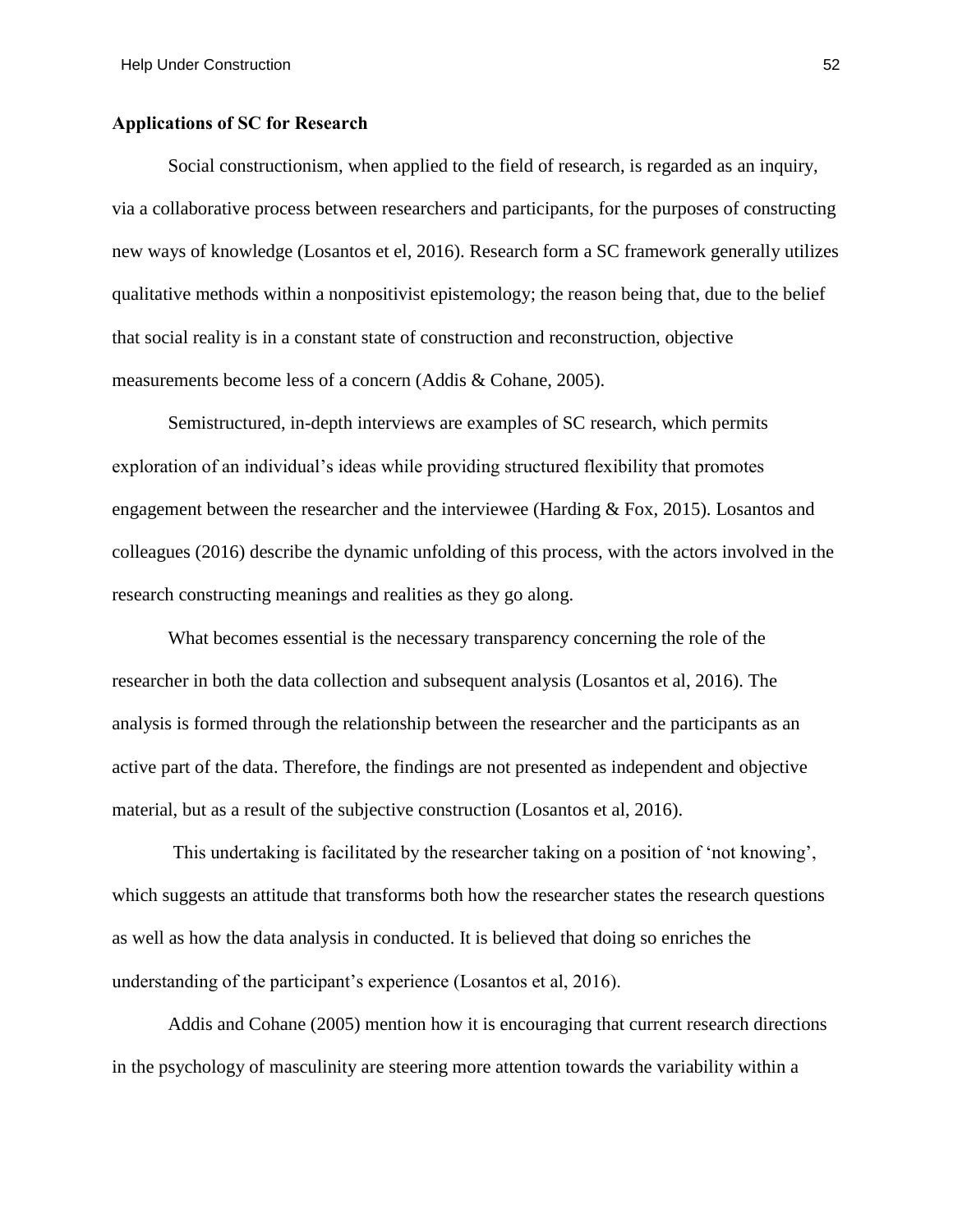gender category (ie. between-men differences regarding adherence to restrictive masculinity norms) as opposed to sex differences. They assert that qualitative approaches to research concerning men's characterizations of mental health problems are well suited to handle the complex and shifting constructions of meaning in ways that classical empirical and quantitative methodologies fall short of (Addis & Cohane, 2005).

By attending to the subtleties of context in men's lives, a social constructionist lens offers a valuable opportunity to access 'commonality as well as diversity' in how masculinity converges with behaviors over the complexity of individuals lives (Wenger, 2011). Another critical element that SC researchers are aware of is the need to be self-reflective, with the recognition that social constructionism theories themselves are products of a society at a given time and in a given context (Losantos et al, 2016). Therefore, Losantos and colleagues (2016) emphasize that the,

*...psychological discourses that provide a frame of reference for research are understood as social products within cultural traditions that have the power to generate or degenerate the people describe. (p.30)*

#### **Principles of Social Constructionism Applied to Research in Psychology**

Included here is a list, compiled by Losantos and colleagues (2016), of eight premises of social constructionist epistemology applied to the field of research in psychology which gives a broader summary of what was discussed earlier:

*1) It is anti-realist: it understands psychology as a socially constructed discipline, based on the interactions of authors with their historical, cultural and social context. Thus, findings depend on the moment when research is conducted; therefore, they may not be generalizable, absolute, or replicable.*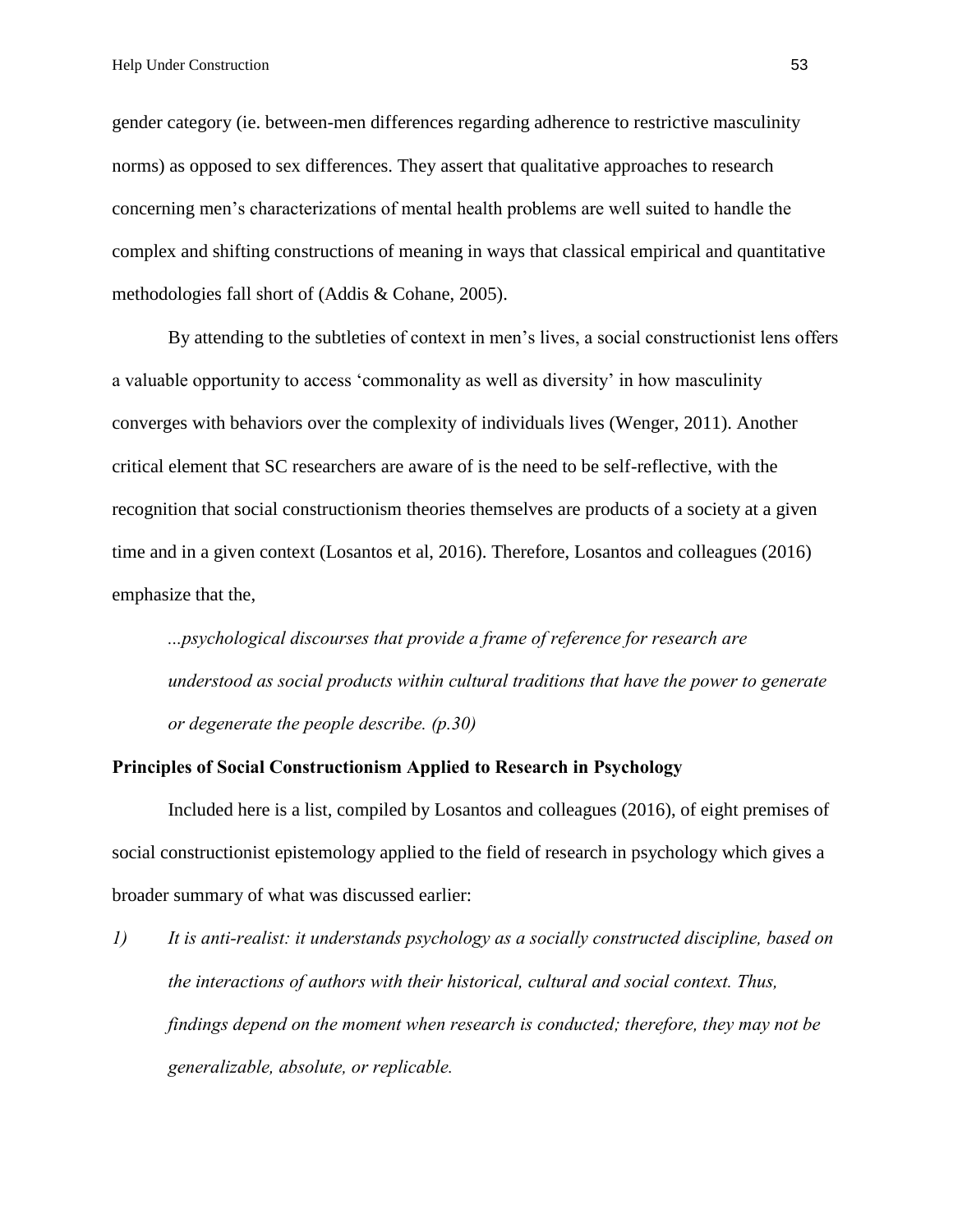- *2) It is anti-essentialist: it challenges the psychological notion that people have a unique nature which can be discovered. This implies that people are in a constant movement and growing process, thus by the time the researcher approaches a person, s/he has already changed.*
- *3) It is based on the understanding that language constitutes reality: researchers seek to be aware of the theoretical frameworks from which the investigations are born; nonetheless, theoretical references are considered to be embedded in language that shapes thinking and understanding of the world.*
- *4) It focuses on interaction and social practices: It does not intend to take an X-ray (emphasis added) of the subjects under investigation. It rather understands the impossibility to grasp the individual essence. That is why the interaction process from which the data is generated is also part of the analysis.*
- *5) It recognizes the impossibility of the existence of a universal psychology: on the contrary it comprises the historical, cultural and social context of psychological knowledge and analyzes it as a part of the research data.*
- *6) It understands investigation as a form of social action: therefore, it invites researchers to reflect on the responsibility that accompanies the action of writing about other people. Consequently, the language used to present findings is carefully constructed as it may influence the way in which persons under investigation relate to society and its institutions and vice versa.*
- *7) It focuses on processes: it seeks to generate knowledge from the dynamics within the interaction of relationships. It emphasizes on processes more than structures; therefore, knowledge is understood as something that is constructed, not something one possesses.*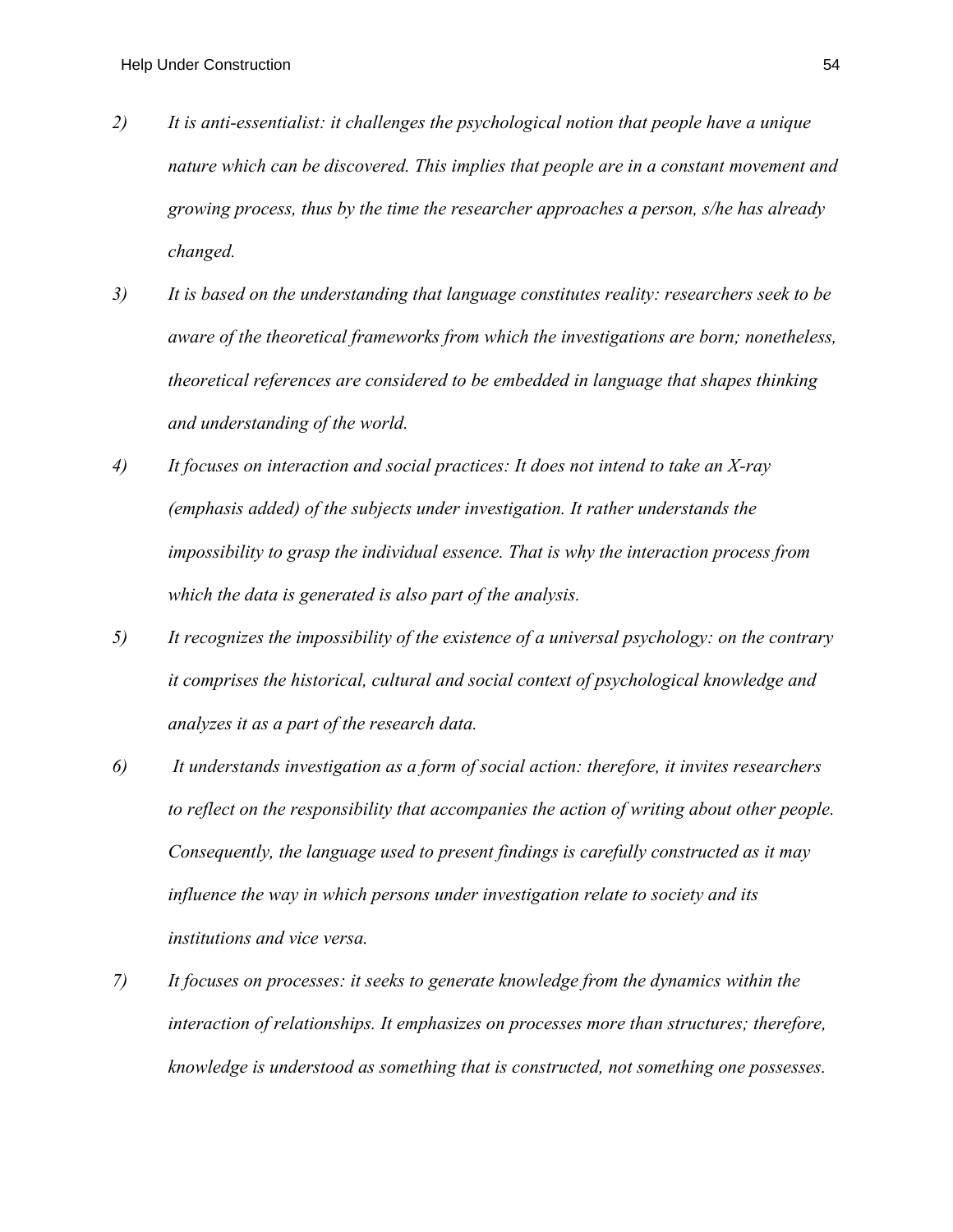*Consequently, the power dynamic between the researcher and the researched is balanced, whereby everyone brings their experience and expertise in their own fields to the research encounter.*

*8) It promotes curiosity within the research process: this attitude is based on the premise of not knowing, presented by Anderson and Goolishian (1992) that challenges the researcher to deviate from theories or models that attempt to explain or make sense of their own data.*

*Rather it is an invitation to recognize research as a liberating experience, where the researcher is willing to acknowledge which data fits with their prior knowledge and which does not.*  (Losantos et al, 2016, p.31)

#### **SE Research Application For the Purposes of This Study**

SC is used in the field of research through an investigation as a collaborative process between the researchers and participants, with the intentions of constructing new ways of knowledge (Losantos et al, 2016). For the purposes of this paper, I, the researcher, will take a number of statements from relevant academic studies and newspaper articles collected in the literature review to be representative of the participants.

 The findings will be separated into what could be characterized as either 'Traditional' or 'Emerging' masculine roles regarding help-seeking, based on whether they fit the criteria (ie. ideals and value system) indicated in Chapter 2, section 1) Socialization process and Masculine Ideals. Further categorization. From there, analysis of the findings will be made as a way of identifying patterns of help-seeking behavior within the context of masculine roles and ideals. Discussion of the results will ensue.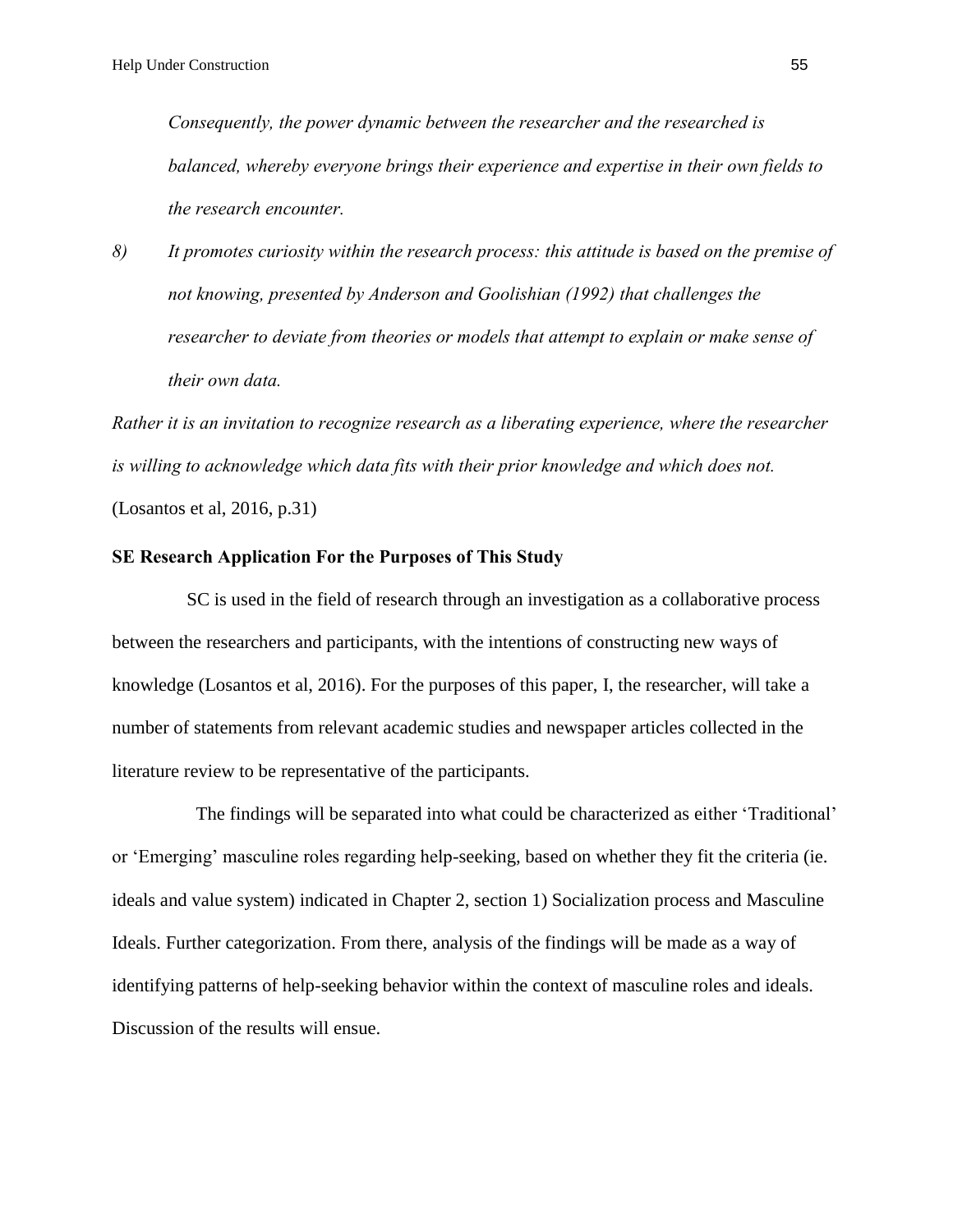#### **Chapter 4: Results**

This section of the paper will cover the outcome of the research, undergone through the social constructionist approach, from materials found in the literature review--such as academic journals and newspaper articles--that relate to the topics of concepts of masculinity and helpseeking behaviors in men.

The first portion of the chapter will be the 'Findings', which divides the participant statements into two sections based on whether or not they seem to conform to the status quo of values and behaviors regarding concepts of masculinity and help-seeking. This distinction will be characterized as either 'Traditional' or 'Emerging' masculine roles regarding help-seeking. Further sub-categorizing of the statements will be made that address reoccurring themes and/or identifiers regarding each role.

Following this will be an 'Analysis of the Results', which will provide a more detailed overview of the findings for each section, as well as point out possible trends based on the dynamic of masculine ideals and help-seeking behavior (ie.Traditional and Emerging Trends). By doing so, we can have a better understanding of the processes involved in this dynamic for men, including elements of change; and if so, highlight possible motivators for this development, as well as towards the extent that this change is happening.

Snippets of the participant statements will be included in the analysis, as well as other material from sources found in the literature review.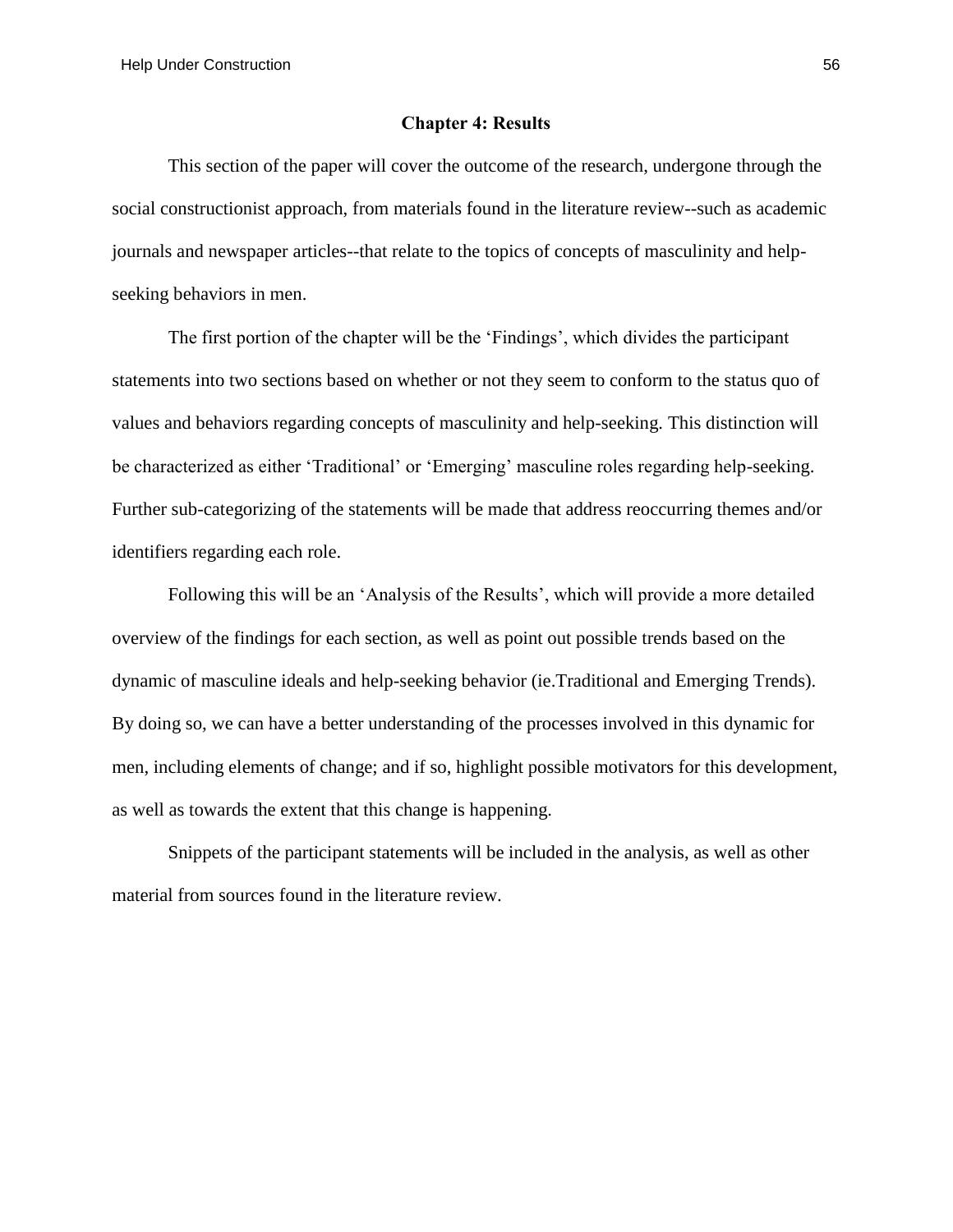#### **Findings**

# **Traditional Masculine Roles Regarding Help-Seeking**

## **Independent and Avoidant**

- *(IA-1)* Indeed, as I once wrote about male depression, "A man is as likely to ask for help with depression as he is to ask for directions." (Real, Sept/Oct 2017, p.36)
- *(IA-2)* "Men don't generally talk to each other about these things since we've been taught it isn't `manly.' Most of us walk around as I did, thinking everyone else has the key to the good life, and what is their secret? It was a revelation to me when I discovered that other men were in the same boat I was."  $\sim$  author (O'Neil, Jul-Sept 2005, p.2)
- *(IA-3)* "I can't remember the last time I was in a room with all men," I said. "I actively avoid these situations. And maybe that's quite strange."  $\sim$  author (Godwin, March 9, 2018, p.1)
- *(IA-4)* "I was trapped in my room the whole time...because nobody could comprehend...how I was feeling...all I did was play games... just trying to get my mind out of the world"  $\sim 18$ year old male participant (Lynch, Long, & Moorhead, 2018, p.142)
- *(IA-5)* "They use alcohol to cope...alcohol numbs them, mentally and physically so that...they don't feel those problems, it's a little escape"  $\sim$  20 year old male participant (Lynch et al, 2018, p.143)
- *(IA-6)* "If I hadn't been married or in a close relationship, I wouldn't have done anything. My wife suggested it for quite a while...I think we might have had a doozy of an argument and then that was maybe when..." (Max) (Harding, Fox, 2015, p.454)
- $(IA-7)$  "...grow the hell up, accept some responsibility, live an honorable life."  $\sim$  Jordan Peterson (Bowles, May 18, 2018, p.2)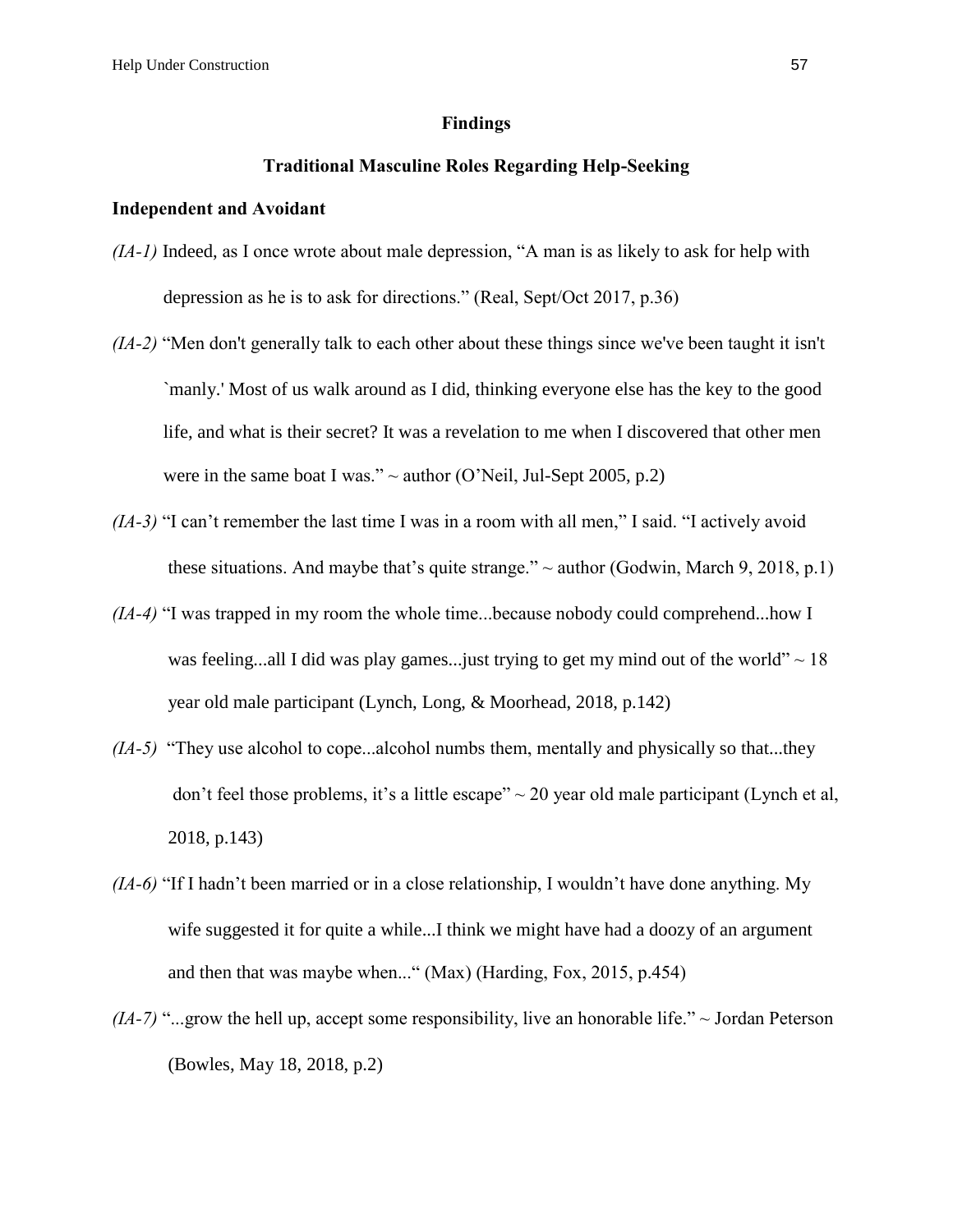$(IA-8)$  "If you go and ask for professional help, you are not really a man"  $\sim$  20 year old male participant (Lynch et al, 2018, p.143)

## **Strong and Dismissive**

- *(SD-1)* One fire-fighter (Stuart) viewed men who trivialised symptoms and diminished their need for help as ''naive, I wouldn't say that's masculine'', but the group acknowledged that it still happened: ''unfortunately I know it's completely moronic, I mean, it's caveman stuff, but that is to a certain extent how guys still operate''  $\sim$  male participant (O'brien et al, 2005, p.513)
- *(SD-2)* "You just have to try and be as strong as you can, to live through the situation, if you know what I mean. Just carry on with your life. You don't have to seek help all of the time."  $\sim 68$  year old male participant (Smith et al, 2007, p.330)
- *(SD-3)* "Men are supposed to be strong when…things get tough, the tough get going. It is put into our psyche. And I think men are expected to perform, and I think this is probably why we have trouble admitting when things are bad."  $\sim$  50 year old male participant (Fogarty et al, 2015)
- *(SD-4)* "I think the hardest thing is to address the problem or to identify there's a problem with a man. You have to be willing to fall flat on your face. You have to let go of your ego. You have to say, "It's ok to cry. It's ok to let out emotions, to show that you're equal and not superior."  $\sim$  Participant (Chuick et al, 2009, p.309)
- *(SD-5)* "you would definitely be seen as a weak member of the group if you were [seeking counseling]"  $\sim$  23 year old male participant (Lynch et al, 2018, p.142)

*(SD-6)* "So he's somebody who doesn't really take a lot of notice of symptoms and things and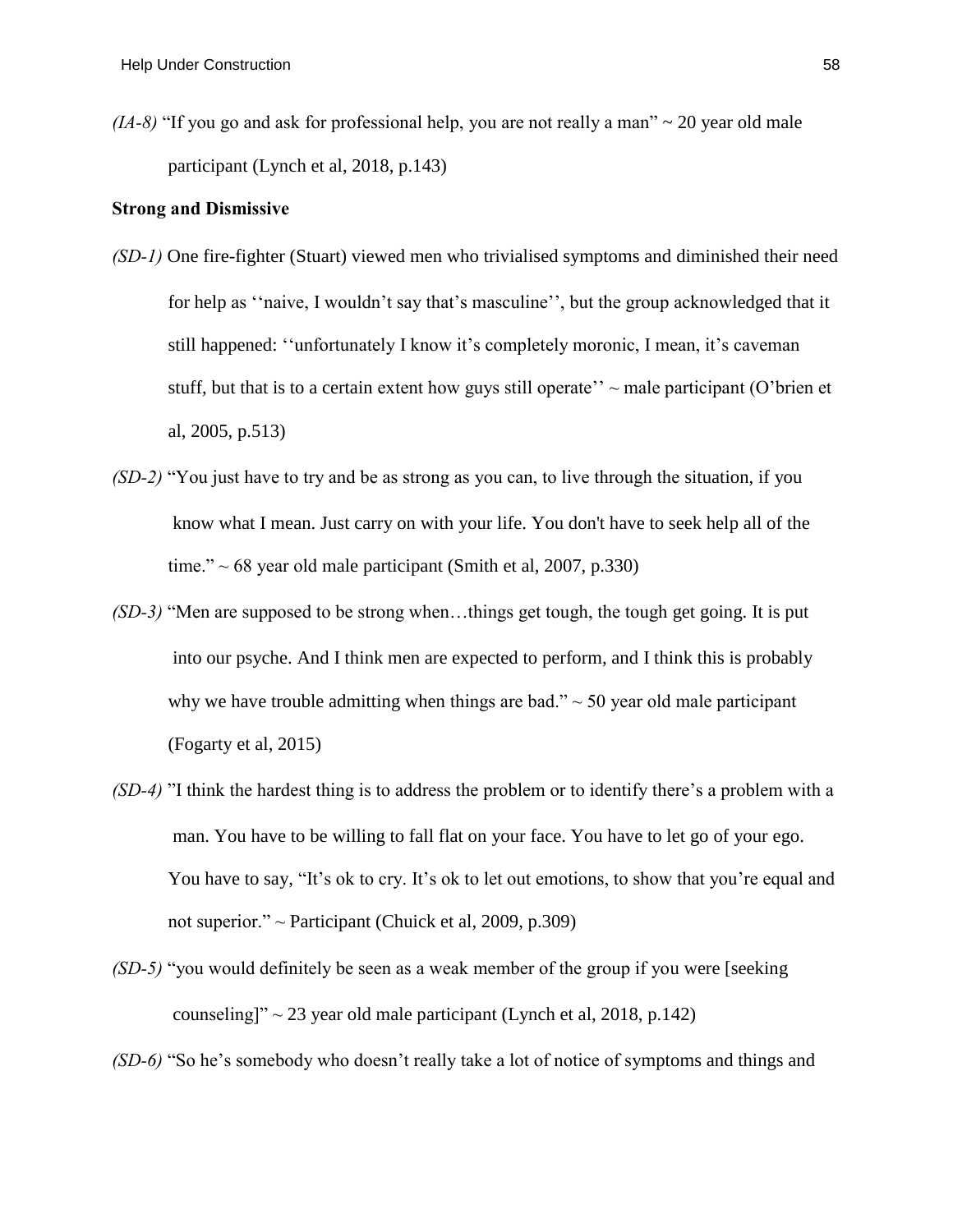tends to rely on me for everything, to make decisions and to identify things and do something about it."  $\sim$  wife of 67 year old male participant (Fish, Prichard, Ettridge, Grunfeld, Wilson, 2018, p.7)

- *(SD-7)* "If I said—Dad I'm not feeling well today, I'm feeling depressed . . . Dad would say —cop on, grow up"  $\sim$  18 year old male participant (Lynch et al, 2018, p.143)
- *(SD-8)* Paul's initial consultation was also disheartening with the GP being dismissive—"Oh, you're just experiencing panic attacks mate. He gave me a DVD to watch . . . didn't do much to stop them."  $\sim$  early 40s male participant (Harding, Fox, 2015, p.455)

#### **Non-Emotional and Body Estranged**

- *(NEBE-1)* "For a lot of us, it feels too feminine, even if they [males] were to admit to just having low moods. . . . Males can't admit to having a moody or a low day; that's what women do." ~late 20s male participant (Harding, Fox, 2015, p.457)
- *(NEBE-2)* "He's totally willing to talk about it [depression]. Our relationship is, in some ways I'm more typically male and he's more typically female because he's not afraid to cry and cry right into the ground if you know what I mean, just circle down and I'm more of, 'well what are you going to do about it, let's fix this."  $\sim$  37-year old woman regarding male partner (Oliffe et al, 2017, p.778)
- *(NEBE-3)* "I lean toward him."What are you so mad about?" I ask him, knowing that anger and lust are the only two emotions men are allowed in the traditional patriarchal set-up."  $\sim$  author (Real, Sept/Oct 2017, p.39)
- *(NEBE-4)* "When you get really personal . . . it's hard to express it sometimes"  $\sim$  18 year old male participant (Lynch et al, 2018, p.142)

*(NEBE-5)* "Violent attacks are what happens when men do not have partners... and society needs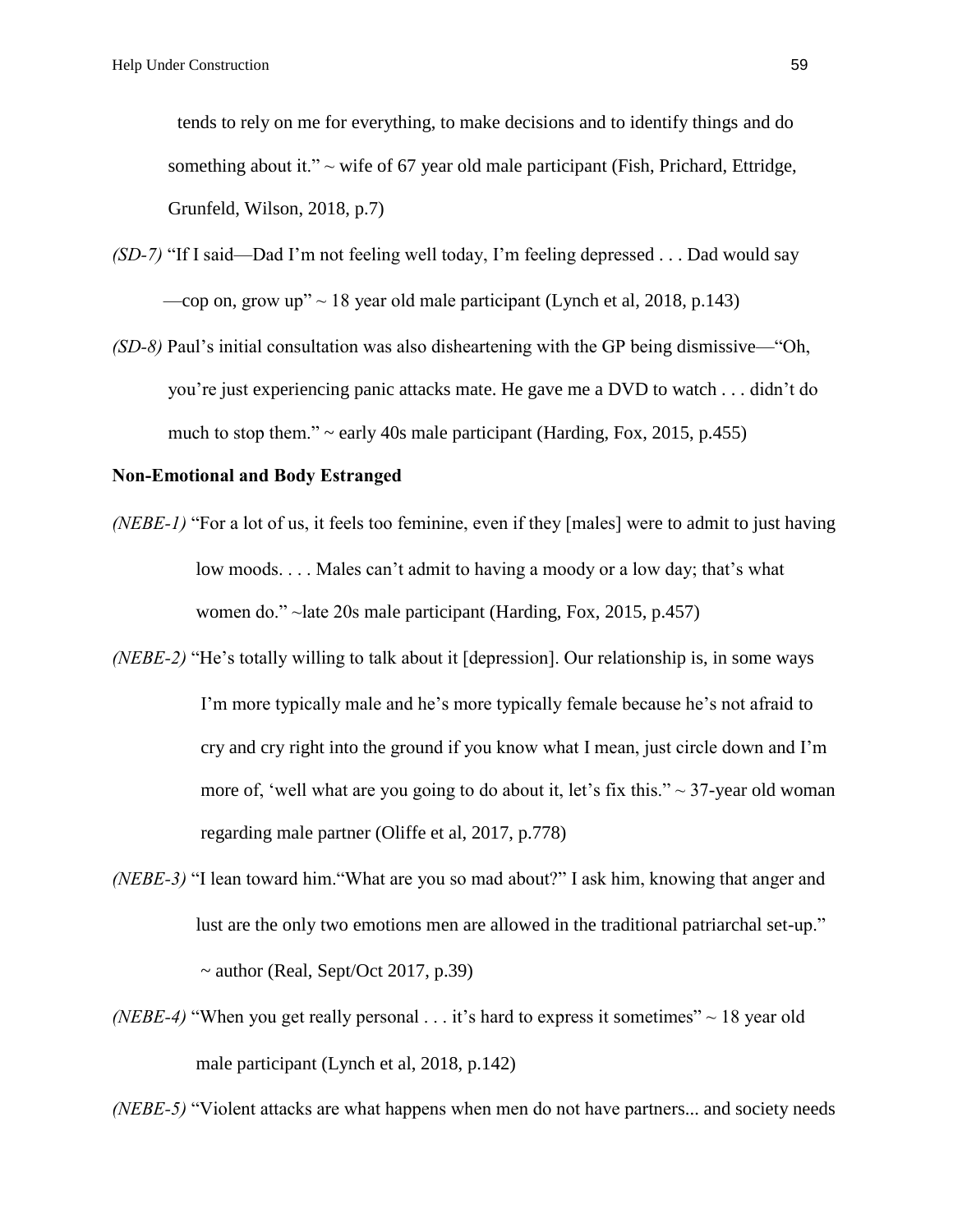to work to make sure those men are married." ~ Jordan Peterson (Bowles, May 18, 2018, p.2)

- *(NEBE-6)* "He doesn't have any perception of how his body works and what sort of things can happen."  $\sim$  wife of 67 year old male participant (Fish et al, 2018, p.5)
- *(NEBE-7)* "We've heard women complain for years that they're just too tired to have sex," she says. "Well, the same holds true for men. Sometimes, they just shut down." ~ Laurie Betito, clinical psychologist and sex therapist (Gillis, Oct 31 2005, p.29)

## **Help Seeking as Singular, Static Process**

- *(HPSS-1)* "I've tried talking before and I've been taken aback by the [negative] responses I've got"  $\sim$  23 year old male participant (Lynch et al, 2018, p.142)
- *(HPS-2)* "It takes a point where I'm actually about to have a meltdown . . . to actually go see someone"  $\sim$  23 year old male participant (Lynch et al. 2018, p.143)
- *(HPS-3)* "I'd like a health service that operates like a car service– take it in, fix the problem, go home!"  $\sim$  57 year old male participant (Smith et al, 2008, p.4)
- *(HPS-4)* "I won't look at that on the Internet. I only believe what the doctors and nurses are telling me, I don't believe that thing. I like to get my information from word of mouth, eh."  $\sim$  68 year old male participant (Fish et al, 2018, p.7)
- *(HPS-5)* "Because it's Ireland . . . families don't talk . . . that whole Catholic guilt thing is still hanging around . . . the only means of self-betterment was through God" ~ 20 year old male participant (Lynch et al, 2018, p.143)
- *(HPS-6)* "That's why I wouldn't go to a doctor . . . if they gave you medication you'd need it to feel normal . . . I'd rather just feel how I'm supposed to feel, rather than have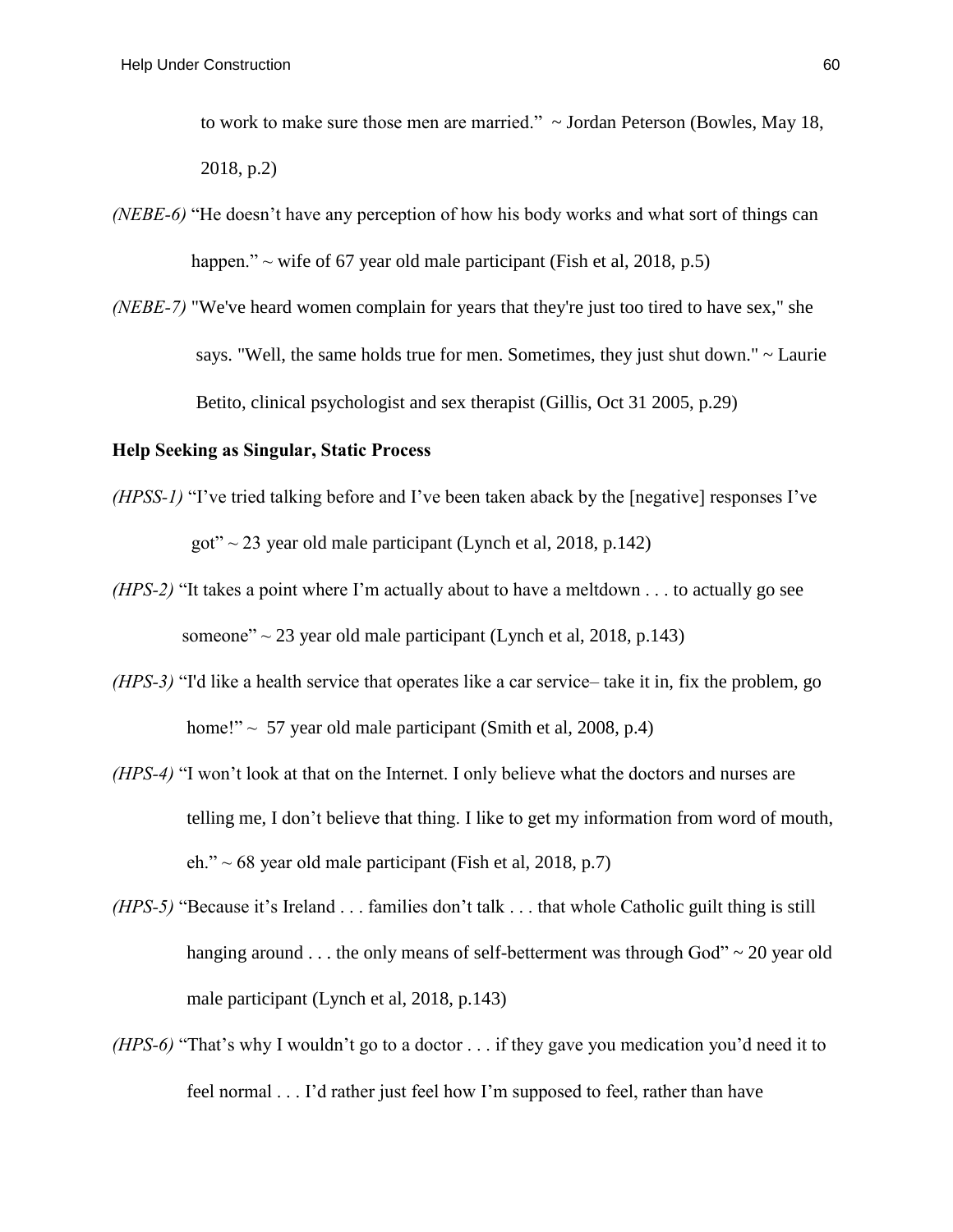medication"  $\sim$  24 year old male participant (Lynch et al, 2018, p.143)

*(HPS-7)* "I'm the wife so I think the big part of that is being supportive, hearing and validating, and I don't always get an A plus on that because there are times when I do try and switch the focus to something more positive. I say to him maybe I'm not the person you should be talking to about this, because I don't think it's helping."  $\sim$  31 year old wife of male participant (Oliffe et al, 2017, p.778)

#### **Masculinity as Fixed, Universal Identity**

- *(MFU-1)* "My mum told me that men are wrong and men are sick. That's something I internalised. And that's part of patriarchy. Hating ourselves is social conditioning, this idea that there's only one way to be, and if we don't feel that way, we should be ashamed." ~ David Pickering (Mansplaining Masculinity) (Godwin, March 9, 2018, p.3)
- *(MFU-2)* "It's fear of actually finding out that you're not normal" [regarding seeking mental] health services]  $\sim$  24 year old male participant (Lynch et al, 2018, p.142)
- *(MFU-3)* "We're on a retreat [religious] . . . they talk about homosexuality like, it is a mental illness"  $\sim$  19 year old male participant (Lynch et al, 2018, p.143)
- *(MFU-4)* "The masculine spirit is under assault...It's obvious." ~ Jordan Peterson (Bowles, May 18, 2018, p.1)
- *(MFU-5)* "There is a certain poetic justice in the reversal. But that doesn't make it a sensible, effective or morally decent approach to any particular societal problem. I can only say what members of these marginalized groups have said for years: Get your hands off my...gender"  $\sim$  author (Sartwell, June 2, 2018, p.1)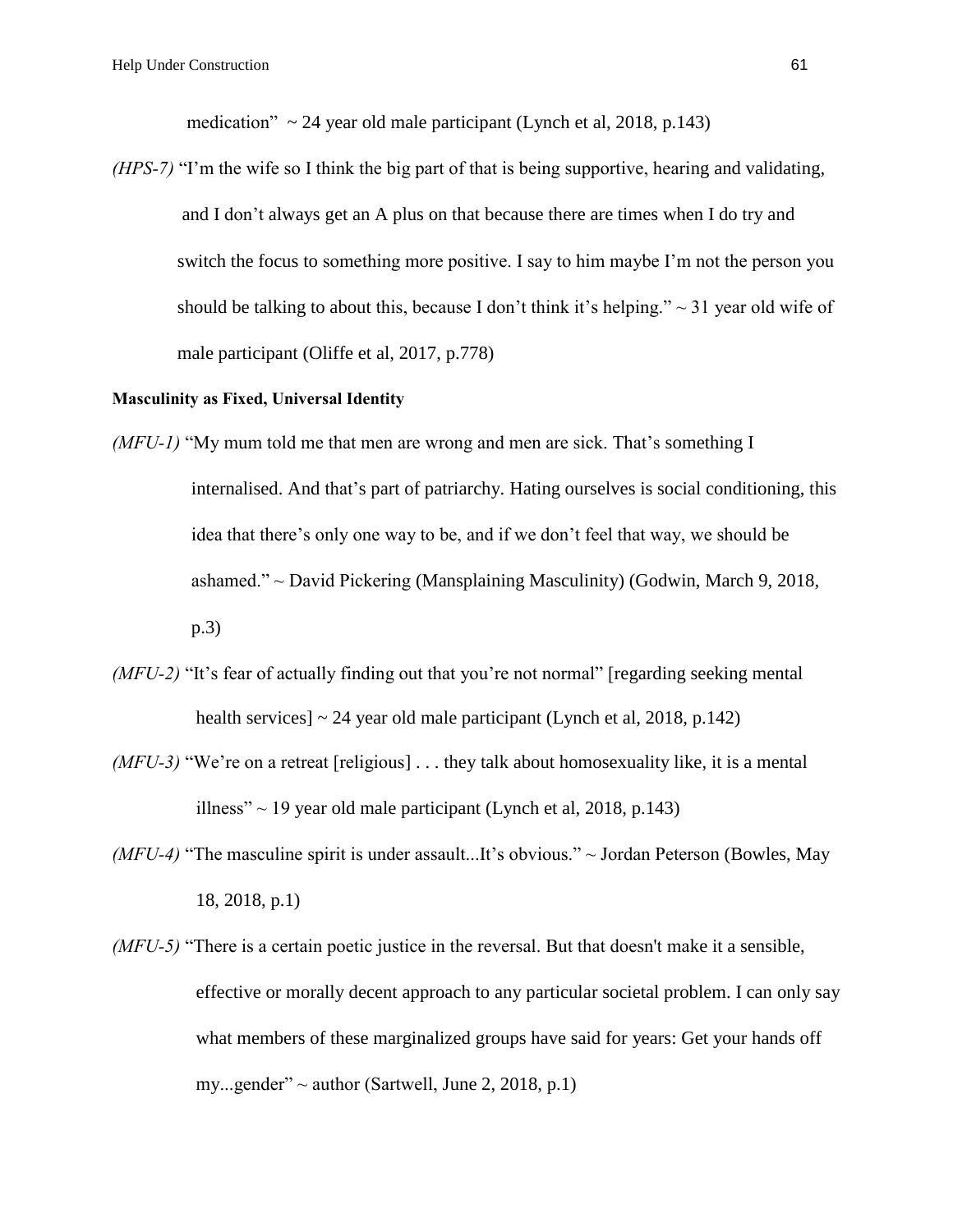*(MFU-6)* "You can't change it [masculinity]. It's not possible. This is underneath everything. If you change those basic categories, people wouldn't be human anymore. They'd be something else. They'd be transhuman or something. We wouldn't be able to talk to these new creatures."  $\sim$  Jordan Peterson (Bowles, May 18, 2018, p.1)

*(MFU-7)* "Yes, their experimentation with appearance-remaking themselves on ever more feminine principles-has torn down weary stereotypes. It may even help them understand life from a woman's point of view. But men now run the risk of obscuring the meaning of male altogether, of robbing the sexes of that age-old friction that, however frustrating, happens to be the stuff of life"  $\sim$  author (Gillis, Oct 31, 2005, p.32)

#### **Emerging Masculine Roles Regarding Help-Seeking**

#### **Collaborative and Engaged**

- *(CE-1)* As Andy describes: "if you're in a watch, a station, my philosophy is if there is something wrong you'd tell the men''. This was in stark contrast to the majority of groups who believed the subject of health and illness was "not men's talk"  $\sim$  participant, fire-fighter (O'brien et al, 2005, p.514)
- *(CE-2)* "I felt part of a...team, and really wanted to be there for other people no matter what condition I was in".  $\sim$  male participant (as cited in Galdas et al, 2014, p.14)
- *(CE-3)* "Yeah, she definitely initiated it and I thought it was the only way of fixing it or bringing it all out...From there it led to me seeing him [current psychologist]"  $\sim$  early 30s male participant (Harding, Fox, 2015, p.454)

*(CE-4)* "If...you're talking to a youth worker...over a period of six months...you're not just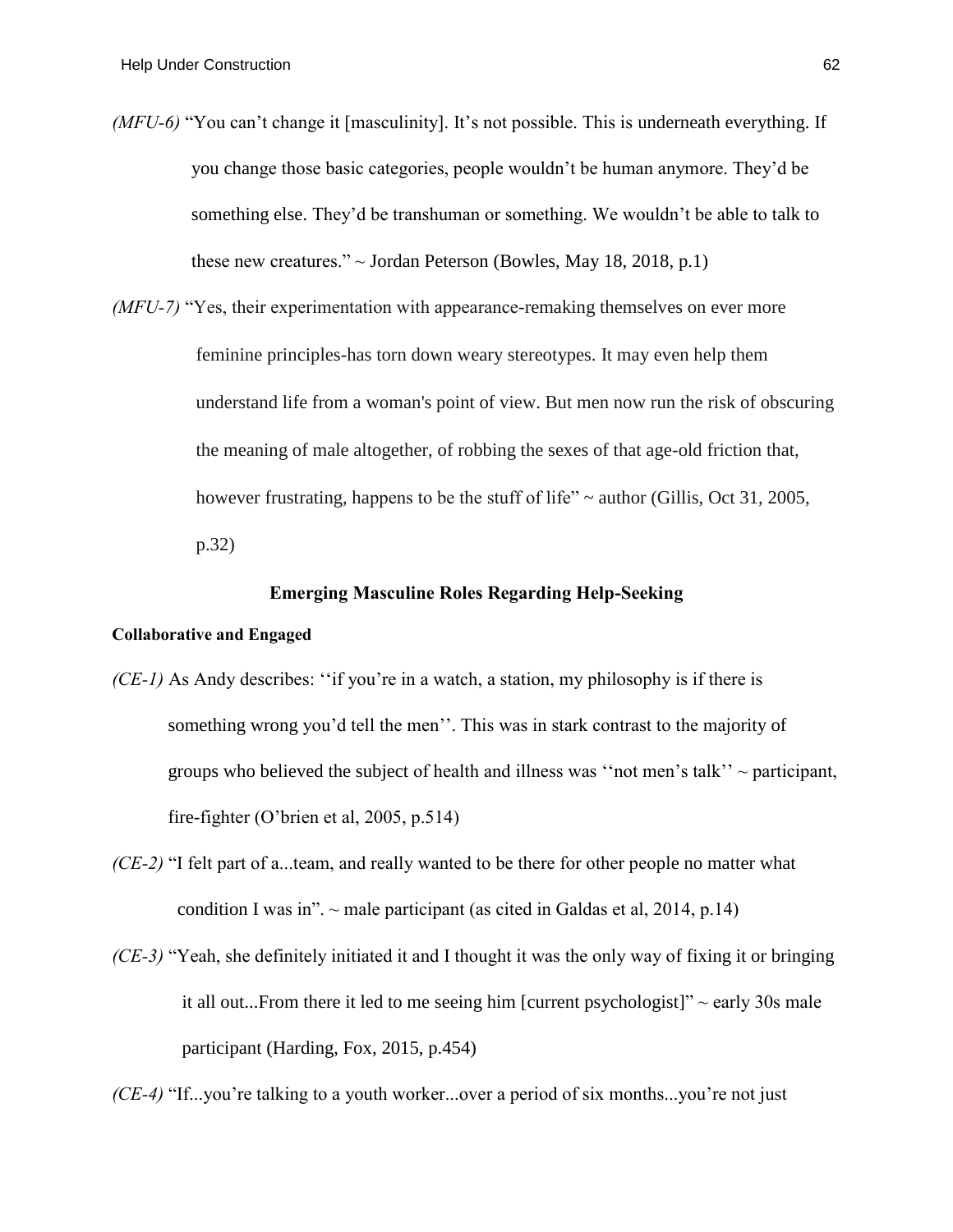talking about your problems, you're having the craic with them and then if you need to talk about something, you can."  $\sim$  22 year old male participant (Lynch et al, 2018, p.144)

- *(CE-5)* "...Forums were definitely very helpful. The great thing about them is that it can bring a lot of like-minded people with similar experience together. It's really good to sort of share knowledge and experiences...makes you realize you're not alone." $\sim$  late 20s male participant (Harding, Fox, 2015, p.456)
- *(CE-6)* "I sort of look at a problem, look at what's really going on...to get the facts, to marshal the facts, to consider what the best options are...and to take responsibility to make decisions...full responsibility for my health, not partial, full. Because you know, I make the decision to do it."  $\sim$  57 year old male participant (Smith et al, 2008, p.3)
- (CE-7) "That is, I've had to look after myself for so long and that if it starts to get to the stage where I can't...I might then give up altogether. But until such time that I can, even if it's only roughly, I'll continue to do so. I've been independent for so damn long!"  $\sim$  70 year old male participant (Smith et al, 2007, p.330)

## **Brave and Inquisitive**

*(BI-1)* "At the end of the day I think you've got to find out for yourself. And the only way you find out for yourself is to ask questions. I've never been afraid to go and ask questions...I'm the sort of person who likes to do my research. I like to make sure that I've sought other people's opinions where necessary...this helps me gauge my own health.  $\sim$  54 year old male participant (Smith et al, 2008, p.3)

*(BI-2)* "Just teaching . . . even the toughest of men can have problems . . . everyone can have a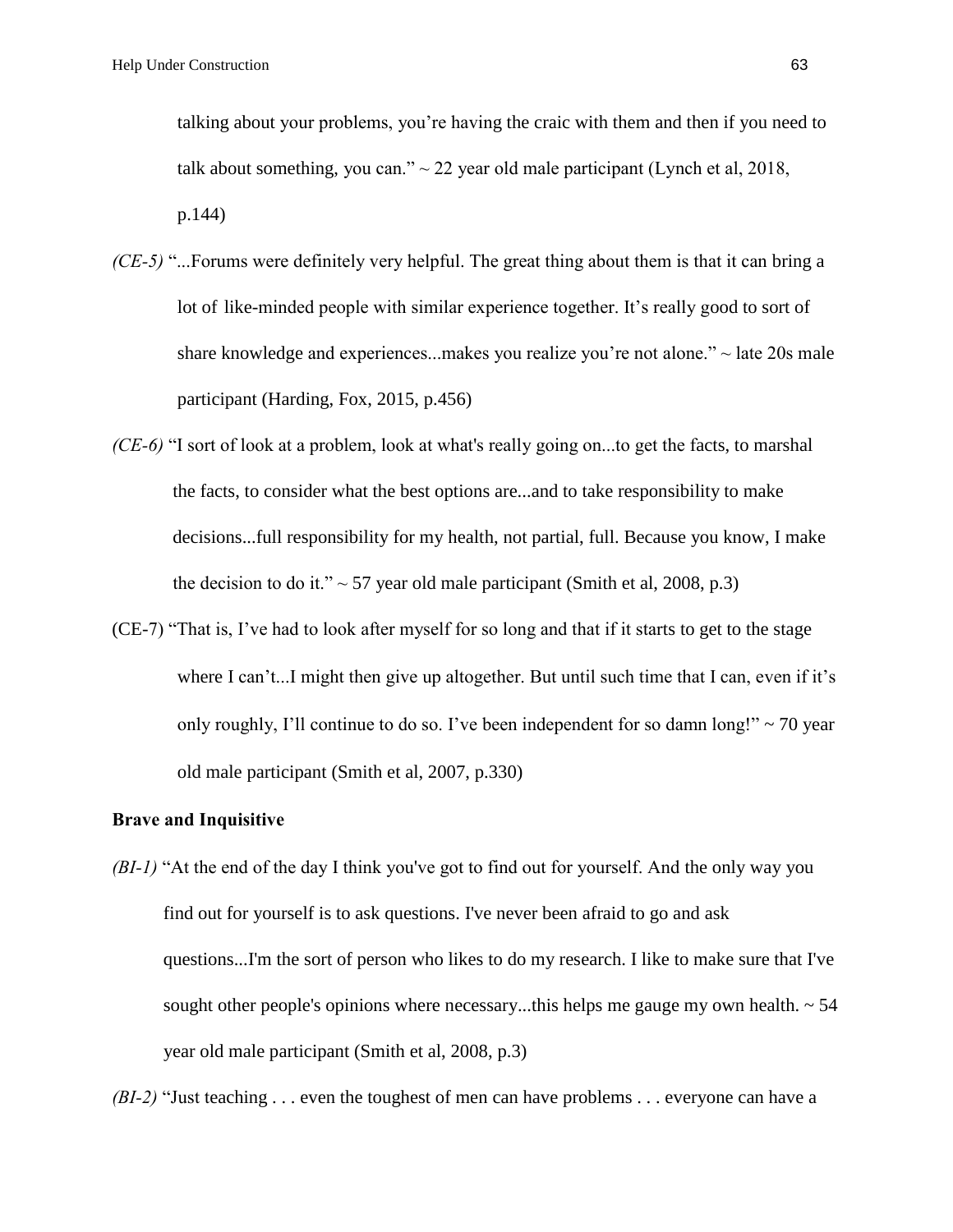mental health problem  $\ldots$  you're only as strong as your mind"  $\sim$  22 year old male participant (Lynch, et al, 2018, p.144)

- *(BI-3)* "I sort of like to know what's going on. Like scientifically. I quite like science, even if I don't understand it...I like to analyze. It's sort of like being a detective… you're trying to work out what's going on."  $\sim$  52 year old male participant (Smith et al, 2008, p.3)
- *(BI-4)* "People [men] are hungry for information, what is the latest in research ... People are just dying to get their hands on the latest information".  $\sim$  male participant (as cited in Galdas et al, 2014, p.15)
- *(BI-5)* "I call it clutter removal. All the things that clutter up my life that are unnecessary, I will remove. I will simplify my life."  $\sim 69$  year old male participant (Fogarty et al, 2015, p.182)
- *(BI-6)* "[Knowledge] not only gives you the information to feel comfortable, but also gives you the information and a tool to check the physician. Not just his reputation but also the information he is giving you"  $\sim$  male participant (as cited in Galdas et al, 2014, p.15)
- *(BI-7)* "I think a lot of times it's just a culture. And a lot of these people [doctors] might be knowledgeable, but they're not knowledgeable of the people they're dealing with"  $\sim$  male participant (Malebranche, Peterson, Fulliove, & Stackhouse, 2004, p.102)

## **Emotionally Expressive and Body Conscious**

*(EEBC-1)* "This might be the wrong thing to say… but I just accept that I am going to feel shit sometimes... and it's not going to kill you."  $\sim$  30 year old male participant (Fogarty et al, 2015, p.183)

*(EEBC-2)* "It's [mental health issues] not nothing I'm against or ashamed of," DeRozan told the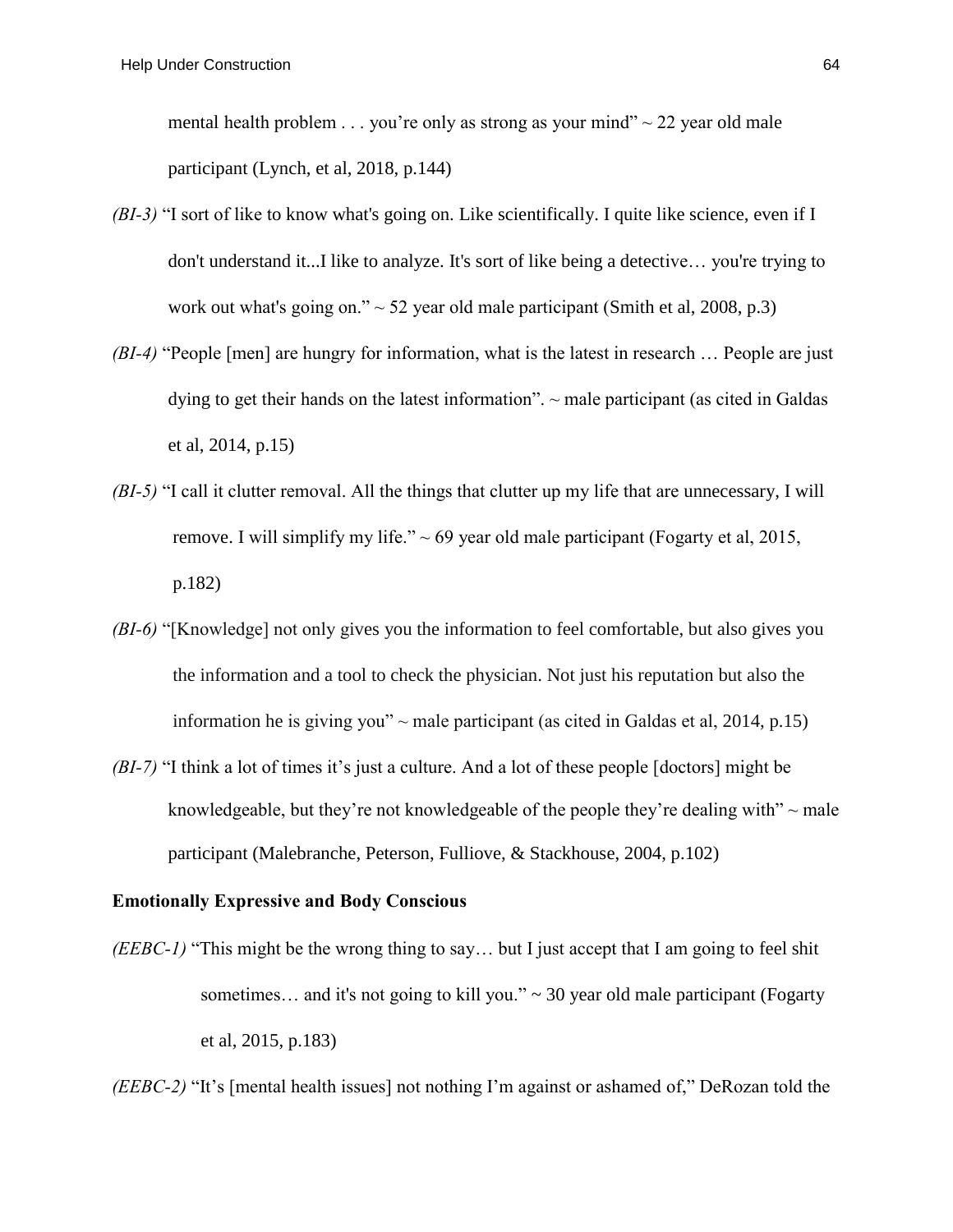Toronto Star on Feb. 25. "At my age, I understand how many people go through it."

 $\sim$  DeRozan, professional basketball player (Regino, April 2, 2018, p.1)

- *(EEBC-3)* "You can't separate support from understanding. … there's nothing more supportive to me than when someone says, "Yeah, I know" or "I understand" or 'its happened to me'...that commonality"  $\sim$  male participant (as cited in Galdas et al, 2014, p.14)
- *(EEBC-4)* "A few years ago, I might have said that men didn't take care of themselves enough," she says. "Now they're doing so more and more maybe too much. With these men, I could not fall in love." ~ Michele Pujos-Gautraud, physician and andrologist (Gillis, Oct 31 2005, p.28)
- *(EEBC-5)* "...know my stupid body by now. I know if something strange happens to me, but I also need to know what's basically going on, to fix it myself." $\sim$  59 year old male participant (Smith et al, 2008, p.3)
- *(EEBC-6)* "I'm getting to the stage where I need to consider that I need to keep healthy to live as full a life as I can—quality of life too. Not just the length but how long you'll be able to look after yourself and do the things I want to do."  $\sim$  52 year old male participant (Smith et al, 2007, p.330)

## **Help-Seeking as Multiple, Dynamic Process**

- *(HSMD-1)* "Yeah certainly the clinic that I go to has my GP, psychologist and physio all in the one place. They're all the people I need and all in the one spot . . . location and convenience."  $\sim$  20-something male participant (Harding & Fox, 2015, p.458)
- *(HSMD-2)* "You've got to be aware that you've got a problem. Obviously that's the first thing. And then you've got to assess as to whether or not you can fix it yourself, or find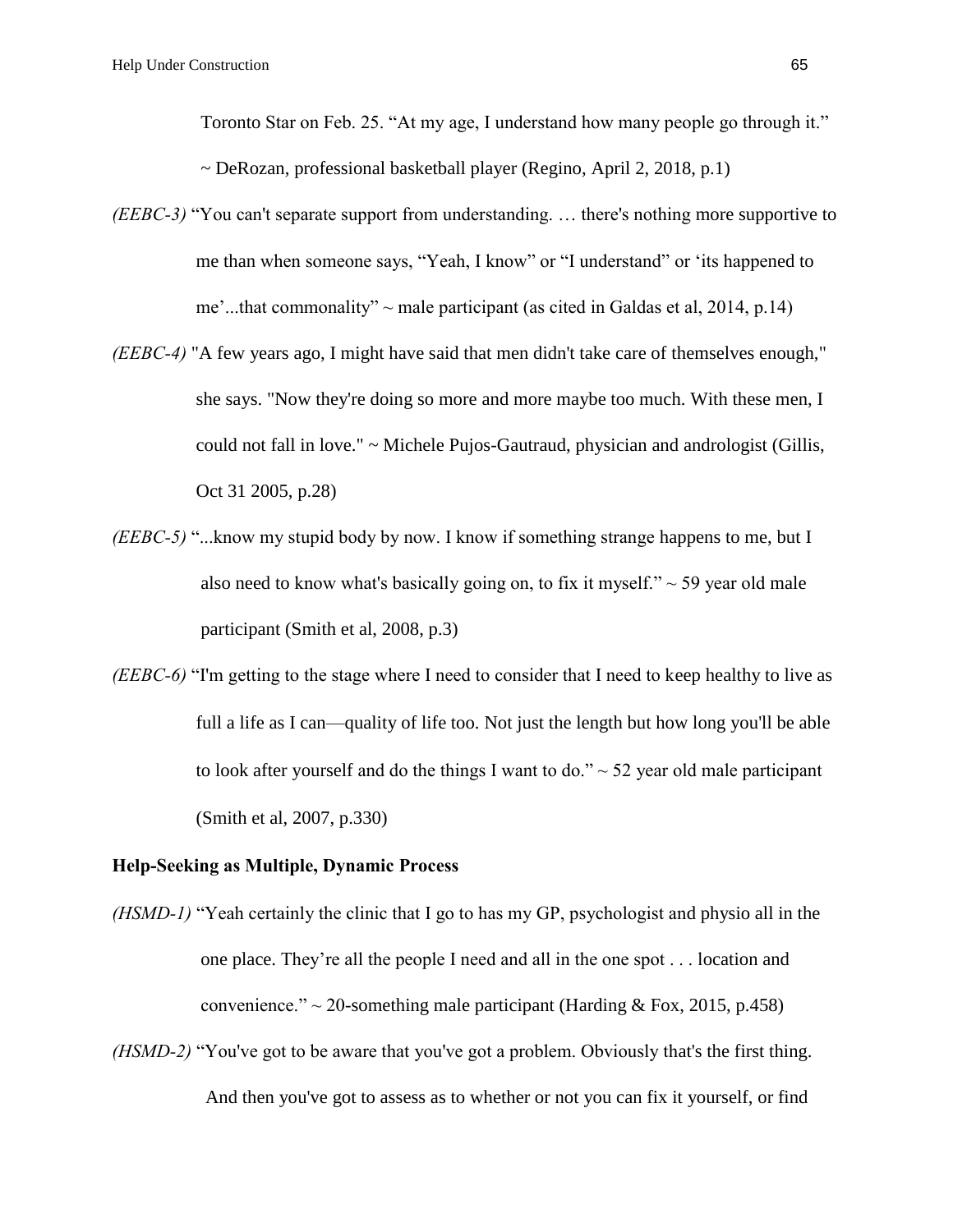somebody who knows more about it than you do." $\sim$  75 year old male participant (Smith et al, 2008, p.3)

- *(HSMD-3)* "You just need someone who can talk to  $\ldots$  you can let it out to, who cares"  $\sim$  24 year old male participant (Lynch et al, 2018, p.144)
- *(HSMD-4)* "I feel relaxed to know that the [health] system is there if I did need help. I certainly wouldn't take a chance if I thought I had a serious problem. But I just don't consider that I should take advantage of the system"  $\sim$  38 year old male participant (Smith et al, 2008, p.4)
- *(HSMD-5)* "Provide the right conditions and then provide all the right key information . . . I think eventually they'll reach for the help and the support"  $\sim$  18 year old male participant (Lynch et al, 2018, p.144)
- *(HSMD-6)* "And sometimes the decisions need to be made by the support base to make sure things at least get on, you know, get started, to be dealt with." $\sim$  70 year old male participant (Fish et al, 2018, p.6)
- *(HSMD-7)* "I'm not one to seek help straight away. I like to figure things out for myself. But if she (wife) thinks I'm not doing the right thing, she'll certainly let me know!"  $\sim$  74 year old male participant (I) (Smith et al, 2007, p.330)
- *(HSMD-8)* "I can tell you what my wife thinks. She thinks I'm pigheaded and stubborn… I'm pretty independent, I'll acknowledge that. I don't like relying on other people. But sometimes you have to."  $\sim$  74 year old participant (II) (Smith et al, 2007, p.330)
- *(HSMD-9)* "I had nothing to lose at this point. but I had plenty to lose if I didn't."  $\sim$  37 year old male participant (Oliffe et al, 2017, p.779)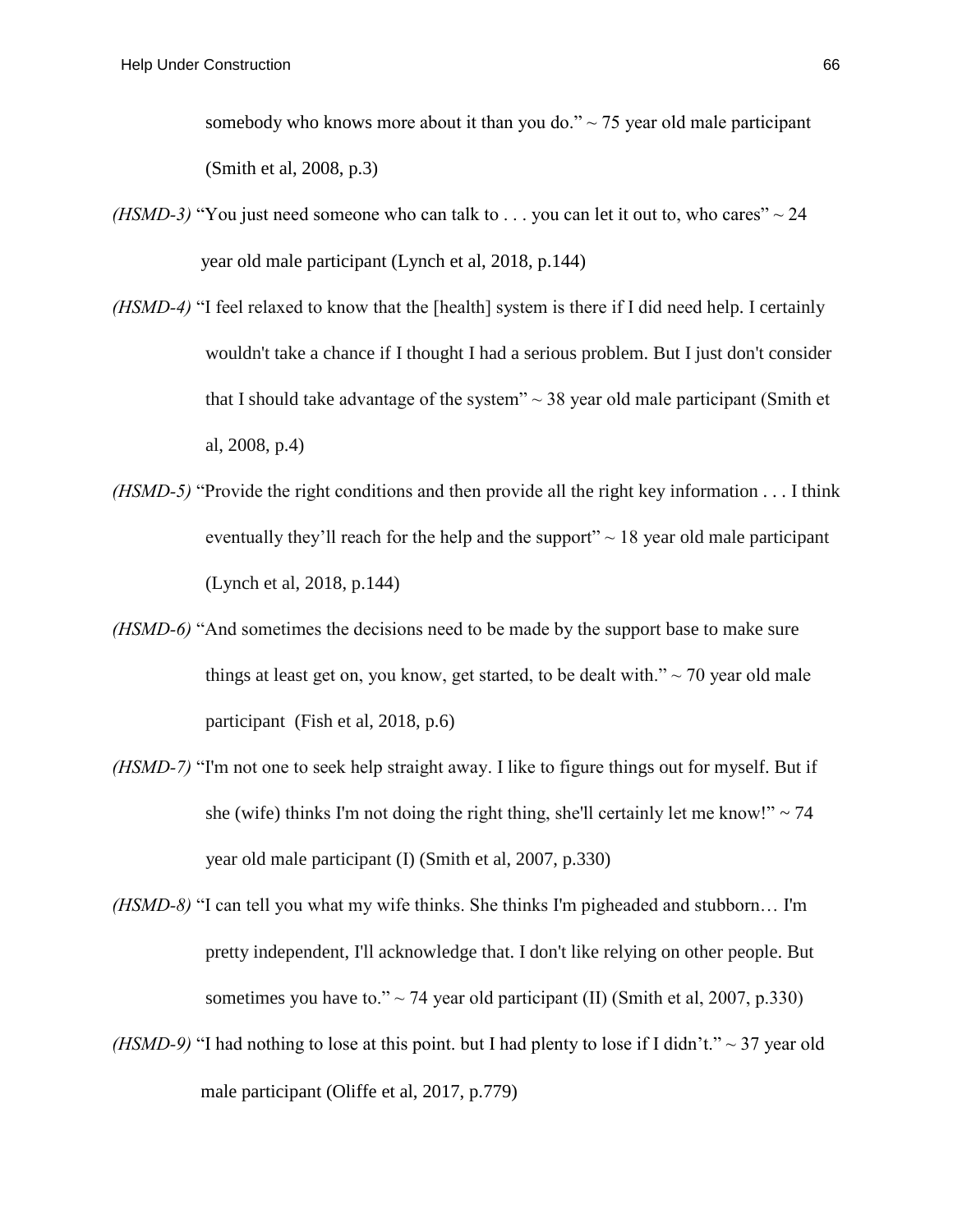#### **Masculinity as Fluid, Multiple Identities**

- *(MFM-1)* "We as men have denied the effects of patriarchy for centuries. We can't deny that. But if we lump all men and patriarchy in together, men end up nailed to the tree of history and feel a sense of shame that they will never escape from." ~ Robert, participant (Godwin, March 9, 2018, p.2)
- *(MFM-2)* "There has to be a way to expand what it means to be a man without losing our masculinity. I don't know how we open ourselves to the rich complexity of our manhood. I think we would benefit from the same conversations girls and women have been having for these past 50 years"  $\sim$  author (Black, Feb 22, 2018, p.2)
- *(MFM-3)* "Talking about toxic masculinity is not about vilifying boys, men or any of the particular qualities society has deemed "masculine." Rather, it is an opportunity to begin to reconstruct a more positive model of masculinity that makes room for the many different ways to be a boy or man and allows all individuals to feel secure in their masculine identity." ~ def from The Good Men Project (Caroline, Proux, April 12, 2018, p.3)
- *(MFM-4)* "We also need to treat people as individuals and move away from the notion that group identity is the defining characteristic of a person. Humans vary along a multitude of dimensions, the least important of which may be the characteristics (e.g. race and sex) they did not choose for themselves."  $\sim$  author (Maharaj, Feb 7, 2018, p.1)
- *(MFM-5)* "The End of Men isn't nigh, nor is macho dead. But its definition should be broadened to include both Mr. T and Mr. Mom. It's time, in other words, for a New Macho: a reimagining of what men should be expected to do in the two realms, home and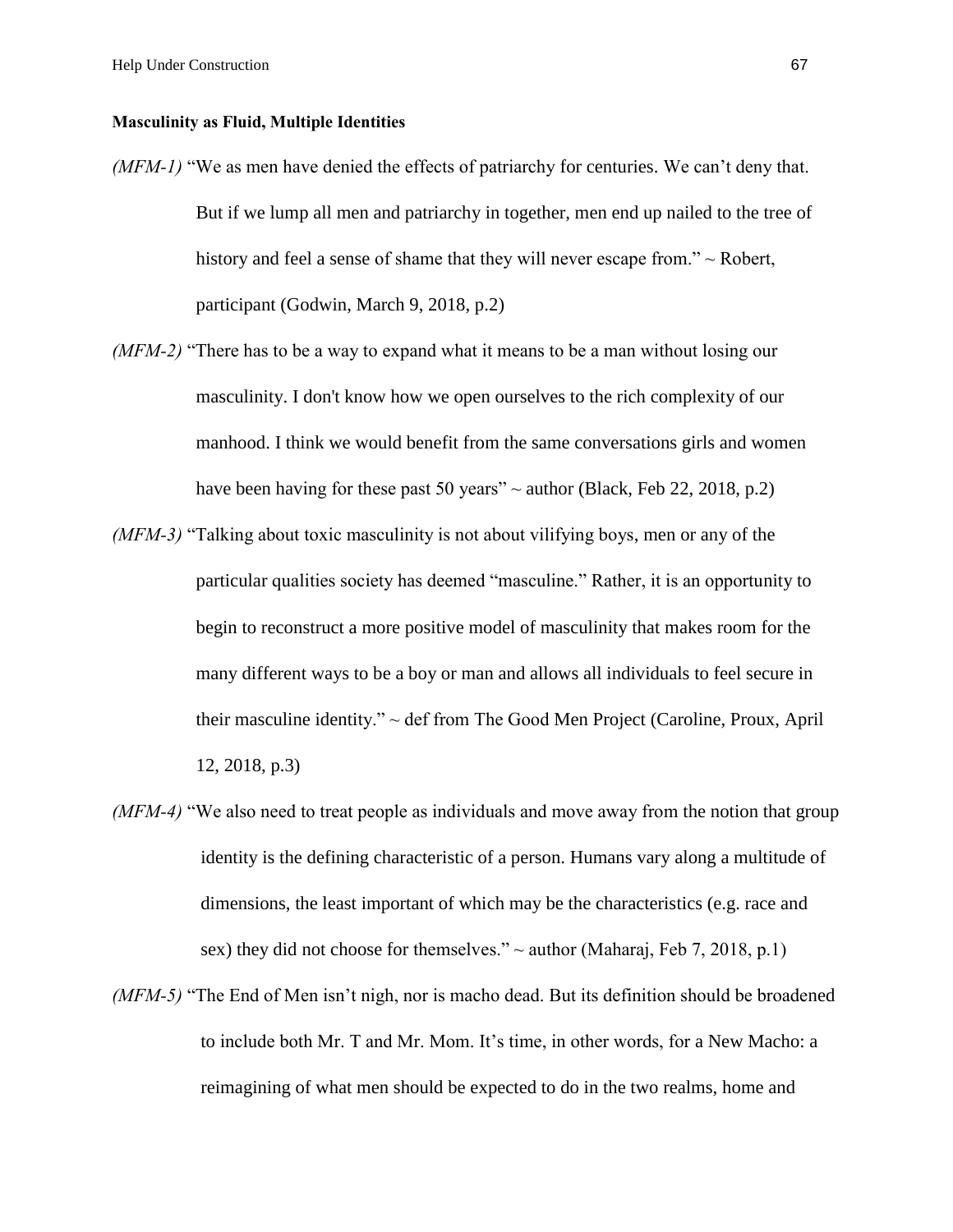work, that have always determined their worth."  $\sim$  author (Romano, Nov 20, 2010,

p.2)

*(MFM-6)* "women want the men to work, which is the opposite of what I hope for in my own household." ~ 31 year old wife of depressed male, participant (Oliffe et al, 2017, p.778)

*(MFM-7)* "What we need to do as a society – but particularly as men – he says, is to redefine "healthy masculinity". A masculinity that is no better or worse than femininity, but that stands as its opposite, equal pole."  $\sim$  David Fuller (Godwin, March 9, 2018, p.2)

## **Analysis of Findings**

## **Independent and Avoidant (IA) to Collaborative and Engaged (CE)**

## *Traditional Trends*

What seems evident from the findings is that there are still elements of stigma tied to help-seeking behavior, at least for a portion of the male population sampled here, which reinforce the traditional gender role ideals of independence and taking responsibility. This is alluded to with the statements that "men don't generally talk to each other about these things" *(IA-2)*, and that men are as likely to ask for help with depression as they would directions *(IA-2)*. Lynch et al (2018) connect on this subject with the suggestion that a man's self image can be damaged as a result of seeking help by being experienced as a perceived loss of self-reliance. In effect, seeking help, especially professionally, can jeopardize your legitimacy as a 'man' *(IA-8)*. Instead, one should "grow the hell up" and "accept some responsibility" in order to uphold an "honourable life" *(IA-7)*.

Having a limited range of acceptable options, these men will resort to using ineffective coping strategies--such as minimization, ignoring, and escaping--in order to maintain the status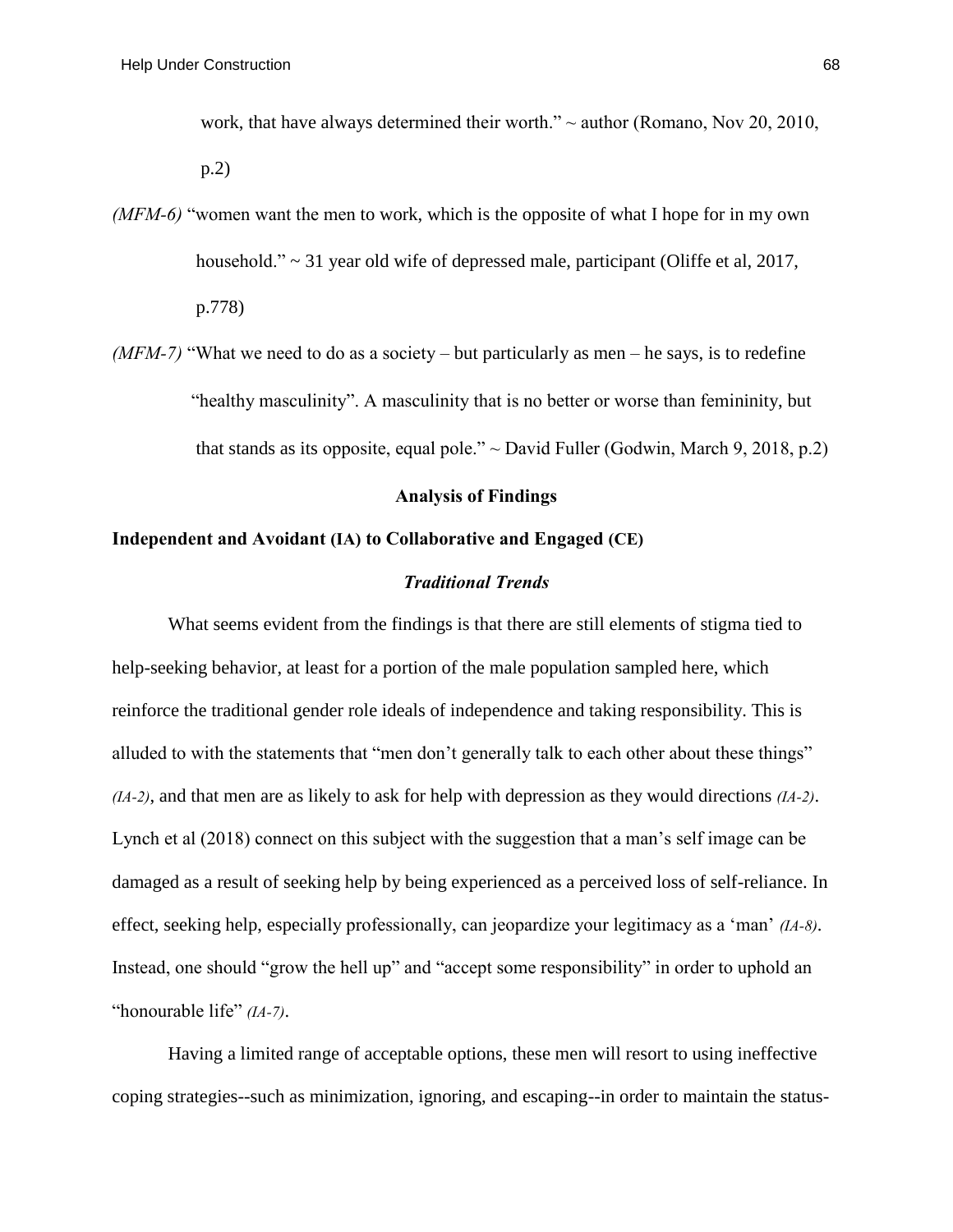quo of their identity (Lynch et al, 2018). Examples of this would be isolating oneself with video games *(IA-4)* or through numbing with alcohol *(IA-5)* as a means of attempting to push away the emotional pain housed within. Other forms of denial for men can be found in overly optimistic outlooks towards their situation, offering a rationale of patient bystander--ie.'the symptoms will take care of themselves'--for delayed help-seeking (Fish et al, 2018).

The potential outcomes of this closed-off mentality is that heterosexual men will rely on the continual encouragement of their female partners in order to address symptoms of distress (IA-6), or that men will feel varying degrees of discomfort in social engagements--especially when amongst only other men *(IA-3)*.

## *Emerging Trends*

What also seemed to emerge from the findings was a more tolerant position for a number of men when it came to help-seeking behavior. Farrimond (2012) describes this sentiment as 'taking action', where men are engaging with outside sources as a way of getting on top of their mental or physical presenting issues. This suggests an alternative narrative that health is something that men are willing to bring up, as opposed to the more traditional attitudes that imply this subject matter is "not men's talk" *(CE-I)*.

The drive for seeking help does not necessarily come with the desire for receiving validation for their feelings, with many offering limited emotional details of their problems (Farrimond, 2012). Galdas et al (2014) offer the suggestion that in order for men to access and continue in engaging in support structures, there needs to be a clear purpose for the support activities that addresses an unmet need. Doing so thus legitimizes their involvement and preserves their identity as a man. Examples of this would be firemen seeking help among colleagues in order to maintain active duty, thereby securing their masculine ideal of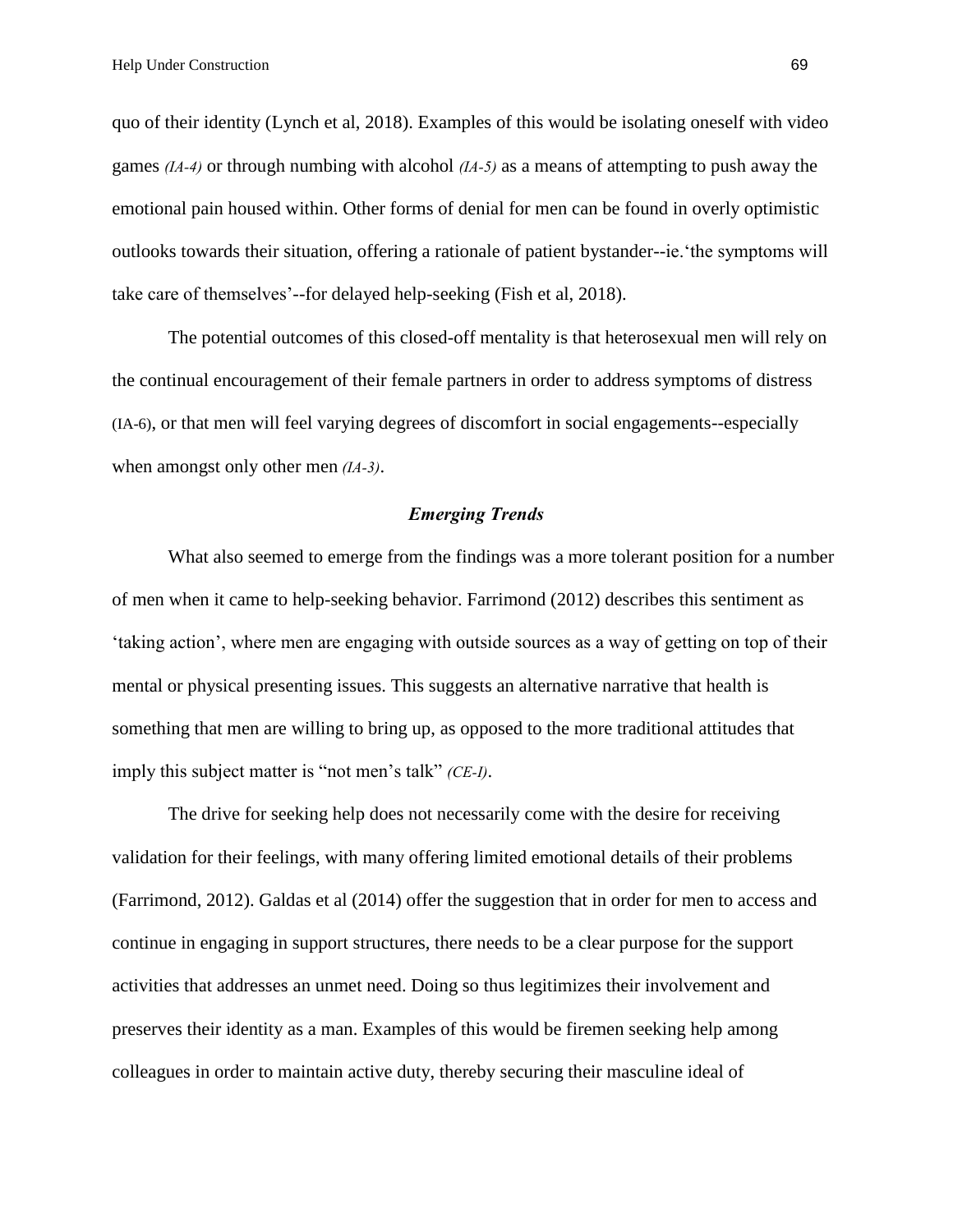responsibility to protect others (*CE-1)*, or through online forums, which gives men the opportunity to "share knowledge" and meet "a lot of like-minded people" while also helping them realize they are not alone with their experiences *(CE-5)*.

Harding and Fox (2015) attend to what they believe is a critical enabling factor towards help-seeking, which relates to when the behavior is presented in a positive frame. If done so effectively, this repositioning turns the act into a perceived norm which is more likely to be enacted in the future. Opportunities where men are able to disclose vulnerable feelings and thoughts breeds connection as they are able to be seen and understood (Shepard, 2004). Men's group-work can provide these moments, leading to individuals feeling like "part of a team" and "wanting to be there for other people" *(CE-2)* when interventions are successfully deployed.

The development towards more disclosure and support seeking for men is not always a smooth process. In Fogarty et al's (2015) study interviewing men who had found effective strategies for preventing and managing depression, a number of the participants had mentioned needing to get out of their comfort zones in their efforts to connect with others, seeing the positive values of doing so as outweighing times which were confronting or difficult.

Another aspect of men situating themselves in a more active role when it comes to helpseeking behavior is that it offers them a way of regaining a sense of control (Galdas et al, 2014). This may seem counterintuitive, as the practice of help-seeking tends to be labeled with dependence, vulnerability, or even submission to someone with more power that goes against societal pressures of striving for independence (Mahalik et al, 2003). However, Addis and Cohane (2005) found that the same masculine discourse that promotes active problem-solving and independence can be repurposed to justify the help-seeking process--ie."I don't care what people think. I'll do whatever I need to beat this thing, even if it means seeing a shrink." (p.640).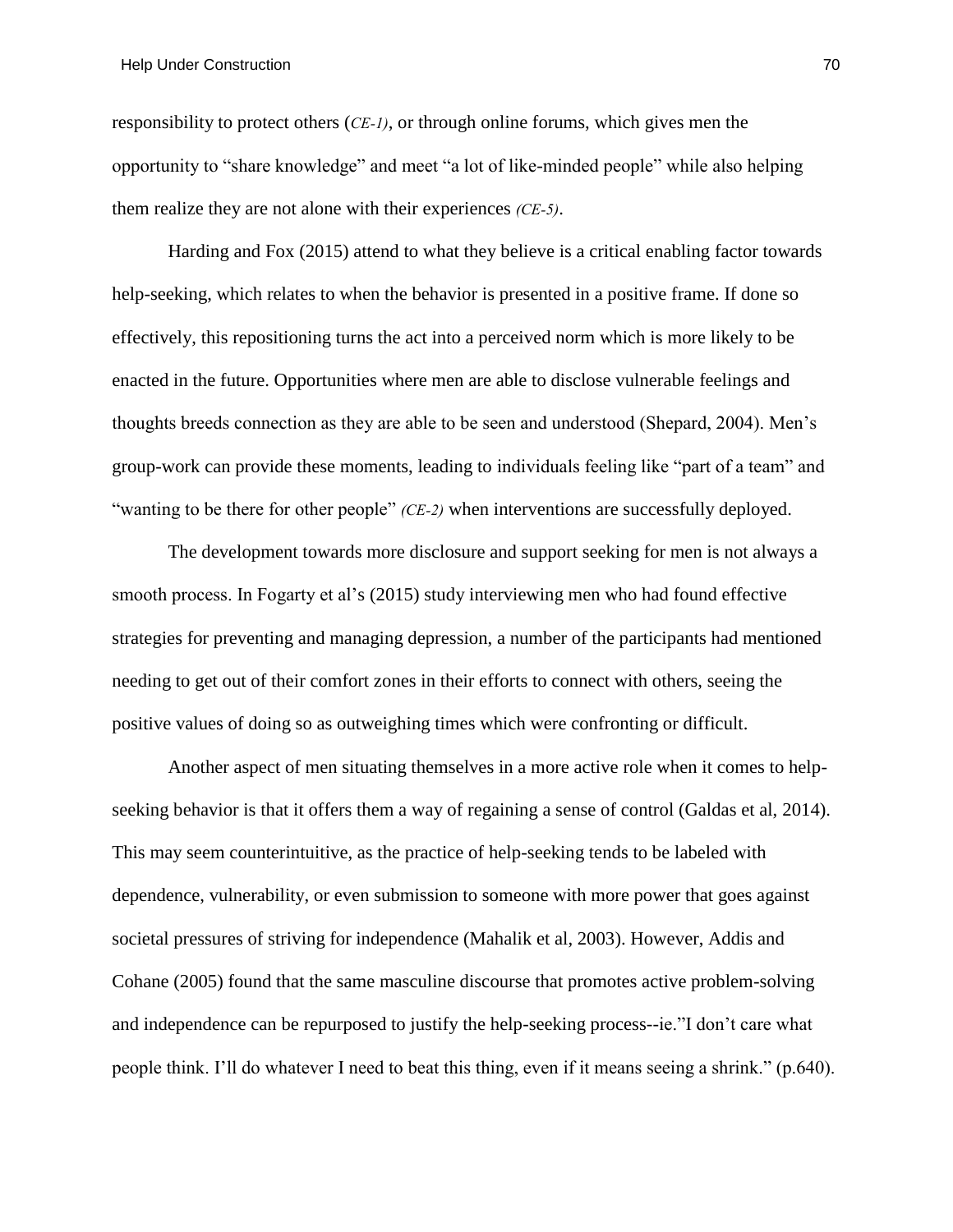This emphasizes a man to "take responsibility to make decisions" *(CE-6)*, which includes enlisting the help of others if necessary.

A therapy setting can be a good example of this, as the intimate one-on-one clientcentered approaches allows male clients a measure of control in directing the conversation; where "you're not just talking about your problems", but "if you need to talk about something, you can" *(CE-4)*.

Maintaining independence is something that seems to garner alot more attention for older men, as their advanced aging entails more challenges that the majority of younger men do not need to consider. Therefore, reliance on others is not automatically ascribed as 'unsuccessful aging', but is "...placed on a continuum of achievements that are not necessarily subject to simplistic normative assessments of success or failure" (Smith et al, 2007, p.326). As long as there is some small possibility in which they can "look after" themselves they will "continue to do so" *(CE-7)*.

Therefore, what is developed here is an expanded notion of help-seeking among men. As Farrimond (2012) asserts, "This goes beyond the individualistic recreation of the body as part of a self-reliant, entrepreneurial role...It means being a compliant yet active patient who responds to medically initiated health promotion and intervention" (p.232). And for those who may delay or even avoid formal requests for help in the case of certain conditions, this does not mean that they are inactive (Wenger, 2011). Whatever their chosen route of help seeking, these men went about it in a conscious manner; "it was not just something they did, but something they thought about" (Smith et al, 2008, p.3) This is not so much about prioritizing alternative identities, but reformulating dominant ones (Farrimond, 2012).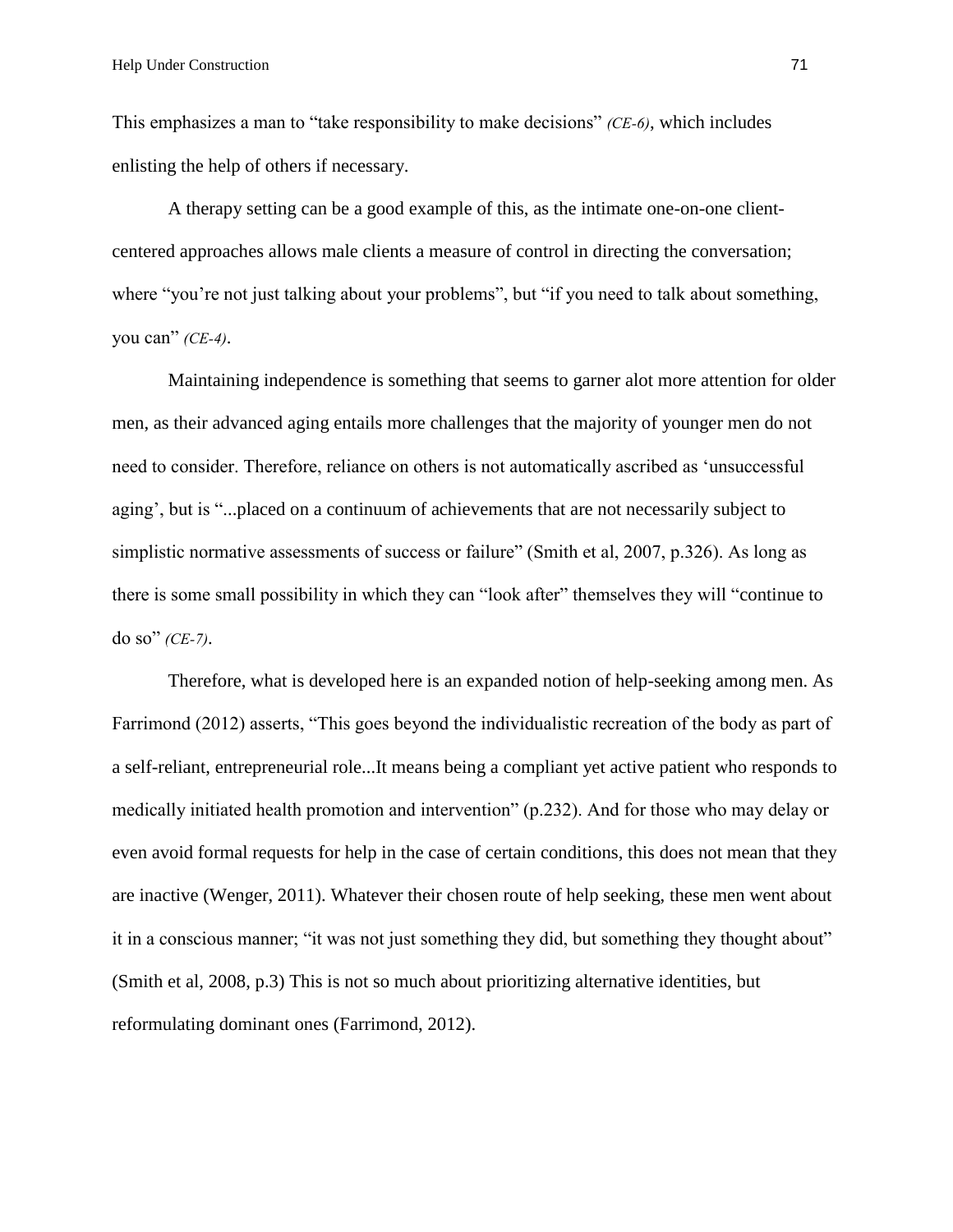## **Strong and Dismissive (SD) to Brave and Inquisitive (BI)**

## *Traditional Trends*

Among the findings was evidence of statements that suggested leanings towards a traditional masculine ideal of needing to be strong, which presented itself in the form of being dismissive when it came to addressing symptoms in help-seeking behavior.

A number of the participants had tied-in the ideal of strength with other motivational euphemisms, such as needing to "live through the situation" *(SD-2)*, to "just carry on with your life" *(SD-2)*, and that "when things get tough, the tough get going" *(SD-3)*. All these sentiments are aimed at encouraging movement through self-reliance tactics which are in alignment with the previous ideals of independence and taking responsibility. Ironically, even those who recognized the possible shortcomings with this do-it-yourself mentality in responding to signs of distress, describing it as "naive...completely moronic...caveman stuff" *(SD-1)*, still acknowledge that for the most part this is the de facto practice for men.

This strong positioning of dismissive behaviors could be related to the enculturation practices that all men undergo throughout their lives, whereby 'expectations to perform' and uphold their masculine identities creates challenges to "identify there's a problem" *(SD-4)* or "admitting when things are bad" *(SD-3)*. As Lynch et al (2018) reflect on, help-seeking can be regarded as a coping mechanism for times in which the "...task demands exceed people's coping ability or resources" (p.138). This notion of not being able to handle the situation on one's own by seeking counselling services can therefore contribute towards an aversion or shame in pursuing these activities, as men might fear anticipatory rejection and ridicule that comes with being perceived as a "weak member of the group" *(SD-5)*.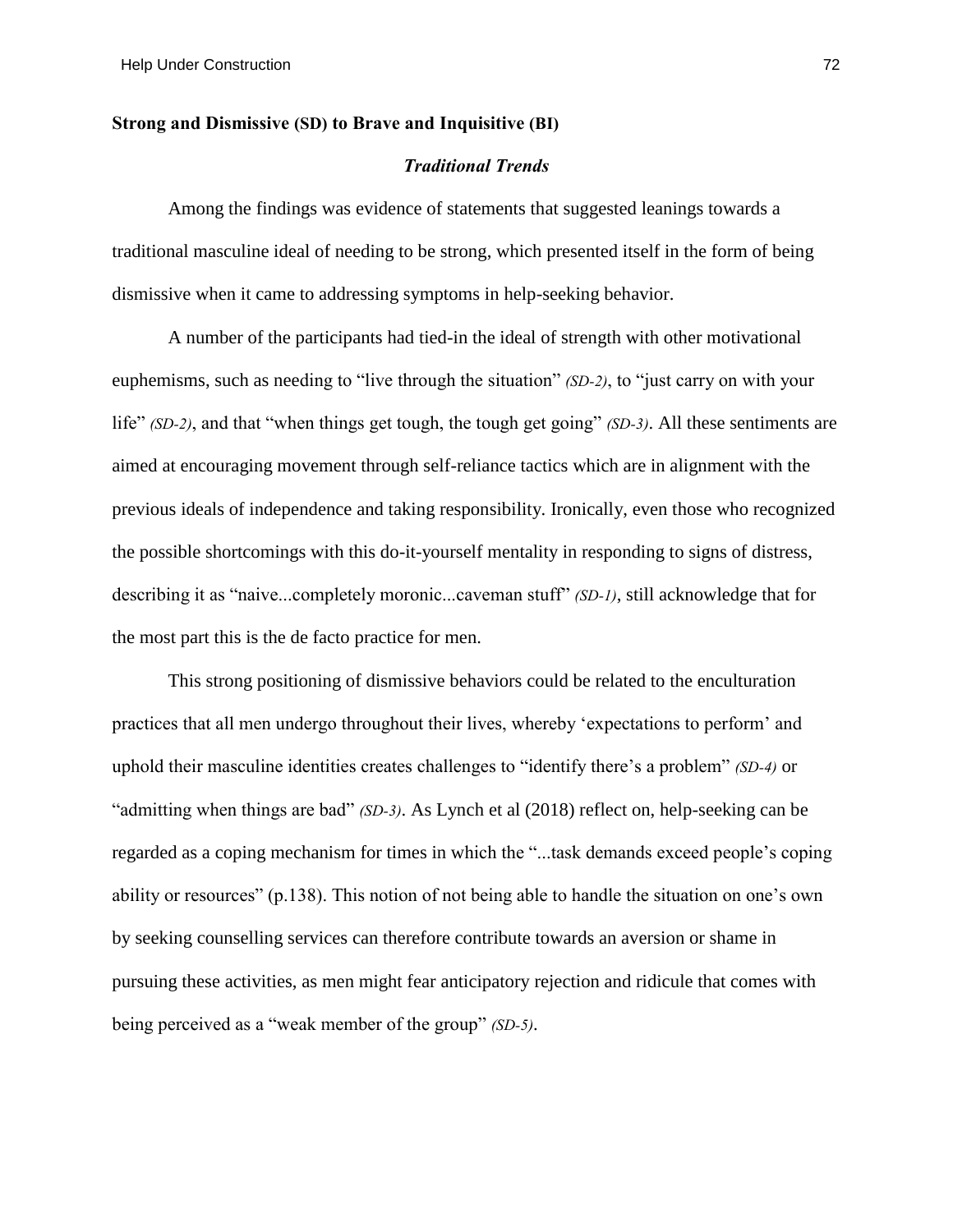Keeping this in mind, it is understandable why some men might seem to actively resist the notion of looking for outside help, or at least come with the mindset that "you don't have to seek help all the time" *(SD-2)*. This places the majority of responsibility when it comes to health concerns onto the female partner, which leads to the belief that their man "tends to rely on me for everything" *(SD-6)* when it comes to identifying symptoms and decision making.

This dependency is bolstered by the idea that men simply do not have the same level of health knowledge as women (Fish et al, 2018). The reason for this, however, may be because men do not want the knowledge, as they are reluctant to perceive themselves as vulnerable to health issues (Fish et al, 2018): to "let go of your ego", "to cry" and "let out emotions", and "to show that you're equal and not superior" *(SD-4)*.

Even when males are able to step outside of their comfort zone, their efforts can get derailed from less than enthusiastic responses from those in positions of power. Examples of this can be found with one participant being told by his father to "cop on, grow up" *(SD-7)* after disclosing feeling depressed, while another man being told by his doctor that he's "just experiencing panic attacks mate" *(SD-8)*, which can be disheartening experiences.

## *Emerging Trends*

Another trend that seems to be emerging among some of the male population is the repositioning of help-seeking as a display of courage. What was previously considered a show of weakness is now being presented as a 'brave enterprise', with the proposition that it takes strength for men to ask for help (Hoy, 2012). Examples of this from participants were statements of "never been afraid to go and ask questions" *(BI-1)*, which emphasizes a brazen do-it-yourself attitude, while also normalizing the help-seeking process by attesting that "even the toughest of men can have problems" *(BI-2)*.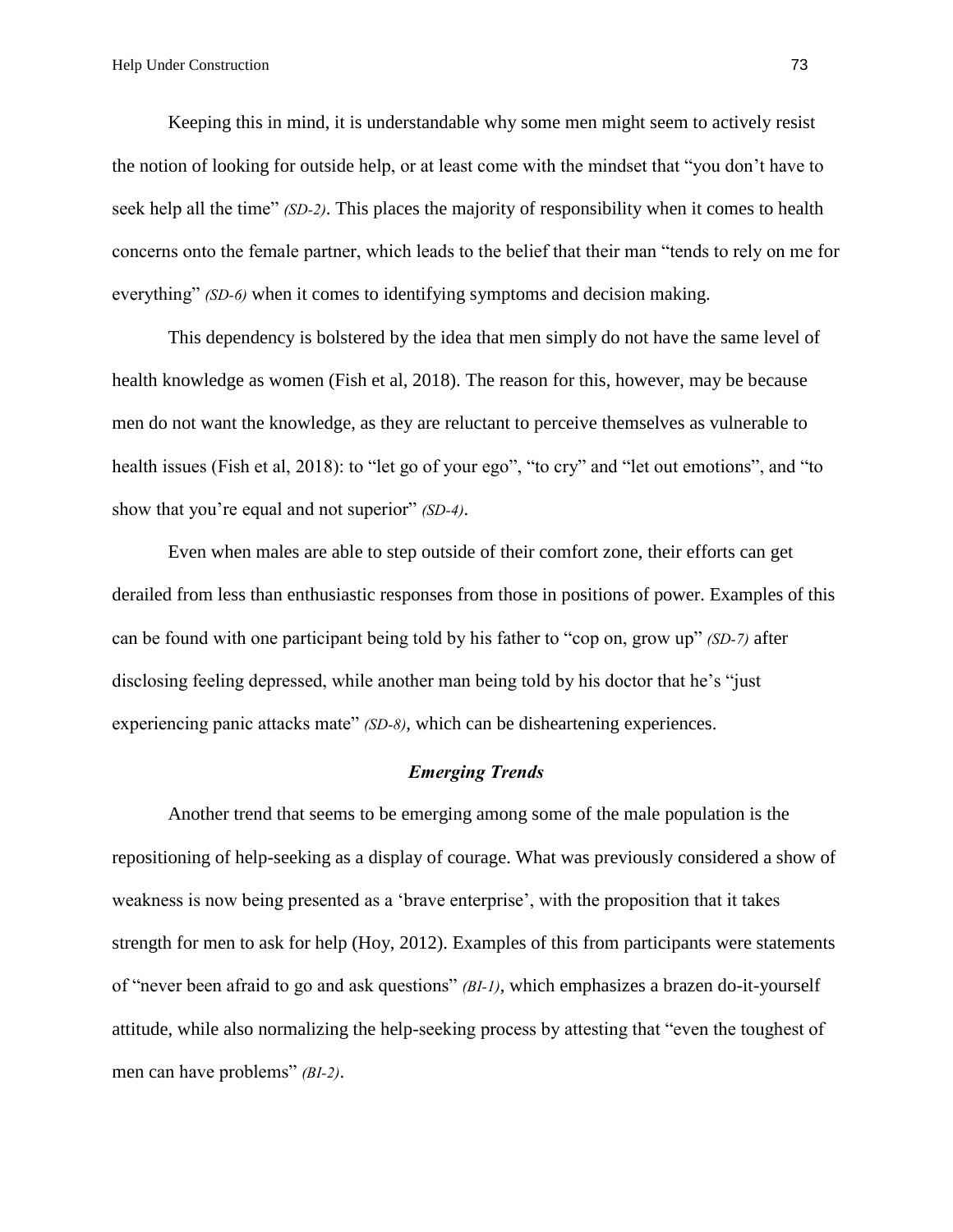The notion of taking courage to ask for help can be seen as a means of appealing to men's traditional values of being competitive and success-oriented, which previously was attributed to avoidance of reaching out to others (Rochlen, Hoyer, 2005). What also seems to aid help-seeking in gaining legitimacy as a masculine act is that it is guided by a practical purpose of efficiency, via "clutter removal", which will "simplify...life" *(BI-5)*.

Going beyond the personal, help-seeking as a courageous act ties in to men's sense of duty, or responsibility to others, especially when taking in the considerations of their spouses- either to maintain active duties in the relationship, or seeking help during or after bereavement (O'brien et al, 2005)

Highlighted throughout a number of the studies were statements that expressed men's desire for information relevant to their condition and symptoms, revealing a more active engagement in health practices. Participants frequently referenced notions of wanting "to know what's going on" *(BI-3)*, "hungry for information" *(BI-4)*, and being "the sort of person who likes to do...research" *(BI-1)*. This corroborates with Farrimond's (2012) findings of patients in preventive medicine being described as 'active or as an 'expert'; where a person "...takes charge of their illness and becomes equal to the health professionals treating them" (p.214).

Activities that follow endeavoring to be experts entails men subscribing to relevant magazines, as well as searching the internet for research or social support (Farrimond, 2012). This also can involve interacting with others in-person and gathering "other people's opinions where necessary" *(BI-1)* so that one can uncover the best available options--"sort of like being a detective" *(BI-3)*. For one participant, being able to search for information was more a source of comfort than for finding answers, stating "even if I don't understand it...I like to analyze" *(BI-3)*.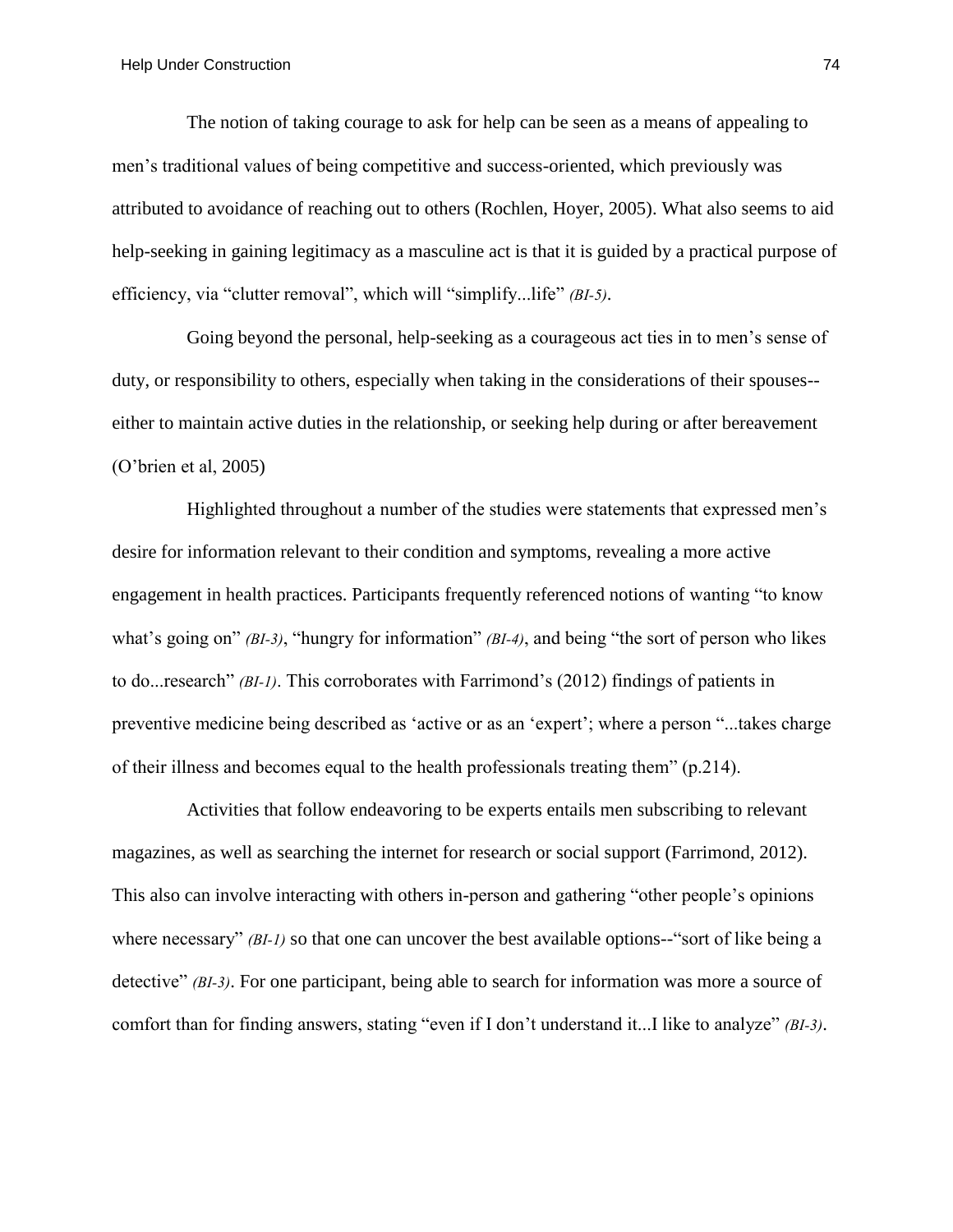Smith et al (2008) discuss the importance their male participants placed on making informed decisions when electing to seek help. The researchers found that these decisions were based on pertinent knowledge that are in alignment with the decision maker's values and can be behaviorally carried out (Smith et al, 2008). Another detail that comes with this renegotiated status is that men feel more able to question their professional health practitioners, which includes persisting in help-seeking elsewhere when not satisfied by their initial encounter (Farrimond, 2012). A participant in this paper touched upon this sentiment of knowledge-asbalancing power with asserting that learning up on one's conditions "gives you the information and a tool to check the physician" *(BI-6)*.

What seems to stand out here for some men is a felt sense of distance and being misunderstood when it comes to the client-practitioner relationship, with one participant summing up his feelings around health professionals as, "a lot of these people might be knowledgeable, but they're not knowledgeable of the people they're dealing with" *(BI-7)*.

Participants in Lynch et al's (2018) study stated the need for mental health services to connect with families and young men with information that can promote help-seeking behavior. Galdas et al (2014) add that in order to get the intended results, the information needs to be presented in 'everyday language' that can be integrated in daily life, as opposed to overly complex or technical information that can lead to anxiety and overwhelm. In a word, the information needs to be *relatable*. This gives men the freedom to learn in their own way without worrying about being judged for their lack of knowledge about specific health and illness topics, thereby improving accessibility (Galdas et al, 2014).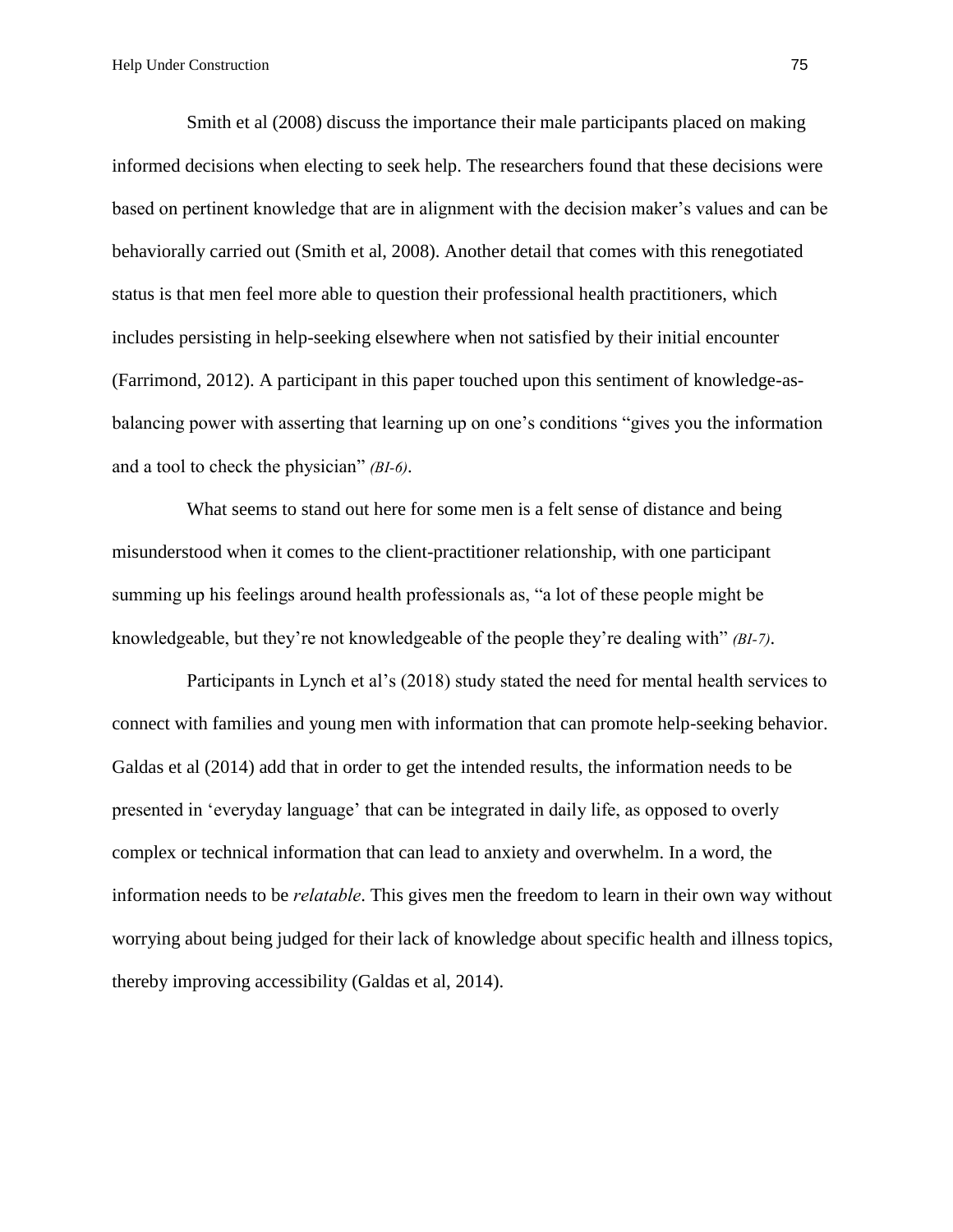# **Non-Emotional and Body Estranged (NEBE) to Emotionally Expressive and Body Conscious (EEBC)**

## *Traditional Trends*

What frequently came up among the participants of various studies was their self described challenges in connecting with and expression of emotions. This seems to especially be the case for the more vulnerable, deeper layers of emotion. Examples of this can be found in statements in alignment with hegemonic masculine scripts, where a male participant suggests that "it feels too feminine...to admit to just having low moods" *(NEBE-1)*, while another admonishes that, at times, "when you get really personal...it's hard to express it" *(NEBE-4)*.

These statements attend to Lynch et al's (2018) findings on how denial of emotions and low mental health literacy have been considered to be common contributors to avoiding seeking help. Discussion from Fogarty et al's (2015) study also corroborates this, perceiving that conforming to stereotypically male behaviors, such as the inability to talk about emotions, is a problem, and can be detrimental to one's mental health.

To say that men are unemotional, however, would be inaccurate. A more apt assessment might be that their range of acceptable emotional expression is severely limited; where "anger and lust are the only two emotions men are allowed in the traditional patriarchal set-up" *(NEBE-3)*. And when men do diverge from their 'traditional programming', it seems their behaviors can be met with a mixed reception. In Oliffe et al's (2017) study that focused on the relational dynamics between heterosexual couples with men diagnosed with depression, a number of the woman took on an ambivalent stance towards their 'trading places' in gender roles. This sentiment can be found in one woman's statement who saw her male partner as "more typically female because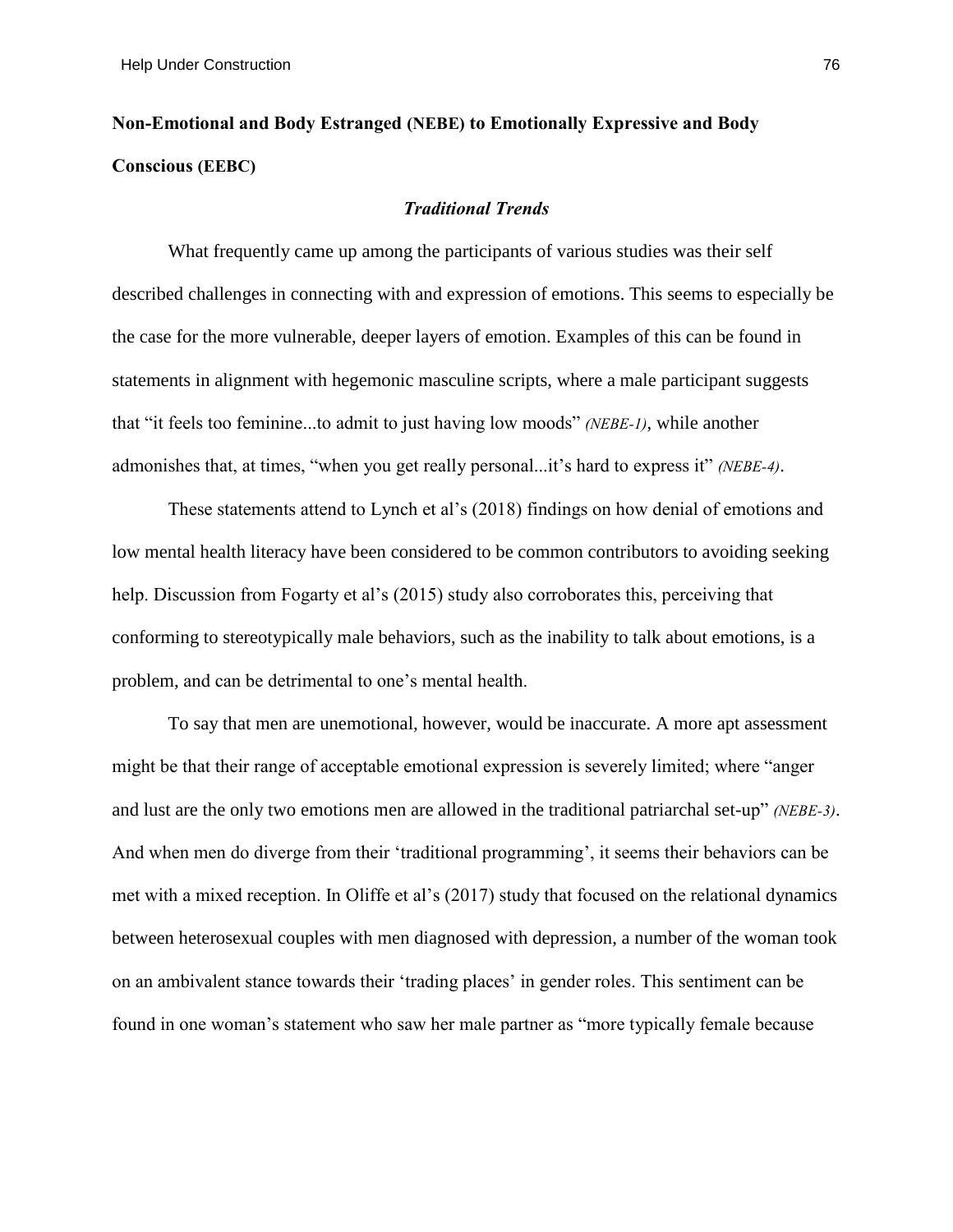he's not afraid to cry" *(NEBE-2)*, positioning herself in a more typically male role by responding, "well what are you going to do about it, let's fix this." *(NEBE-2)*.

Another concern which emerged in the findings which has been linked to reasons for males being emotionally limited was the assertion of men being disconnected from their bodies. An example of this idea can be found with one female lamenting that her male participant partner as not having "any perception of how his body works and what sort of things can happen" *(NEBE-6)*. Not only can this be concerning towards maintaining men's physical and emotional health, with one female physician and andrologist suggesting men can sometimes "just shut down" *(NEBE-7)* [pertaining to functionality and performance in sex], but also, that this estrangement from their bodies and emotional lives can leave men being more prone to "violent attacks" *(NEBE-5)* and a potential threat toward others. Therefore, it is the belief of one popular male figure in the media that the only way to tame men's more aggressive nature is through female intervention, and that "society needs to work to make sure those [more liable] men are married *(NEBE-5).*

#### *Emerging Trends*

While there were samples which reinforced the more traditionally masculine way of avoidant behavior when it comes to identifying emotional and bodily symptoms, there also were examples among some men which suggest a more conscious involvement in these matters.

Men in Fogarty et al's (2015) study were able to acknowledge when they began to feel down, as well as connecting with attributable causes which led them to feeling this way. The participants were also able to articulate the processes they used to respond to such times, delineated in both proactive and reactive management terms (Fogarty et al, 2015). Emphasized in the discussion for these men was challenging the expectations that precludes emotional expression.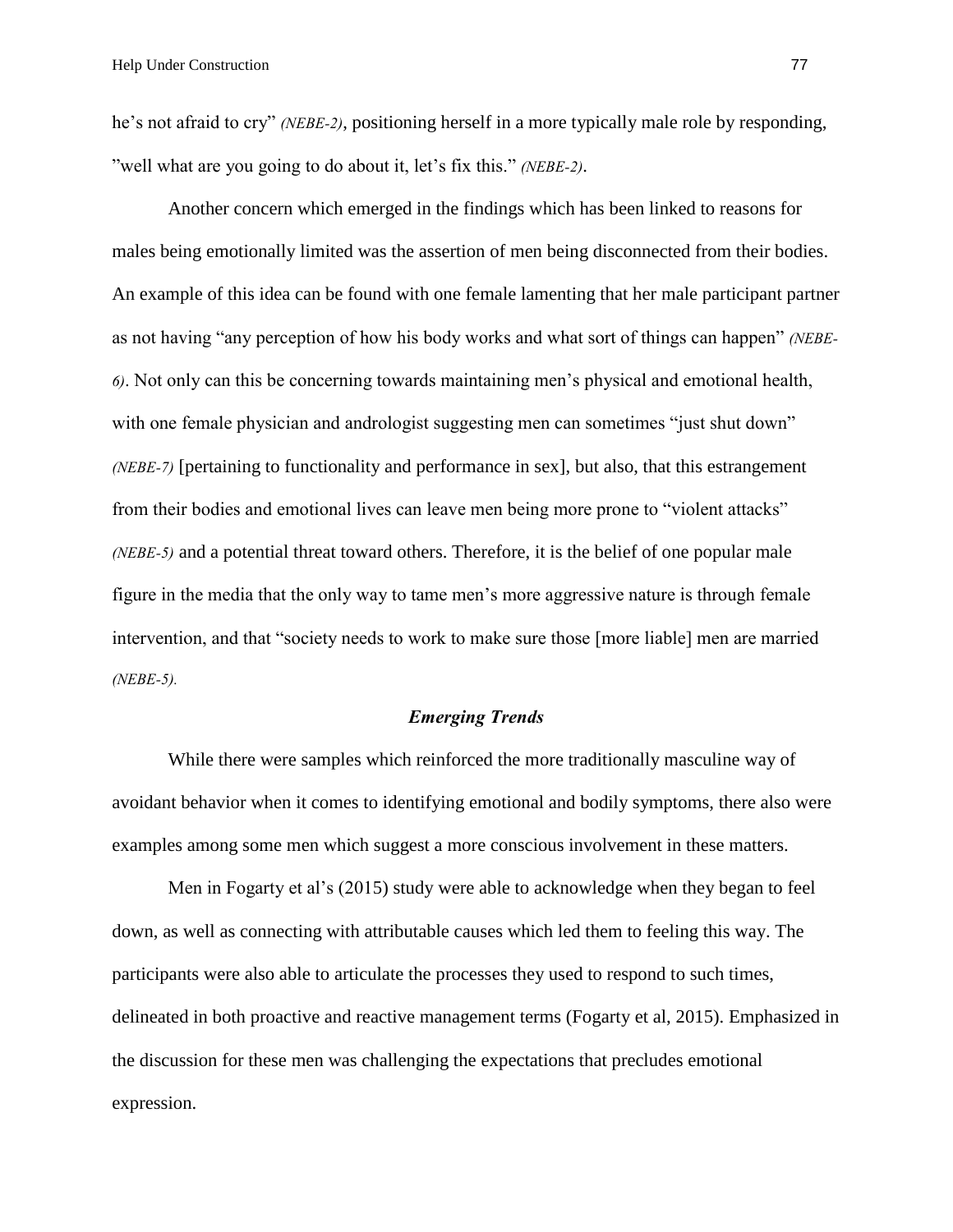The way they proposed going about this was by developing additional resources and recognizing the need to solve or lessen problems contributing to feeling down or depressed (Fogarty et al, 2015). For a number of the men, just creating a sense of perspective was found to be helpful, under the guise of rationalized acceptance "that I am going to feel like shit sometimes...and it's not going to kill you" *(EEBC-1)*. This reasoned perspective-taking resulted from the ability to be open to new experiences and the wisdom that accrued from those experiences. Doing so affords these men a greater sense of control, as asking questions and actively considering their different options creates a more optimistic view as opposed to being at the mercy of their feelings (Fogarty et al, 2015).

Consistently found throughout the studies being reviewed was a mentality that underscored support and speaking up about emotionally difficult situations as a more acceptable avenue. Examples of this can be made with a statement by a professional basketball player disclosing his challenges with mental health and adding that it's "nothing I'm against or ashamed of...", and that he can "understand how many people go through it *(EEBC-2)*. Participants from Galdas et al's (2014) review also highlight the virtue of support that comes from understanding, where men are connecting with "that commonality" that comes about when someone else can say "Yeah, I know..." and "its happened to me" *(EEBC-3)*. These ties of shared experiences, or 'commonalities', both validate and normalize men's symptoms, thereby reinforcing help-seeking behavior.

When it comes to men's relationship with their bodies, it seems a new trend is emerging that emphasizes physical health as a gateway to better mental health. This coincides with the preventative model in the health system which promotes self-care, via physical activities (such as running), as inextricably linked with mental health (Fogarty et al, 2015). The idea behind it is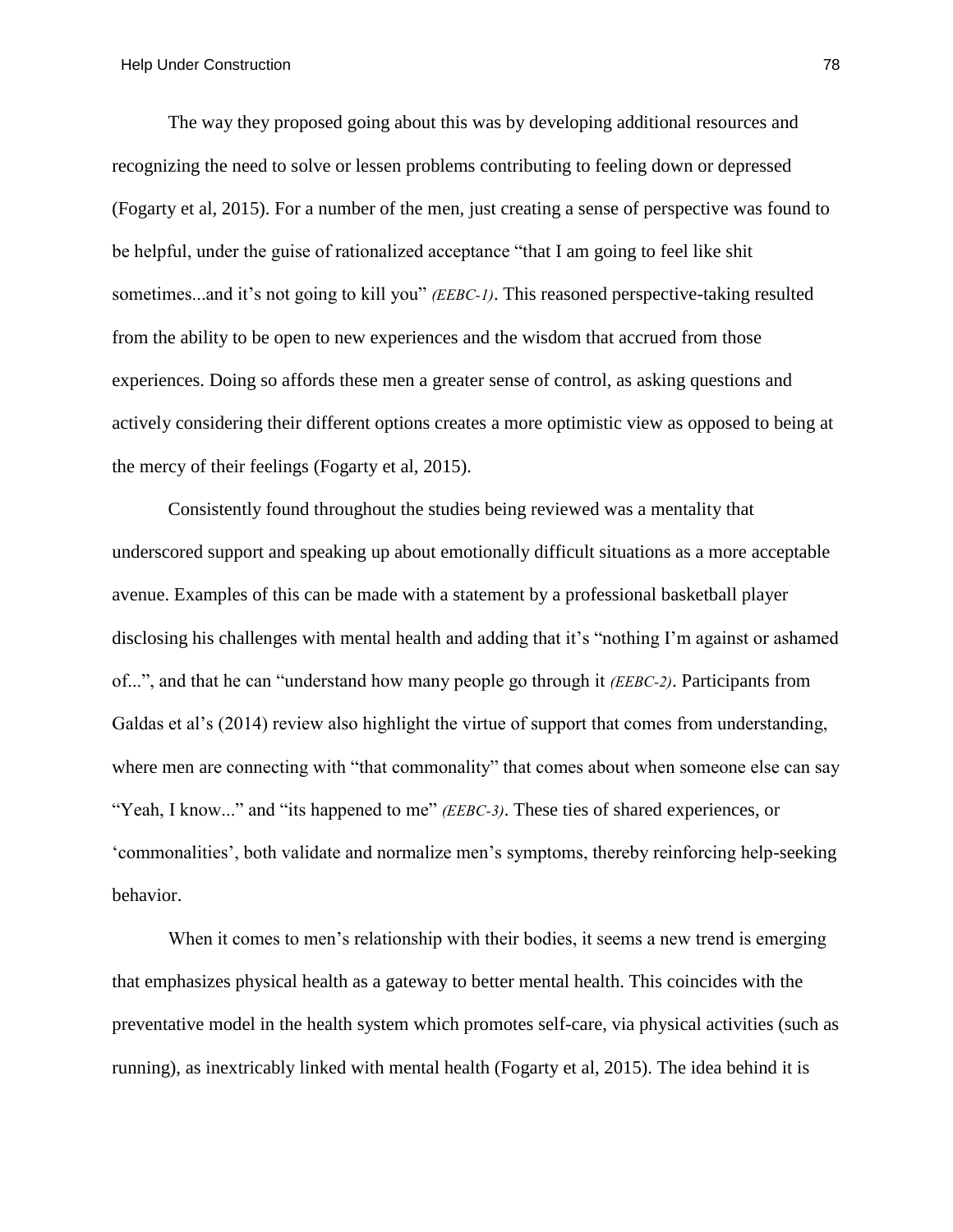that the more time and energy invested in behaviors that directly benefit overall health, the better the outcome in the grand scheme of things (Fogarty et al, 2015).

This mindset is presented in the findings with the admission of one male participant wanting to "know my stupid body by now..." so that he is more able to "fix it myself" *(EEBC-4)*. The goal behind this more active involvement is based on a man having the "need to keep healthy..." so that he can "do the things I want to do" *(EEBC-6)* which will lead to a full and meaningful life.

This valorization of health in Western society is also consistent with the masculine ideals of competitiveness and success-driven behavior which places value on achievement. The body thus becomes a site of status and power, as a highly sought after social identity has become one of being 'healthy' (Farrimond, 2012). This situates men in an arena where "...social values of the Protestant work ethic of self-control, self-denial and individual responsibility can be displayed" (Farrimond, 2012, p.213).

Enacting this value system that is ideologically driven sets up a distinction between what is 'healthy' and good, compared to those that are 'unhealthy', and thus less morally worthy (Farrimond, 2012). In this way, the middle class project their notions of 'unhealthiness' onto already stigmatized groups, such as single mothers or working-class families, as a means of maintaining their power (Farrimond, 2012). Suddenly, being 'healthy' is presented as a duty for all citizens to realize: to engage in protective behaviors and handle the threats to their environment (Farrimond, 2012).

It could be argued that this newfound focus on one's body--as a site of power and improvement--has led some men to get caught-up in the aesthetics of it, leaving some women to believe that "with these men, I could not fall in love" *(EEBC-4)*.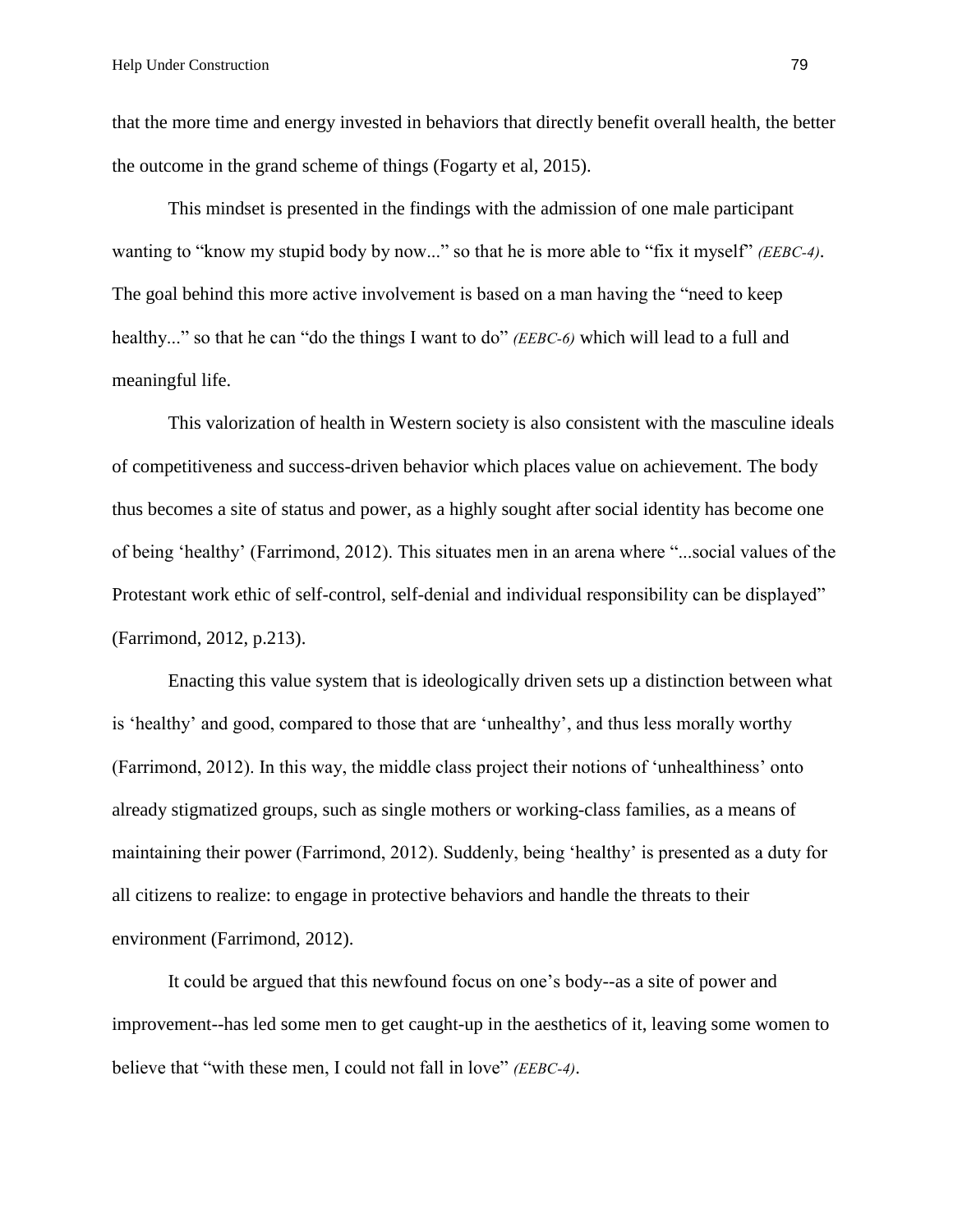## **Help Seeking as Singular, Static Process (HSSP) to Help Seeking as Multiple, Dynamic Process (HSMD)**

## *Traditional Trends*

Something that stood out from the findings, via a number of the participant statements, was a narrowed, singular view towards the help-seeking process which reified a one-method preference of assistance--typically leaning towards the formal route. This process is defined by Lynch et al (2018) as being "...understood as an intentional action that starts with awareness, problem recognition, and definition...Once a decision to ask for others for assistance is made, information is disclosed to others in exchange for help (p.138).

We see here the more common conception of viewing health professionals as the only legitimate source of help-seeking for mental health issues via one participant's assertion that "I only believe what the doctors and nurses are telling me" *(HSSP-4)*. Along with this comes the notion of help-seeking as a static process, which Pescosolido and Boyer (1999) refer to as the 'rational choice approach' that is based on a single decision: did one seek medical help or not (as cited in Wenger, 2011). It is with this rationale that much of previous research for men and health has taken a 'ballistic approach', where individuals are regarded as missiles to be launched into the health system as researchers determine factors influencing successful deployment (Wenger, 2011). This somewhat depersonalized view would coincide with one participant's desire to have a health service that functions like a car service: "take it in, fix the problem, go home!" *(HSSP-3).*

Having a directed outlook towards help-seeking can complicate matters, as the stigmas generated through internalized ideals of traditional masculinity can inhibit the likelihood of some men reaching out to these practitioner-helpers. One participant attends to these aversive attitudes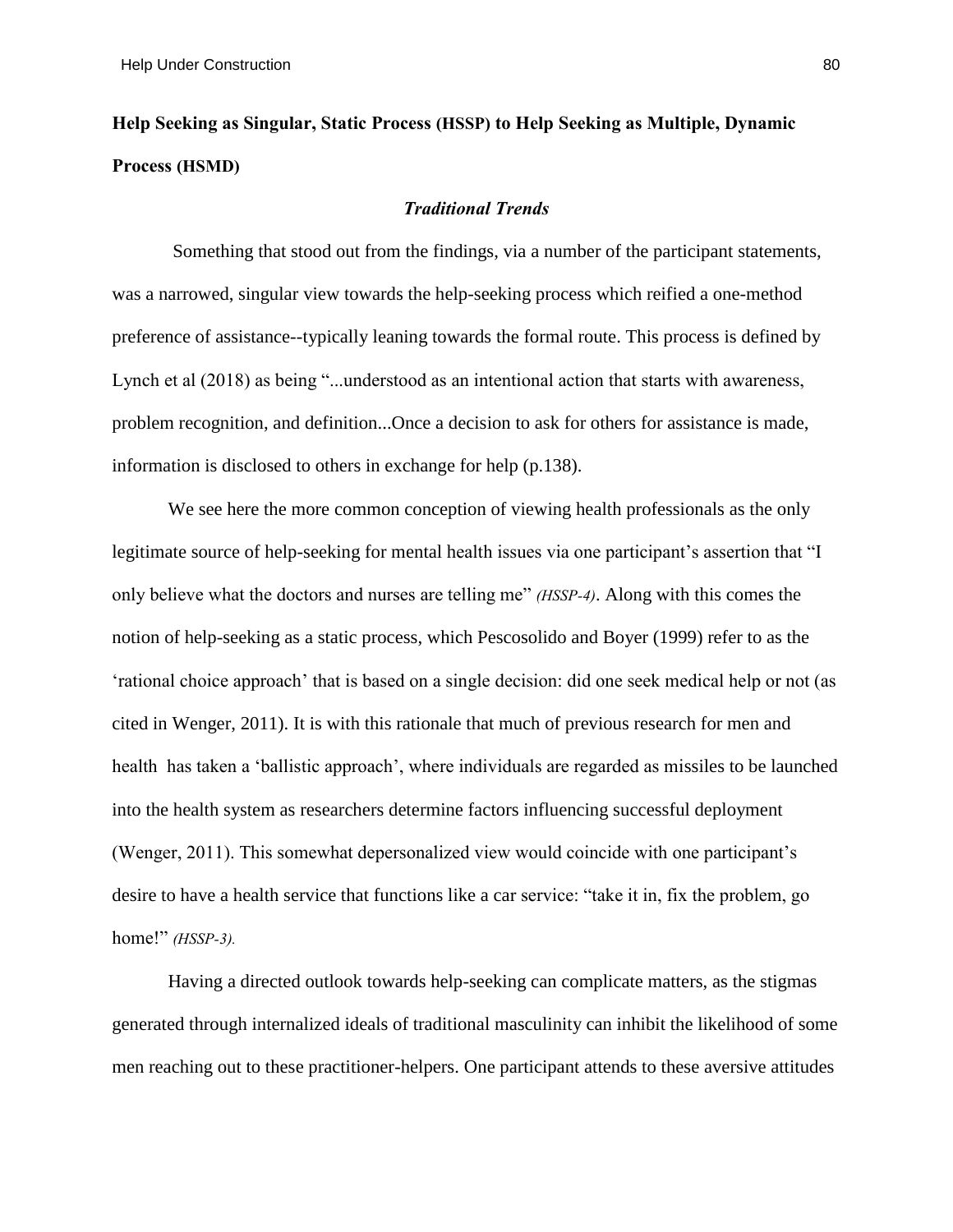by stating that his suffering and symptomatology would need to get to a point where he would be experiencing "a meltdown...to actually go see someone" *(HSSP-2)*. This touches upon how young men may experience discomfort, embarrassment, fear, and shame around asking for help (Lynch et al, 2018), as it contradicts the independent/self-reliant ideals forwarded through traditional conceptions of masculinity.

The added stigma of dependency that comes along with the notion of possibly needing medication for their symptoms also deters some men from visiting their physician, as strong associations have been made between seeking medical help and receiving prescription pills. Holding onto the ideals of presenting as strong, toughening it out, and taking responsibility for their situation, one participant stated, "I'd rather just feel how I'm supposed to feel, rather than have medication" *(HSSP-6)*. Instead, what is common among men, but particularly young men, are alternative coping mechanisms--such as alcohol, drugs, and aggressive behavior--that attempt to relieve emotional and physical pain (Lynch et al, 2018).

Peers and family can be highly influential in determining a man's course of action in reference to help-seeking behavior. For many, the ingrained belief that seeking professional help is a sign of weakness engenders fear of rejection and ridicule by their peers (Lynch et al, 2018). This was shown by one participant's shock of all the "negative responses" *(HSSP-1)* he received after disclosing sensitive information pertaining to his mental wellbeing. Ideals of stoicism and reservation can be reinforced in the house-hold, as another participant emphasized that "families don't talk" *(HSSP-5)*. This inevitably creates a negative attitude toward mental health services which promote communicating personal material (Lynch et al, 2018). The only acceptable informal means of help-seeking described by participants in Lynch et al's (2018) study were either through alcohol-induced pep-talks or finding "self-betterment...through God." *(HSSP-5)*.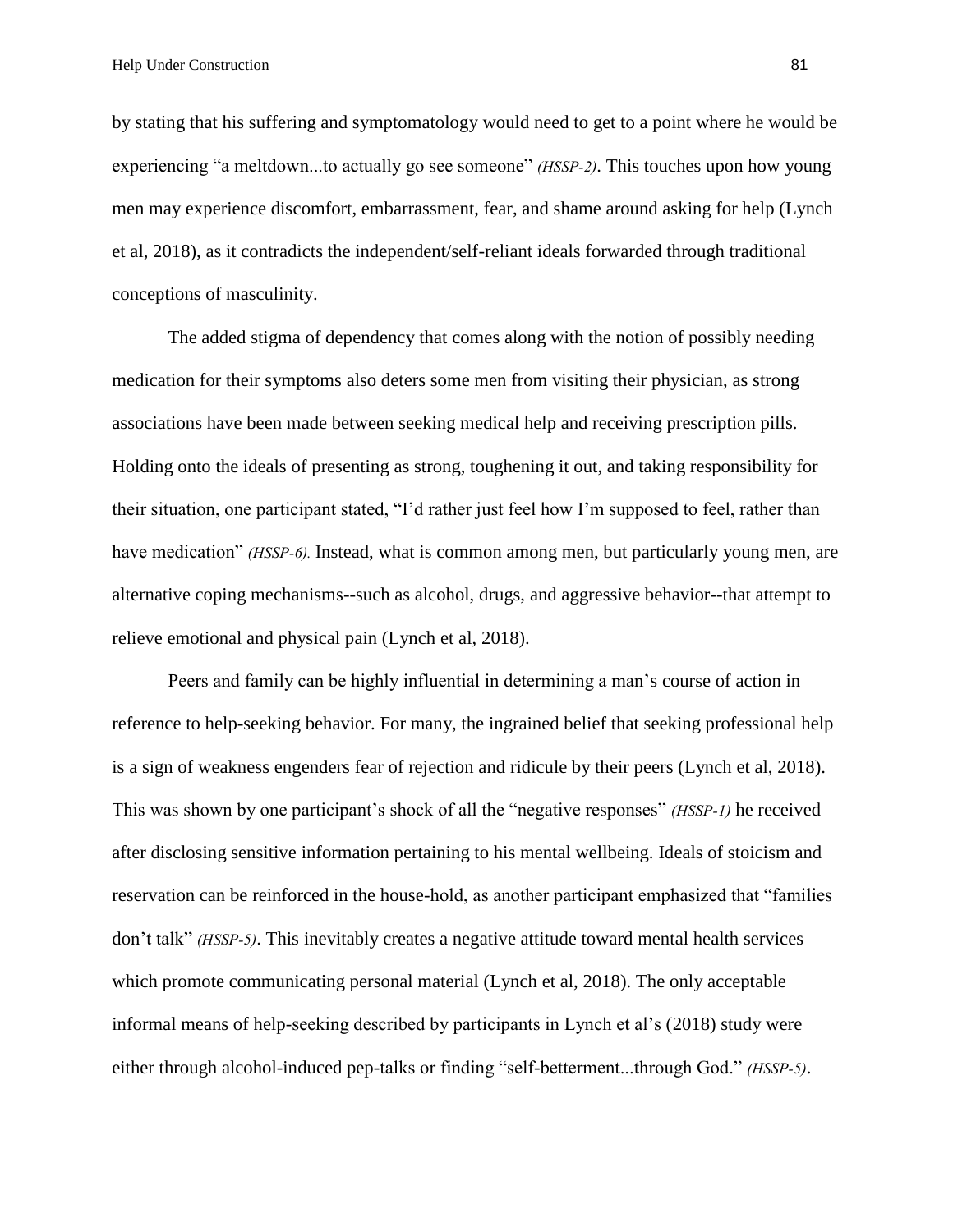For some female partners, the stresses that come with being in a caregiver role, of "being supportive, hearing and validating..." for men experiencing prolonged signs of distress, can lead to encouraging a more direct formal route of help-seeking--ie. "maybe I'm not the person you should be talking to about this" *(HSSP-7)*.

## *Emerging Trends*

What can also be found in the research is a more multifaceted, complex understanding of help-seeking for some of the male participants which signifies a dynamic process that evolves over time. This process seems to suggest a much more nuanced account of conscious considerations and decision making for men that goes beyond the rational choice approach suggested previously by researchers.

In fact, these men are utilizing their traditional masculine ideals of rational problemsolving towards body awareness and self-monitoring behaviors for the purposes of maintaining physical and emotional well-being. An example of this can be found with one male participant who recognized the need "to be aware that you've got a problem...", which can only come with a growing capacity to connect with and be concerned over one's emotional and bodily experiences, while also acknowledging the viability in seeking help, "or find somebody who knows more about it than you do" *(HSMD-2)* when unable to 'solve the problem' on one's own.

This statement endorses what Wenger (2011) describes as a dynamic approach to helpseeking, which is "an ongoing, interactive process of decision making" (p.491). This perspective is informed by sociological inquiry into illness which recognizes that individuals interpret symptoms within a powerful sociocultural context (Wenger, 2011). It is argued that this approach addresses some of the key limitations of the rational choice approach, which is 1) conceptualizing help-seeking as an either/or decision, 2) a limited synthesis of deep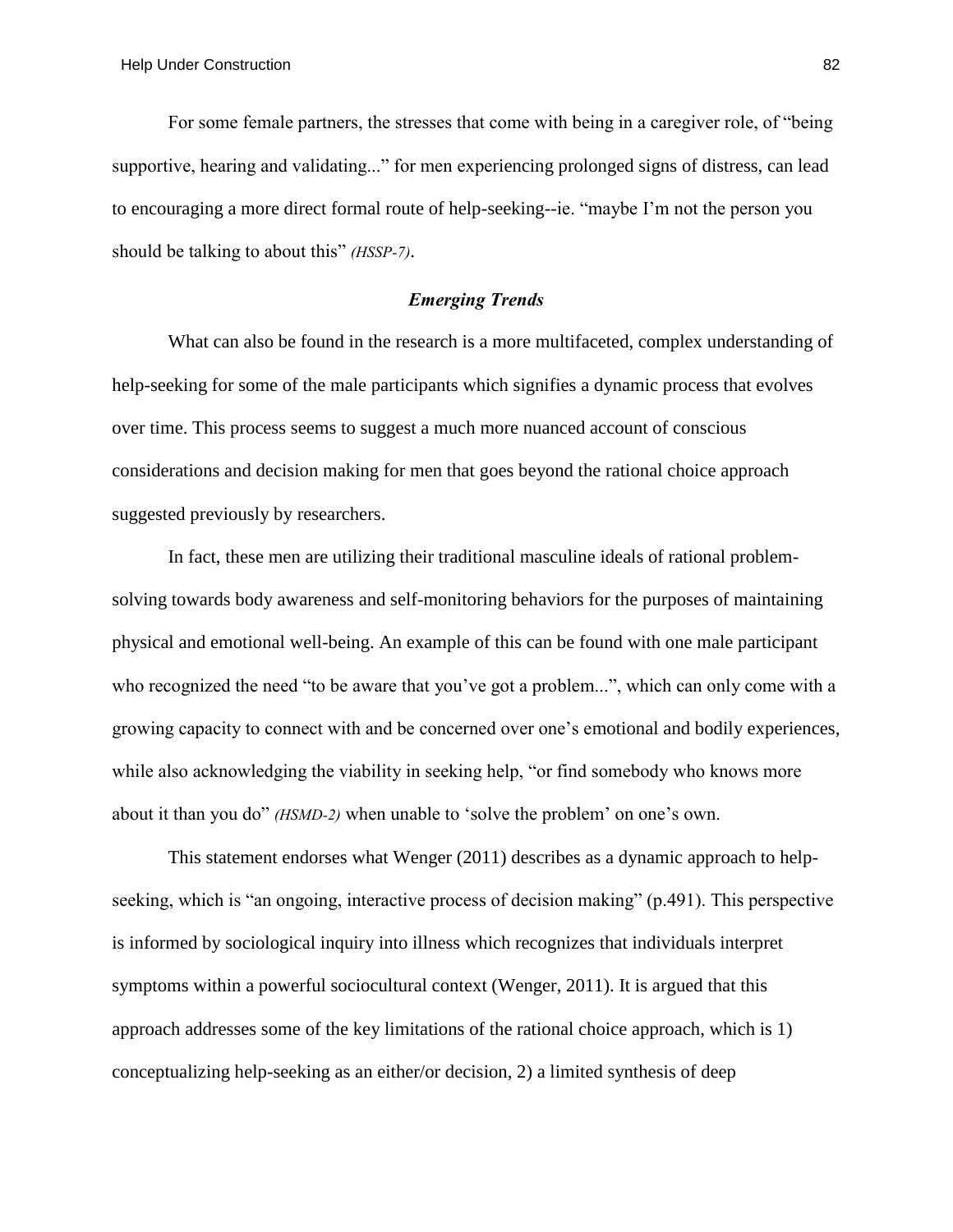understandings (ie.meanings, processes, and practices), and 3) a lack of awareness around the impact that health problems have on one's life (Wenger, 2011).

By attending to the complexity of signs and challenges of illness, the question no longer becomes relegated to fixating on masculinity as a determinant of whether men view help seeking as a viable option, but expands as to *how* men are negotiating with a diversity of needs and supports across illness (Wenger, 2011). Instead of being actively resistant or disagreeable towards formal help, some men may feel comforted "to know that the [health] system is there" *(HSMD-4)*, but feel compelled to go only if experiencing serious problems due to concerns of not wanting to "take advantage" of it. This reveals help seeking as having multiple decision points, with each point including a range of factors that can either accelerate or regress progress (Rickwood, Mazzer, & Telford, 2015).

What also emerged from the findings is the notion that help-seeking can take on a variety of appearances. This can express itself via a discussion about a problem or a specific request for support in a number of settings (Wenger, 2011). For one participant, the convenience of having his "GP, psychologist and physio all in one place" *(HSMD-1)* points towards a growing awareness and preference towards having multiple sources of support.

This can also translate to men going beyond the traditional treatments of medication and therapy to the more informal means of social support for coping strategies (Hoy, 2012). This information is not entirely new, as Rickwood et al (2015) acknowledge the longstanding understanding of the role family and friends have in help-seeking for mental health problems, and how informal support is the preference for young people. This is important to note, as family is considered to be a stronger influence for males than females for all age groups, which could be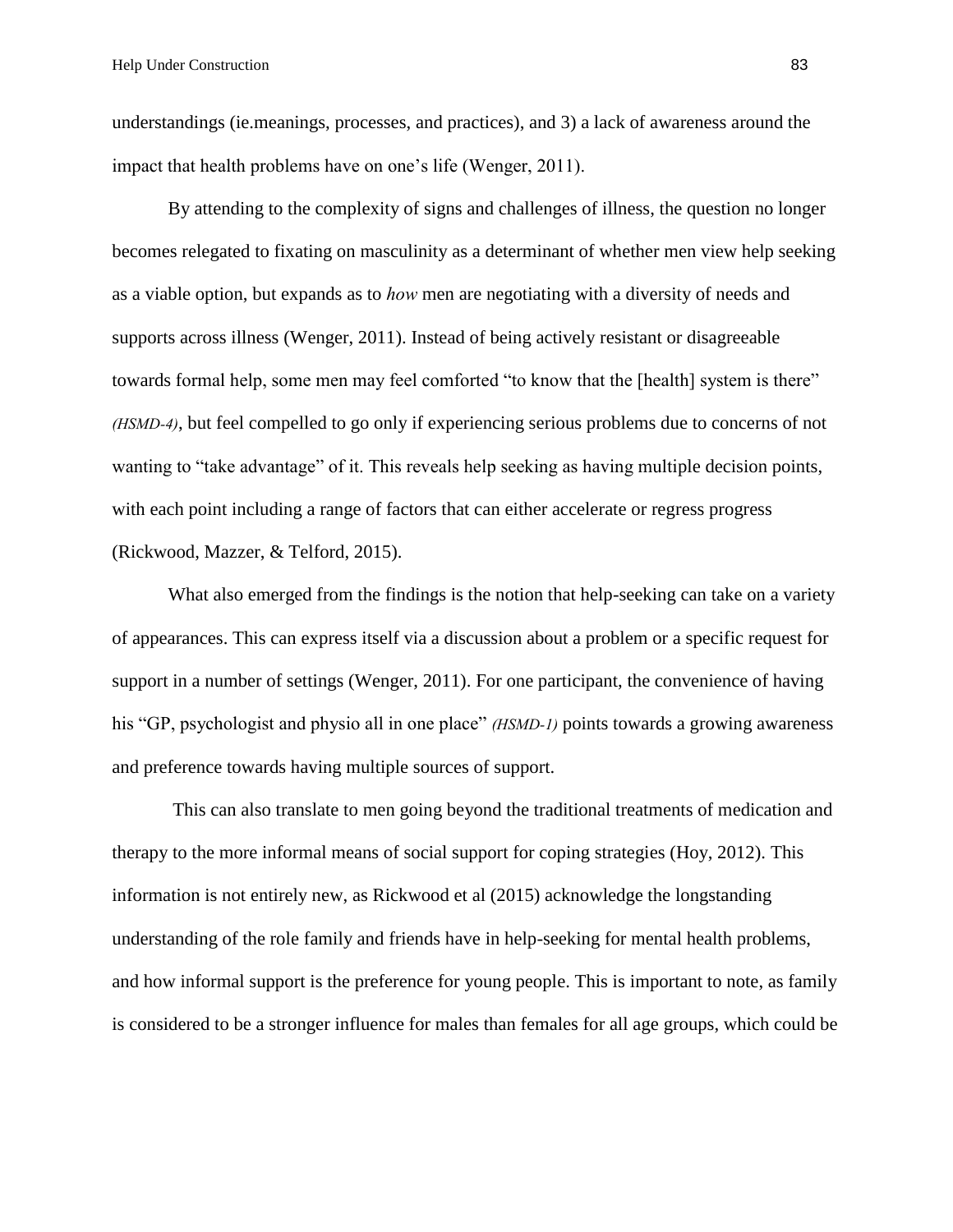significant towards the larger mental health treatment gap evident for males (Rickwood et al, 2015).

It seems that, above all else, there is a growing desire among men to connect with others during these periods of distress. As Lynch et al (2018) found among their participants, whether it was speaking with a stranger or someone familiar, a group or one-on-one, there was a common understanding of knowing that someone cared about you as being a priority; to "need someone who can talk to...[where] you can let it out" *(HSMD-3)*.

In order to be able to receive care from others, a degree of trust needs to be established between the men experiencing signs of distress and those in helper positions. And what precludes trust is requiring a felt-sense of safety--especially when considering disclosing sensitive personal information, which would most often times be considered a foreign and potentially identity-threatening concept among men. This is why Lynch et al (2018) found that one of the things that their young male participants suggested was an enabling factor for opening up about their problems was in having an environment that provided "...some choice, control, and where there are equal power relations" (p.144).

One such example of a supportive informal environment could be through community youth work settings. Given the notion that men have a greater need for confidentiality, which coincides with elements of control, young men could feel more comfortable talking with professional youth workers as the relationship entails 'chum-like' qualities that extends outside of their problems (Lynch, Long et al, 2018). Galdas et al (2014) would agree, insisting that granting men some control over their level of involvement in interventions (ie.physical activity or discussion-based support) can also improve acceptability.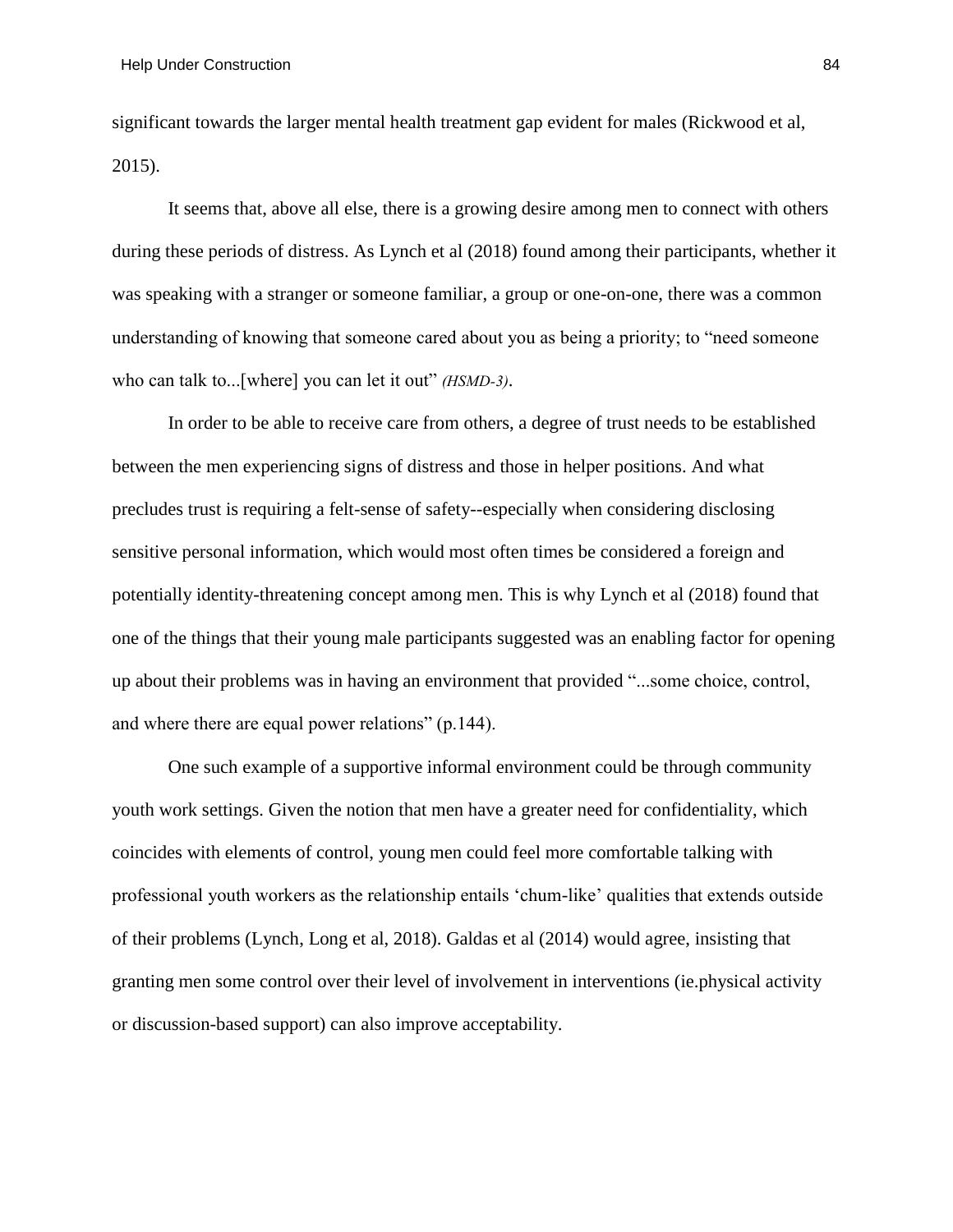Another means of informal support which has been gaining attention is the rapid proliferation of web-based health information and interactive sites (Wenger, 2011). This mode also aids in negotiating men's desire for control, as participants are able to adjust the level of their involvement when engaging in online forums. These online users can choose to 'lurk' rather than post, which gives men the ability to feel out the process, learn the rules, and gain a sense of confidence before eventually deciding to open-up to others (Galdas et al, 2014). What we are finding here are a number of creative solutions for men, with the idea that if you "provide the right conditions and then provide the right key information...they'll reach for the help and the support) *(HSMD-5)*.

When we open up the concept of help seeking as a subjective, interactive process "guided" by a variety of approaches and strategies that lead to a range of short-and-long term outcomes over the course of an illness experience" (Wenger, 2011, p.488), methods that before have been considered to be avoidant behaviors can now hold a place of legitimacy. The term 'negotiating' seems the most poignant descriptor in this regard, as men acknowledged the need to consider alternative options throughout the course of their symptom progression when perceived to be necessary.

A big influential factor for some was the mediation of their female partners in instigating seeking help. Examples of this can be found with one male participant insisting that some health decisions be made by the support base to make sure "things at least get on..to be dealt with" *(HSMD-6)*, suggesting a compliant attitude regarding help-seeking behavior. This interaction dynamic is consistent with findings presented by Karabenick and Newman (2006) of a lesser known help-seeking strategy men can use which includes "the act of relying on others to do what one does not want to do himself (as cited in Wenger, 2011, p.494). Another male participant,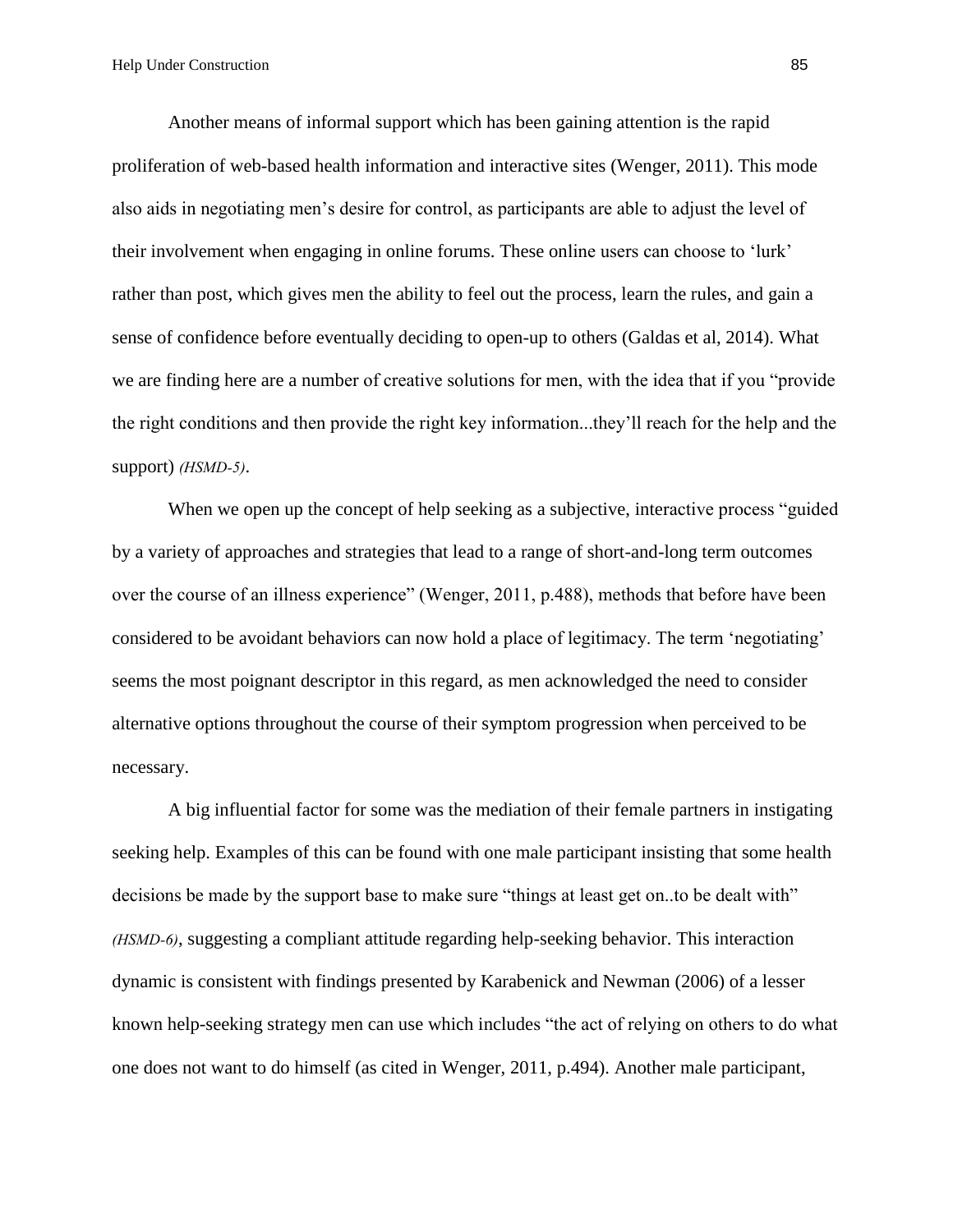while presenting as liking to "figure things out" for himself, also forwarded a sense of collaboration with his wife that could lead to future help-seeking behavior by insisting that "if she (wife) thinks I'm not doing the right thing, she'll certainly let me know!" *(HSMD-7)*.

While indirect methods have been associated with unsupportive responses from prospective health providers, (Wenger, 2011), other sources cite informal help as a first step that can lead to professional services down the road (Rickwood et al, 2015). Even for those who may present as being adverse to "relying on other people", there also was a recognition that, due to the context and nature of the illness, "...sometimes you have to" *(HSMD-8)*. Weighing the pros and cons of the situation, one participant describes what arguably could be the 'male predicament' for many men in seeking help by saying "I had nothing to lose at this point, but I had plenty to lose if I didn't" *(HSMD-9)*.

**Masculinity as Fixed, Universal Identity (MFU) to Masculinity as Fluid, Multiple Identities (MFM)**

#### *Traditional Trends*

Amidst the studies and newspaper articles one can find language that suggests a governing philosophy of masculinity as being a fixed, singular entity that is more-or-less consistent across North America. As Mejia (2005) asserts, this comes with the assumption that "men are synonymous with masculinity, and masculinity is somehow an intrinsic property of maleness. As one participant affirms, "You can't change it [masculinity]. It's not possible" *(MFU-7)*.

Tied-in to this unified notion of masculinity are characteristics of power, resource, and authority (Oliffe et al, 2017). This description would fit the hegemonic model of masculinity, which is what Farrimond (2012) assigned towards the dominant view of masculinity that is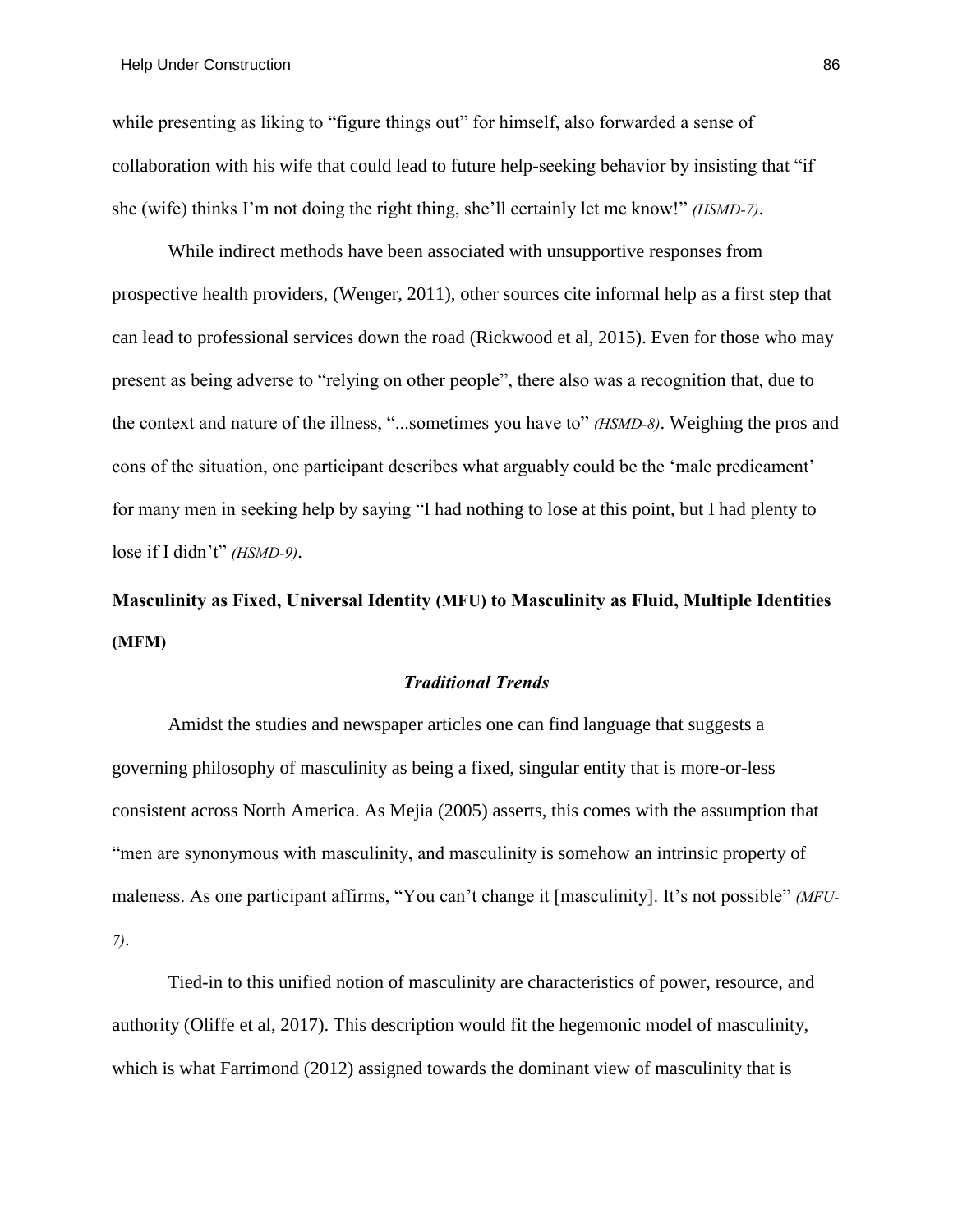Help Under Construction 87

considered acceptable within a patriarchal culture--ie. what it means to be a 'real' man. Having this single-minded view towards masculinity, and therefore, one's identity, seems to create an internal conflict for some men, as it suggests that "there's only one way to be, and if we don't feel that way, we should be ashamed" *(MFU-1)*, leading to avoidance of help-seeking for fears of "finding out that you're not normal *(MFU-2)*.

This touches upon the struggles that many men go through who are unable to reproduce the dominant masculine ideals--of being stoic, tough, and neglecting self-care. It is believed that this struggle starts with early socialization experiences where boys are made to feel shameful for their more vulnerable feelings, such as weakness, fear, and despair (Mejia, 2005).

Other men have an additional threat to manage with regards to their sexuality. Although sexuality is considered to be a normal component of human development, subtle or not-so-subtle societal messages and traumatic experiences can disrupt young men's sexual development (Mahalik et al, 2003). One such example would be how a participant who was on a religious retreat found the staff talking "about homosexuality like it is a mental illness" *(MFU-3)*. This dualistic way of viewing the world creates an implicit distinction that to be traditionally masculine means to avoid any features connected to femininity or homosexuality (Mahalik et al, 2003). It is through these discriminatory practices that it is understandable why one participant, David Pickering, would state "Hating ourselves is social conditioning" *(MFU-1)*.

Recently there has been a lot of attention given to gender role socialization, with particular scrutiny towards traditional masculinity as being 'toxic' via the #MeToo movement. This has subsequently led a number of figures in the media to voice strong concerns, with statements made by male participants here purporting that "the masculine spirit is under assault" *(MFU-4)*, and to get your hands off my...gender" *(MFU-5)*. This attends to how gender politics is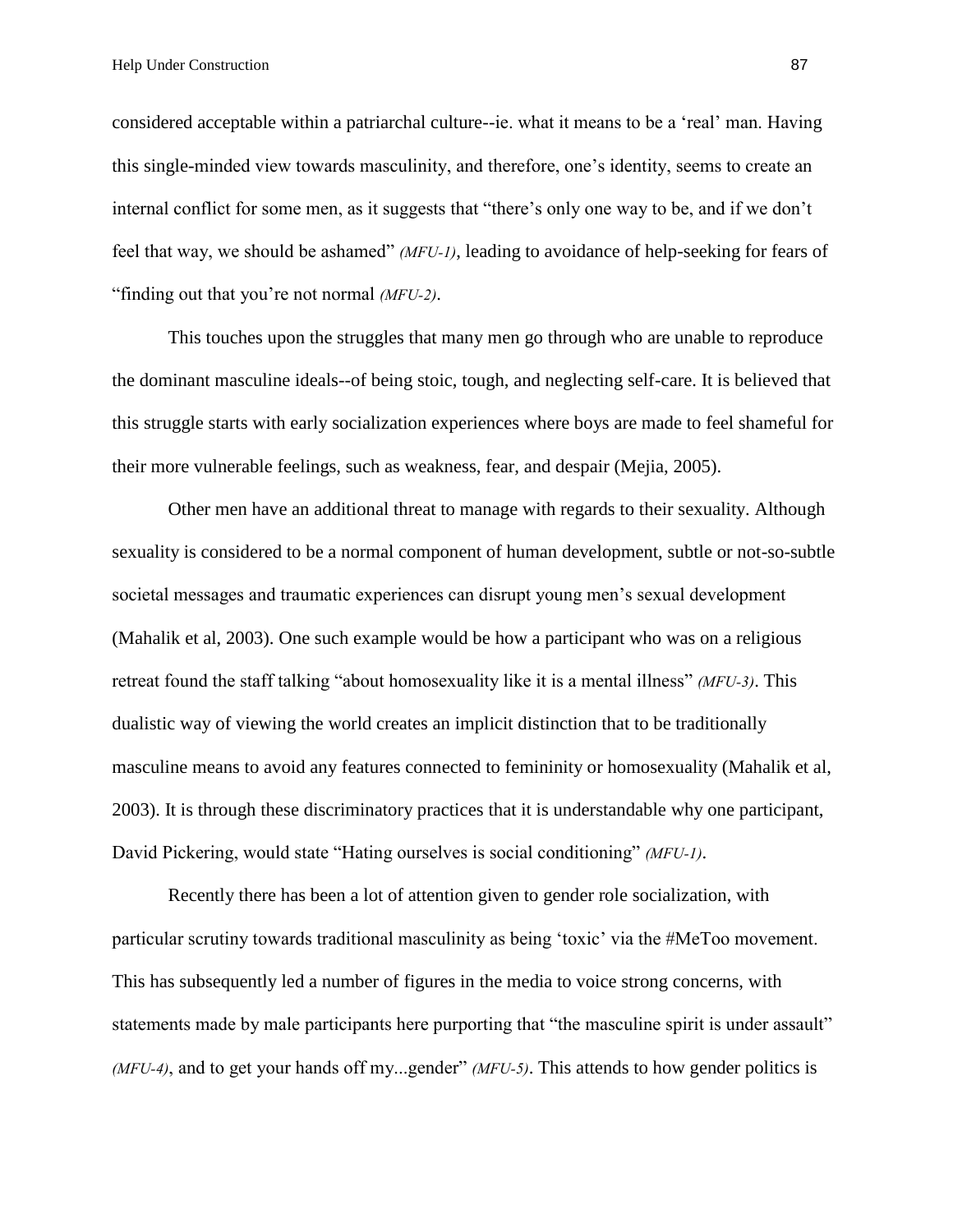deeply ingrained in the fabric of society (Mejia, 2005), and the desire for men such as this to be complicit, or keep the status quo when it comes to upholding traditional Western social practices (Oliffe et al, 2007).

While one journalist participant concedes that "experimentation...has torn down weary stereotypes" when it comes to men wanting to remake themselves on more feminine principles, this is also followed up with the notion that "men now run the risk of obscuring the meaning of male altogether" *(MFU-7)*. This idea gets taken further, as Jordan Peterson surmises that "if you change those basic categories, people wouldn't be human anymore. They'd be something else *(MFU-6).*

### *Emerging Trends*

Upon gathering extensive literature, from a range of difference sources (ie.academic studies, online segments and newspaper articles), there also seems to be a growing consensus among men for the desire of an expanded conception of masculinity. This desire comes with the recognition of men's previous denial of "the effects of patriarchy for centuries" *(MFM-1)*, and how it can no longer be ignored. Yet it also appears crucial among these men that this development needs to be done "without losing our masculinity" *(MFM-2)* while they make "room for the many different ways to be a boy or man" *(MFM-3)*. This corroborates with Courtenay and Keeling's (2000) belief that "redefining masculinity does not, then, require discarding everything we think of as manly" (p.246)

In fact, as Mahalik et al (2003) insist, there are a number of masculine ideologies which have been associated with positive functioning, such as having strengths in areas of problem solving, logical thinking, appropriate risk taking, and assertive behavior. These culturally based scripts can be quite important to the personality composition for men, and are proposed to be adaptive if flexibly enacted (Mahalik et al, 2003). An example of this adaptive enactment can be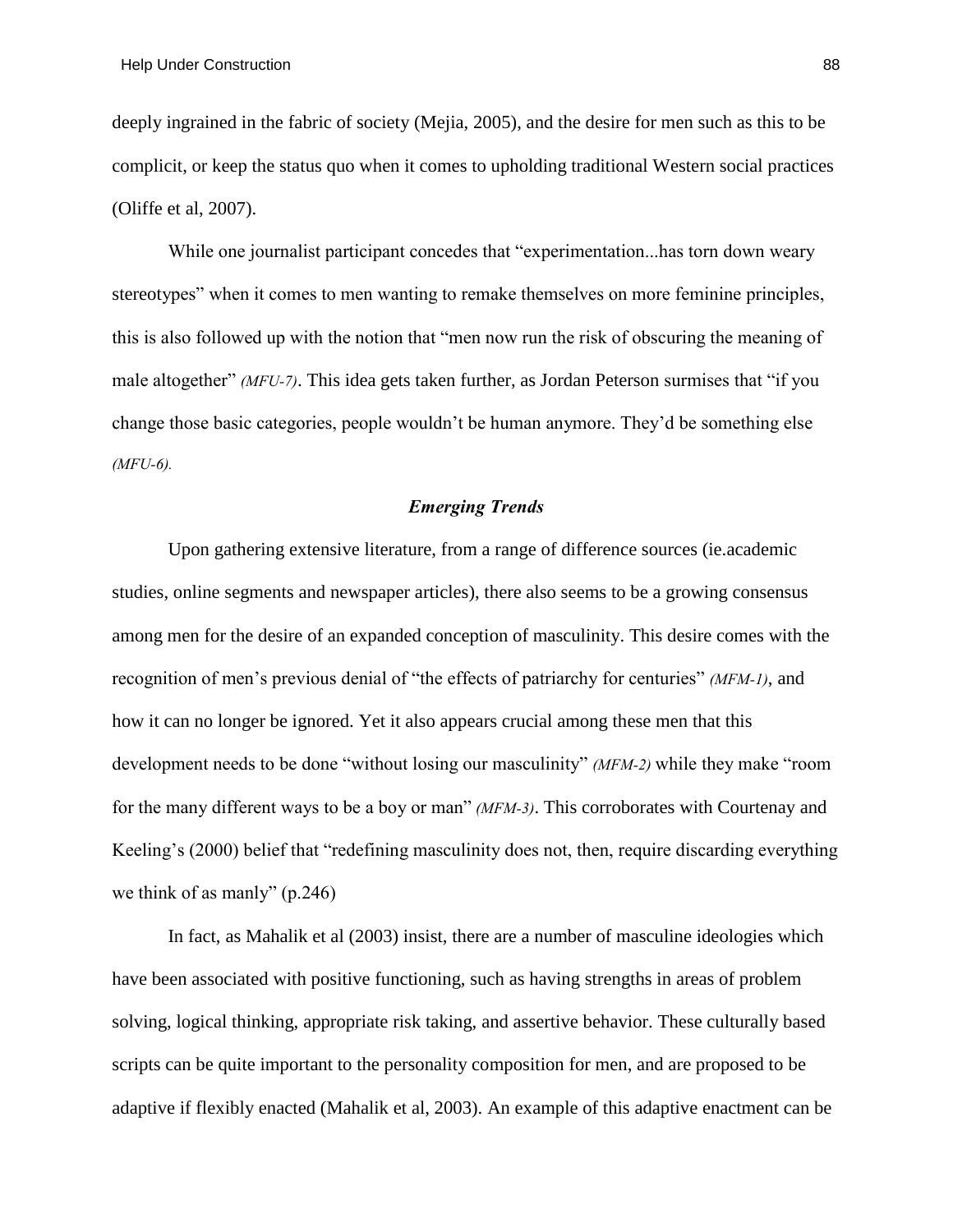found by Fogerty et al (2015), where men demonstrate their capacity for problem solving with the ability to take a new perspective, leading to a change in how problems are interpreted. Mahalik et al (2003) also attend to the diversity of experiences, and thereby 'strengths', by stating that "some scripts may be important for some men but not for others" (p.124).

This recognition of diversity is critical, as participants caution against the "notion that group identity is the defining characteristic of a person" and to "treat people as individuals" *(MFM-4)*. Not doing so, and lumping "all men and patriarchy in together", will only lead to "a sense of shame that they will never escape from" *(MFM-1)*.

The very purpose of talking about 'toxic masculinity', as forwarded by the founder of '*the Good Men Project*', is "not about vilifying boys, men or any of the particular qualities society has deemed 'masculine'. Rather, it is an opportunity to reconstruct a more positive model of masculinity" *(MFM-3)*. This reconstruction will therein instruct what it means to be "a man", and how he's encouraged to act in the world (Real, Sept/Oct 2017). In a practical way, this is "a reimagining of what men should be expected to do" *(MFM-5)* that stresses receptivity over action. How author and speaker Terry Real (Sept/Oct 2017) suggests this could look like in relationship is "being curious about your wife, learning to be quiet and leave space for her, drawing her out, truly negotiating." (p.40).

Much of the discussion found in the findings has suggested, rather than a fixed identity, conceptions of masculinity are continually being negotiated and changing through the lived process of interaction. Examples of this in the findings can be found in the household, where the traditional notion of the man being the breadwinner was "the opposite of what I hope for" *(MFM-6)* for the wife of a male participant, with another journalist participant encouraging a broadened definition of masculinity to include "both Mr.T and Mr.Mom" *(MFM-5)*.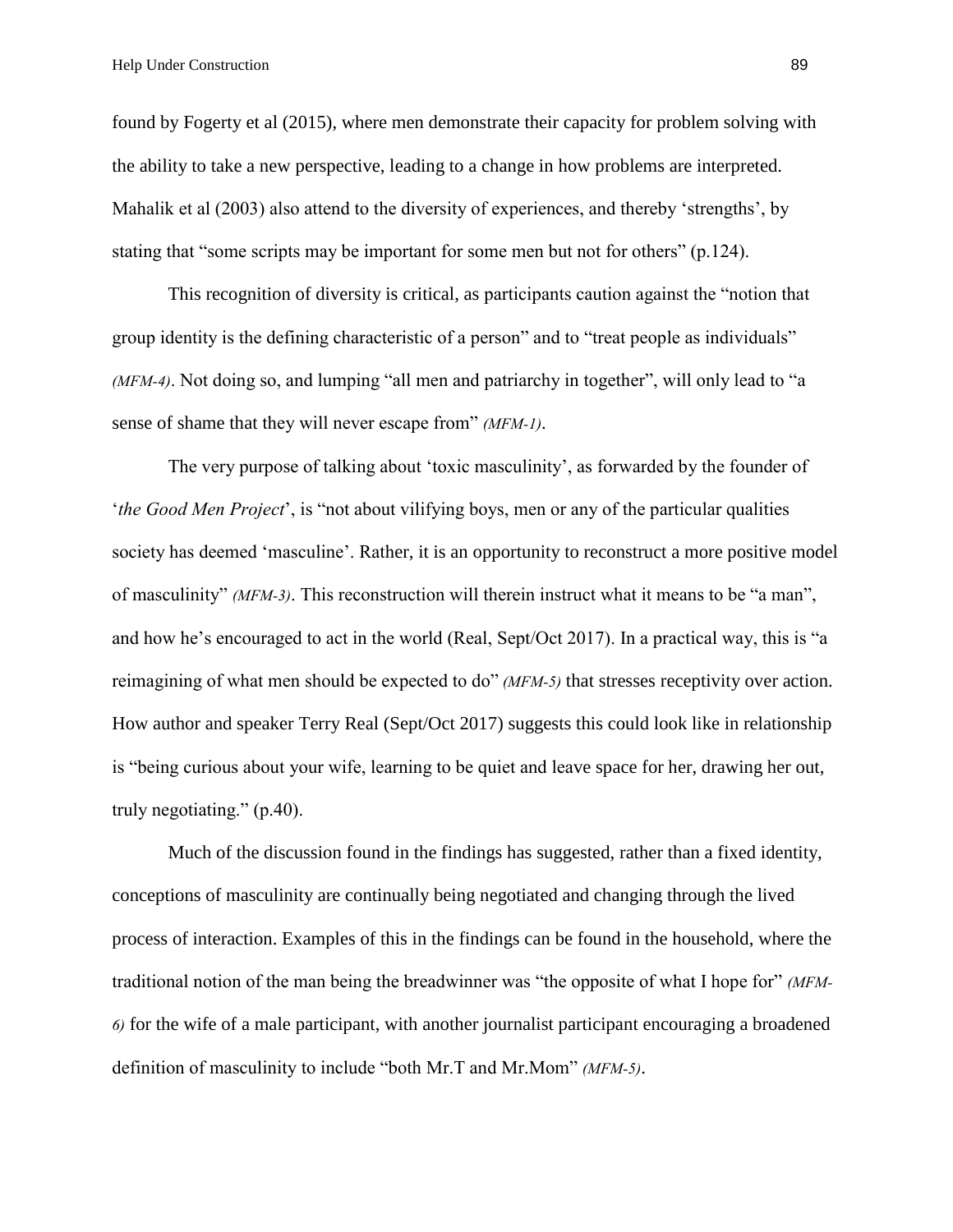de Boisem and Hearn (2017) cite a list of social research which indicates that men not only have an active understanding of their emotional lives, but even appear to practice a 'more emotional' form of masculinity than formerly documented or assumed.

This train of reasoning would be in alignment with a constructionist perspective, which regards emotions as forming from discursive arrangements of power via linguistic and cultural differences (de Boisem & Hearn, 2017). A critical distinction made by the authors here is that this framework does not portray men's emotions, or men's discussion of emotions, as 'new' or contradictory to masculinity/ies. This is significant, as it rejects the 'softening masculinity' theory which proposes men's increasing capacity to express themselves emotionally as fundamentally redefining masculinity.

Overall, there appears to be a strong push towards practicing a more "healthy masculinity...that is no better or worse than femininity" *(MFM-7)*; that recognizes that "humans vary along a multitude of dimensions" *(MFM-4)*; and allows "individuals [men] to feel secure in their masculine identity" *(MFM-3)*.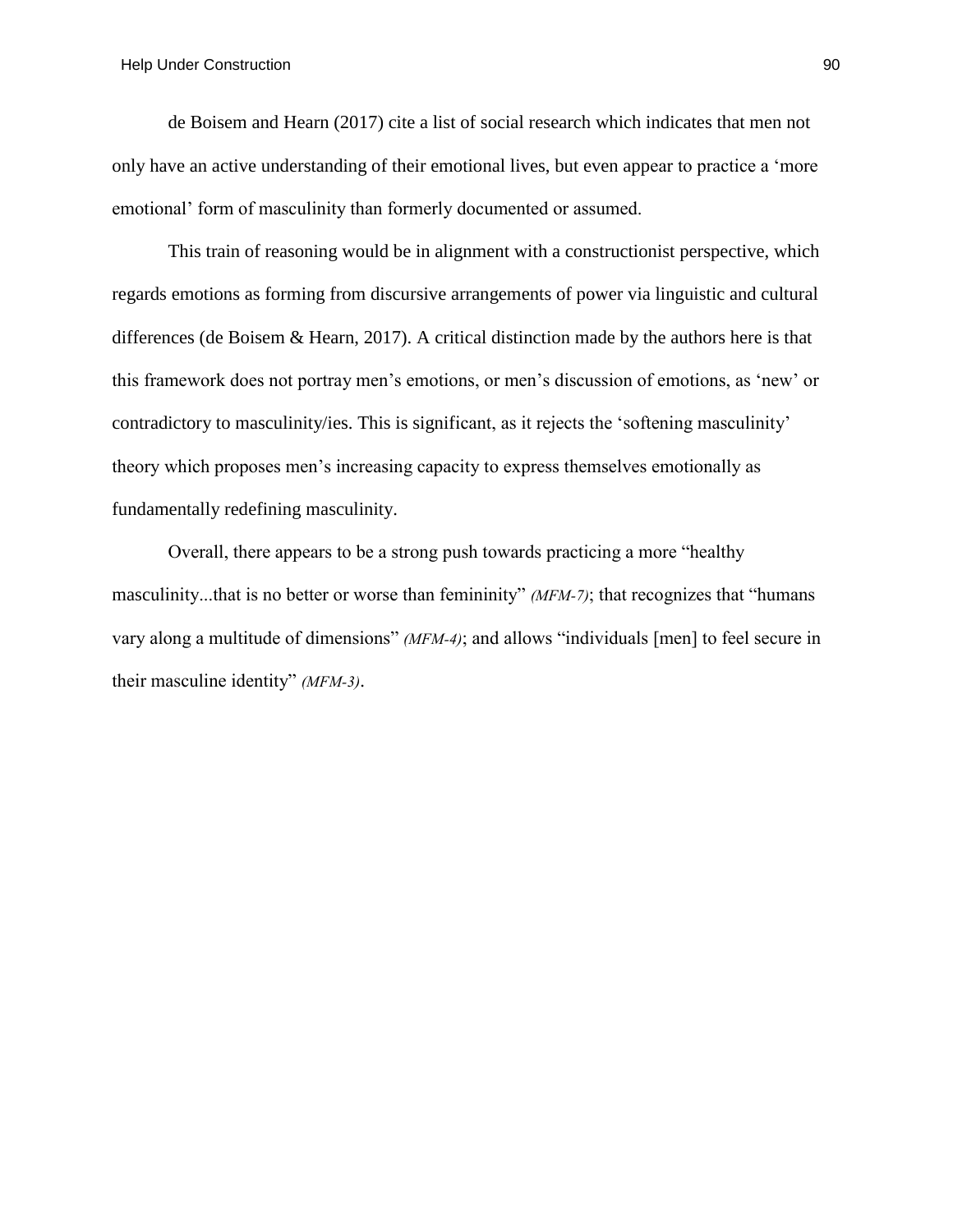## **Chapter 5: Discussion**

#### **Summary**

Help-seeking has been considered to be an integral component in addressing mental health issues, as it requires recognizing a problem, interpreting symptoms, and navigating services to act in a supportive function. Frequently associated with help-seeking is disclosure, which requires the afflicted individual to provide personal information as a means of enlisting support.

This last part is significant to this paper, as studies have indicated that men typically have a weaker tendency in utilizing formal mental health care services, and a perceived contributor to this is a general unwillingness for emotion-talk (Lynch et al, 2018; Mejia, 2005; Rochlen & Hoyer, 2005). Much research has linked this proclivity towards stoicism in men as part of the collective ideals of traditional/hegemonic masculinity, brought about through early and ongoing socialization experiences, which has been forwarded as a determinant for aversive help-seeking behavior (Courtney, 2000; New, 2001; Mahalik et al, 2003; Addis & Cohane, 2005; O'brien et al, 2005).

While these gender-studies provide a much needed spotlight on men's health, in which many have suggested to be in a state of crisis, the findings from this somewhat narrowed focus (ie.characterizing men as a group-identity) has cast essentializing assumptions that equate masculinity with attributions of deficiency. The roles and ideals of men in postindustrial Western societies seem to be in question, as traditional masculinity has received much critical attention in the public eye due to the #MeToo movement and subsequent discourses around toxic masculinity. Highlighted in the discussion are the harmful effects--to men, women, and society- that proceed as a result of subscribing to tenets of hegemonic masculinity.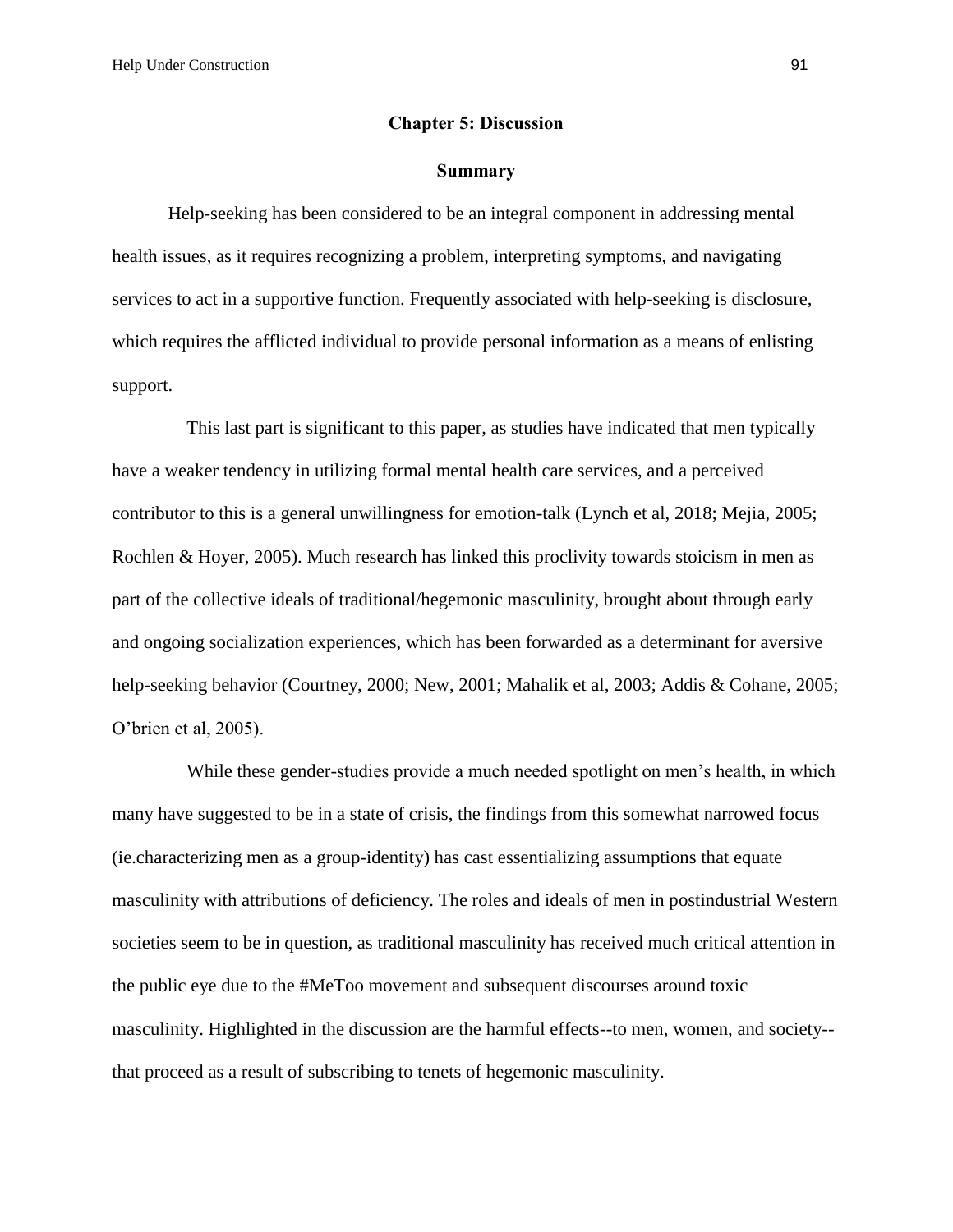Considering the gravitas of our current societal situation, as well as the ascribed importance of help-seeking behavior in remediating these detrimental living conditions, it seemed necessary to further explore the relationship between current conceptions of masculinity and help-seeking behaviors in men.

This thesis sought to open up the lens of inquiry by incorporating a social constructionist framework research method which is able to attend to the diversity of male experiences. This would enable us to discover not only if but *how* men are navigating helpseeking over time. Another area of interest related to this was also how others interpret their help-seeking behavior through *their* internalized conceptions of masculinity.

I anticipated that there would be a number of attributes associated with traditional masculinity that deter males from seeking help (ie.no space for vulnerability; stoicism and rationality over emotional expression; independent, competitive and success-driven; ignore bodies and health concerns; engage in risk-taking behavior)

I also anticipated that society is going through a transition time where these traditional gender roles are being questioned and negotiated, leading to hybrid forms of help-seeking that may not be recognized by formal health-care providers

My guiding assumption was that there are present gaps in knowledge and/or mixed responses towards when and how men are seeking help, which could be narrowing the visibility and viability of a range of support for men experiencing symptoms of distress.

The results of the research proved to be quite compelling, as indeed there was a vast range of experiences and attitudes pertaining to help-seeking among men. It appeared that a strong underpinning which guided these behaviors was coming from internalized masculine ideals--with a conscious awareness of evaluating their behaviors within the context of what it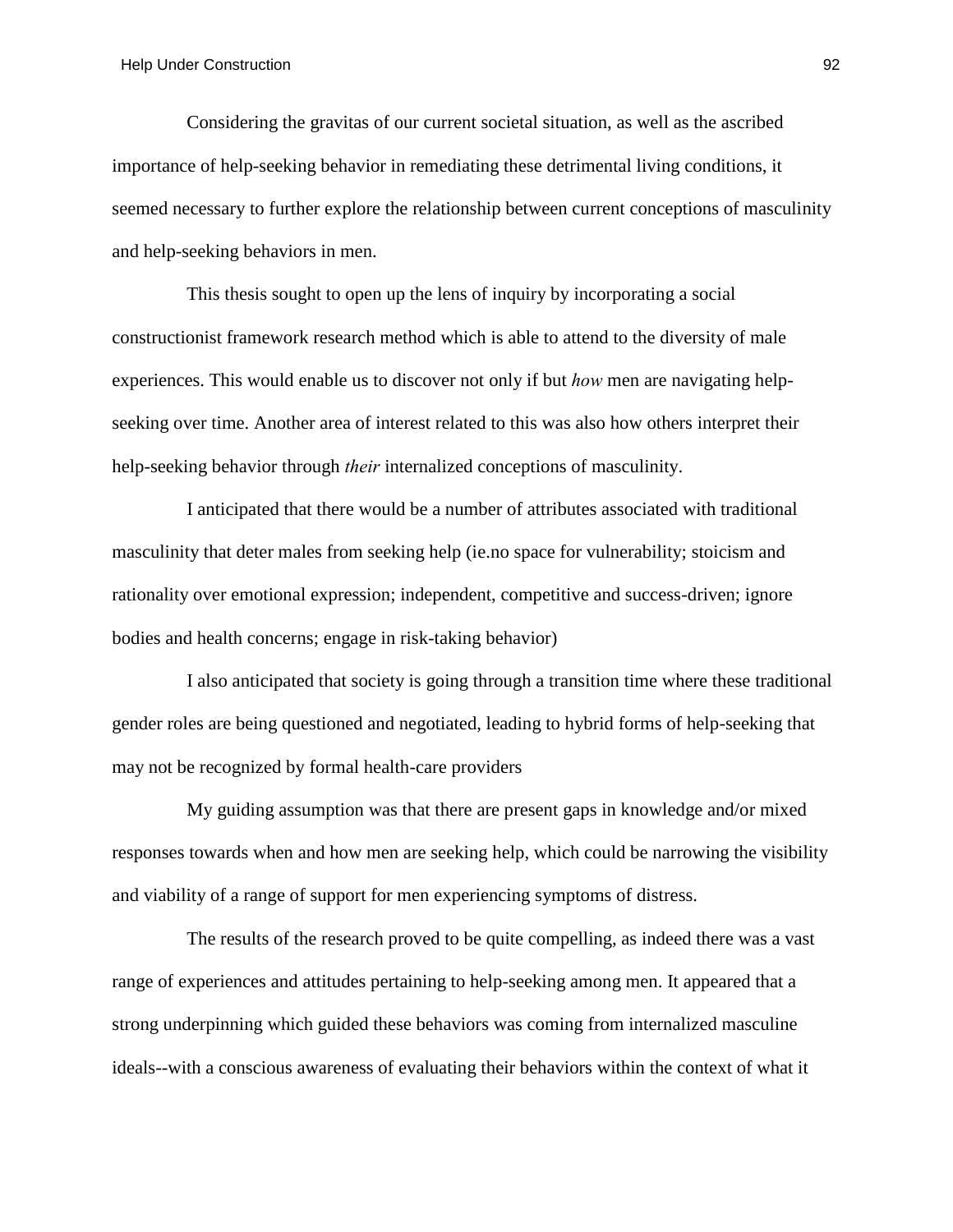means to be 'a man'. However, how this interactional dynamic presented itself could be described in two categories: traditional trends and emerging trends.

For the traditional trend category, the masculine roles regarding help-seeking was represented by: 'independent and avoidant', 'strong and dismissive', 'non-emotional and body estranged', 'help-seeking as singular, static process', and 'masculinity as fixed, universal identity'. What was found here were attitudes of stoicism, self-reliance, and perseverance, whereby help-seeking (and particularly emotional disclosure) was highly stigmatized and regarded as a last-resort option. And if they did finally 'break down' and seek help, it would typically be the formal route--of seeing a physician--to which there were mixed feelings towards actual helpfulness.

Body awareness in this group was stated to be at a minimum, as well as emotional competency for men when it came to attempting to describe 'the personal'. Overall there seemed to be a fixed conception of masculinity that promoted "one way to be", which was either a great source of pride or shame for individuals, depending on if their self-image fit the imagined criteria.

The emerging trend category for masculine roles regarding help-seeking was represented by: 'collaborative and engaged', 'brave and inquisitive', 'emotionally expressive and body conscious', 'help-seeking as multiple, dynamic process', and 'masculinity as fluid, multiple identities'. Here what was found was a population of men who seemed to be going against their traditional conditioning of 'masculine behaviors' in favour of a more interactive, ongoing process that enlisted the help of others and encouraged disclosing personal material. However, upon further exploration, it could be said that what is being promoted in not an alternative, or 'new' narrative but a reconceptualization of the dominant discourse.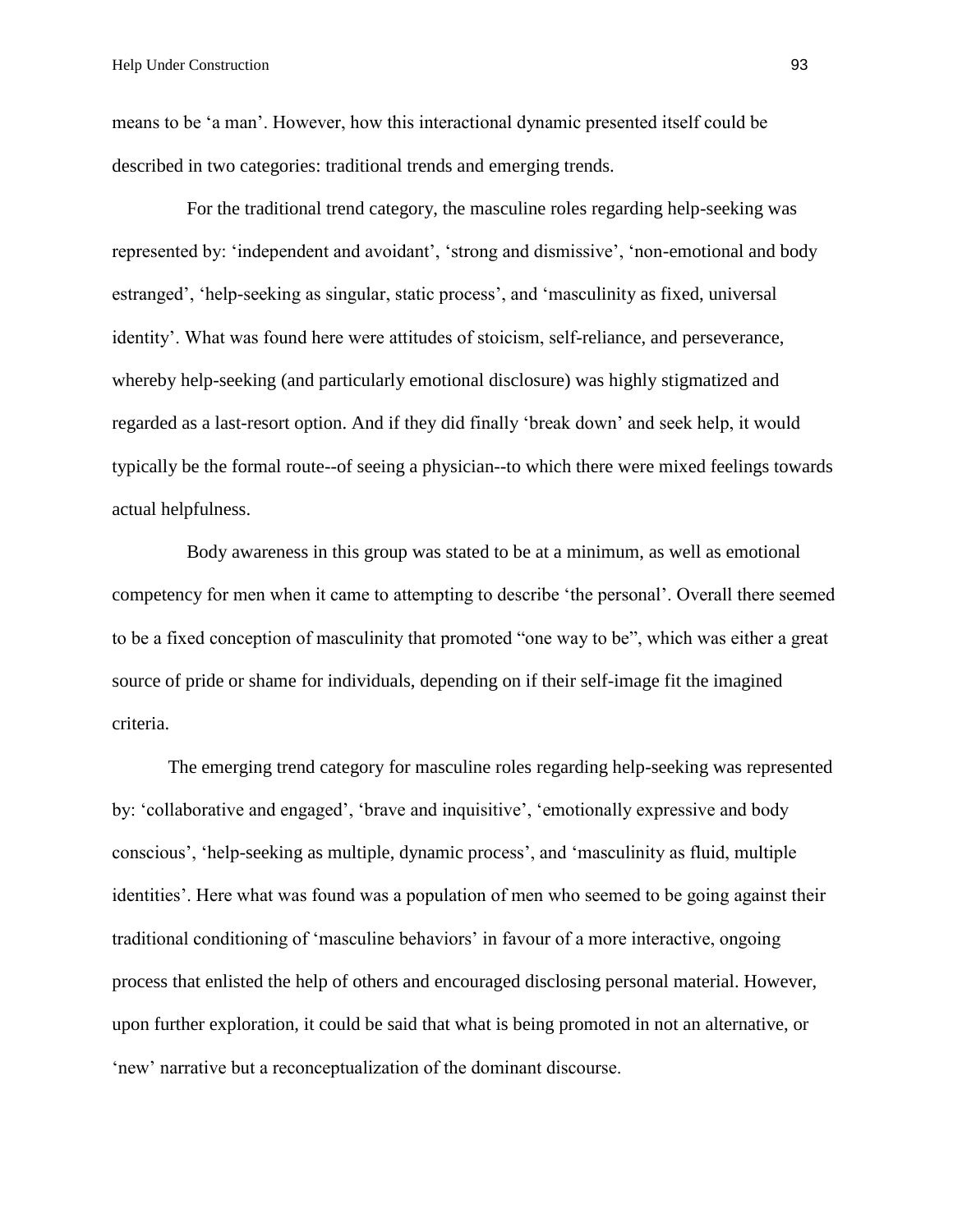The traditional ideal of 'being strong', which previously was associated with independence and 'toughening it out'--leading to symptom dismissal--suddenly becomes recast as 'being brave', which relates to a strength-in-vulnerability position of speaking up and asking for help regarding health concerns. Elements of courage are attributed to this act, as it encourages a man to go beyond his comfort zones, or outside his cultural molding, into an unfamiliar interactional territory. This 'going against the grain' attitude can be perceived as leadership qualities which align with traditional masculine ideals of competitiveness (ie.leader of the pack), independence and taking responsibility--for oneself, for family and friends, and for society.

It could be argued that these same ideals mentioned earlier is what is driving much of the growing awareness around bodily concerns and self-monitoring practices--as an attempt in upholding their sense of leadership by maintaining their active duties as a responsible man, parent, and citizen. Also highlighted as a motive among some of the more mature participants was the desire for enhancing not only the length but the quality of their lives as their age progresses. And quality to these men entailed maintaining notions of independence which included activities and practices that would typically go beyond the scope of acceptability for younger demographics.

For the emerging trend group, conceptions of help-seeking went beyond the one-stop shop of medical care, which included a number of means of informal support, such as family, spouse/partner, peer group mediation, community youth workers, and online mental health forums. Going to a trained therapist was another legitimate source of formal support. The timeline and progression of seeking and obtaining these forms of help was not consistent, as these men seemed to be negotiating a range of needs, unique to each person, that evolved over the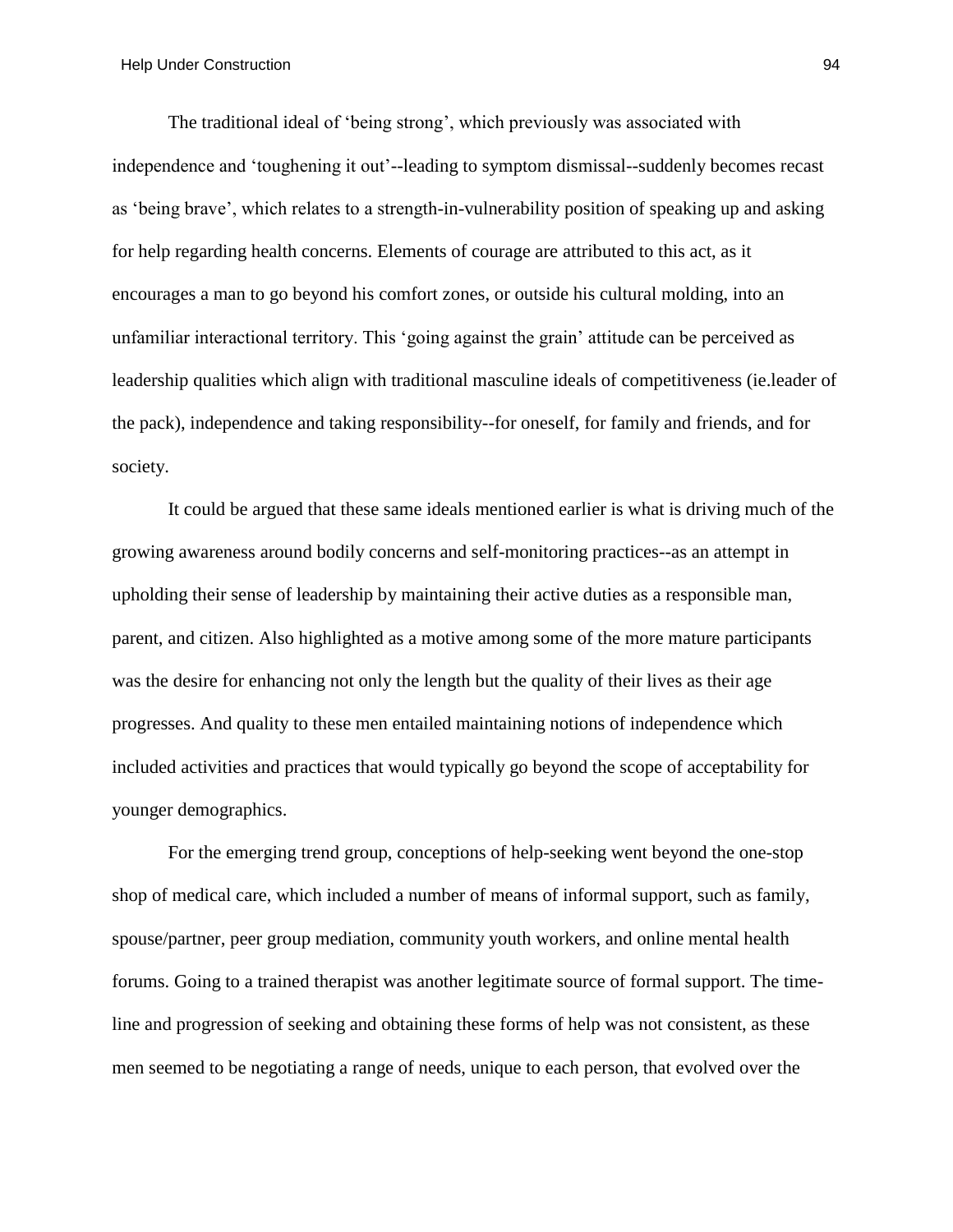course of their illness/symptoms. A common theme was the desire for more information relevant to their condition so as to become an 'expert' in their illness and become equal to their attending health professional.

This group was able to conceive of a broader definition of masculinity, which seems to include multiple ways of being 'a man' while remaining true to core conceptions of 'manhood'. There was a recognition of the damaging effects of patriarchy, but also that the range of practices attributed to the oppression of women varied among men and should not be cast as a groupidentity. This personalized identity formation is described as a fluid experience that is upheld and contested through ongoing interaction.

#### **Implications**

The implications of these findings are far reaching, as they reveal the everyday practices and attitudes among men which highlight the personal and inform the political; information which could prove to be quite useful for counsellors, policy makers, and citizens to have in order to better understanding and offer support for this community.

It appears that there is a growing population of men who are experiencing mental health issues, yet there are obstacles among those affected which inhibit discussion around these concerns. What results is that many suffer in silence, feeling confused, isolated, and dejected, with worries of being a burden on others/health system.

These deeper, more vulnerable feelings can feel too confronting, as they go against their internalized ideals of needing to present as strong, independent, stoic, and invincible--forwarded by traditional conceptions of masculinity. Therefore, an exaggerated position of bravado and indifference towards one's symptoms can emerge as an attempt in convincing others, and themselves, that they are ok, thereby preserving their self and public image.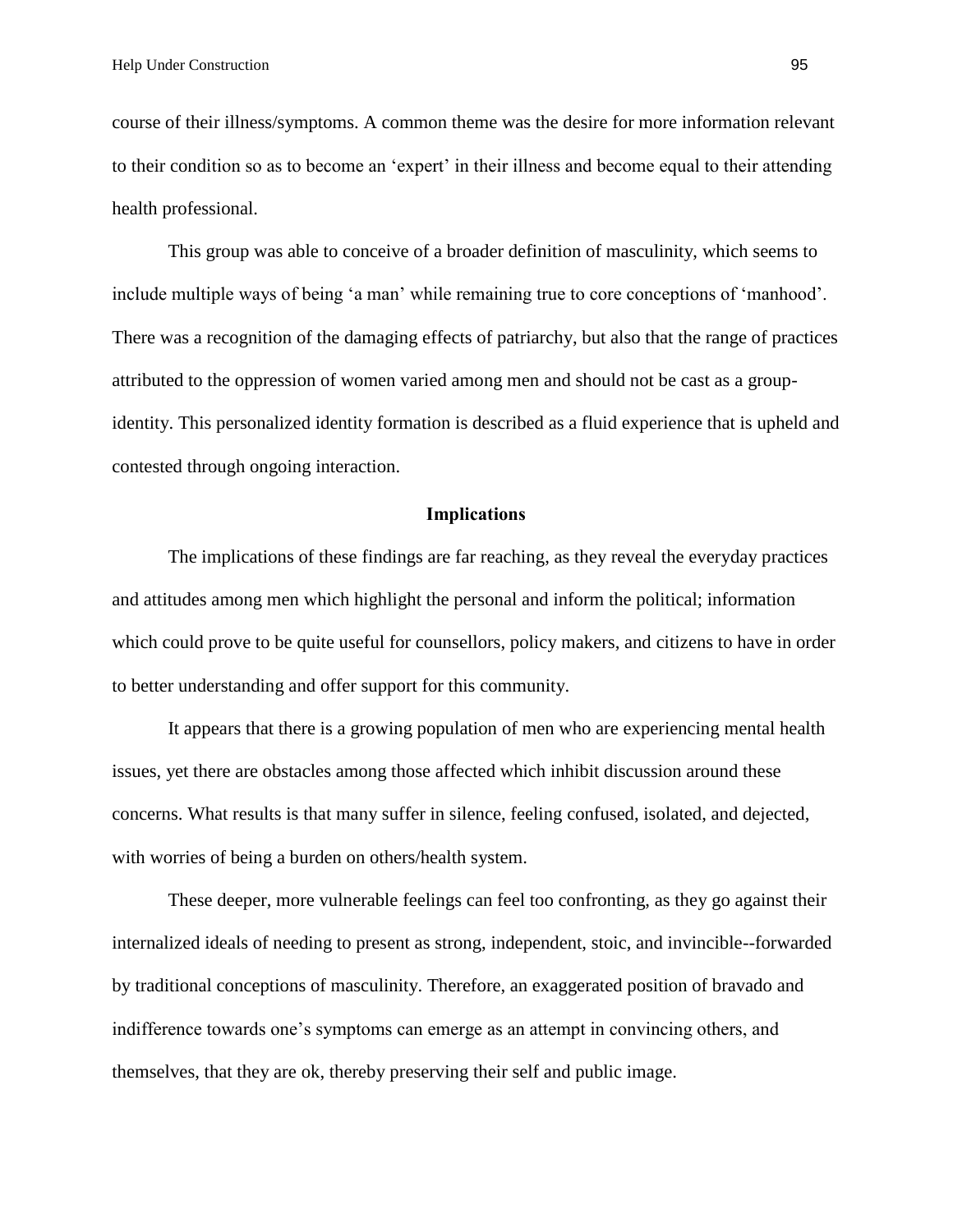However, when these men do reach out, they are oftentimes surprised that they are not alone in their experiences. This active engagement can lead to strengthened connections of mutuality among men and a renewed sense of purpose in sharing information and being part of 'a team'.

Evidence from the findings also suggests that not all coping strategies for men are harmful. While there were a number of statements among the men that supported the more common-place maladaptive strategies--such as alcohol, drugs, and video-games--as a sedative from experiencing pain, there were also signs which suggested incorporating mindfulness and body-oriented practices, geared towards self-monitoring and surveillance, as a way of proactive management and emotional competency building. This offers an expanded viability of self-help strategies compared to previous research.

What also deserves special attention is the importance women have in shaping men's help seeking behavior. Consistent with past findings, the wife or girlfriend of men experiencing symptoms of distress were instrumental in either initiating or bolstering utilization of formal health services, while also providing a supportive role in the household by acting as a confidante and caregiver. That being said, some women seemed to have had more challenges in maintaining an empathic position than others, due to multiple factors which include caregiver stress and trading places in gender roles.

This last point is significant, as it touches upon an interesting avenue which has not received much attention pertaining to the extent of women's involvement in maintaining the status-quo of patriarchy. Much talk has emerged around men's influence in upholding the traditional ideals through shame-based practices of 'policing' masculinity, however little discussion is made towards the subtle or not-so subtle feedback offered by women in everyday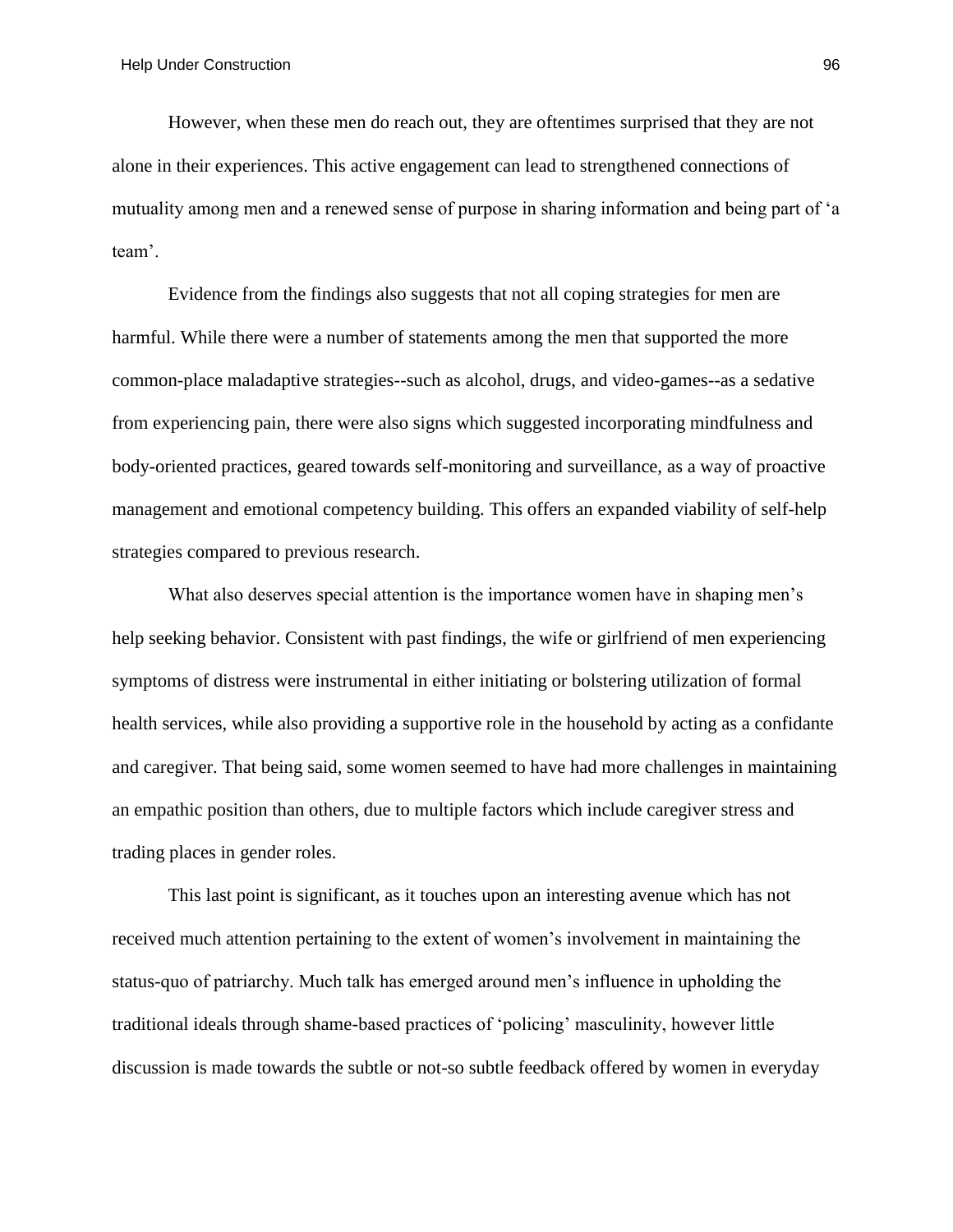interactions which can act to guide men's outlier behavior back into the fold of typical stereotypes.

How this can present itself is through mixed messaging of interests, whereby a woman will vocalize her desire for a more attentive, emotionally responsive partner, yet reveals varying levels of discomfort when their man 'breaks down' in front of them. Another example, forwarded by women, that could deter help-seeking behavior could be found in minimizing symptoms through a familiar reference to 'Man-colds', suggesting an embellishment or overexaggeration of levels of distress. Both can reinforce in men the 'Man up' philosophy of internalizing over disclosure so as not to jeopardize their personal identity and identity-inrelationship.

The age factor was another interesting variable in the findings to consider, as there was an equal balance of older and younger male participants in each category (traditional and emerging). This suggests an overlapping of attitudes, or intergenerational continuity, whereby a sizable number of the younger generation are adopting and replicating the values of their predecessors. That being said, one can also surmise from a number of participant statements aligning with the emerging trend that there is a portion of the older generations who are active in promoting a more engaged and acceptable outlook towards help-seeking behavior. This is significant, as it reveals that the proponents of influence which either lead to further reinforcement or change spans across the ages, and that perhaps we are amidst a transition time in gender roles regarding help seeking in Western society.

A compelling part of this development would be the expanded space for emotions in men's lives that go beyond the limited range enforced through patriarchal practices. While originally felt to be uncomfortable or difficult by some of the men in the emerging trend,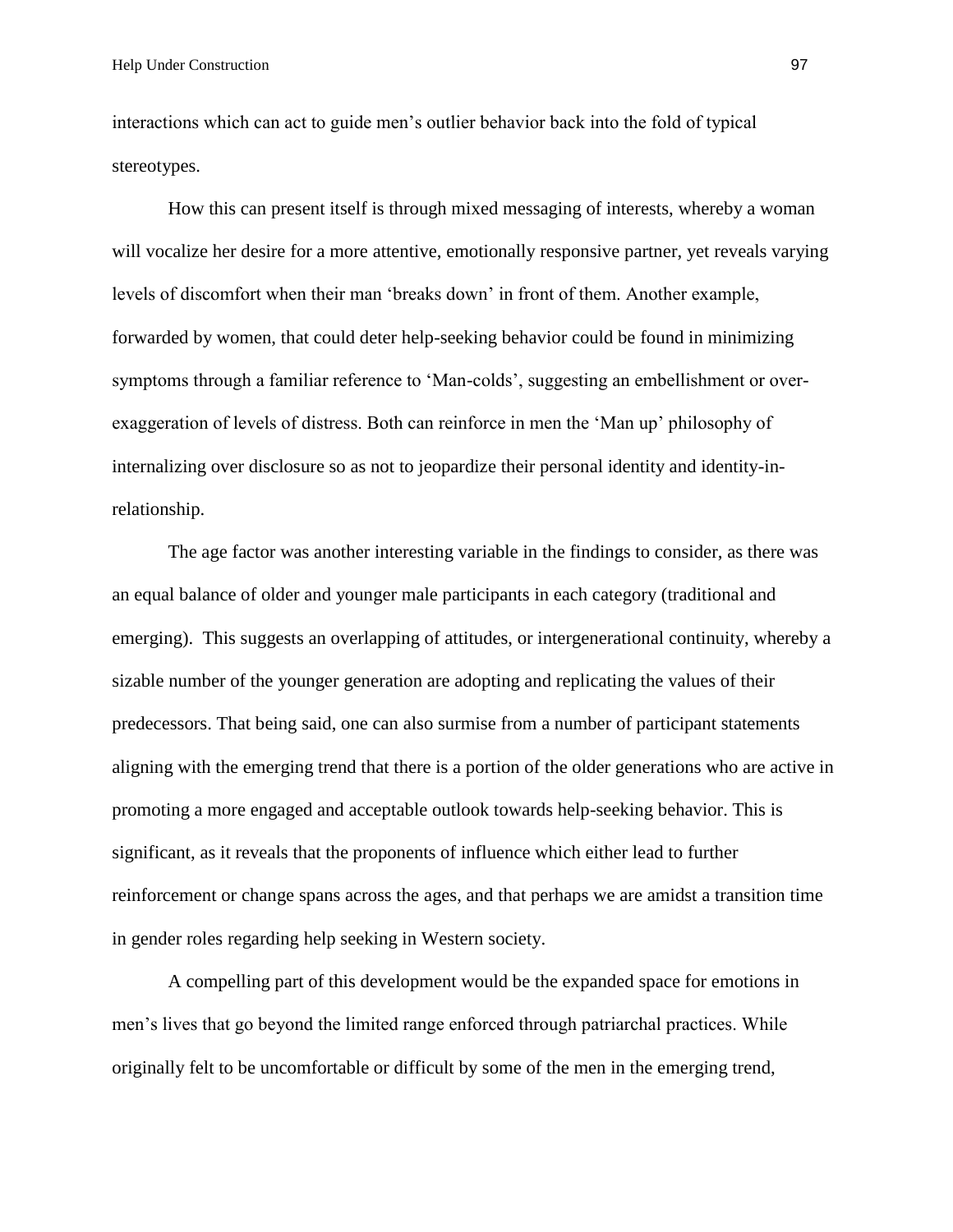perseverance and ongoing commitment enabled them to challenge previous expectations and learn healthy models of emotional expression.

An underlying theme promoted in these discussions concerning conceptions of masculinity and help seeking behavior came back to personalized valuations of maturity- ie.taking responsibility, 'growing up', and what it is to be a 'real man'. And yet, it seems that the majority of academic attention surrounding maturity tends to remain on early adulthood-to-later working life, while neglecting the more mature male community. This is significant, as we may be receiving an incomplete value system that advances the voice of the 'young', and therein missing out on valuable insights acquired from our older male population.

## **Recommendations for Counsellors**

The application of these findings for counsellors is extensive, which is why it felt necessary to categorize the suggestions into three stages: (1) Pre-Therapy, (2) Onset of Therapy, and (3) Therapy Over Time. A brief overview of these categories is defined below:

The Pre-Therapy stage essentially covers the promotion of services, geared towards attracting male clientele. This includes i) Making it Relatable, ii) Offering More Online Materials, and iii) Offering Local Presentations/Open-door Discussions.

The Onset of Therapy stage focuses on the initial phase of counselling, with regards to variables that factor into the therapeutic relationship and creating a space of relative safety for men. This includes: i) Gender Matters!, ii) Describing the Process, iii) Challenging Presentations, and iv) Becoming an Ally.

The Therapy Over Time stage highlights possible areas to address and be aware of as the counselling progresses with male clients. Included here would be: i) Collaborative Work, ii)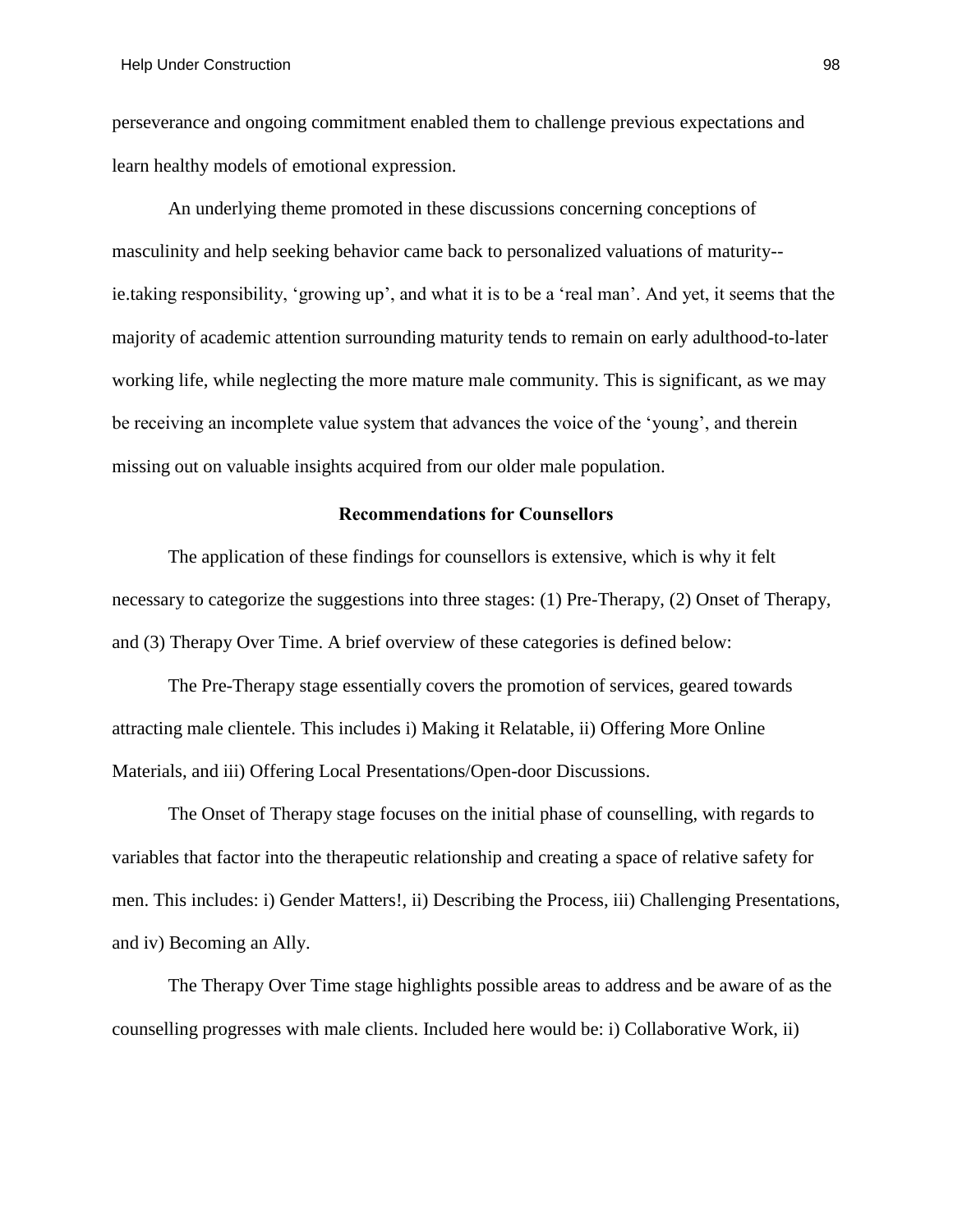Social Learning Education, iii) Attending to Loss/What is Not Present, iv) Becoming Aware of Biases, v) Group Work, vi) Enlisting Support, and vii) Therapist as Role-Model.

## **Pre-Therapy Stage**

#### **i) Making it Relatable**

It seems that a primary consideration with regards to engaging more men in seeking formal mental health services is by making the language and delivery of services more relatable to this population. This requires incorporating 'everyday' language that is understandable to men, as opposed to relying too heavily on medicalized terms which can lead to confusion and a felt sense of inadequacy. Highlighting the 'problem', including a list of symptoms of distress, as well as the possible outcomes of therapy, which include goals congruent with men's values, creates a 'why' one would go to therapy, thereby legitimizing help-seeking behavior.

#### **ii) Offering More Online Materials**

Consistent with the emerging trend in help seeking behavior, it seems that men place a high value on acquiring information pertaining to their conditions as an active means of addressing their symptoms and in creating more informed decision-making. Therefore, it could prove useful in providing a range of online materials on one's counselling website, such as relevant academic studies, newspaper articles, and multimedia videos, which cover critical areas of known concern for men.

Given the recognized knowledge gap around therapy for men, these materials could also outline the basics of therapy, including the setting (ie.therapy room), what therapy entails, and what it is not (ie.addressing some of the myths or erroneous conceptions of psychotherapy), offering a list of referrals to other health-care professionals for issues outside of one's scope of practice. An increased understanding of the nature and environment surrounding therapy can set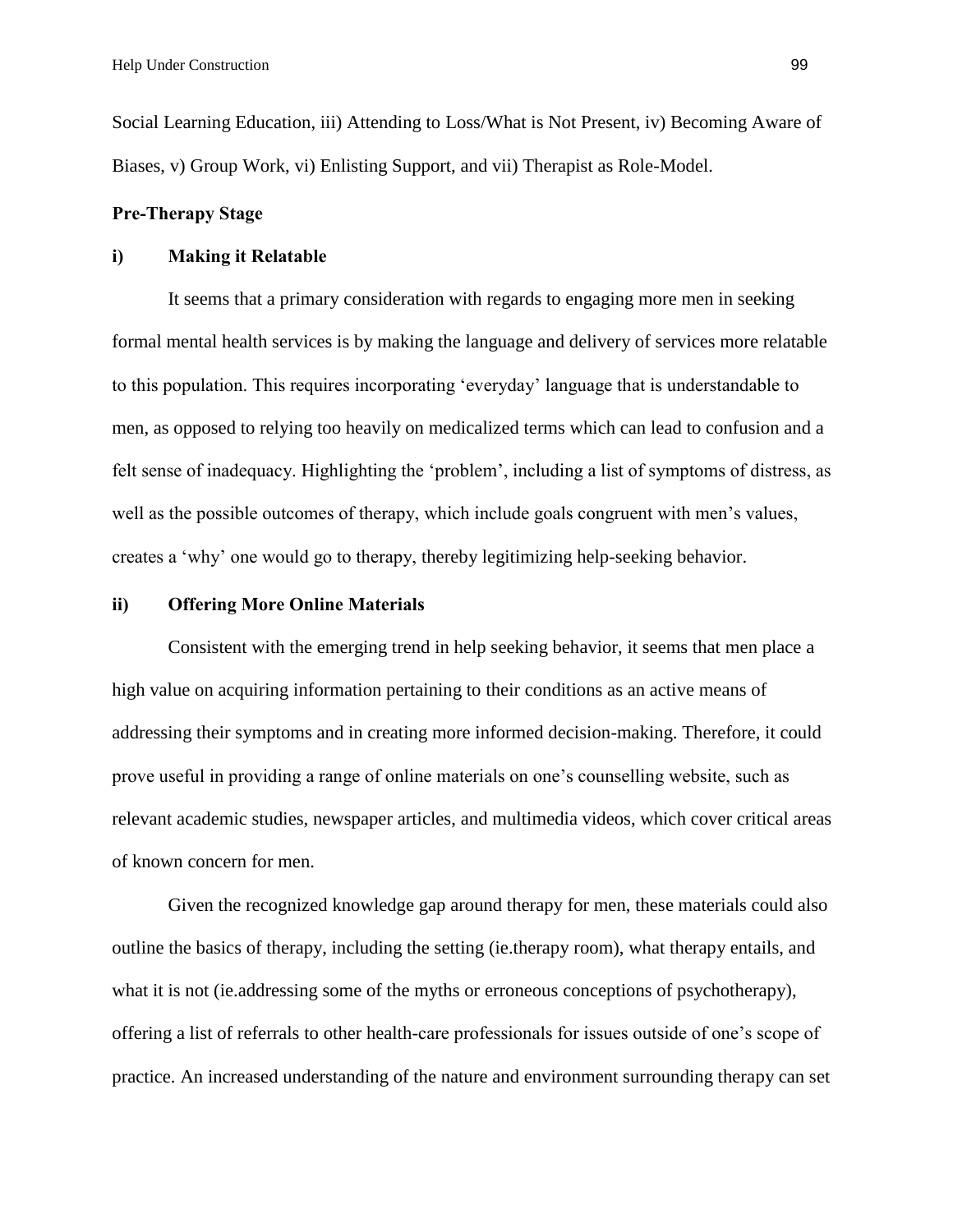some of the men's internalized stigmas around counselling at ease, while instilling a sense of confidence through been filled-in on part of the working process--fulfilling the desire for knowlege-as-balancing power with their health practitioner.

Recognizing the role therapists play as social agents of change, the website could include materials that highlight the socialization process and gender role formation, including traditional conceptions of masculinity and how this impacts our daily lives (ie.attitudes to help-seeking behaviors), and ways in which these practices are being contested and negotiated already in western society--providing possible role-models while also normalizing a diversity of values/experiences.

#### **iii) Offering Local Presentations/Open-door Discussions**

Working from the therapist-as-social agents of change premise, another way counsellors can actively work towards engaging men in mental health services is by getting involved in their local communities. This can be done through offering presentations and open-door discussion groups tailored towards addressing current conceptions of masculinities, how this impacts men, women, and society, and what can be done--both individually and as a community--to promote a more aware, gender-conscious attitude that breeds healthy interactions.

## **Onset of Therapy**

#### **i) Gender Matters!**

An important factor to consider at the beginning of therapy is that, even before the counsellor goes over their therapeutic approach or demonstrates their level of attunement with the client, it may be their gender which will orient the client to the nature of the therapeutic relationship and determine the level and direction of disclosure. A male therapist will provide a different experience than a female therapist, based on the male client's socialization and personal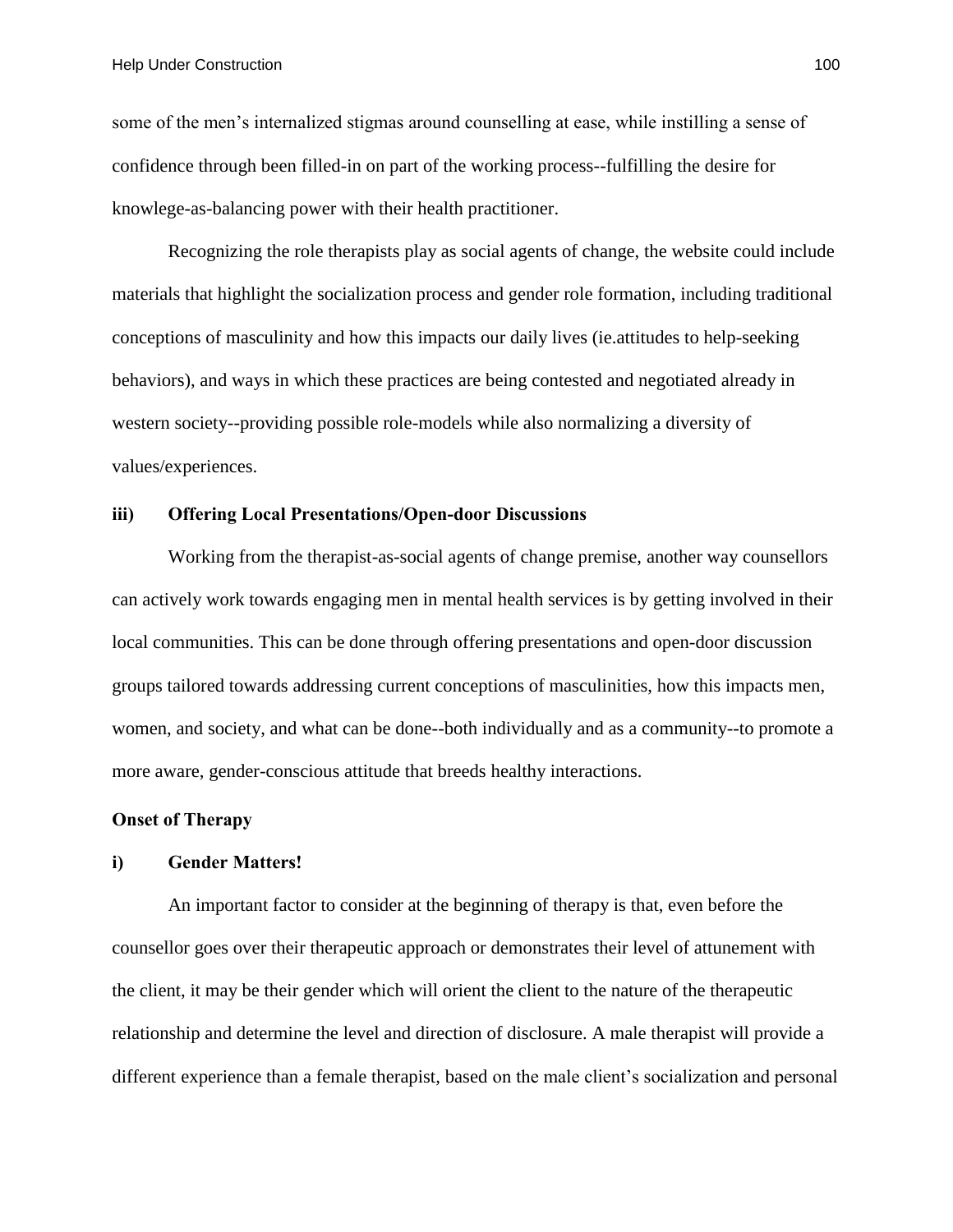history. It can be helpful in remembering this point, and perhaps voice the possible interactional dynamic (ie.man-to-man or woman-to-man interplay) if deemed to be an enabling or limiting factor to the developing working-relationship.

# **ii) Describing the Process**

It seems that for many male clients the decision to start therapy had come after years of experiencing symptoms of distress. This could be coming from a desire to conceal their symptoms and attempt to 'fix' their problems on their own, regarding going to counselling as a 'last resort' option. As a result of their delayed help-seeking, these men may be coming to the counselling room with a heightened sense of urgency and impatience in alleviating their presenting issues. On top of this, apparent gaps of knowledge around therapy and the role of the therapist may be creating a perception of a medicalized model of assistance, whereby the client tells their story and the therapist-as-expert will diagnosis their problem and offer them solutions. Both of these factors may be creating unrealistic expectations which leads to future frustrations, disappointments, and early drop-outs among male clients.

Therefore, it could be helpful in also providing some education around the counselling process, while answering any questions they may have, so as to promote more feasible goals that a man can get on-board with. This will require some flexibility on the therapist's part towards their approach, as an emphasis on emotion-work early on may scare off a portion of the maleclientele. That being said, one could assume a certain level of exposure to this subject-material if there is sufficient information on emerging trends around expanded space for emotionality in men found on the therapist's profile and website, thereby creating a soft-entry opportunity for discussion in working on this (emotional) level.

### **iii) Challenging Presentations**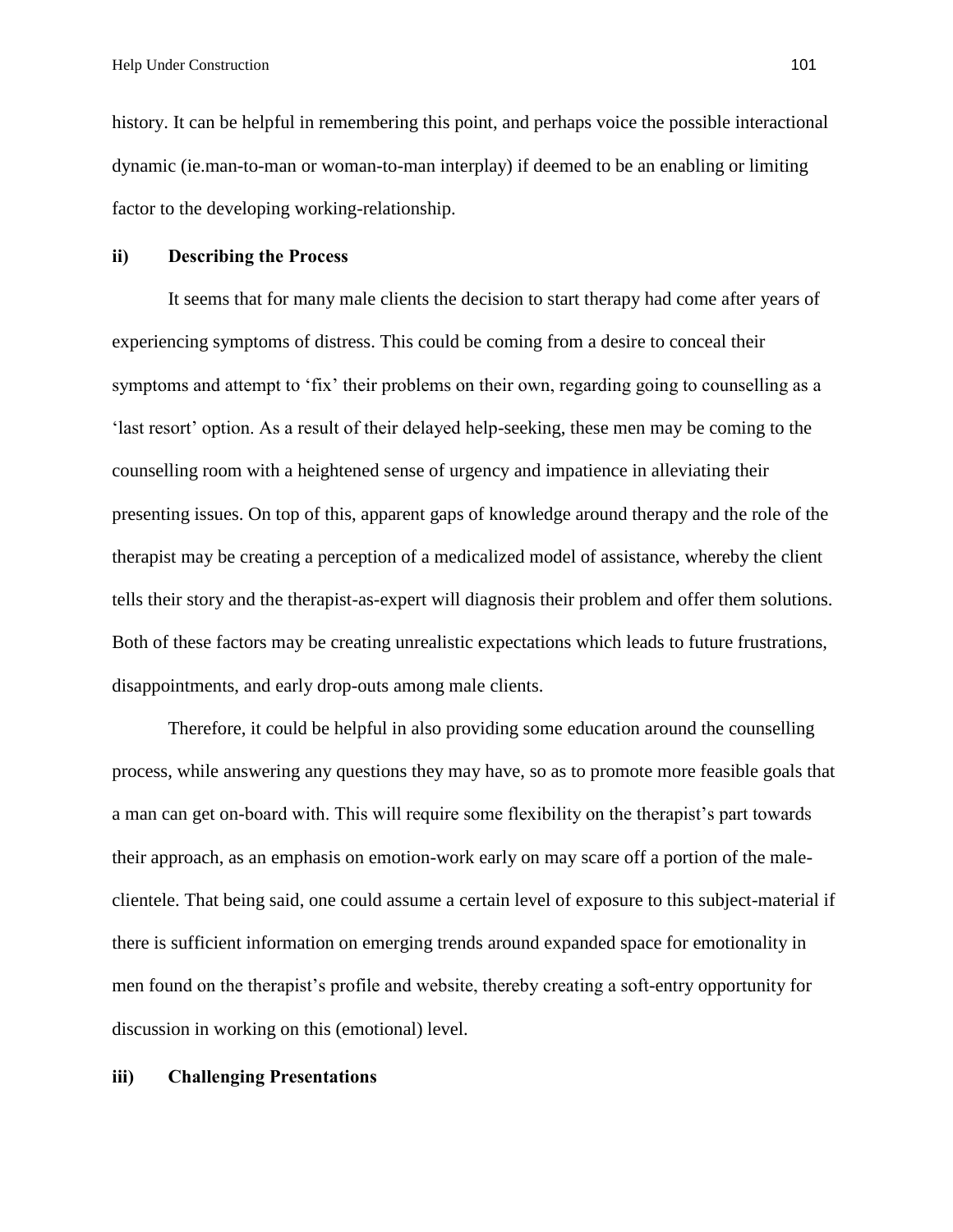This last point on retaining client interest is significant, as it attends to a challenge that many therapists have voiced concerning the perceived resistance in men to undergoing therapy. Markers that have been used to support this have been in statements that suggest coming to therapy was against their will, such as: "I don't know why I'm here", "My wife suggested I come", and "I don't really believe in this talking-it-out stuff", as well as feedback that have indicated a strong aversion to connecting with emotions: .ie."I don't *feel* anything", "I don't *do* emotions", and "Emotions are for girls and sissies".

While this can certainly be discouraging for a therapist to hear, it may also be helpful to remember the impact early and continued socialization experiences have on men, and that their behavior could be presentations of what they have internalized as how they *ought* to behave as opposed to what they may be authentically feeling. Their seeming emotional void may be shaped by the narrow confines of what emotions are regarded as legitimate for men within a patriarchal system. Coming from this lens, a deeper understanding of the processes involved around cultural conditioning and identity formation can facilitate a new way of relating with the behavior that promotes curiosity and openness over the tendency of ascribing a fixed character-assignment arising from a position of knowing.

## **iv) Becoming an Ally**

Due to the implications of cultural conditioning and varying degrees of subscribing to traditional gender roles, men may be experiencing both internal and external doubt towards the legitimacy of their symptoms, leading to feelings of confusion, shame, and avoidance behaviors. It may also lead to and increased propensity towards self-help strategies as a means of addressing the concerning issues so as to 'save face' and keep the peace in the relationship. This is why the role of the therapist-as-ally can be enormously helpful for male clients--validating their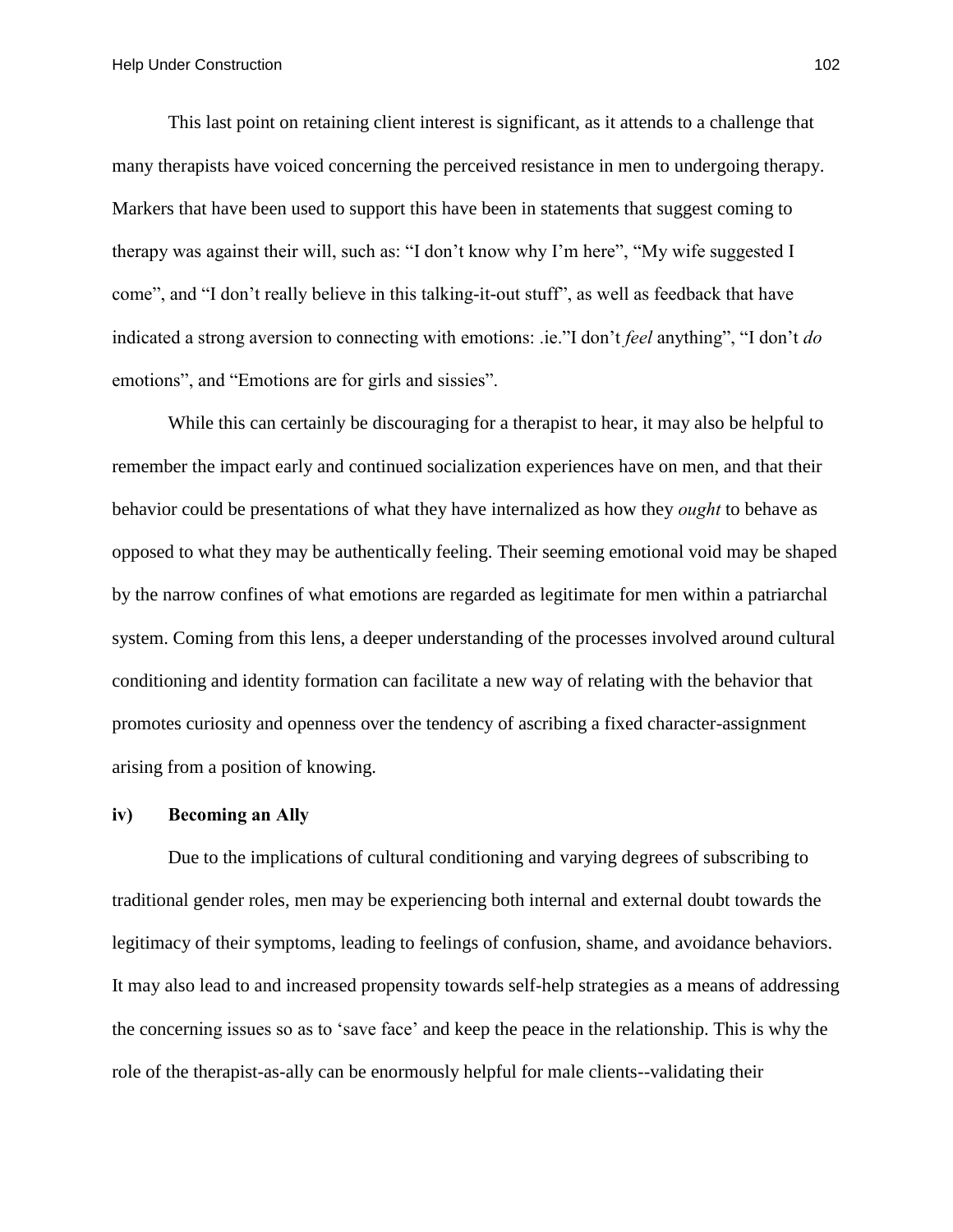experience as well as efforts in self-care practices. This can encourage a felt sense of safety for the client, as not only their struggles but their attempts in addressing them are being witnessed and recognized as credible.

# **Therapy Over Time**

### **i) Collaborative Work**

The more active involvement in help-seeking found in an increasing population of men has been attributed to a fairly new role of the 'expert' client promoted in preventative medicine and a number of post-modern psychology theories. The concept of this approach suggests a balancing in the power dynamic between health practitioner and client, as the 'expert in their lived experiences (the client) teams up with the expert in their field (the practitioner-helper) so as to form a work-based partnership tasked with facilitating meaningful change in the client's life.

How this looks in the course of therapy-work is for the counsellor to come from a position of 'not-knowing' when relating with the client; learning *from* the client just as much as he or she is learning about the client. This translates to a much more conversational feel to the sessions, whereby the therapist is adopting the client's language and framework for understanding the world. The intention behind this is being able to offer informed questions meant to spur further reflection and insights in the client that get more poignant as time and their relationship progresses and evolves.

# **ii) Social Learning Imprinting**

Associated with attending to language in therapy sessions is uncovering the main narratives which organize the client's rationale for behaviors, from both past and present, to fit a coherent sense of self. This social learning/social constructionist view towards identity formation enables clients in therapy to examine the lens from which they relate to life through a gender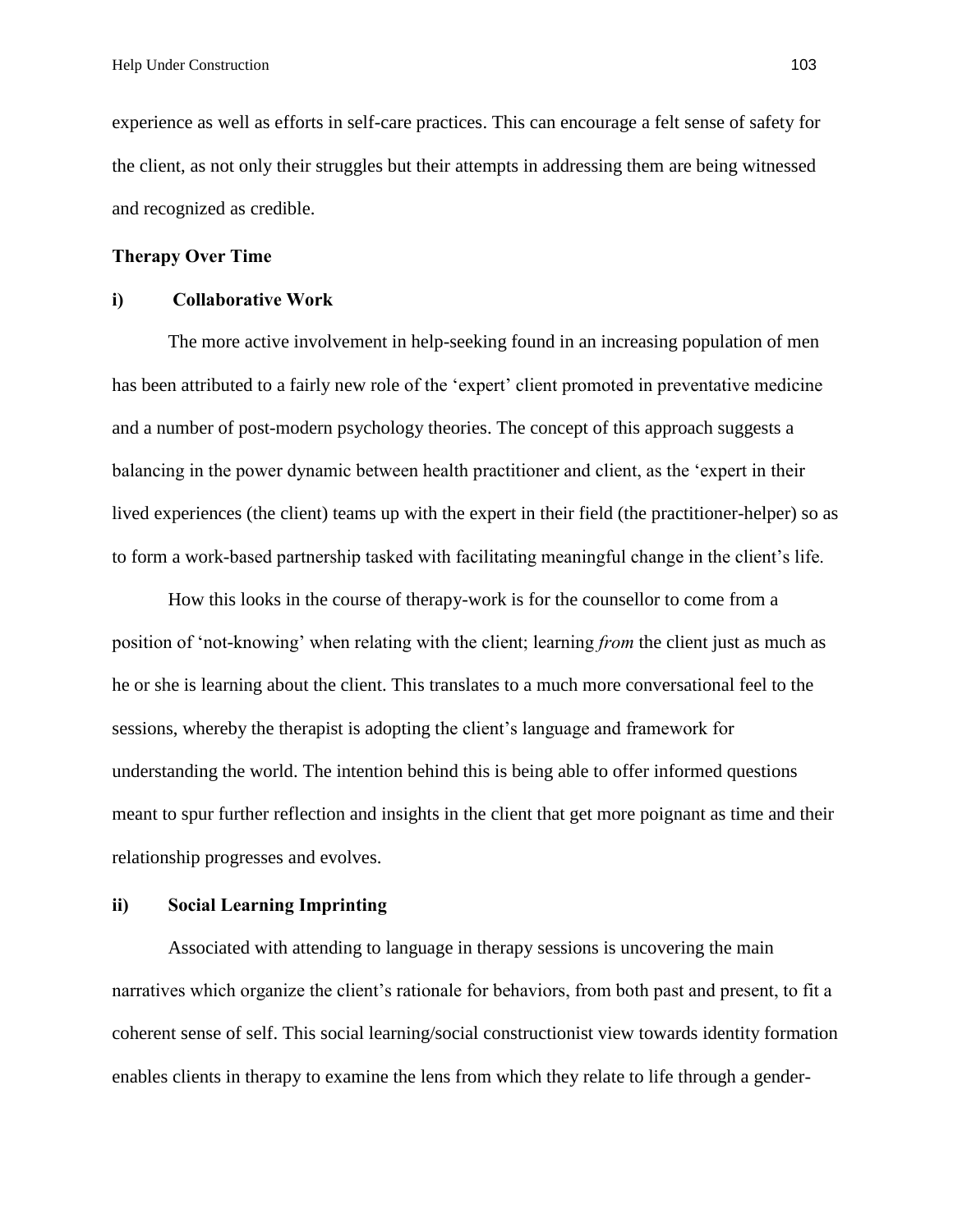entrenched world and identify the relevant gender scripts they may be subscribing to (Addis  $\&$ Cohane, 2005). Included in these efforts would be asking the clients questions such as: "What does it mean to be a man/husband/father?" and "What does it mean to be in a healthy relationship?", which could be applicable for both individual and couples work.

This enables the client an opportunity to recognize the impacts of growing up in a social environment governed by patriarchy, bringing to light the adoption of values and beliefs that may have been unconsciously acquired as a result of subtle conditioning. The goal behind this being that the growing awareness around this cultural imprinting creates more space going forward to create more conscious choices in how to act and be.

# **iii) Attending to Loss/What is Not Present**

An interesting intersection to consider tied-in to the presenting reluctance to therapy treatment in men is around the perceived attachment avoidance towards the therapist and fears of intimacy as being a result of early childhood experiences (Mahalik et al, 2003). The early separation from their caregivers, encouraged by societal ideals that promote independence in young boys, can be felt as quite traumatic, leaving an imprint of distrust towards people in positions of care. Therefore, men's ambivalent attitude in sessions may be an enactment of old emotional wounds where a primal connection had been severed. Considering the role women have traditionally had as primary attachment figures to their children, female therapists may experience heightened projections from male clients which can act as barriers to the therapeutic relationship if not properly attended to.

# **iv) Becoming Aware of Biases**

While it is important to recognize the multiple socio-cultural considerations that may be influencing a male client's behavior, it is also necessary for therapists to appreciate that they too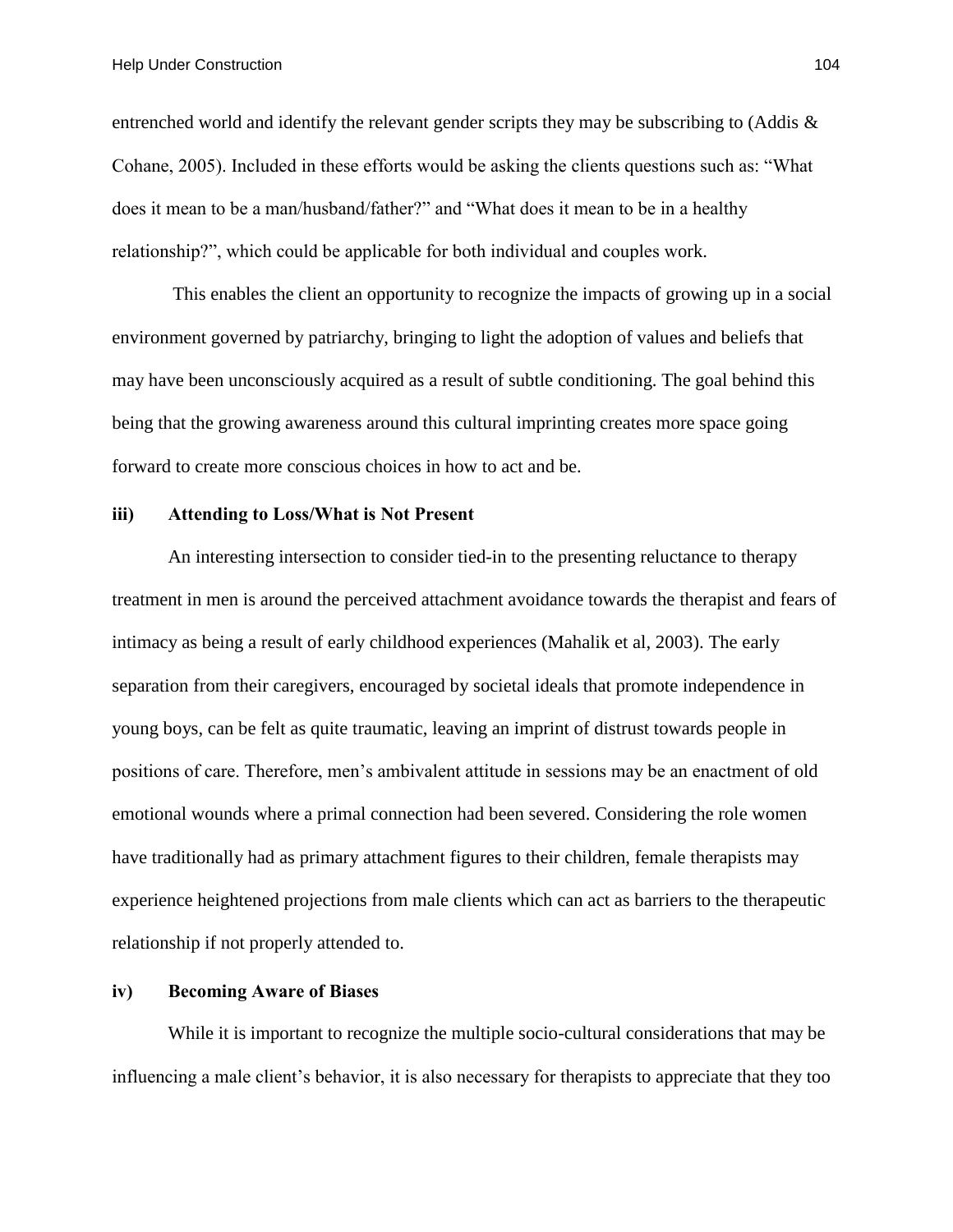have undergone the same socialization process which will undoubtedly have an effect on how they interpret and respond to this population. This is where personal introspection and collaborating with other therapists (including ongoing therapeutic work as a client themselves) can be critical in gaining a better perspective of the ideals, beliefs, and values one has so as to become more mindful of when they may be getting projected onto the client.

Included in this would be the therapist's own conceptions of what it means to be "a man/woman/in a healthy relationship", as well as evaluating the degree of heteronormative ideologies one may be holding onto as a result of their upbringing. Another key discussion point regarding the therapy-room would be on the therapist's assumptions as to what qualifies as a legitimate emotion--are they assigned from primarily 'feminine' conceptions of expression or is there space for a more unconventional repertoire that connote signals of feeling?

How willing are we, as therapists, to listen and work with what *is* as opposed to attending to a fantasy of what we would *like* these men to be?

### **v) Group Work**

Aside from working with clients individually, it could be helpful to include men's groups as an elective part of therapy treatment. This option comes from feedback which suggests men's preference for the possibility of mutuality and reciprocation in a therapeutic setting. Having a bunch of men come together to listen and/or share their experiences can be an effective way in normalizing what they are going through, as well as instilling connections on a level that they may not find themselves able to do elsewhere. Group-therapy could be done in tandem with individual work, as well as a stand-alone option for those still uncomfortable with one-on-one counselling or those who have undergone counselling in the past but are wanting a refresher and/or an opportunity to contribute their knowledge with fellow men-in-need.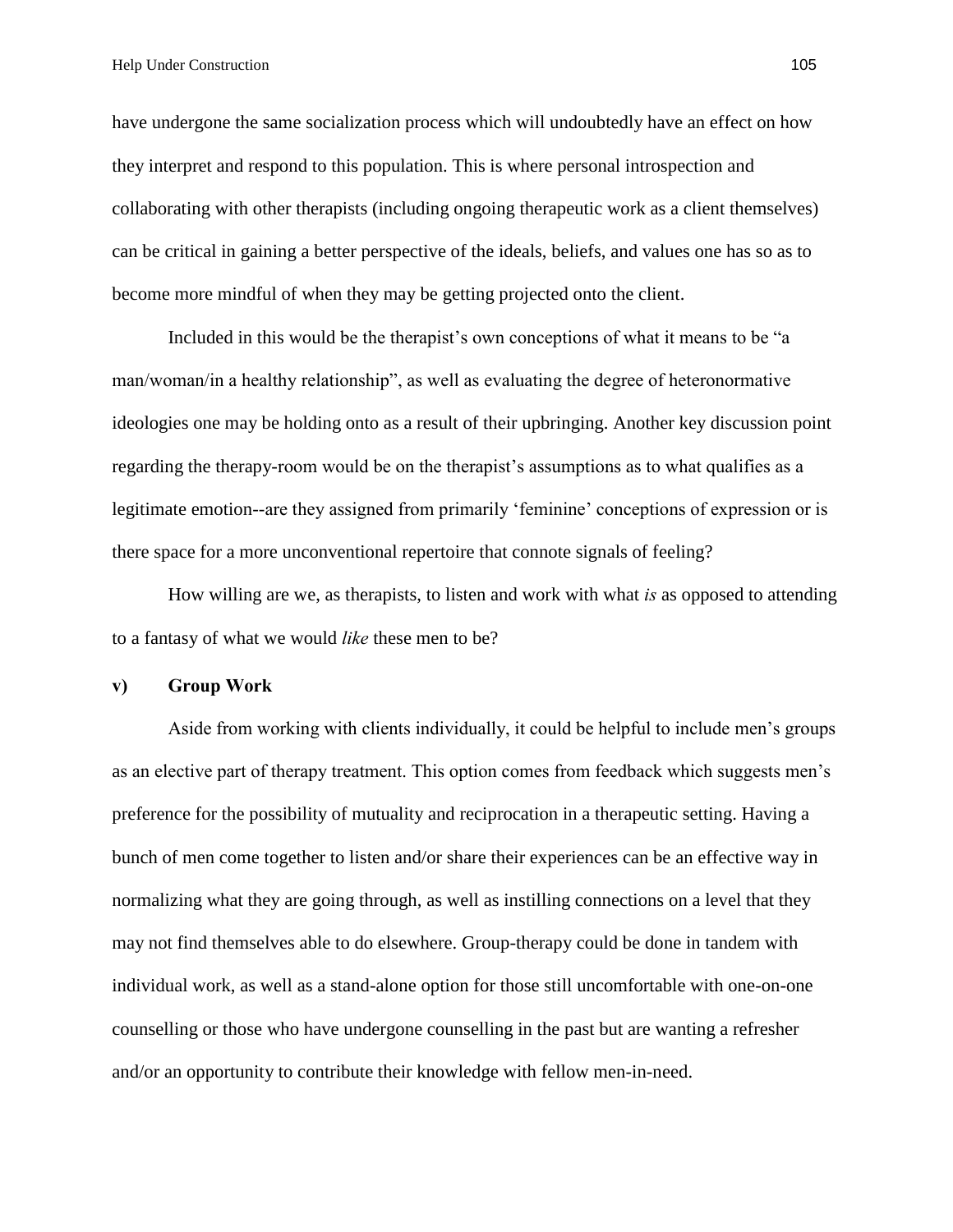# **vi) Enlisting Support**

Therapy is tough. And the time spent together between therapist and client is only a sliver of the client's daily schedule. Which is why it becomes imperative in connecting these men with resources that they can use outside of the counselling room. This could include inquiring about their support system--who do they go to when they are struggling, how often, and how does that look like.

Considering the internalized stigmas that many men still hold around help-seeking, a certain mindfulness is necessary when delivering these questions, requiring the therapist to tunein with each client to determine the specific wording around this. Examples that could be used for men who may seem to have their identity syntonic with traditional masculine values would be: "Who do you feel 'has your back' in challenging times", "Who do you consult with when you need a second opinion", or "Who's your go-to when you feel stressed out and need to unwind?"

It could also be helpful in asking the client about the internal resources that they have already developed in the past which they found useful. Doing so validates the man's self-help strategies, and thereby acknowledging his desire for independence. And as they discuss these together, possibly refashioning it to fit the male client's present concerns, suddenly these selfhelp strategies become a collaborative undertaking.

As the treatment progresses, it might prove useful for some men in having their partner and/or family members to join them. This could provide another perspective from those persons closest to the male client, while also creating opportunities to explore the interactional cycles between them and create a dialogue around dynamics that stood out for them.

**vii) Therapist as Role-Model**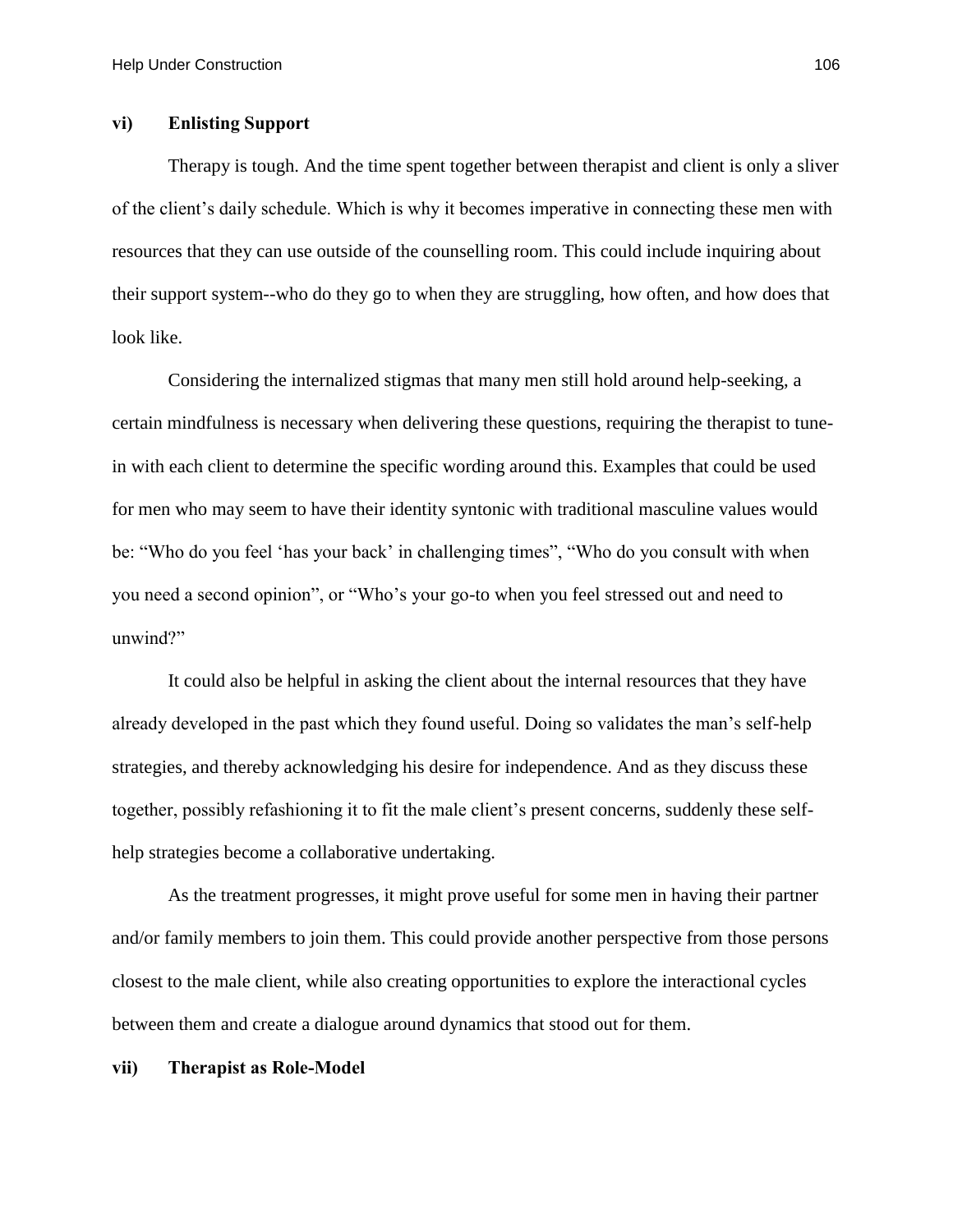A point that many studies have made is that the strongest determiner towards the efficacy of therapy is the therapeutic relationship between the therapist and their client. Factors that have been associated with this is the degree of presence, relatability, attunement, and competency that a therapist demonstrates on a continual basis with the client. Why this becomes so important is because what this translates to is the unspoken contribution of the therapist as a role-model for male clients.

For male therapists working with men, there will be a certain degree of observing and modeling behavior by male clients as they are reconstructing parts of their identity and looking for examples to fashion from and emulate.

Another significant part of therapy is offering a corrective emotional experience, which male therapists can provide through male-to-male interactions that offer a level of intimacy and safety that perhaps the client has never experienced before. Depending on the age of the therapist and client, projections of father and peer figures can be enacted and engaged with successfully.

For female therapists working with men, there may be another kind of modeling going on for the client in which they recognize qualities in the therapist--as a woman--in which they wish to seek for and encourage in either their current or potential partner.

Female therapists may also offer a corrective emotional experience in either the form of working with mother-attachment projections, as well as in peer interactions in which the man feels inadequate or uncertain of how to relate with women. This seems to be especially relevant given the current aftermath of the recent #MeToo movement and discourses around toxic masculinity.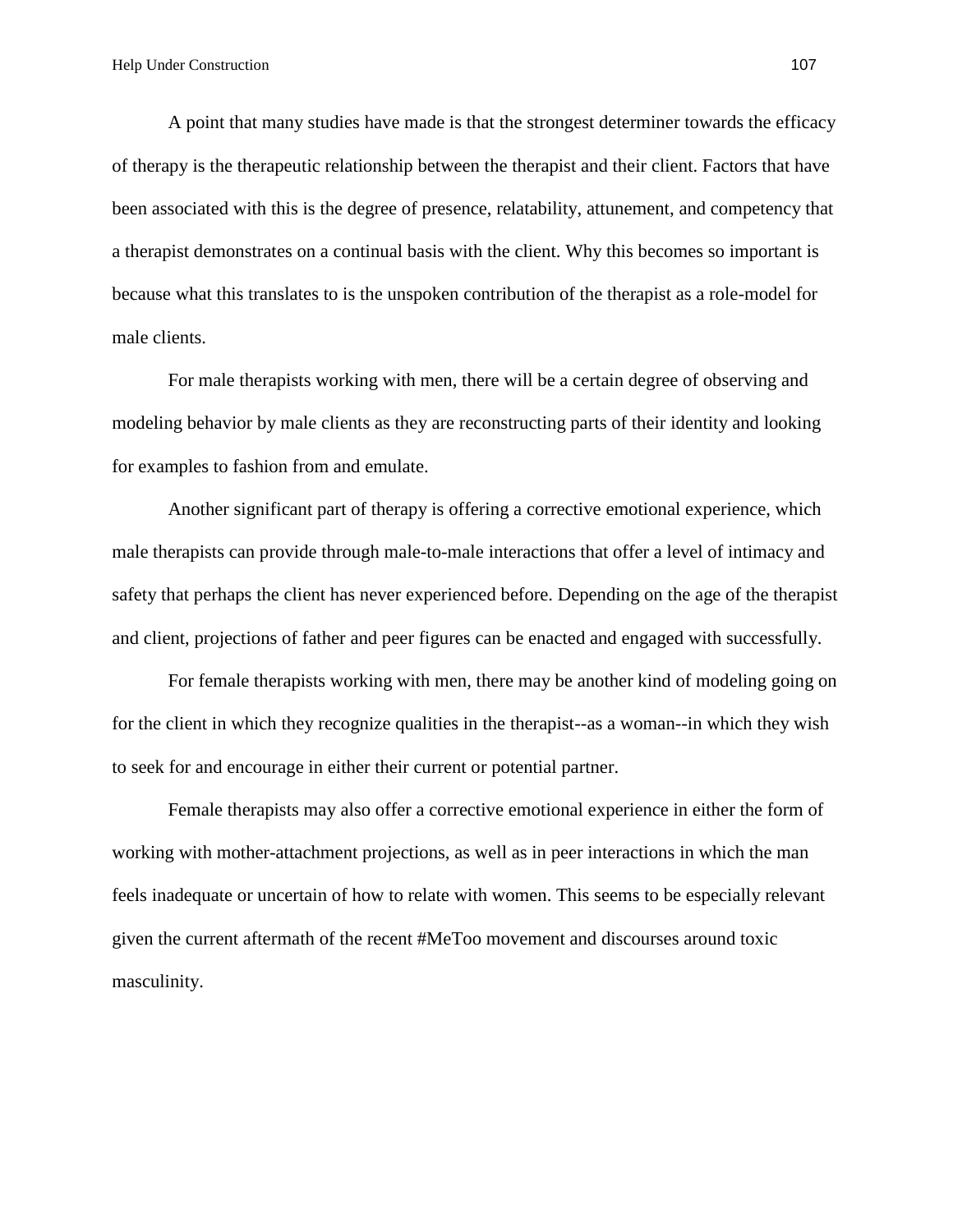#### **Areas for Future Research**

The analysis of the findings suggests that research can benefit from attending to a more nuanced account of women's role in shaping men's help-seeking behavior. This could include the role of female partners as being an enabling factor, where men may gravitate to partners to validate their presenting concerns (Wenger, 2011), as well as being a possible barrier through 'policing masculinity' practices that occur when presented with men showing more vulnerable emotions. An interesting intersection to explore further would be the growing trend towards trading-places in gender roles of heterosexual relationships, and how this is impacting individual health and overall relationship satisfaction.

What also becomes painfully apparent is the lack of literature on men's help seeking behaviors within the queer community. Among the topics to be considered would be towards gay couples and the role of the afflicted individual's partner--what is perceived to be supportive, and to what extent is this happening? Another would be on transgender men and their attitude towards help-seeking.

More research could attend to the degree of influence one's gender has, in either a researcher or therapeutic setting, in shaping the disclosure of male participants/clients. And if so, in what ways? This line of inquiry comes from Farrimond's (2012) assertion that "talking about health with researchers constitutes a performance of health in its own right" (p.233), and that several of the men in their study found it easier talking with a woman about their health.

This also attends to another research topic which requires more attention: exploring how services are conceptualized and delivered (Hoy, 2012). Do health-practitioners have a different attitude and approach when working with men as opposed to women. And if so, why, and in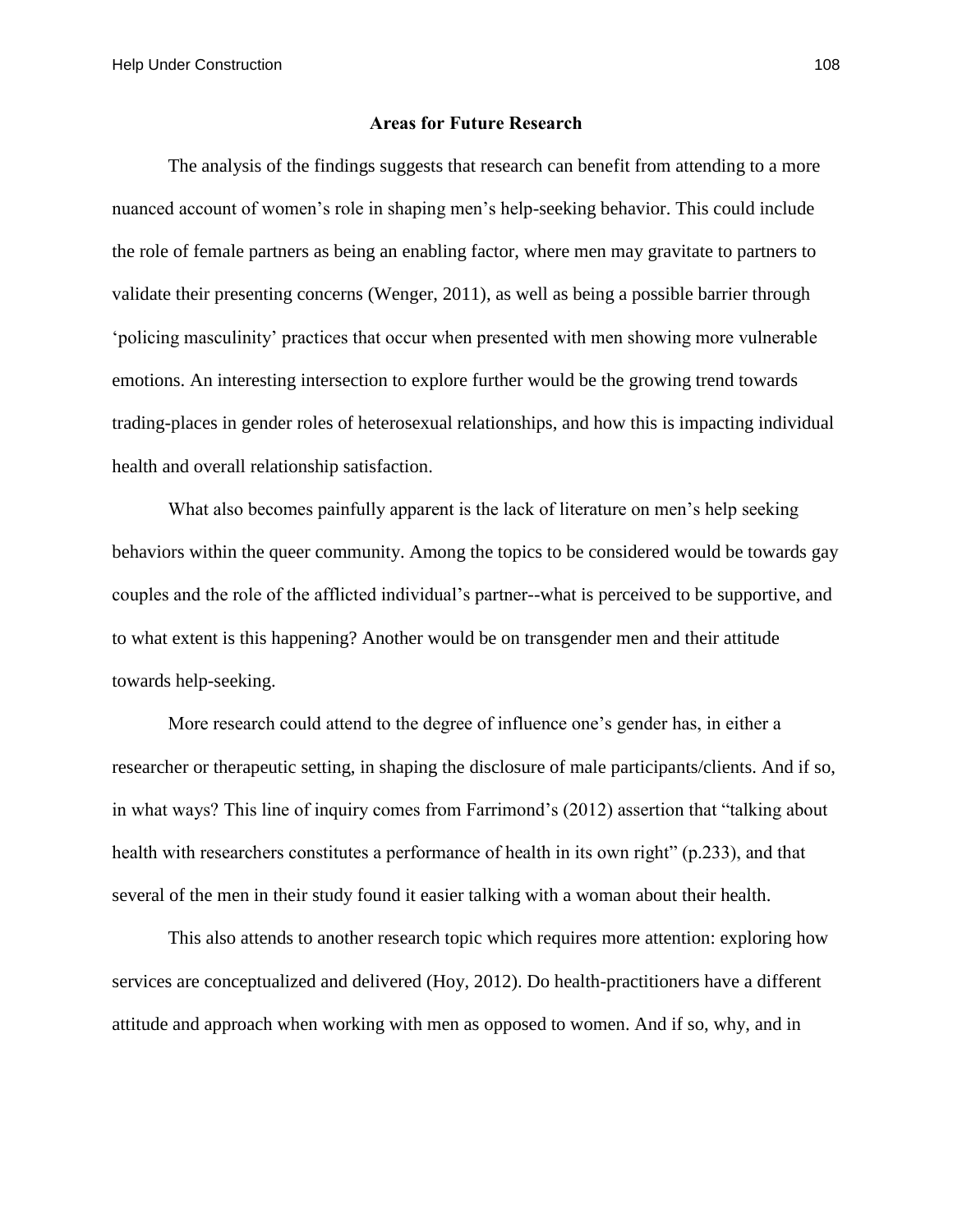what ways? Added attention could go towards studies that focus on effective self-care strategies for men, which traditionally have been dismissed and labeled as maladaptive means of coping.

Much of the past research demographic has targeted the working-class males, which has the potential in overgeneralization their results to the entire male population. It could be useful in providing more research that examines the relationship between conceptions of masculinity and help-seeking in pre-adolescent males. An example of this could be a longitudinal study that observes the evolution of pre-adolescent's attitudes to help-seeking over time. More research that covers older males' experiences and views towards help-seeking could be enlightening, especially in relation to conceptions of male maturity.

A final consideration might be in exploring people's views towards the extent (if any) of change in traditional masculine norms, and at what time this development might have originated. This could reveal the perceived rate and extent of gender role transitioning, possibly suggesting a turn-over pattern of dominant societal ideals, as well as point to indicators of influential factors that could be contributing to this development.

#### **Final Thoughts**

I feel it necessary at this time to present a little information about myself, the author, so as to inform the reader of my personal views which shapes the way I see the world, and consequently, interpret the information being examined. I do so, in alignment with Noblit and Hare's (1988) contention that "...researchers undertaking meta-ethnographic interpretation should make their theoretical frameworks and biases explicit to situate themselves in relation to the research area" (as cited in Hoy, 2012, p.204). This is undertaken with the recognition, held implicitly within social constructivist research, that bias in social science research cannot be eliminated. What distinguishes high quality qualitative research from conjecture, therefore,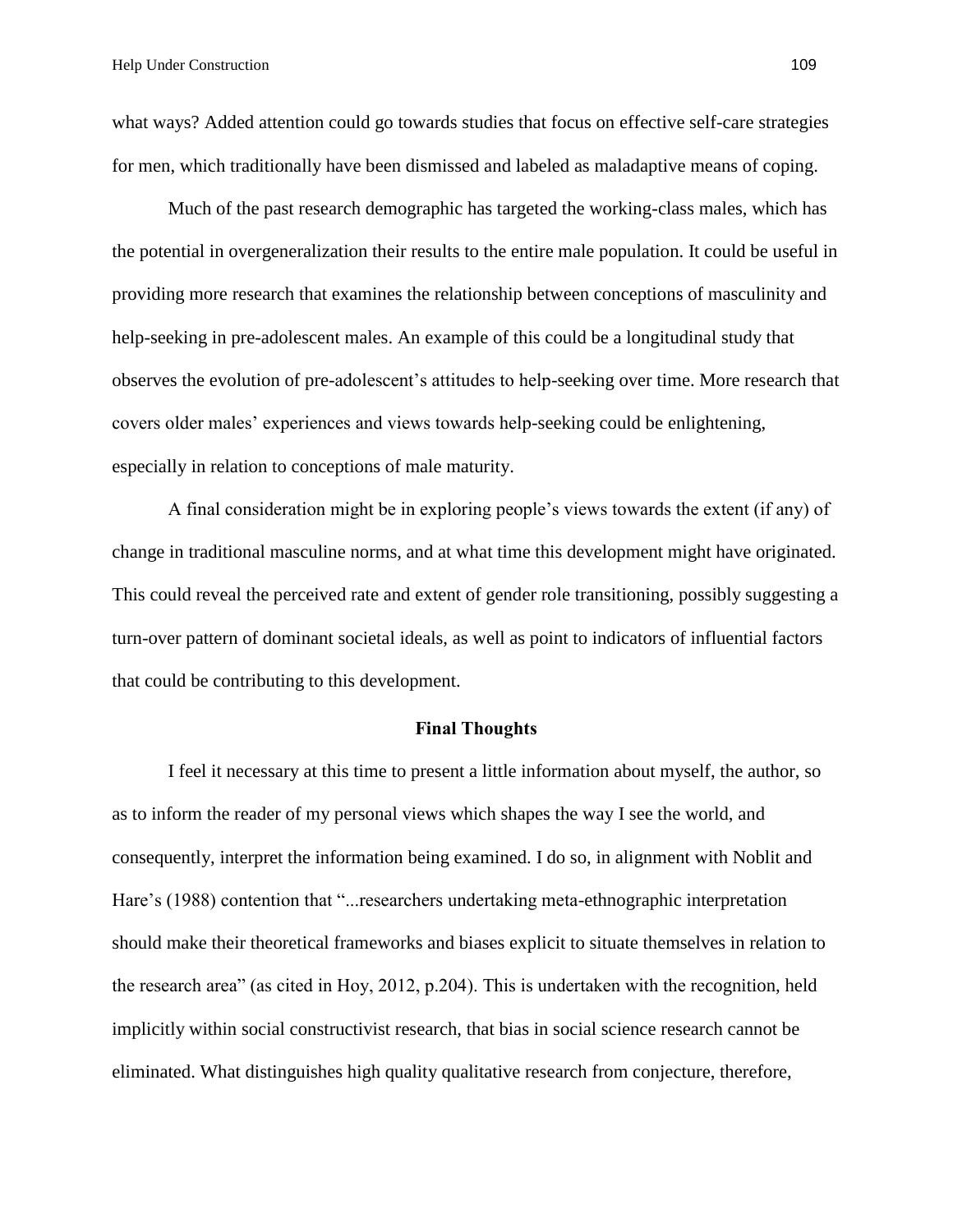entails the conscious unpacking of one's biases, preoccupations, and worldview being revealed to the reader (Hoy, 2012).

A primary consideration towards the relevancy of this paper is that I am a man. My personal history and experiences of being socialized in a patriarchal society have had a great impact on the way in which I see myself in relation to the world--of what it means to be 'a man', and how one *ought* to behave. Having identified with much of the traditional masculine ideals growing up and into my early adult life, I too have felt the 'double jeopardy' of heightened distress whilst simultaneously feeling constricted to reach out for help, for fear of being dismissed and/or ostracized.

I also have found myself becoming more conscious of the political nature of my gender as being seen as oppressive, through the recent discourses on toxic masculinity invoked by the #MeToo movement and gender-specific work-compensation inequality. While I think these discussions are absolutely necessary towards the evolution of a more just, humane society, I have also found at times for the conversations to become somewhat polarized and noninclusive when only certain persons or views are considered to be valid and acceptable within the particular subject-topic--ie. unless you are a member of the persecuted group in question, or have gone through what *they* have experienced, then you do not have a legitimate voice in the matter.

The result being that we designate people into us-and-them categories, thereby confining the problem on an individual level through recent interactions as opposed to recognizing the larger historical socio-cultural influences that may be engendering these issues. Of primary concern, regarding the discussions on toxic masculinity, should not only be in educating men on what is acceptable or unacceptable behavior, but should also be related to inquiring as to what it is that leads some men to behaving so 'badly' in the first place. Could their actions not be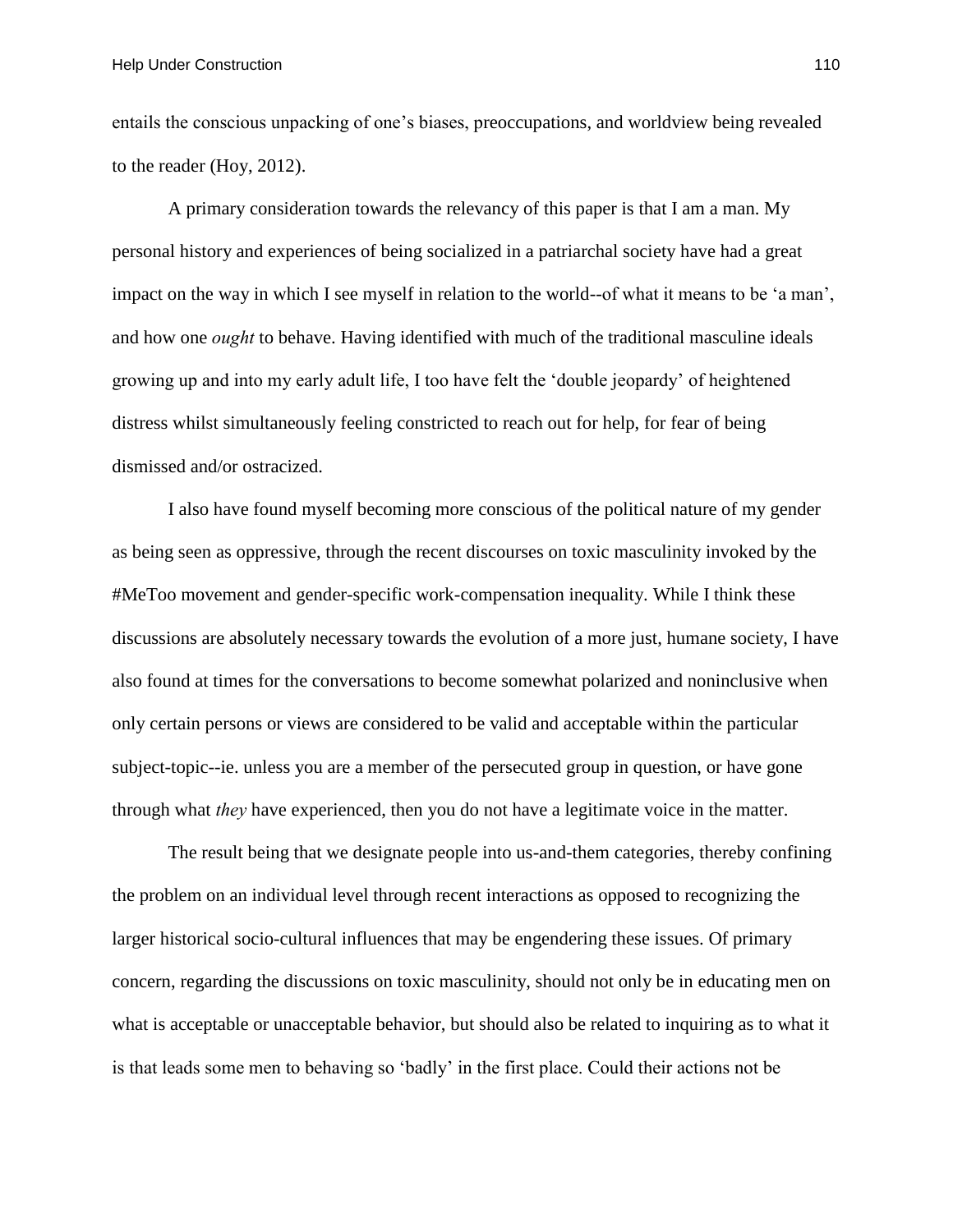maladaptive coping strategies, resulting from oppressive internalized masculine ideals, signaling, indirectly, a call for help?

This in no way is meant to discredit, or take away from those individuals/women who have been victimized by men, nor is this meant to act as a rationale for condoning abuse on any level. My hope was (as cited earlier from Conrad and Barker (2010)) to provide a spotlight to that which "ordinarily eludes us", seeing that 'privilege' comes at a cost--and one in which I personally feel men are paying dearly for.

I think that men can learn alot from women--from their traditional ideals of embodying cooperation and connection with others over individualistic pursuits and autonomy; of care, attunement and emotional maturity; as well as their hard-fought qualities acquired through the feminist movement that required mass-scale organizational efforts, courage, and gender-role flexibility. That being said, I think that, at this time in our global political socioeconomic environment promoting the 'rise of women', women can also learn from men so as not to recreate the same cycle of oppressive shame-based practices supported by patriarchy.

Something that perhaps we should all be asking ourselves is what are the values we are striving towards in our quest for equality? Fair wage compensation for women is obviously a development that is long overdue and needs to happen. But what also seems to be happening is that some women have adopted the fierce competitive, autonomy-over-connection ideals in business and sports so fervently that, in some ways, are only reinforcing the shackles of patriarchy with the silent cries of "Me too!"

How this fits into the material being covered in this paper is that this necessary process of change in men--promoting an expanded capacity for emotions, for being vulnerable, and seeing help-seeking as a worthwhile pursuit--does require courage, but that courage will need to be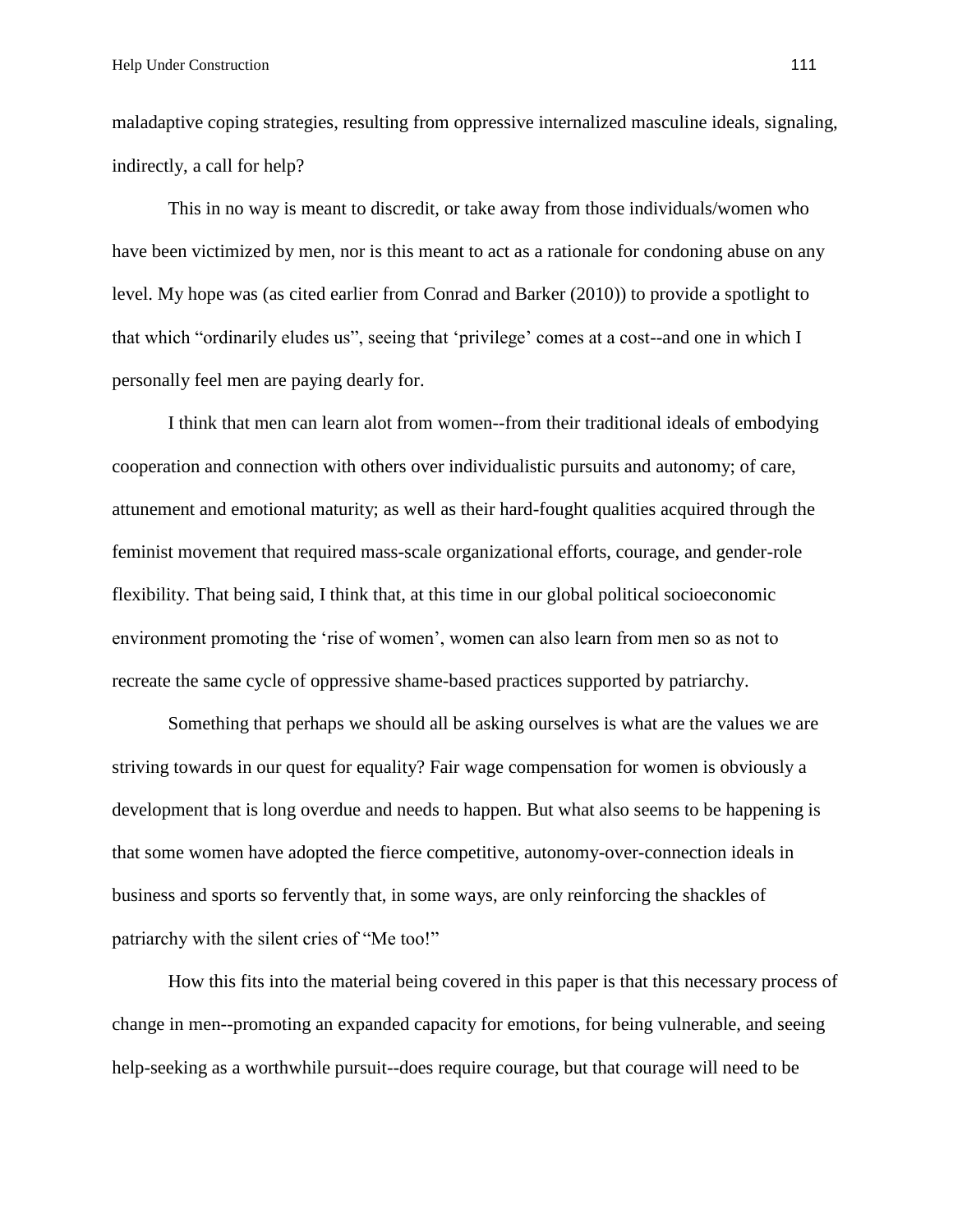supported in order for there to be any lasting results. Unlike the suggestions by some of the authors found in the literature review, this is *not* something men can do on their own.

This requires a collaboration with women working alongside men as allies--as family members, partners, friends, peers, researchers and policy makers, and of course, as therapists- which will require flexibility in supportive measures, as well as keeping an open mind. As uncovered here, there are many ways help-seeking can be enacted which go beyond the traditional formal route. And when viewing help-seeking from a dynamic approach, the personalized paths men take, which may start out in informal/indirect avenues, can eventually lead to more interactive options as their situation and needs evolve over time.

If we were to look at promoting equality from an expanded range of values, and liken it to a simple bar chart, while the rise towards balance of one bar suggests progress, there are still others that deserve attention--with men's mental and physical health being among them. This does not preclude supportive efforts towards women's interests; in fact, by recognizing the collateral damage that occurs as a result of men's muted voice, one could recognize the shared interests involved in attending to men's struggles as being mutually reinforcing for women.

A point that needs to be clarified is that, while there are certain parallels towards the feminist movement for women, the current proposition for men is decidedly different, as this is not about 'empowerment'. It is through men's systemic practices of power that have arguably resulted in their current health crisis. No, this is more about liberation--liberating men from their restricted roles and the notion that there is only *one* way to be a man; liberating men from the idea that stoicism and isolation are the only acceptable ways to deal with symptoms of distress; and liberating men around the belief that asking for support is a sign of weakness.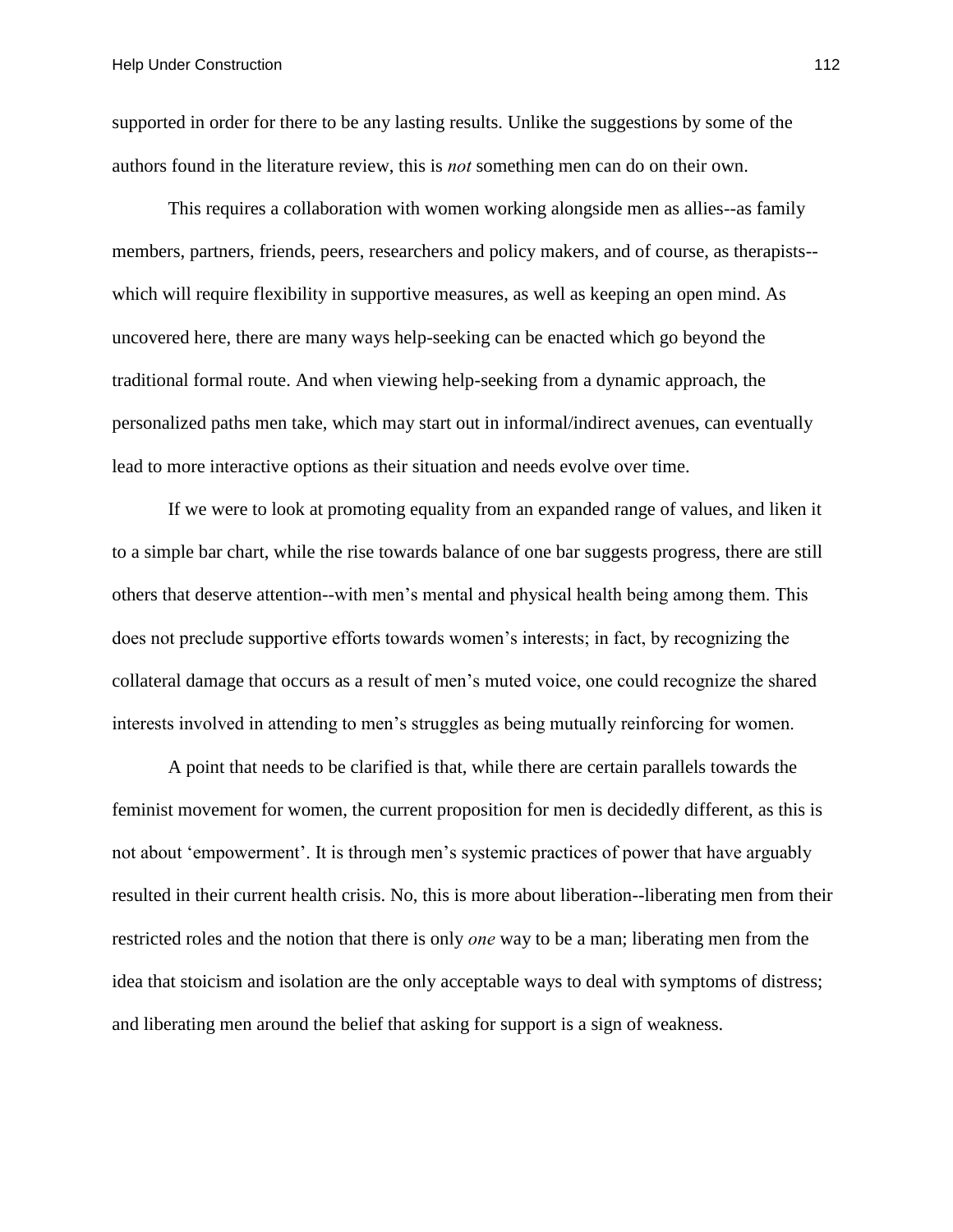Through men's willingness to reach out and be vulnerable with their partners, this consequently empowers women, as these men can look towards them as a source of strength and refuge. This does not diminish man's sense of ableness. On the contrary, it signifies a desire for the relationship to be played on an even-level, and to reach new heights, together, on what is possible in satisfaction and intimacy when willing to work as a team.

Help, and western society's masculine ideals are currently under construction. It is our job, as active co-creators and shareholders in this development, to be mindful of the impact of our interactions, and above all, to proceed with curiosity.

### **References**

Addis, M. E., & Cohane, G. H. (2005). Social scientific paradigms of masculinity and their implications for research and practice in men's mental health. *Journal of clinical psychology*, *61*(6), 633-647.

Andrews, T. (2012). What is social constructionism. *Grounded theory review*, *11*(1), 39-46.

Benjamin, Jennifer . Cosmopolitan ; New York Vol. 242, Iss. 6, (Jun 2007): 166.

Berger, J. L., Addis, M. E., Green, J. D., Mackowiak, C., & Goldberg, V. (2013). Men's reactions to mental health labels, forms of help-seeking, and sources of help-seeking advice. *Psychology of Men & Masculinity*, *14*(4), 433.

Black, M. I. (Feb 22, 2018, ). The boys are not all right: Commentary. *New York Times*

Bowles, N. (2018, ). Jordan peterson, custodian of the patriarchy. *New York Times (Online)*

Caroline, C.G, Proulx, N. (2018) Boys to men: Teaching and learning about masculinity in an age of change. New York Times, New York: New York Time Company, April 12, 2018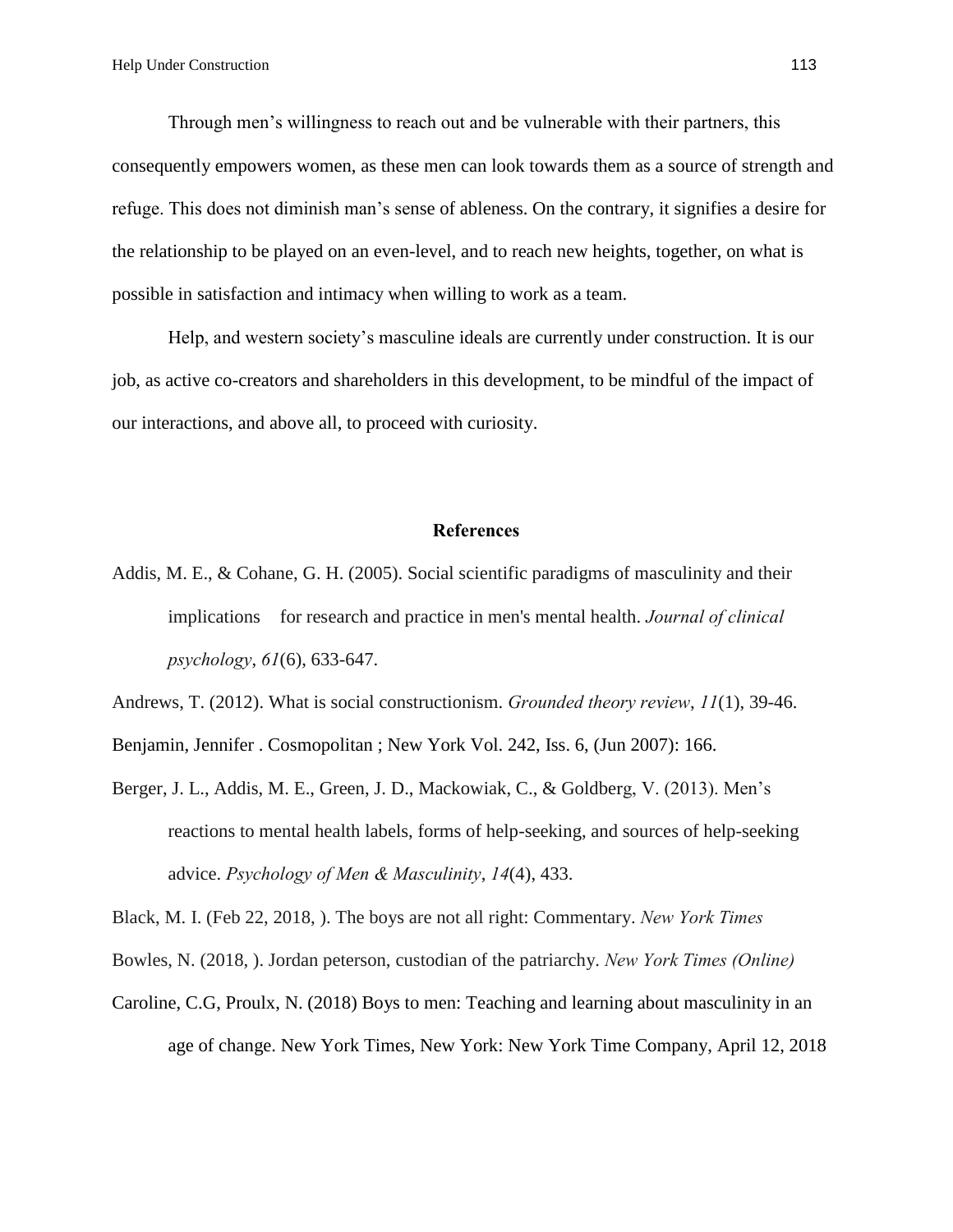- Chuick, C. D., Greenfeld, J. M., Greenberg, S. T., Shepard, S. J., Cochran, S. V., & Haley, J. T. (2009). A qualitative investigation of depression in men. *Psychology of Men & Masculinity*, *10*(4), 302.
- Conrad, P., & Barker, K. K. (2010). The social construction of illness: Key insights and policy implications. *Journal of health and social behavior*, *51*(1\_suppl), S67-S79.
- Comstock, D. L., & Qin, D. (2005). Relational-cultural theory: A framework for relational development across the life span. *Diversity and development: Critical contexts that shape our lives and relationships*, 25-45.
- Courtenay, W. (2000). Constructions of masculinity and their influence on men's well-being: a theory of gender and health. *Social Science and Medicine*, 50, 1385–1401
- Courtenay, W. H., & Keeling, R. P. (2000). Men, gender, and health: toward an interdisciplinary approach. *Journal of American College Health.*
- Creighton, G., & Oliffe, J. L. (2010). Theorising masculinities and men's health: A brief history with a view to practice. *Health Sociology Review, 19*(4), 409-418
- Cunliffe, A. L. (2008). Orientations to social constructionism: Relationally responsive social constructionism and its implications for knowledge and learning. *Management Learning*, *39*(2), 123-139.
- de Boise, S., & Hearn, J. (2017). Are men getting more emotional? Critical sociological perspectives on men, masculinities and emotions. *The Sociological Review*, *65*(4), 779-796.
- Driscoll, R. (2005). *The nature of men and women; love means resolving conflict*. Ottawa: Equality Enterprises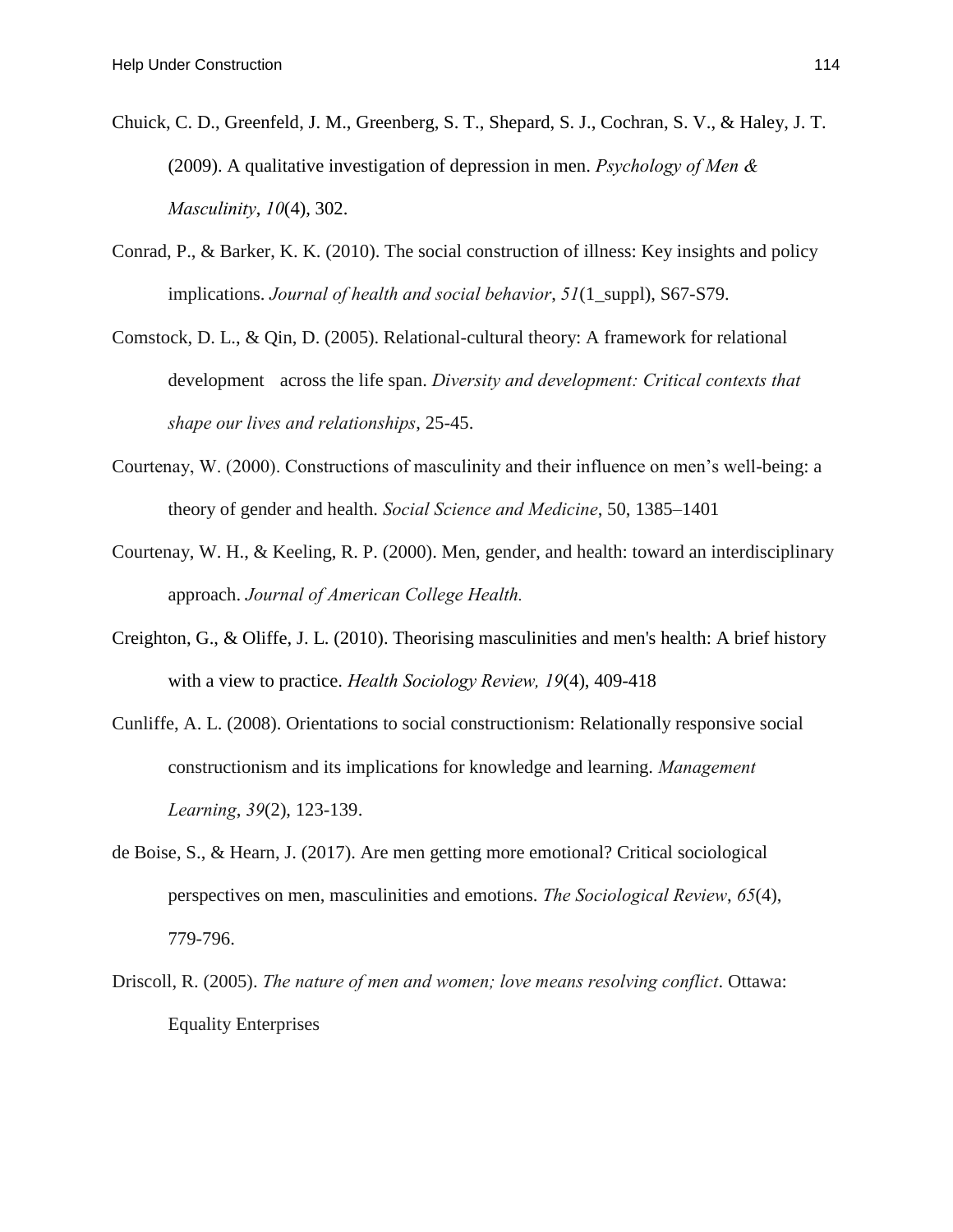- Driscoll, Richard (July-September 2005). The nature of men and women: Men more committed to relationships. Everyman ; Ottawa Iss. 69: 13.
- Farrimond, H. (2012). Beyond the caveman: Rethinking masculinity in relation to men's help-seeking. *Health:*, *16*(2), 208-225.
- Fish, J. A., Prichard, I., Ettridge, K., Grunfeld, E. A., & Wilson, C. (2018). Understanding variation in men's help-seeking for cancer symptoms: A semistructured interview study. *Psychology of Men & Masculinity,* , No Pagination Specified-No Pagination Specified.
- Fogarty, A. S., Proudfoot, J., Whittle, E. L., Player, M. J., Christensen, H., Hadzi-Pavlovic, D., & Wilhelm, K. (2015). Men's use of positive strategies for preventing and managing depression: a qualitative investigation. *Journal of affective disorders*, *188*, 179-187.
- Gillis, Charlie. He's Come Undone. **Maclean's; Toronto** Vol. 118, Iss. 44, (Oct 31, 2005): 28-32.
- Godwin, R. (2018, ). Men after #MeToo: 'There's a narrative that masculinity is fundamentally toxic. *The Guardian*
- Harding, C., & Fox, C. (2015). It's not about "Freudian couches and personality changing drugs" An investigation into men's mental health help-seeking enablers. *American journal of men's health*, *9*(6), 451-463.
- Hoy, S. (2012). Beyond men behaving badly: a meta-ethnography of men's perspectives on psychological distress and help seeking. *International Journal of Men's Health*, *11*(3).
- Kimmel, M. (1994). Masculinity as homophobia: fear, shame and silence in the construction of gender identity. In H. Brod, & M. Kaufman (Eds.), Theorizing Masculinities (pp.119–141). London: Sage.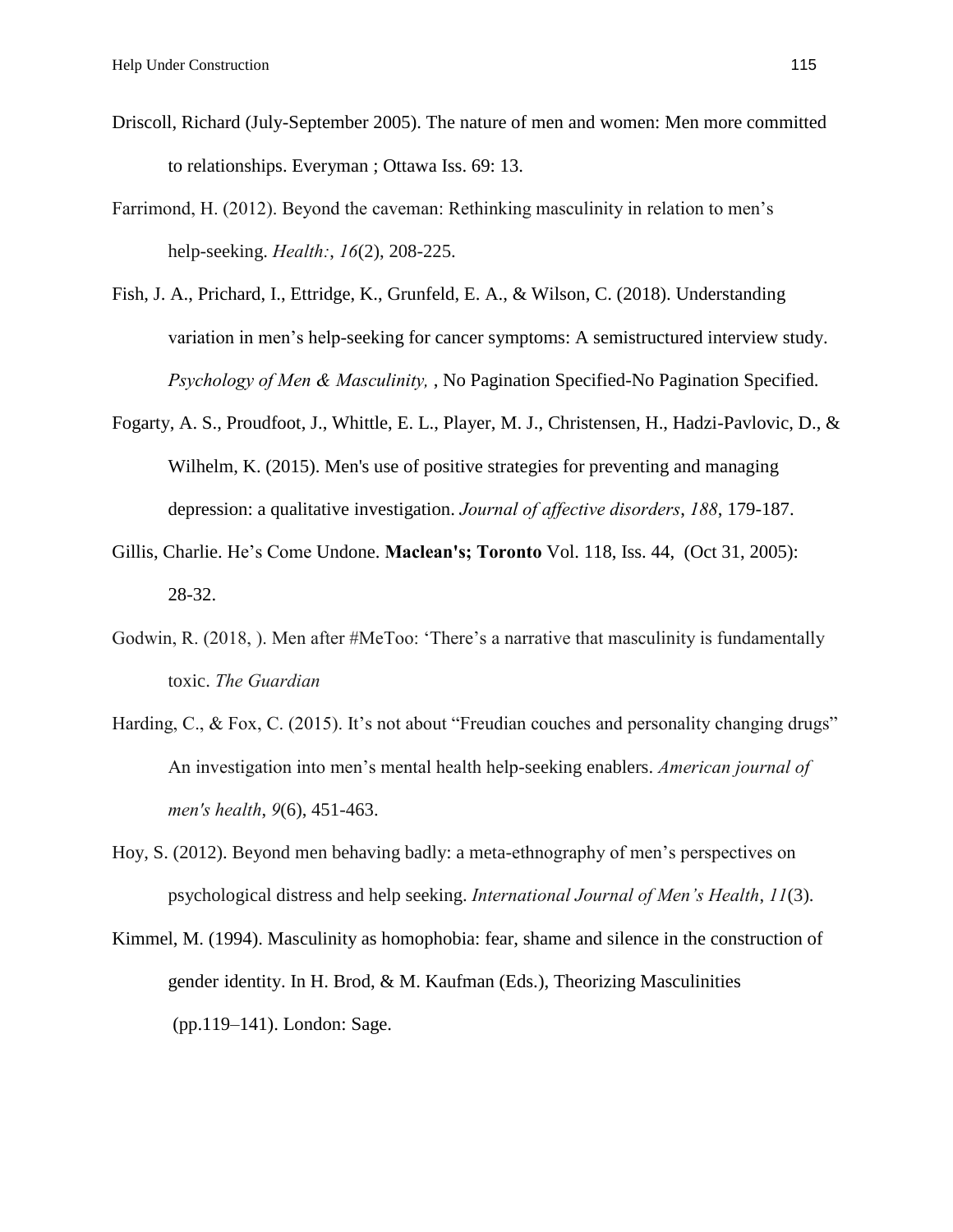- Losantos, M., Montoya, T., Exeni, S., Santa Cruz, M., Loots, G. (2016). Applying social constructionist epistemology to research in psychology. International Journal of Collaborative Practice, 6(1), 29-42
- Lynch, L., Long, M., & Moorhead, A. (2018). Young men, help-seeking, and mental health services: Exploring barriers and solutions. *American Journal of Men's Health, 12*(1), 138-149.
- Mahalik, J. R., Good, G. E., & Englar-Carlson, M. (2003). Masculinity scripts, presenting concerns, and help seeking: Implications for practice and training. *Professional Psychology: Research and Practice*, *34*(2), 123.
- Maharaj, S. (2018, ). Why is jordan peterson controversial, yet popular? *The Toronto Star (Toronto, Ontario)*
- Malebranche, D., Peterson, J., Fulliove, R., & Stackhouse, R. (2004). Race and sexual identity: Perceptions about medical culture and healthcare among Black men who have sex with men. Journal of the National Medical Association, 96, 97-107.
- Mansfield, A., Addis, M., & Mahalik, J. (2003). Why won't he go to the doctor? The psychology of men's help seeking. International Journal of Men's Health, 2, 93-109.
- Mejia, X. E. (2005). Gender matters: Working with adult male survivors of trauma. *Journal of Counseling & Development*, *83*(1), 29-40.
- Möller-Leimkühler, A. M. (2002). Barriers to help-seeking by men: a review of sociocultural and clinical literature with particular reference to depression. *Journal of affective disorders*, *71*(1), 1-9.
- New, C. (2001). Oppressed and oppressors? The systematic mistreatment of men. Sociology, 35(3), 729-748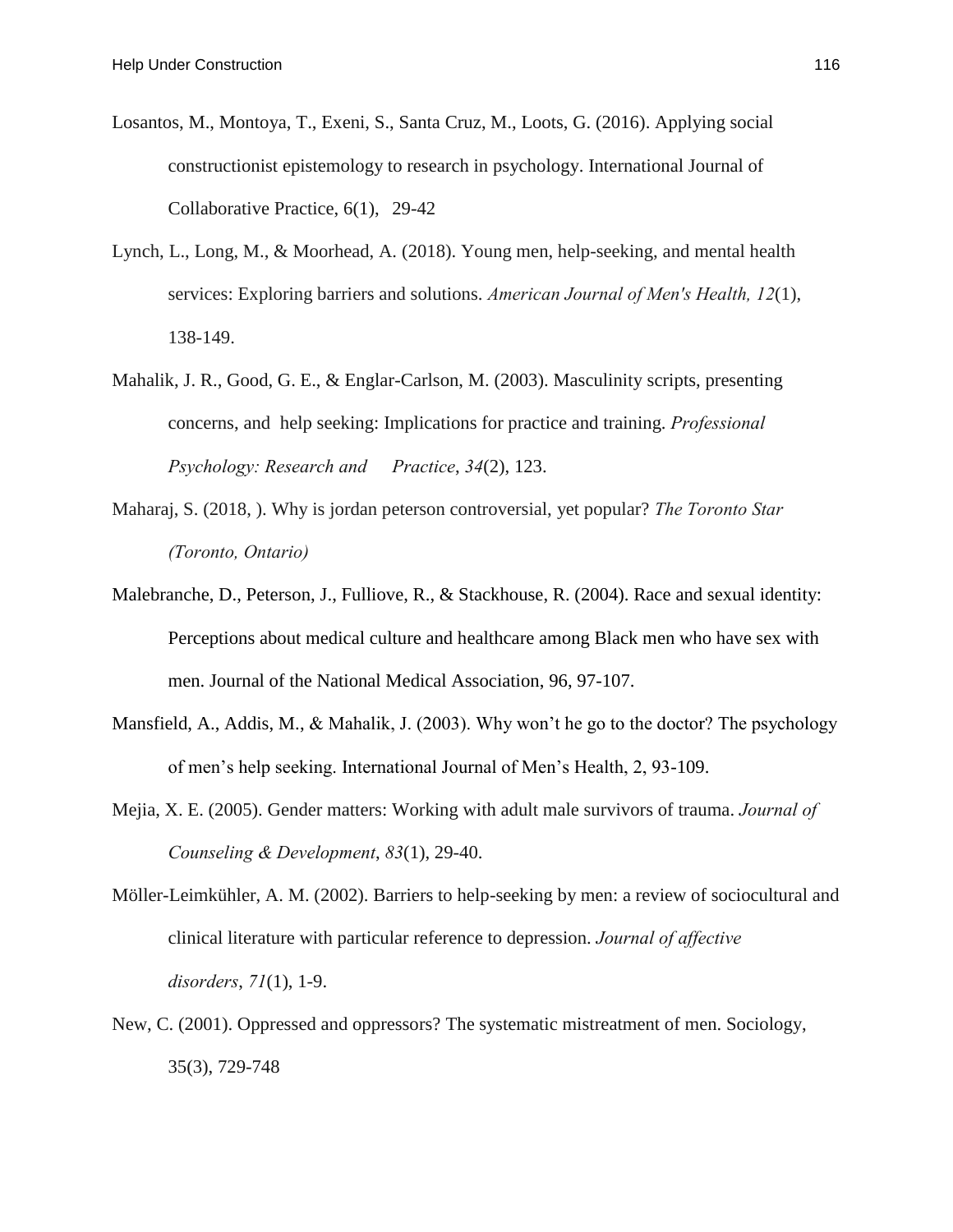- O'brien, R., Hunt, K., & Hart, G. (2005). 'It's caveman stuff, but that is to a certain extent how guys still operate': men's accounts of masculinity and help seeking. *Social science & medicine*, *61*(3), 503-516.
- Oliffe, J. L., Kelly, M. T., Bottorff, J. L., Johnson, J. L., & Wong, S. T. (2017). "He's more typically female because he's not afraid to cry": Connecting heterosexual gender relations and men's depression. In *The Psychology of Gender and Health*(pp. 177-197).
- O'Neil, Chris. Everyman (Jul-Sep 2005). Single Guy Stuff; Depression is a lack of self expression; Ottawa Iss. 69, : 25.
- Raskin, J. D. (2002). Constructivism in psychology: Personal construct psychology, radical constructivism, and social constructionism. *American communication journal*, *5*(3), 1-25.
- Real, T. The long shadows of couples therapy in the age of trump. (September/October 2017) psychotherapynetworker.org
- Regino, A. (2018, ). DeMar DeRozan, kevin love, and opening up about mental health in the NBA. *University Wire*
- Rickwood, D., & Thomas, K. (2012). Conceptual measurement framework for help-seeking for mental health problems. *Psychology Research and Behavior Management*, *5*, 173.
- Rickwood, D. J., Mazzer, K. R., & Telford, N. R. (2015). Social influences on seeking help from mental health services, in-person and online, during adolescence and young adulthood. *BMC psychiatry*, *15*(1), 40.
- Rochlen, A. B., & Hoyer, W. D. (2005). Marketing mental health to men: Theoretical and practical considerations. *Journal of Clinical Psychology*, *61*(6), 675-684.